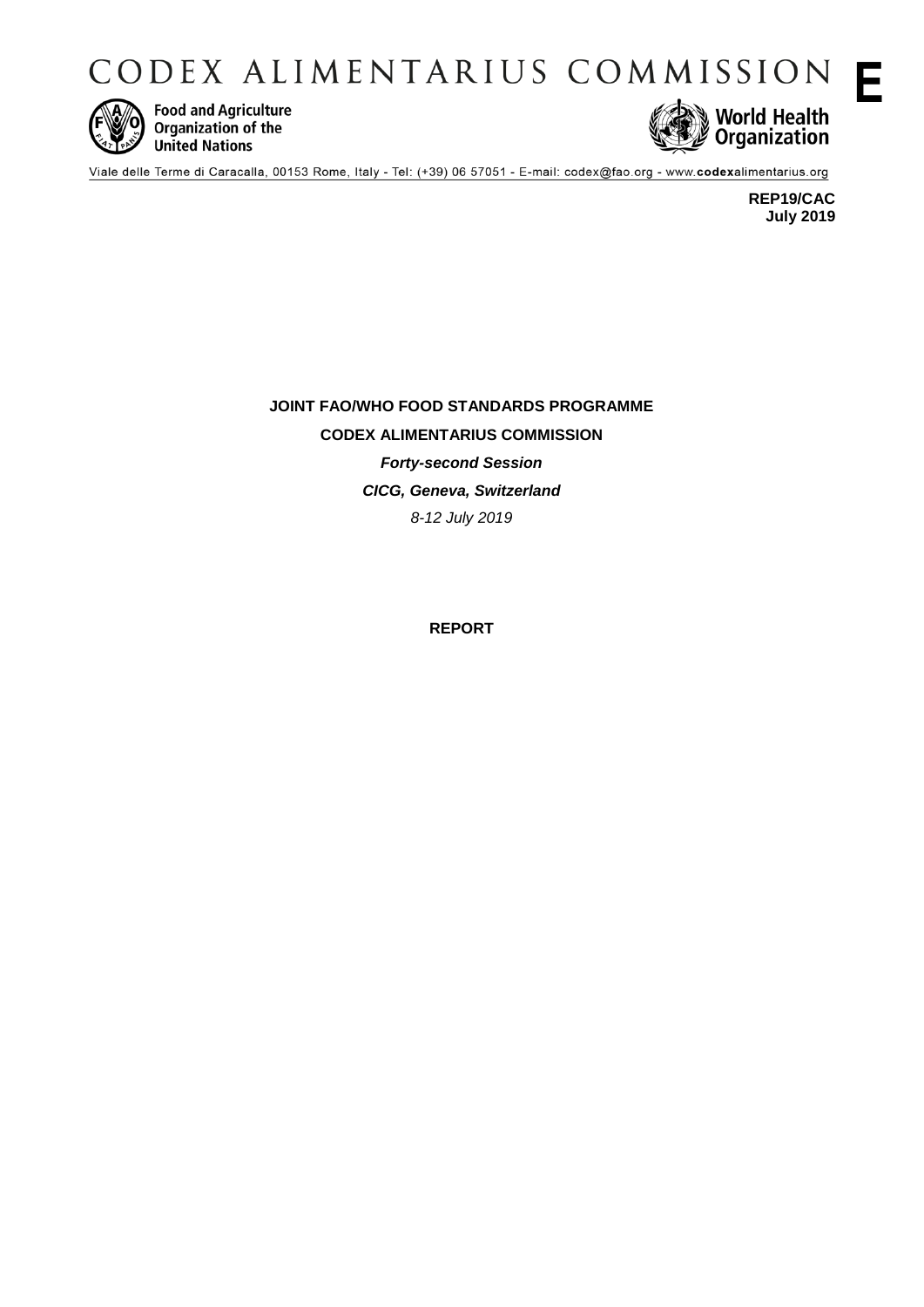## **TABLE OF CONTENTS**

| <b>Executive Summary</b>                                                                                                                                                                                                                                                                                                                                                                                                                           | page iv     |
|----------------------------------------------------------------------------------------------------------------------------------------------------------------------------------------------------------------------------------------------------------------------------------------------------------------------------------------------------------------------------------------------------------------------------------------------------|-------------|
|                                                                                                                                                                                                                                                                                                                                                                                                                                                    | page 1      |
|                                                                                                                                                                                                                                                                                                                                                                                                                                                    | Paragraph   |
| $\label{lem:1} \textbf{Introduction} \underset{1}{\underbrace{.\hspace{-.2cm}.\hspace{-.2cm}.\hspace{-.2cm}.\hspace{-.2cm}.\hspace{-.2cm}.\hspace{-.2cm}.\hspace{-.2cm}.\hspace{-.2cm}.\hspace{-.2cm}.\hspace{-.2cm}.\hspace{-.2cm}.\hspace{-.2cm}.\hspace{-.2cm}.\hspace{-.2cm}.\hspace{-.2cm}.\hspace{-.2cm}.\hspace{-.2cm}.\hspace{-.2cm}.\hspace{-.2cm}.\hspace{-.2cm}.\hspace{-.2cm}.\hspace{-.2cm}.\hspace{-.2cm}.\hspace{-.2cm}.\hspace{-.$ | 1           |
|                                                                                                                                                                                                                                                                                                                                                                                                                                                    | $2 - 5$     |
|                                                                                                                                                                                                                                                                                                                                                                                                                                                    | 6           |
| Report by the Chairperson on the 76th and 77th Sessions of the Executive Committee                                                                                                                                                                                                                                                                                                                                                                 | $7 - 12$    |
|                                                                                                                                                                                                                                                                                                                                                                                                                                                    | 13          |
|                                                                                                                                                                                                                                                                                                                                                                                                                                                    | $14 - 73$   |
|                                                                                                                                                                                                                                                                                                                                                                                                                                                    | 16          |
|                                                                                                                                                                                                                                                                                                                                                                                                                                                    | $17 - 38$   |
|                                                                                                                                                                                                                                                                                                                                                                                                                                                    | $39 - 45$   |
|                                                                                                                                                                                                                                                                                                                                                                                                                                                    | 46 - 49     |
|                                                                                                                                                                                                                                                                                                                                                                                                                                                    | $50 - 72$   |
|                                                                                                                                                                                                                                                                                                                                                                                                                                                    | $72 - 73$   |
|                                                                                                                                                                                                                                                                                                                                                                                                                                                    | 74 - 94     |
| Committee on Food Import and Export Inspection and Certification Systems (CCFICS)                                                                                                                                                                                                                                                                                                                                                                  | 76 - 79     |
|                                                                                                                                                                                                                                                                                                                                                                                                                                                    | 80          |
| Committee on Nutrition and Foods for Special Dietary Uses (CCNFSDU)                                                                                                                                                                                                                                                                                                                                                                                | $81 - 84$   |
|                                                                                                                                                                                                                                                                                                                                                                                                                                                    | $85 - 92$   |
|                                                                                                                                                                                                                                                                                                                                                                                                                                                    | $93 - 94$   |
|                                                                                                                                                                                                                                                                                                                                                                                                                                                    | 95          |
|                                                                                                                                                                                                                                                                                                                                                                                                                                                    | $96 - 99$   |
|                                                                                                                                                                                                                                                                                                                                                                                                                                                    | 97          |
|                                                                                                                                                                                                                                                                                                                                                                                                                                                    | $98 - 99$   |
|                                                                                                                                                                                                                                                                                                                                                                                                                                                    | $100 - 101$ |
| Committee on Nutrition and Foods for Special Dietary Uses (CCNFSDU)                                                                                                                                                                                                                                                                                                                                                                                | 101         |
|                                                                                                                                                                                                                                                                                                                                                                                                                                                    | 102         |
|                                                                                                                                                                                                                                                                                                                                                                                                                                                    | $103 - 111$ |
|                                                                                                                                                                                                                                                                                                                                                                                                                                                    | 106 - 108   |
|                                                                                                                                                                                                                                                                                                                                                                                                                                                    | $109 - 111$ |
|                                                                                                                                                                                                                                                                                                                                                                                                                                                    | 112 - 122   |
| Codex budgetary and financial matters: Progress Report 2018-2019 (Agenda item 12)                                                                                                                                                                                                                                                                                                                                                                  | 123 - 125   |
| FAO/WHO Scientific Support to Codex: activities, budgetary                                                                                                                                                                                                                                                                                                                                                                                         | 126 - 136   |
|                                                                                                                                                                                                                                                                                                                                                                                                                                                    | 137 - 139   |
| Report of the side event on FAO and WHO capacity development activities (Agenda item 15)                                                                                                                                                                                                                                                                                                                                                           | 140 - 141   |
|                                                                                                                                                                                                                                                                                                                                                                                                                                                    | 142 - 144   |
| Election of the chairperson and vice-chairpersons and Members of the Executive Committee                                                                                                                                                                                                                                                                                                                                                           | 145 - 147   |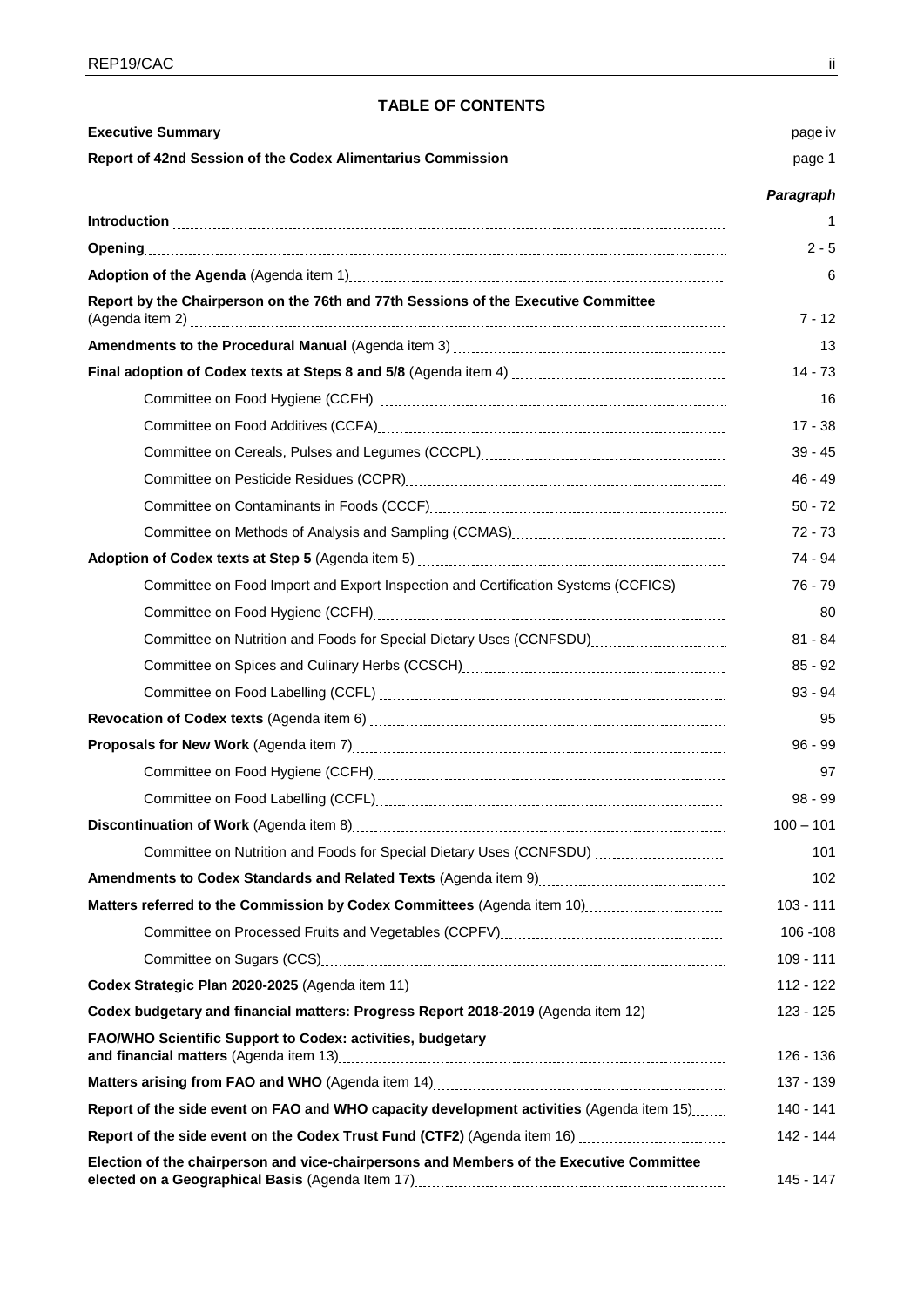| REP19/CAC                                                                     | -iii        |
|-------------------------------------------------------------------------------|-------------|
| Designation of countries responsible for appointing the chairpersons of       | 148 - 149   |
|                                                                               | 150 - 154   |
| Cooperation between the International Organisation of Vine and Wine (OIV) and | $150 - 153$ |
| Importance of Codex standards for the promotion of public health              | 154         |
| Support for the use of Basic Methacrylate Copolymer (BMC, INS 1205)           | $155 - 156$ |

## **APPENDICES**

|                | Page |
|----------------|------|
| Appendix I:    | 20   |
| Appendix II:   | 50   |
| Appendix III:  | -53  |
| Appendix IV:   | 54   |
| Appendix V:    |      |
| Appendix VI:   | 56   |
| Appendix VII:  | 57   |
| Appendix VIII: |      |
| Appendix IX:   |      |
|                |      |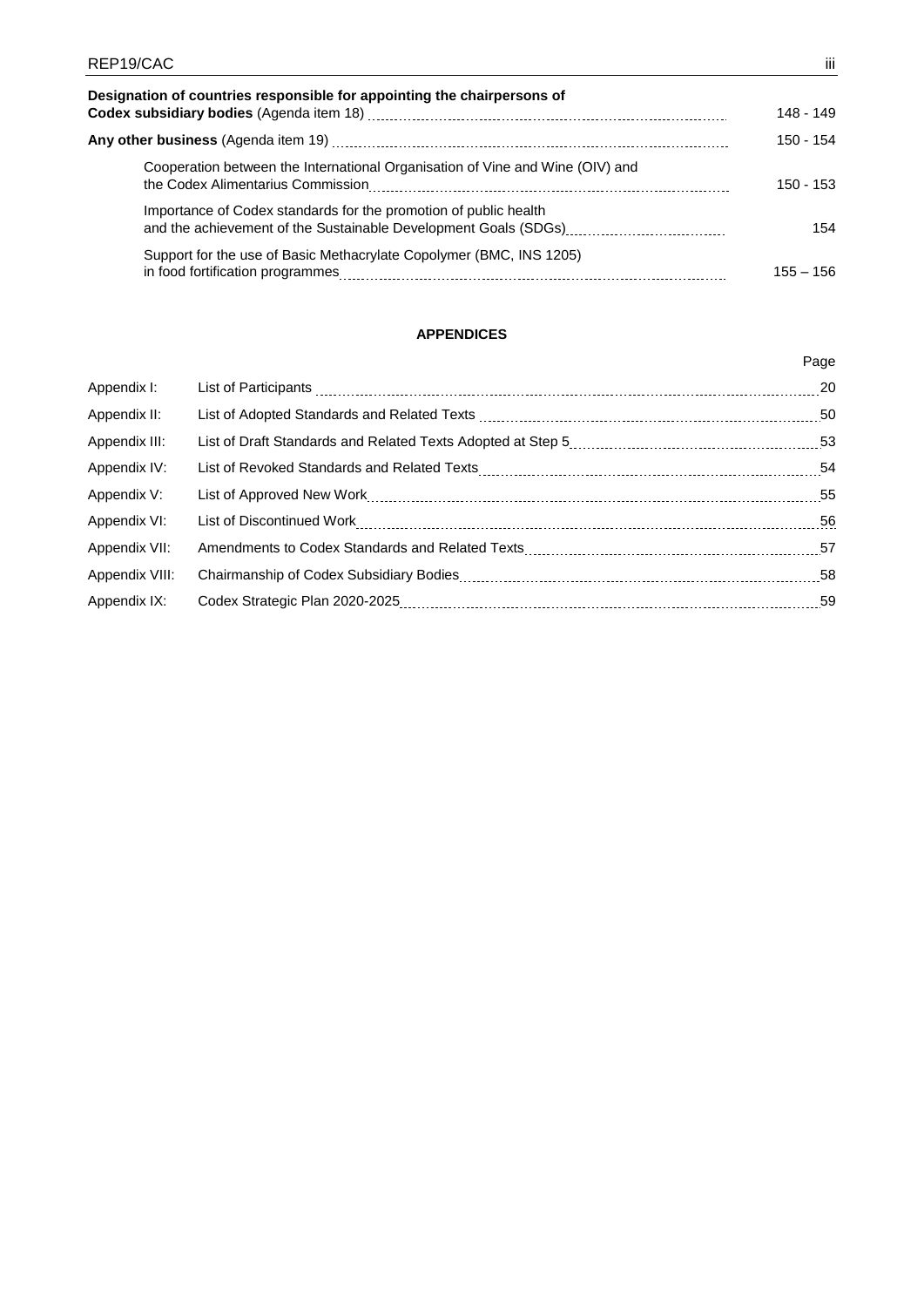## **EXECUTIVE SUMMARY**

## **Selected Decisions of CAC42**

CAC42 was attended by 538 delegates from 99 Member countries and 58 Observer organizations.

## **CAC42 adopted:**

- Maximum residue limits (MRLs) for 32 different pesticides in various foods and feeds;
- 154 food-additive provisions of the *General Standard for Food Additives* (GSFA) (CXS 192- 1995) which were already in the step procedure and replacement notes to Note 161 which allowed the adoption of 111 revised food additive provisions for sweeteners; revised food additive provisions in 23 commodity standards and in the GSFA as part of the ongoing exercise on alignment of food additive provisions between commodity standards and the GSFA; and revisions to the *Class Names and the International Numbering System for Food Additives* (CXS36-1989);
- Maximum levels (MLs) for lead in selected commodities in the *General Standard for Contaminants and Toxins in Food and Feed* (CXS 193- 1995) with a consequential amendment to the ML for lead in wine;
- *Guidelines for rapid risk analysis following instances of detection of contaminants in food where there is no regulatory leve*l;
- The *Code of practice for the reduction of 3- monochloropropane1,2-diol esters (3- MCPDEs) and glycidyl esters (GEs) in refined oils and food products made with refined oils*;
- Amendments to the *Code of Practice for Fish and Fishery Products* (CXC 52- 2003) to align with the Guidance for Histamine Control;
- The Preamble and document structure for the *General Standard on Methods of Analysis and Sampling* (CXS 234-1999);
- A *Standard for dried or dehydrated garlic*;
- The Section on moisture in the *Standard for quinoa*;
- Provisions for almond, flaxseed, hazelnut, pistachio, and walnut oils as well as palm oil with a higher content of Oleic acid (OXG) to be included in the *Standard for Named Vegetable Oils* (CXS 210-1999);

**CAC42 held** extensive discussions on the proposed draft ML for cadmium for chocolates containing or declaring <30% total cocoa solids on a dry matter basis and the inclusion of a provision for trisodium citrate in fluid milk (FC 01.1.1) in the GSFA. As there was no consensus on final adoption, these two standards will be further discussed in the relevant technical committees.

**CAC42 approved** ten new work items, including on allergen labelling, internet sales/e-commerce, a code of practice for the prevention and reduction of cadmium contamination in cocoa beans, and guidelines for the control of Shiga toxin-producing *Escherichia coli* (STEC) in specific foods.

*CAC42 discontinued w*ork on development of a standard for non-centrifuged dehydrated sugar cane juice and as consequence, the Codex Committee on Sugars (CCS) was adjourned *sine die*;

## **CAC42 discussed Codex work management and sustainable scientific advice from FAO/WHO and in particular:**

- Endorsed the decision of CCEXEC77 to establish a sub-committee to develop practical guidance for Codex Subsidiary Bodies and their chairpersons on the operationalisation of the *Statements of Principle Concerning the Role of Science* to allow Codex to set standards that are needed by Members and are based on science, while acknowledging different situations in different areas of the world and to complement the guidance provided in the *Measures to Facilitate Consensus*.
- Adopted the Codex Strategic Plan 2020-2025, encouraged all Members to participate in the development of the work plan for its implementation over the next year, particularly during the FAO/WHO coordinating committees, and requested CCEXEC79 to present the proposed work plan for implementation of the Strategic Plan to CAC43;
- Acknowledged the valuable scientific advice work by FAO and WHO and supported the recommendations to FAO and WHO included in the discussion paper for the development of a new strategy for sustainable funding from FAO and WHO regular budgets for scientific advice in support of Codex activities.

**CAC42 re-elected**, as Chairperson, Mr Guilherme Antonio da Costa Jr. (Brazil) and, as Vice-Chairpersons, Mr Purwiyatno Hariyadi (Indonesia), Ms Mariam Eid (Lebanon) and Mr Steve Wearne (United Kingdom); and re-elected Egypt (Near East), United States of America (North America), and Australia (South West Pacific) and elected Tanzania (Africa), Japan (Asia), Germany (Europe), and Uruguay (Latin America and the Caribbean) as Members of the Executive Committee.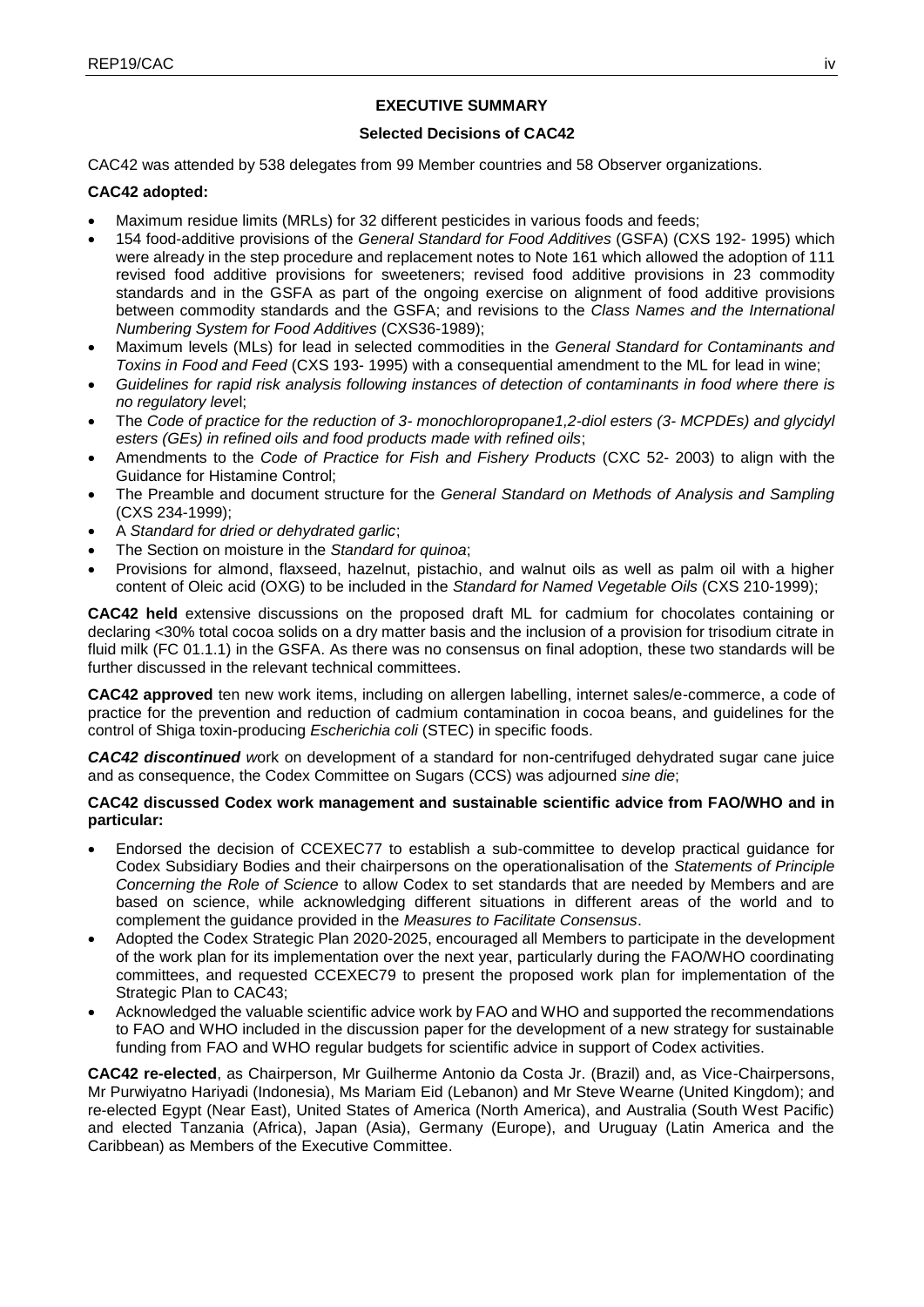## **INTRODUCTION**

1. The Codex Alimentarius Commission convened its Forty-second Session (CAC42), in Geneva, Switzerland, from 8 to 12 July 2019, chaired by Mr Guilherme Antonio da Costa Jr. (Brazil), Chairperson of the Commission, assisted by the Vice-Chairpersons Mr Purwiyatno Hariyadi (Indonesia), Ms Mariam Eid (Lebanon) and Mr Steve Wearne (United Kingdom), and attended by delegates from 99 Member countries and one Member Organization, and observers of 58 international governmental organizations (IGOs) and non-governmental organizations (NGOs), including United Nations agencies. The list of participants is contained in Appendix I.

## **OPENING<sup>1</sup>**

## **Welcome addresses by FAO and WHO**

- 2. The Director-General of the World Health Organization (WHO), Dr Tedros Adhanom Ghebreyesus<sup>2</sup>, and the Assistant Director-General for Agriculture and Consumer Protection of the Food and Agriculture Organization of the United Nations (FAO), Mr Bukar Tijani<sup>3</sup>, welcomed participants and addressed the Commission. The Chairperson of the Commission also gave an opening address.
- 3. An announcement was made that the fourth round of country applications to the Codex Trust Fund (CTF) is open from 15 August to 30 November 2019.
- 4. CAC42 observed a minute's silence in memory of the late Mr Xuegui Kan, former Director-General, Department of Health Regulation and Supervision, Ministry of Health of China, who had for many years served as the Head of the Chinese National Codex Committee and was the driving force behind China's application to be the host country for the Codex Committee on Food Additives (CCFA) and the Codex Committee on Pesticide Residues (CCPR) in 2006.

### **Division of competence<sup>4</sup>**

5. CAC42 noted the division of competence between the European Union (EU) and its Member States in accordance with Rule II, paragraph 5, of the CAC Rules of Procedure, as presented in conference room document 1 (CRD1).

## **ADOPTION OF THE AGENDA (Agenda item 1)<sup>5</sup>**

- 6. CAC42 adopted the provisional agenda with the addition under item 19, "Any other business", of:
	- i. Cooperation between the International Organisation of Vine and Wine (OIV) and the Codex Alimentarius Commission (proposed by OIV)<sup>6</sup>;
	- ii. Importance of Codex standards for the promotion of public health and the achievement of the Sustainable Development Goals (SDGs) (proposed by Saudi Arabia)<sup>7</sup>; and
	- iii. Support for the use of Basic Methacrylate Copolymer (BMC, INS 1205) in food fortification programmes (proposed by Senegal)<sup>8</sup>.

## **REPORT BY THE CHAIRPERSON ON THE 76th and 77th SESSIONS OF THE EXECUTIVE COMMITTEE (Agenda item 2)<sup>9</sup>**

7. Pursuant to Rule V, paragraph 7, of the CAC Rules of Procedure, the Chairperson drew the attention of the Commission to the reports of the seventy-sixth and seventy-seventh sessions of the Executive Committee of the Codex Alimentarius Commission (CCEXEC), observing that the Commission would consider their recommendations under the relevant agenda items.

## *CCEXEC76*

8. CAC42 took note of the discussions and conclusions contained in the report of CCEXEC76.

<sup>6</sup> CRD 10 (OIV)

**<sup>.</sup>** <sup>1</sup> Video recordings available at: [http://www.fao.org/fao-who-codexalimentarius/Meetings/Extra/CAC42/CAC42-](http://www.fao.org/fao-who-codexalimentarius/Meetings/Extra/CAC42/CAC42-Webcast/en) [Webcast/en](http://www.fao.org/fao-who-codexalimentarius/Meetings/Extra/CAC42/CAC42-Webcast/en)

 $\frac{2}{3}$  Available at: [https://www.who.int/dg/speeches/detail/opening-speech-at-the-42nd-session-of-the-codex-alimentarius](https://www.who.int/dg/speeches/detail/opening-speech-at-the-42nd-session-of-the-codex-alimentarius-commission)[commission](https://www.who.int/dg/speeches/detail/opening-speech-at-the-42nd-session-of-the-codex-alimentarius-commission)

 $3$  CRD 26

<sup>4</sup> Division of Competence between the European Union and its Member States (CRD1)

<sup>5</sup> CX/CAC 19/42/1 Rev.1

<sup>7</sup> CRD31 (Saudi Arabia)

<sup>8</sup> CRD33 (Senegal)

<sup>9</sup> REP19/EXEC1, REP19/EXEC2, CRD12 (Ecuador), CRD24 (India)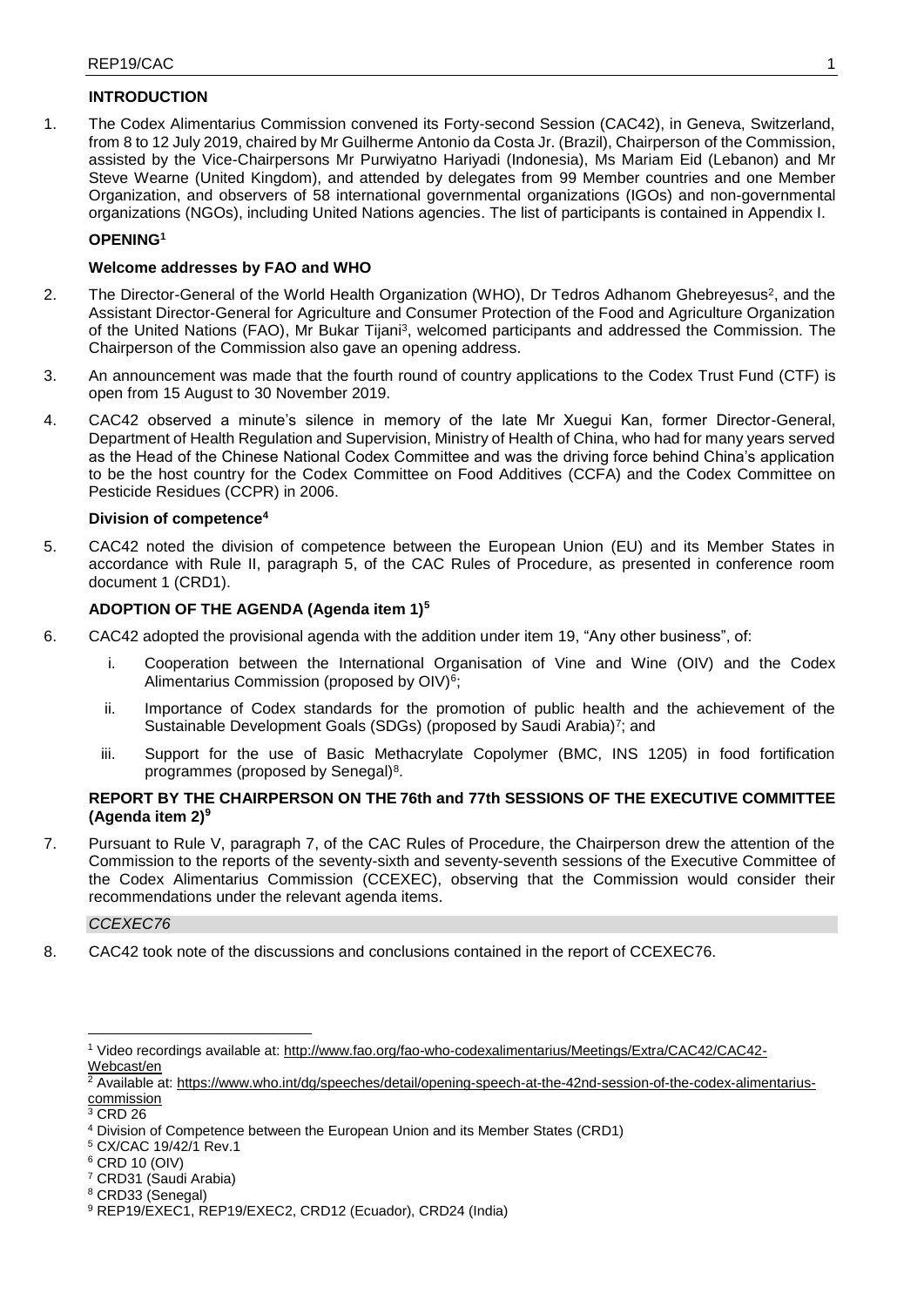### *CCEXEC77*

- 9. CAC42 took note of the discussions and conclusions contained in the report of CCEXEC77.
- 10. In addition, CAC42:
	- i. noted the concern raised by India on the pace of the work to establish a maximum level for total aflatoxins in ready-to-eat peanuts and its importance for developing countries; and
	- ii. clarified that work on the development of the definition on biofortification, was the responsibility of the Codex Committee on Nutrition and Foods for Special Dietary Uses (CCNFSDU), which should further discuss the issue and consider discontinuation following feedback from the Codex Committee on Food Labelling (CCFL).

With regards to the Statements of Principle, CAC42 noted the following views expressed by delegations:

- that the Procedural Manual sets a clear route for managing the subsidiary bodies and provides sufficient tools for science-based decision making consistent with transparency and consensus; and
- ii. that the paper for CCEXEC on the history and analysis of the issue (CX/EXEC 19/77/10) will remain a reference for further discussion among the whole Codex membership.
- 11. CAC42 endorsed the recommendations of CCEXEC77 to establish a sub-committee of the CCEXEC on the application of the Statements of Principle Concerning the Role of Science, while not reopening them. CAC42 also endorsed the Proposed Terms of Reference for the sub-committee<sup>10</sup>.
- 12. CAC42 stressed that while the lead for this work would be with the CCEXEC and its sub-committee, it was desirable to reinforce transparency and the possibility for all members to give input to this work by:
	- i. Making the online exchanges and documents distributed by the sub-committee via the forum for Electronic Working Groups (EWGs) accessible to all members;
	- ii. Holding informal discussions on the issue in the margins of appropriate meetings, e.g. FAO/WHO Coordinating Committees and the CCGP;
	- iii. Issuing Circular Letters to request comments from all members in advance of both CCEXEC78 and CCEXEC79; and
	- iv. Ensuring the timely distribution of documents and in all languages where relevant.

## **AMENDMENTS TO THE PROCEDURAL MANUAL (Agenda item 3)**

13. There were no amendments to the Procedural Manual.

## **FINAL ADOPTION OF CODEX TEXTS AT STEPS 8 AND 5/8 (Agenda item 4)** 11

- 14. CAC42 adopted the draft and proposed draft standards and related texts submitted by its subsidiary bodies at Step 8 (including those submitted at Step 5/8 with a recommendation to omit Steps 6 and 7), as well as other standards and related texts submitted for adoption as endorsed by the relevant general subject committees, taking into account the Critical Review of CCEXEC77 (Appendix II).
- 15. In addition, CAC42 noted the following comments and decisions:

### **Codex Committee on Food Hygiene (CCFH)**

*Alignment of the Code of Practice for Fish and Fishery Products (CXC 52 – 2003) with the Histamine Control Guidance<sup>12</sup>*

16. CAC42 noted that with the finalization of the consequential amendments to the *Code of Practice for Fish and Fishery Products* (CXC 52-2003) to align with the guidance on histamine control, which was adopted at CAC41, the guidance on histamine control would now be published as the new section 10 of the *Code of Practice for Fish and Fishery Products* (CXC 52-2003).

-

<sup>10</sup> REP19/EXEC2, Appendix IV

<sup>11</sup> CX/CAC 19/42/3-Rev.1, CX/CAC 19/42/3-Add.1, CX/CAC 19/42/4, CX/CAC 19/42/4 Add.1,CRD12 (Ecuador), CRD13 (Gambia), CRD14 (El Salvador), CRD15 (Mali), CRD16 (Nicaragua), CRD17 (Uruguay), CRD19 (Uganda), CRD20 (Peru), CRD21(Indonesia), CRD22 (African Union), CRD23 (Nigeria), CRD25 (Liberia), CRD28 (Philippines), CRD32 (NHF) <sup>12</sup> REP19/FH para. 38, Appendix II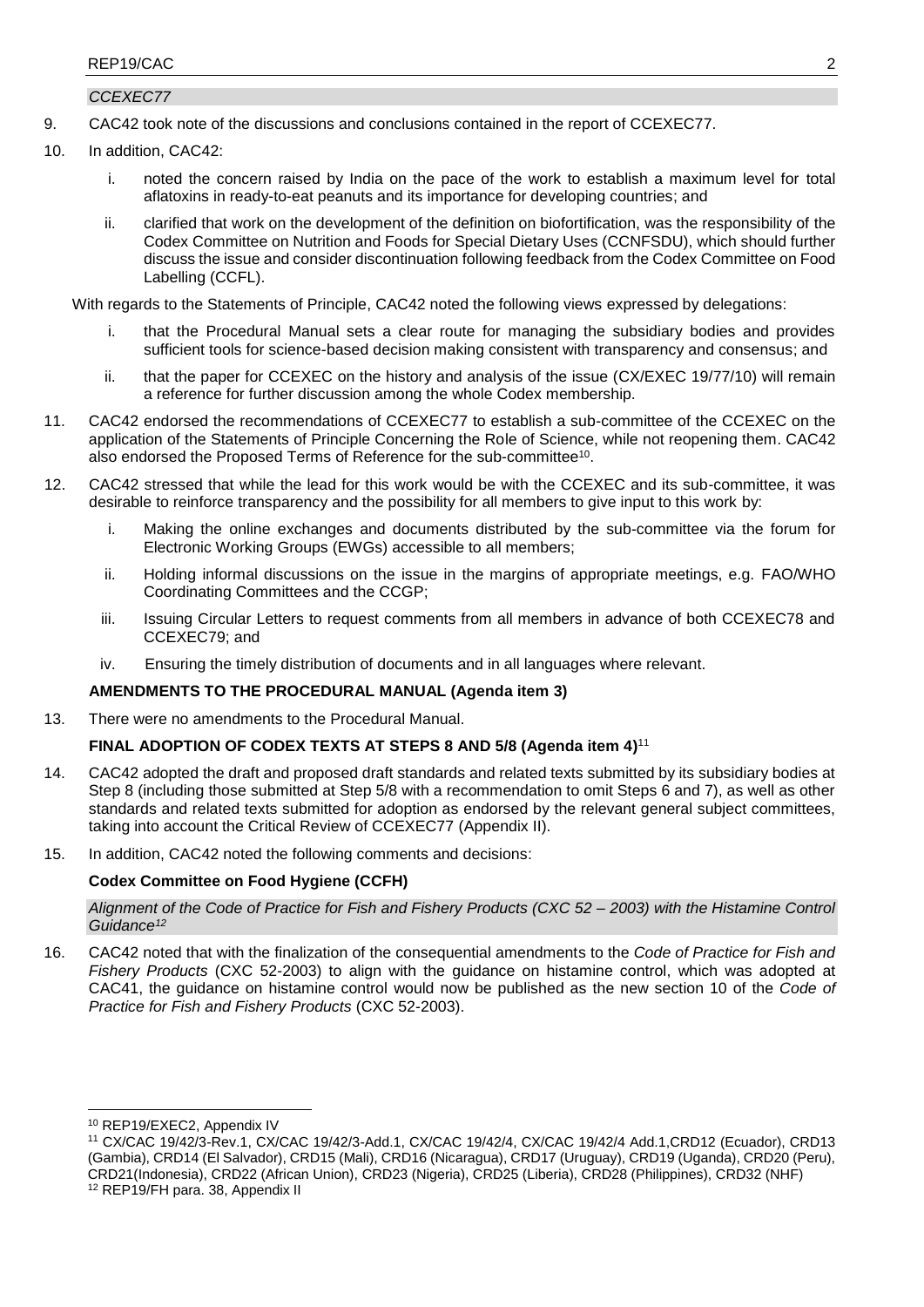## **Codex Committee on Food Additives (CCFA)**

*Food-additive provisions of the General Standard for Food Additives (GSFA) 13*

Use of mono- and diglycerides of fatty acids (INS 471) and salts of myristic, palmitic and stearic acids with ammonia, calcium, potassium and sodium (INS 470 (i)) in FC 04.1.1.2 "Surface-treated fresh fruit"

- 17. One Member expressed concern on the use of food additives as "surface treatment" on fresh fruits as in their view, this could mislead consumers. The Member emphasized the importance of providing sufficient information to consumers regarding such treatment through mandatory labelling.
- 18. The CCFA Chairperson explained that these provisions were submitted for adoption as, after extensive discussions at CCFA51, a Note reading "*For use in waxes, coatings, or glazes where these applications are allowed for the application to the surface of fresh fruit/fresh vegetables*" was agreed and then associated with the relevant provisions.
- 19. The Codex Secretariat clarified that the use of INS 471 and INS 470(i) in Food Category (FC) 04.1.1.2 "Surface-treated fresh fruit" was also discussed at the 20<sup>th</sup> Session of the Codex Committee on Fresh Fruits and Vegetables (CCFFV20), and a request, including the technological justification for these additives was forwarded to CCFA for their entry into the *General Standard for Food Additives* (GSFA, CXS 192-1995). It was further mentioned that requirements for labelling were covered by the *General Standard for the Labelling of Prepackaged Foods* (CXS 1-1985) and the respective commodity standards.

## **Conclusion**

20. The Commission adopted the draft food-additive provisions for the use of INS 471 and INS 470(i) in FC 04.1.1.2 at Step 8.

Draft provision for trisodium citrate (INS 331(iii)) in FC 01.1.1 "Fluid milk (plain)"

- 21. The Codex Secretariat introduced the item and explained that the use of trisodium citrate (INS 331(iii)) in FC 01.1.1 "Fluid milk (plain)" had been extensively discussed at several CCFA sessions, and that CCFA had decided to associate the provision with notes 438, 439 and B25, to facilitate its application.
- 22. CAC42 noted the following views expressed by delegations not supporting the provision:
	- i. The use of trisodium citrate (INS 331(iii)) was not technologically justified and could result in changing the nature of the product and cause inconsistencies with the *General Standard for the Use of Dairy Terms* (CXS 206-1999);
	- ii. Scientific studies had demonstrated that there was no need to use additives in UHT milk and that currently nitrogen (INS 941) and the food additive group PHOSPHATES were the only additives authorised for use in FC 01.1.1;
	- iii. Permitting the use of this food additive under conditions of GMP could create public health concerns in infants fed with UHT milk; and
	- iv. This issue was related to the application of section 3.2 of the preamble to the GSFA and therefore the use of food additives in this FC would mislead consumers as they did not expect milk to contain additives.
- 23. Delegations supporting the adoption of the provision recognised the scientific advice provided by FAO and WHO and were of the opinion that the use of trisodium citrate in FC 01.1.1 did not constitute any food safety concerns and was technologically justified only under certain climatic conditions.
- 24. One delegation that supported the use of this food additive considered it necessary to insist on good practices in the food chain bearing in mind risk factors.
- 25. The Representative of FAO clarified that, taking into account the global diet exposure data, the safety of trisodium citrate had been confirmed by JECFA. Should new information become available, a JECFA reevaluation could be requested by CCFA.
- 26. One member stated that it was unclear under which "climatic conditions" Note B25 reading "*For use in UHT milk from bovine species to compensate for citrate or calcium content to prevent sedimentation as a result of climatic conditions only*" would apply and that further explanation would be needed.
- 27. In view of the lengthy discussions and difficulty in reaching consensus, the CCFA Chairperson proposed that CAC42 recommend to CCFA to further consider possible solutions, e.g. setting numeric use levels and/or clarifying the notes further.

**<sup>.</sup>** <sup>13</sup> REP19/FA para. 137 (i), Appendix VI Part A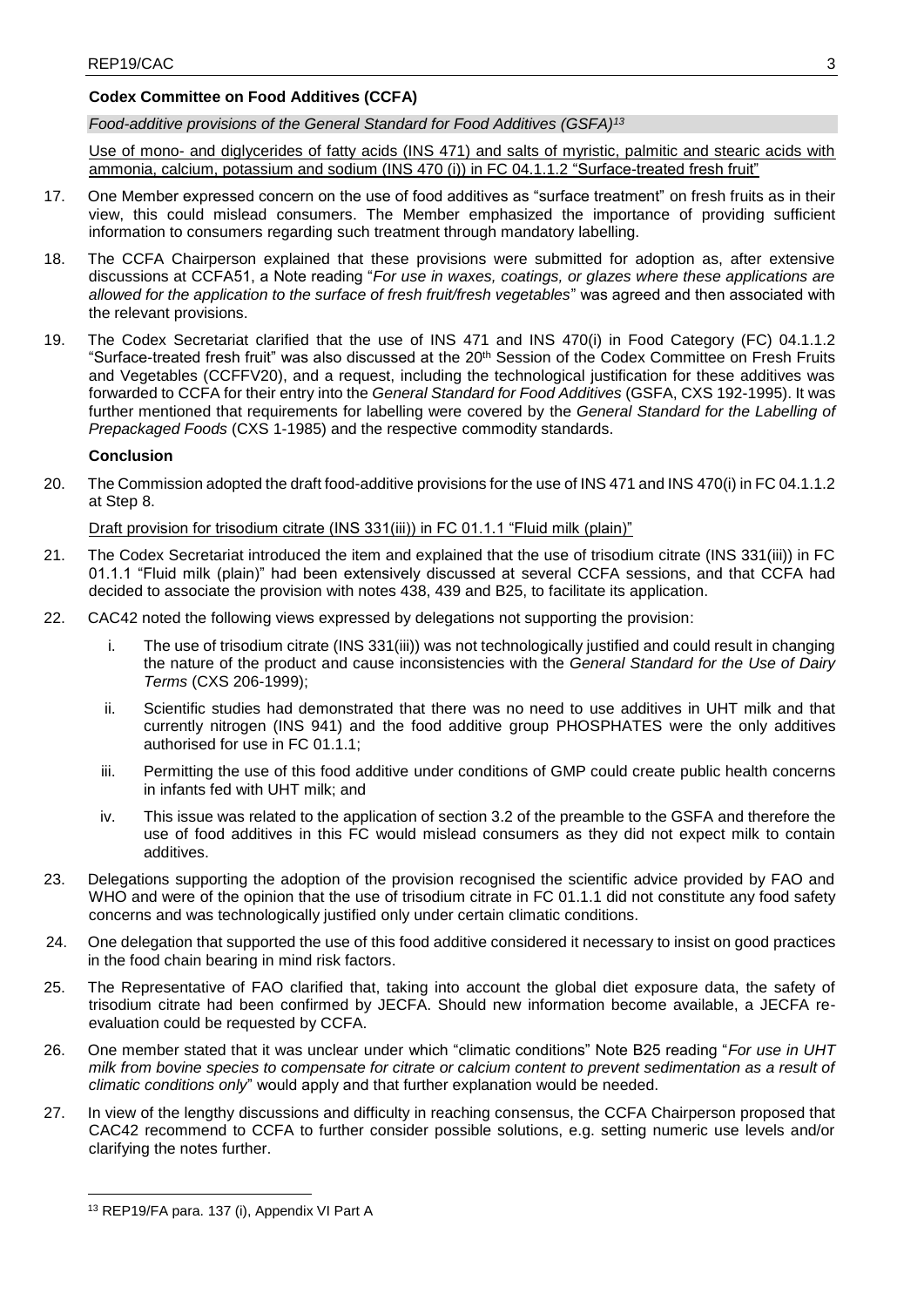28. CAC42 encouraged members to actively participate in CCFA meetings so that technical issues could be fully deliberated there.

### **Conclusion**

29. CAC42 agreed to return the draft food-additive provision for the use of trisodium citrate in FC 01.1.1 to CCFA for further consideration.

Proposed draft provisions related to FC 01.1.2 "Other fluid milks (plain)" with the technological functions of emulsifier and stabilizer

- 30. CAC42 was informed that FC 01.1.2 was a new food category adopted by CAC39 in 2016 aimed at differentiating the use of food additives used in fluid milks other than those specified in FC 01.1.1.
- 31. Delegations not supporting the adoption of the proposed draft provisions pointed out that:
	- i. Addition of food additives in FC 01.1.2 with the technological functions of emulsifier and stabilizer could mislead consumers as these additives could also have other technological functions, such as thickener which, for this category, was not justified in accordance with Section 3.2 of the preamble of the GSFA; and
	- ii. Food products covered under FC 01.1.2 may be used in production of food for children and therefore the use of food additives in FC 01.1.2 should be addressed together with the provisions relating to FC 01.1.1.
- 32. Delegations supporting the adoption of these provisions were of the view that:
	- i. These food additives had been evaluated by JECFA with Acceptable Daily Intakes (ADIs) of "not specified" and there had been consensus after extensive discussions at several sessions of CCFA; and
	- ii. The use of these food additives in this food category is limited to emulsifier or stabilizer only, which was technologically justified and would not mislead consumers.

## **Conclusion**

- 33. CAC42 adopted the proposed draft provisions related to FC 01.1.2 with the technological functions of emulsifier and stabilizer only, at Step 5/8.
- 34. Costa Rica expressed their reservation to this decision.

### *Revised food-additive provisions of the GSFA in relation to the replacement notes to Note 161<sup>14</sup>*

- 35. The CCFA Chairperson informed CAC42 that Note 161 had first been used 12 years ago as a compromise note that could be associated with certain sweetener provisions to allow for differences in application by members. However, concerns were expressed that the application of Note 161 was inconsistent with the Statements of Principle in the Procedural Manual and could cause barriers to trade and therefore the note should be removed or revised. CCFA had held several rounds of EWGs and the new replacement notes endorsed at CCFA51 represented important progress and compromise.
- 36. Tanzania noted that: (i) both notes had lost the reference to Section 3.2 of the GSFA on the justification for use of food additives, which was originally included in Note 161; (ii) Note B applied to the use of additives with sweetener and flavour enhancer functions, which represented a high risk especially to people with special dietary needs; and (iii) the aspect of special dietary needs was crucial in developing countries where protection and guidance to such population groups by regulatory bodies still needed to be developed to allow consumers to make the right choices.
- 37. CAC42 noted that: (i) Section 3.2 of the Preamble of the GSFA applies to all food-additive provisions whether associated with notes or not; (ii) the replacement Notes provided accurate information on the different uses of sweeteners, which enabled the adoption of a substantial amount of provisions related to sweeteners; and (iii) a similar approach would be followed for the pending provisions at the next session of CCFA. In addition, it was noted that due to the successful discussions, a number of draft provisions for colours were recommended for adoption without Note 161.

## **Conclusion**

38. CAC42 endorsed the recommendations of CCEXEC77 to adopt the revised food-additive provisions of the GSFA in relation to the replacement notes to Note 161.

**<sup>.</sup>** <sup>14</sup> REP19/FA para. 119 (i), Appendix VI Part C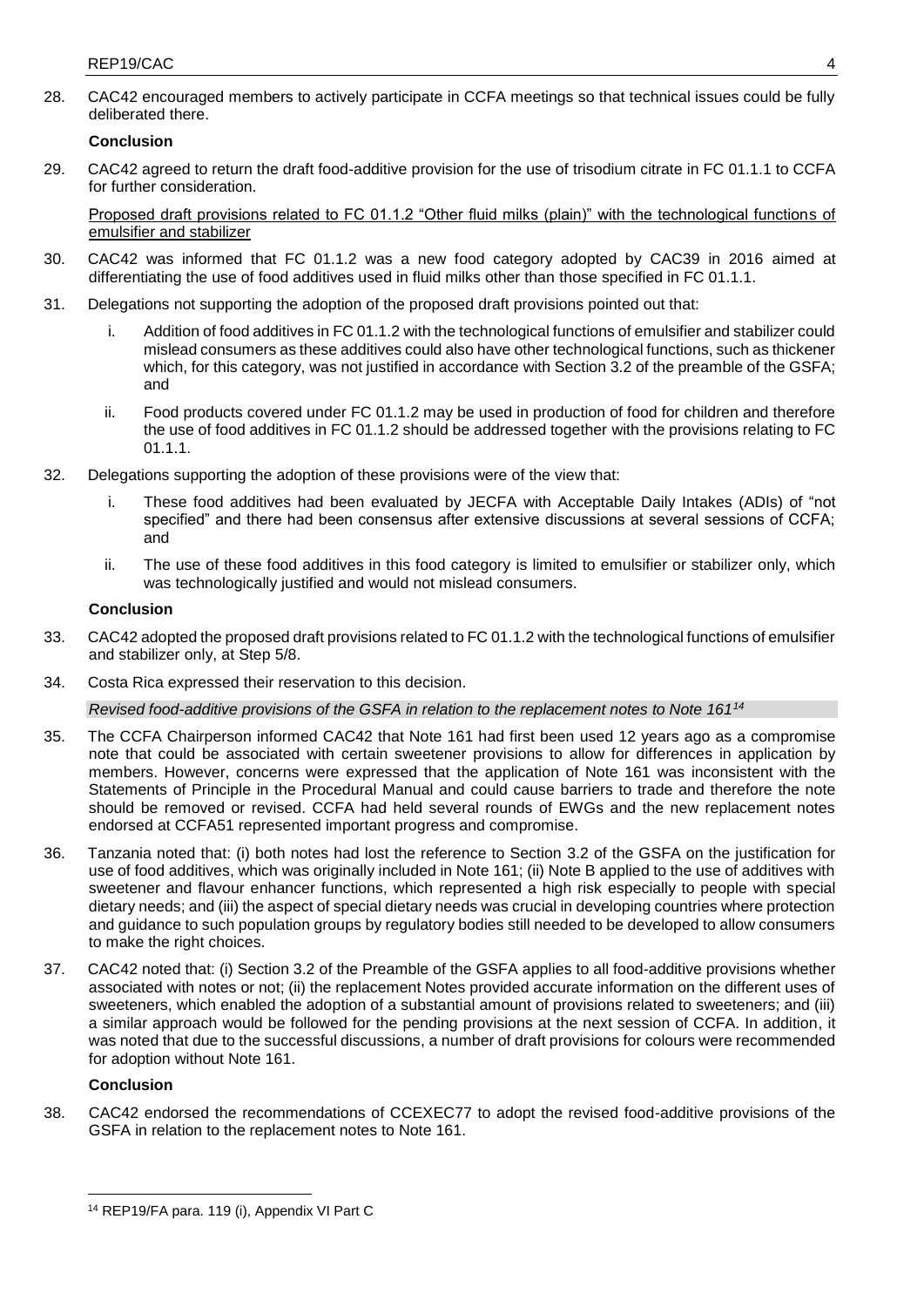## **Codex Committee on Cereals, Pulses and Legumes (CCCPL)**

#### *Standard for quinoa*<sup>15</sup>

- 39. CAC42 noted the recommendations of CCEXEC77 to adopt the section on moisture content (section 3.2.1) and to delete the section on grain size (section 3.2.7) $^{16}$ .
- 40. Members expressed divergent views on whether the section on grain size should be included.
- 41. Those supporting the inclusion of the section (four sizes i.e. extra-large, large, medium and small) commented that:
	- i. grain size was an essential characteristic for quinoa and size was included in other commodity standards such as the standards for rice, avocado, tree tomato, aubergine, dwarf maize and peppers;
	- ii. the information on size could contribute to ensuring fair practices in food trade, was important information for consumers and in line with the requirements of the Procedural Manual;
	- iii. in line with the proposed classification, it was necessary to include a new category for "extra-large" grains which is the only one distinct from the others; and
	- iv. the exclusion of the provision on grain size would create a negative precedent for Codex and weaken the standard, not having considered the issue of classification as it is responsible for fair practices in food trade and protection of consumers.
- 42. Those supporting the deletion of the section noted that:
	- i. quinoa could be classified based on its colour and composition and grain size was a commercial issue rather than a food safety issue and that no trade distortions have been observed due to grain size; and
	- ii. the section on size had not been included in all standards for cereals, pulses and legumes except for the *Standard for Rice* (CXS 198-1995), in which case size was included in an annex.
- 43. The United States of America, as the host country for CCCPL, explained that the section on grain size had been extensively considered by CCCPL over the past year; however, those who supported the inclusion of grain size could not agree on the proposed provisions.

### **Conclusion**

- 44. CAC42 agreed to:
	- adopt the provisions for moisture content with the deletion of the sentence "*Governments accepting the Standard are requested to indicate and justify the requirements in force in their country*" from the accompanying note; and
	- ii. return the section on grain size to Step 6 for further consideration by CCCPL, which would conduct its work by correspondence.
- 45. CAC42 noted that:
	- i. the standard for quinoa would be published with a note to indicate that the section on grain size was to be developed; and
	- ii. if consensus could not be reached at the next session, the section on grain size would be removed.

### **Codex Committee on Pesticides Residues (CCPR)**

## *MRLs for different combinations of pesticide/commodity(ies) for food and feed<sup>17</sup>*

- 46. The Codex Secretariat informed CAC42 that the maximum residue level (MRL) for chlorfenapyr in fruiting vegetables, cucurbits at 0.3 mg/kg proposed for adoption at Step 5/8 was erroneously included and was not for adoption.
- 47. An observer raised concerns on how Codex and the Joint FAO/WHO Meeting on Pesticide Residues (JMPR) dealt with effects resulting from the simultaneous presence of several pesticides, which were cumulative, and expressed the view that pesticides having endocrine disrupting effects should get special attention<sup>18</sup>. The observer opposed the adoption of the MRLs.

**.** 

<sup>15</sup> CL 2019/42-CPL Annex 2

<sup>16</sup> REP19/EXEC2, paras 25-28

<sup>17</sup> REP19/PR, para 145, Appendix II

<sup>18</sup> CRD32 (NHF)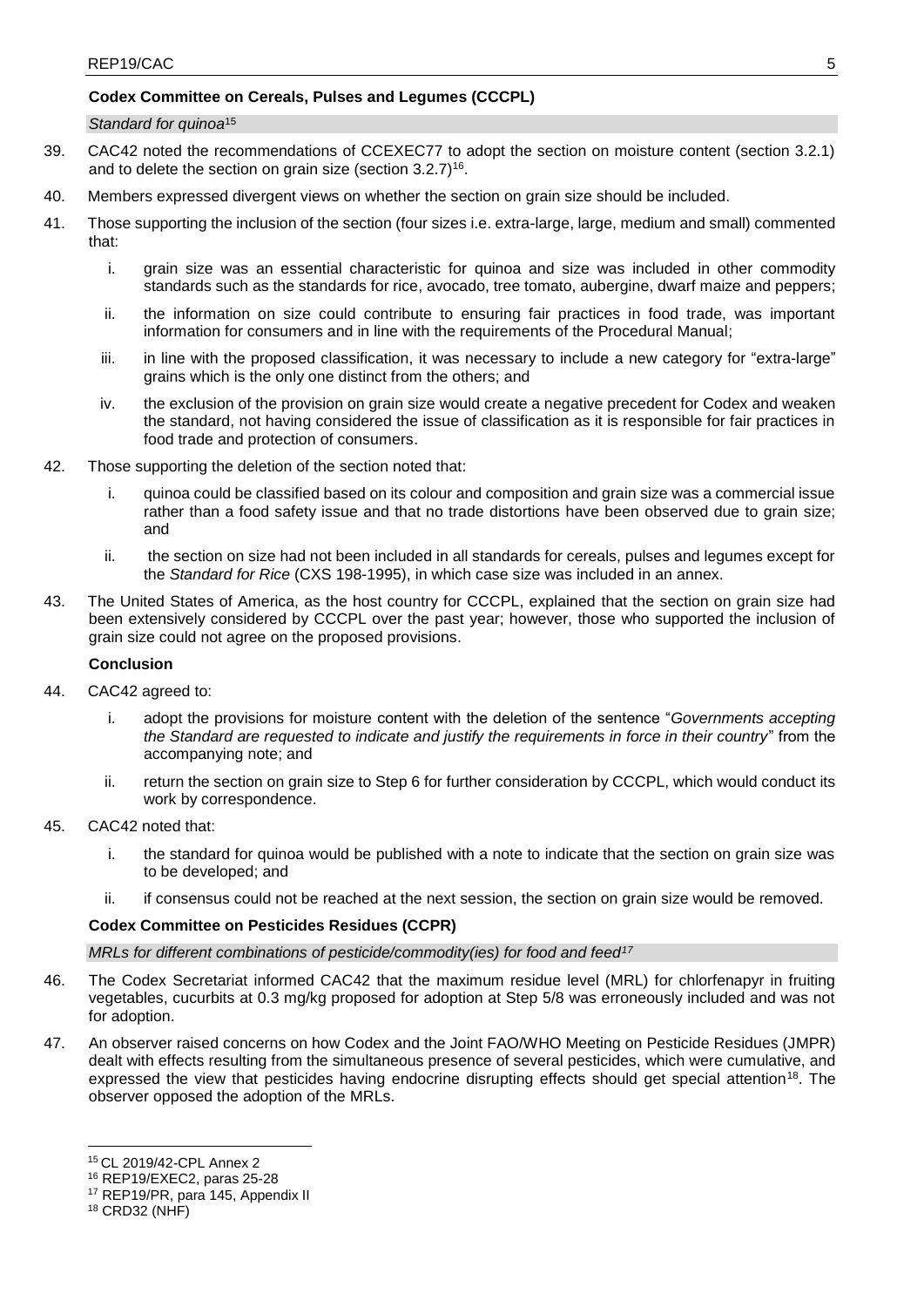48. The representative of FAO clarified that all adverse health effects, including any potential effects that may stem from the disruptions of endocrine functions are routinely assessed in all those cases where they are relevant. In addition, the risk assessment also encompasses the assessment of any synergistic effects that may result from the presence of multiple pesticides in the diet. He further outlined that any stakeholder can submit data that are relevant to the risk assessment of pesticides in response to the call for data that FAO and WHO will issue prior to each JMPR meeting.

## **Conclusion**

49. CAC42 adopted the MRLs with the exception of the pesticide erroneously included (see para. 46), noting the reservations of the EU, Norway and Switzerland on a number of pesticide/commodity combinations for the reasons provided in CX/CAC 19/42/4 Add.1 and of Brazil on Pyraclostrobin for "lettuce, head", due to acute risk concern for their consumers.

## **Codex Committee on Contaminants in Foods (CCCF)**

*Proposed draft revised maximum levels for lead in selected commodities in the General Standard for Contaminants and Toxins in Food and Feed (CXS 193 – 1995)<sup>19</sup>*

- 50. Cuba expressed the view that the MLs as presented by CCCF should not be adopted at Step 5/8 to allow another year for submission of data as the data used to derive the MLs were not geographically representative.
- 51. CAC42 adopted the MLs for wines (from grapes harvested after the adoption of the ML by CAC) at 0.1 mg/kg; fortified / liqueur wines (from grapes harvested after the adoption of the ML by CAC at 0.15 mg/kg; edible offal (cattle, pig and poultry) at 0.2, 0.15 and 0.1 mg/kg, respectively. CAC42 noted the reservation of Cuba to this decision on the MLs for wine and edible offals for the reasons given above.

*Proposed draft Maximum Limit (ML) for cadmium for chocolates containing or declaring <30% total cocoa solids on a dry matter basis<sup>20</sup>*

- 52. CAC42 noted the recommendation of CCEXEC77<sup>21</sup> and accordingly considered the proposed draft ML of 0.3 mg/kg for cadmium for chocolates containing or declaring <30% total cocoa solids on a dry matter basis for adoption at Step 5/8.
- 53. There were divergent views on the adoption of the proposed draft ML.
- 54. Delegations in favour of the adoption of the proposed draft ML highlighted that:
	- i. the ML was sufficiently health protective (not causing threats to health) without having a negative impact on trade;
	- ii. the ML was based on real data from countries around the world available through GEMS/Foods and had a scientific basis based on the JECFA evaluation of cadmium;
	- iii. cadmium was naturally occurring at levels that vary by region and that MLs should be set to meet the needs of all producing regions as long as there were no food safety concerns;
	- iv. the ML was based on the principle of proportionality in relation to the MLs already adopted for the categories of chocolate containing or declaring ≥ 50 % to < 70% and ≥ 70% total cocoa solids on a dry matter basis;
	- v. the ML for rice established by Codex is higher and consumption of rice is also higher than consumption of chocolate products;
	- vi. the ML was of such a level that it would not affect the health of consumers including children; and
	- vii. the ML was proposed to CAC after having taken into account the JECFA risk assessment, the work of an eWG, recommendations reached by consensus in CCCF, and the recommendations made to CAC by CCEXEC.
- 55. Those against the adoption of the proposed draft ML expressed the views that:
	- i. the proposed ML was not sufficiently health protective, especially for children who were particularly high consumers of the category of chocolates in question and therefore a lower ML was preferred;
	- ii. although JECFA indicated that cadmium in cocoa did not pose a health concern at 0.3 mg/kg, it still established a PTMI of 25 µg/kg bw/month. Chronic toxicity of cadmium was well documented and

**<sup>.</sup>** <sup>19</sup> REP19/CF, para. 44, Appendix II

<sup>20</sup> REP19/CF, para. 56, Appendix III

<sup>21</sup> REP19/EXEC2, para. 4 (i)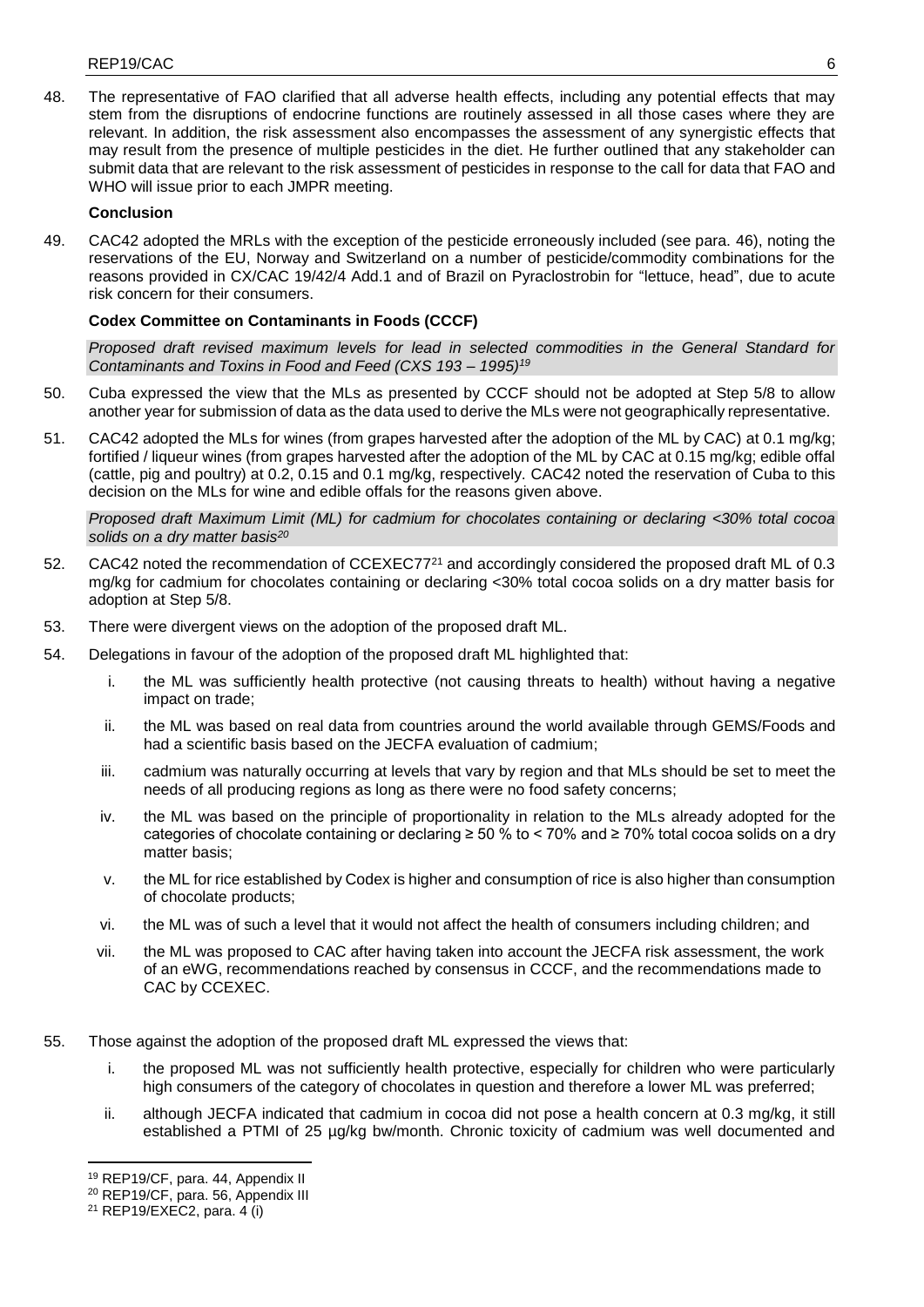cadmium was known to accumulate in kidneys leading to irreversible tubular renal dysfunction and other non-communicable diseases (NCDs);

- iii. data from African producer countries did not support the setting of an ML of 0.3 mg/kg, as results obtained in the region for this category of chocolates supported an ML of 0.01 to 0.02 mg/kg. Exporting countries, Cameroon, Côte d'Ivoire Ghana, and Nigeria, accounted for 75% of the world's cocoa production and the setting of an ML 15 times higher than what was achievable was not in the interest of consumers and would jeopardise efforts of African countries in maintaining the high standards these countries have for the commodity; and
- iv. there was no shortage of high quality cocoa with a cadmium level of 0.075 mg/kg to justify setting a higher ML, which would run counter to the goals of Codex.
- 56. These delegations (para 55) proposed to return the proposed draft ML to CCCF for further consideration.
- 57. The EU, supported by Norway and Switzerland, reiterated their reservation to the proposed draft ML "*that, based on the EFSA opinion only a stricter ML of 0,1 mg/kg can ensure sufficient protection of all consumers, in particular of children"* as expressed also at CCCF13 (see REP19/CF, para. 53).
- 58. It was noted that while national authorities might reach different conclusions, the reports of the joint FAO/WHO risk assessment bodies were the appropriate reference for Codex.
- 59. An observer also proposed that consideration should be given to the implementation of good agricultural practices to help reduce cadmium in cocoa beans in certain regions where cadmium levels were high in order to assist those countries in meeting a lower ML.
- 60. CAC42 noted that CCCF would be developing a Code of Practice (CoP) for the prevention and reduction of cadmium contamination in cocoa beans based on currently available mitigation measures that aimed at assisting countries to achieve the ML of 0.3 mg/kg.
- 61. The Codex Secretariat clarified that in case it was not possible to adopt the MLs on cadmium at this moment, this work could be suspended or discontinued awaiting finalization and implementation of the CoP which would take several years. After gaining more experience with the CoP, CCCF could resume work on the MLs.
- 62. The Assistant to the Chairperson of the CCCF, speaking on behalf of the Chairperson of the CCCF, recalled that MLs for cadmium in chocolate had been on the CCCF agenda for several sessions, and outlined the history and approaches taken up to now:
	- i. It was recognized that there were variations in cadmium content of cocoa across regions;
	- ii. The relevant categories of chocolate had been defined;
	- iii. MLs for the categories of chocolate containing or declaring chocolate ≥ 50 % to < 70% or ≥ 70% total cocoa solids on a dry matter basis were adopted at CAC41;
	- iv. CCCF13 had decided to develop the MLs for the other categories on a proportional approach to these adopted MLs while taking into account achievability;
	- v. For the proposed ML the underlying data had a good geographical distribution and a low rejection rate at a worldwide level;
	- vi. This work was another important step in developing MLs for cadmium in chocolate and that since there already had been several rounds of data collection, no more work could be done at CCCF for this category;
	- vii. The proposed ML represented the best compromise to achieve the task set by the Commission with the data available, and that it was proportional to the MLs adopted at CAC41. Additional or new data was unlikely to change the current compromise ML; and
	- viii. Although for some of the Latin American and Caribbean countries the proposed ML would result in a higher rejection rate of 12%, the present compromise was reached after difficult discussions.
- 63. The Representative of FAO speaking on behalf of the Secretariat of JECFA explained the outcome of the JECFA evaluation (JECFA77) noting that the dietary exposure to cadmium from cocoa containing products was insignificant compared to other sources of dietary exposure and was not a major concern for public health. The proposed ML thus did not raise a safety concern. He noted that he did not expect new data would change the results significantly.
- 64. CAC42 considered the adoption at Step 5/8 in view of the statement on behalf of the Chairperson of CCCF that the ML under consideration represented the best compromise with the data available and the principle of proportionality and considering the FAO/WHO intervention on the evaluation by JECFA, but was unable to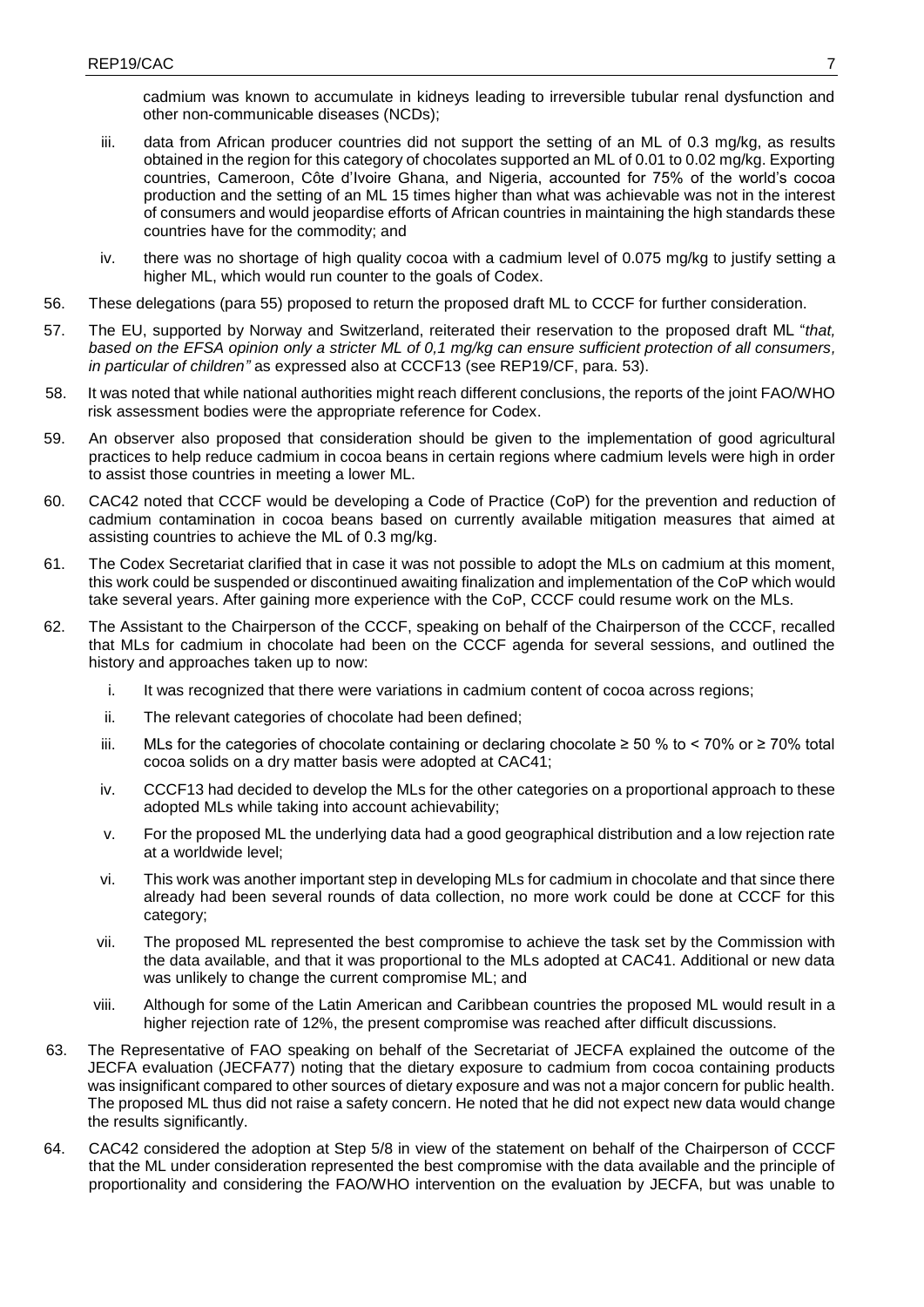reach consensus. CAC42 then agreed to proceed with an informal session facilitated by Dr Emilio Esteban (Chairperson of CCFH) to try to find a way forward.

## **Conclusion**

- 65. Based on the outcome of the informal session, CAC42 agreed to adopt the proposed ML at Step 5, which would allow for further discussion at CCCF and noted the reservations of EU, Norway and Switzerland for the reasons expressed in paragraph 57. Discussion would be limited to the ML of 0.3 mg/kg for chocolates containing or declaring <30% total cocoa solids on a dry matter basis. The concept of proportionality as agreed by CCCF with respect to the adopted MLs by CAC41 should be maintained. If new additional information provided does not justify a change to the ML, CCCF14 will recommend the adoption of the ML of 0.3 mg/kg by CAC at its next session.
- 66. CAC42 confirmed that upon such recommendation by CCCF14, CAC43 shall adopt the ML without further discussion.
- 67. Benin, the EU, Nigeria, Norway, and Switzerland expressed their reservations to para. 66 as, in their view, this was not an outcome of the informal discussion, and CAC42 could not dictate the outcome nor discussions of the next CAC.

*Draft Code of practice for the reduction of 3- monochloropropane-1,2-diol esters (3- MCPDEs) and glycidyl esters (GEs) in refined oils and food products made with refined oils<sup>22</sup>*

68. One delegation, while supporting the adoption of the CoP, expressed the view that the implementation of this CoP will be a challenge for small farmers, and hoped that it would not prevent them from following the provisions contained in the CoP. This delegation proposed that a review of the document after implementation of the CoP should be further considered by CCCF.

## **Conclusion**

The Commission adopted the draft Code of practice for the reduction of 3- monochloropropane-1,2-diol esters (3- MCPDEs) and glycidyl esters (GEs) in refined oils and food products made with refined oils at Step 8.

*Draft Guidelines for rapid risk analysis following instances of detection of contaminants in food where there is no regulatory level<sup>23</sup>*

- 69. The Delegation of Cuba expressed reservation to the adoption of the Guidelines noting in particular that many countries are not currently prepared for the implementation of the guidelines, especially due to differences in laboratory capacity, and proposed to have another round of consultations on the Guidelines. The delegation also requested global assistance from FAO and WHO to assist with implementation of the Guidelines in particular related to the Threshold of Toxicological Concern (TTC) concept.
- 70. Another delegation, while not opposed to the adoption of the Guidelines, also expressed the view that the Guidelines could potentially cause disruption to international trade, especially due to the differences in understanding and technical capacity to apply the principles, especially related to laboratory capacity. This delegation also supported the need for a global effort sponsored by FAO or WHO to assist with the implementation of the Guidelines in particular related to the TTC concept.
- 71. The Representative of FAO explained that normative work in the form of MLs, guidance documents, COPs and similar texts was the main task of CCCF. Capacity building, the strengthening of technical and institutional capabilities to implement Codex texts in the national context was the prime objective of development agencies, amongst them FAO and WHO. He encouraged interested Member States to contact the local representative of these agencies and express their desire for assistance in designing development activities tailored to the specific national or regional needs in improving the technical and institutional capabilities to improve the implementation of and the compliance with applicable Codex texts.

## **Conclusion**

72. CAC42 adopted the Guidelines for rapid risk analysis following instances of detection of contaminants in food where there is no regulatory level noting the reservation of Cuba for the reasons as expressed above.

<sup>1</sup> <sup>22</sup> REP19/CF, para. 79, Appendix IV

<sup>23</sup> REP19/CF, para. 87, Appendix V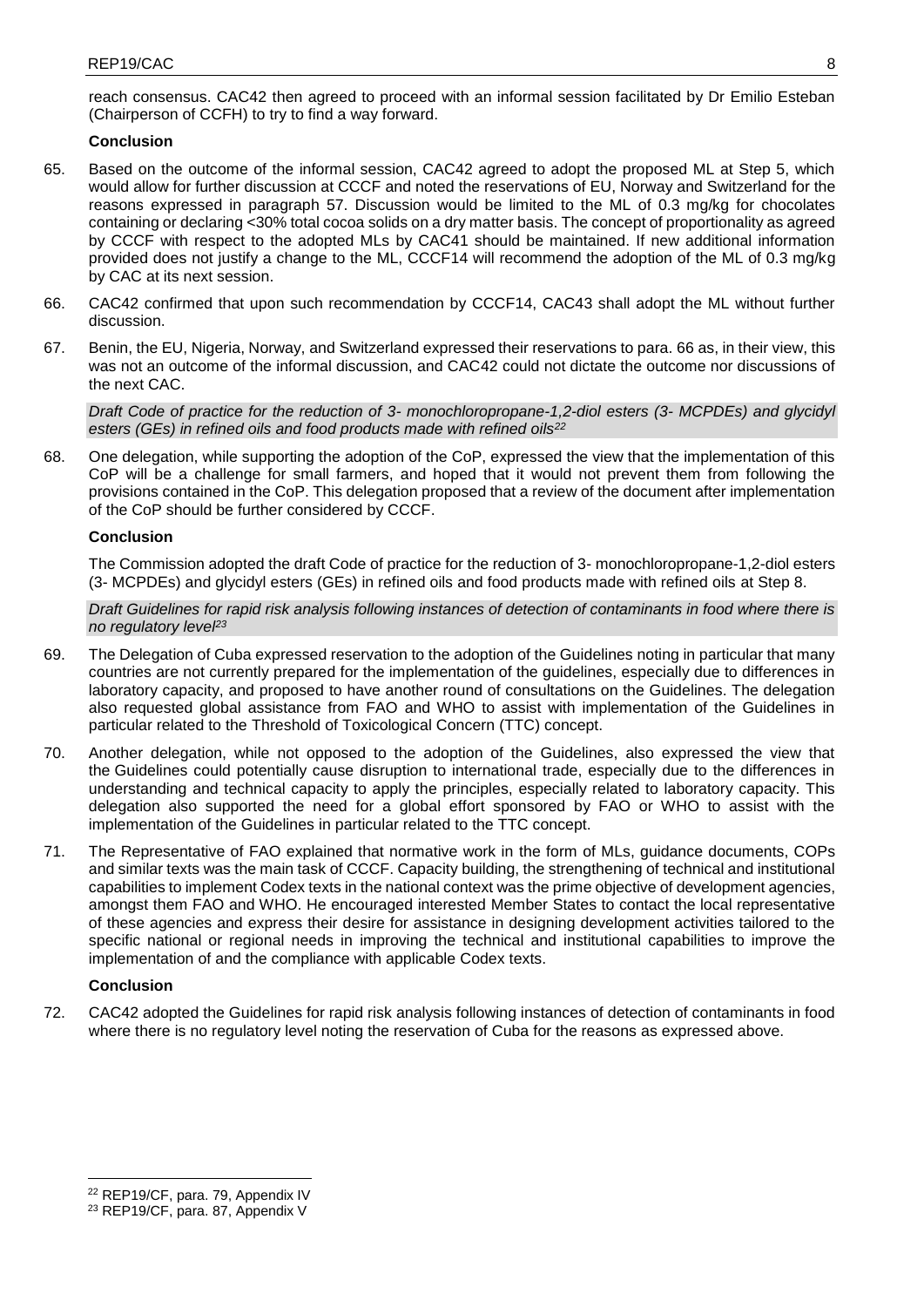## **Codex Committee on Methods of Analysis and Sampling (CCMAS)**

*Preamble of document structure for the General Standard on Methods of Analysis and Sampling (CXS 234 - 1999)*<sup>24</sup>

73. CAC42 noted that the preamble and new structure for CXS 234 – 1999 will not immediately be published as it would take time to prepare the transfer of all the methods into the new structure.

## **ADOPTION OF CODEX TEXTS AT STEP 5 (Agenda item 5)**<sup>25</sup>

- 74. CAC42 adopted and advanced to Step 6 the proposed draft standards and related texts submitted by its subsidiary bodies for adoption at Step 5, noting that technical comments should be resubmitted at Step 6 for consideration by the relevant committees, taking into account the Critical Review of CCEXEC77. (Appendix III)
- 75. In addition, CAC42 noted the following comments and decisions.

## **Codex Committee of Food Import and Export Inspection and Certification Systems (CCFICS)**

*Draft Principles and guidelines for the assessment and use of voluntary Third-Party Assurance (vTPA) programmes*

- 76. While there was no opposition to the adoption of the draft guidelines for vTPA at Step 5, some concerns were expressed as follows:
	- i. Third party assurance programmes are based on private standards and do not take into account the unique circumstances of producers in developing countries; there is a potential risk of creating dual certification systems at the national level, which could affect producers and potentially lead to trade barriers; some countries have legal frameworks that retain official food controls under government purview and the approach presented in this document would not be supported by such frameworks; and establishing Codex guidelines to assess the performance of voluntary third party assurance programmes developed by private entities does not fall in the mandate of the CAC as an intergovernmental standard setting body;
	- ii. The outcomes of recently initiated projects by STDF in some developing countries to test and assess how vTPA programmes may be used in practice by government authorities to improve food safety outcomes should be considered;
	- iii. The scope of the guidelines should clarify how vTPA Programmes could be implemented within existing legal frameworks; and
	- iv. Various sections of the draft guidelines still needed clarification, including Section E (Roles, responsibilities and relevant activities) and Section F (Criteria to assess the credibility and integrity of vTPA Programmes).
- 77. The CCFICS Chairperson, explained that the draft guidelines are intended to assist competent authorities within their national boundaries in the effective assessment and transparent use of reliable vTPA programme information/data in support of their National Food Control System objectives. The CCFICS Chairperson further explained that private standards were specifically excluded from the scope of this work; that the approach taken was intended to support national food controls systems, not to undermine them; that these guidelines do not oblige competent authorities to use vTPA programme outcomes nor do they mandate the use of vTPA information/data; that the vTPA guidelines are intended to be complementary to the regulatory controls used by those competent authorities who may wish to use it; and that competent authorities remain responsible for maintaining appropriate oversight of the implementation of regulatory requirements and controls, including enforcement actions.
- 78. The CCFICS Chairperson also pointed out that there had been extensive discussion on all of the elements in the proposed text, as well as concerns raised, at CCFICS prior to submitting the text to the Commission, and emphasized that as this work was only at Step 5, there were still opportunities to submit and consider comments at Steps 6 and 7.

**<sup>.</sup>** <sup>24</sup> REP19/MAS, para. 61, Appendix III

<sup>25</sup> CX/CAC 19/42/5, CX/CAC 19/42/5 Add.1, CX/CAC 19/42/6, CX/CAC 19/42/6 Add.1, CRD11(Iran), CRD12 (Ecuador), CRD13 (Gambia), CRD14 (El Salvador), CRD15 (Mali), CRD16 (Nicaragua), CRD18 (Thailand), CRD19 (Uganda), CRD21(Indonesia), CRD22 (African Union), CRD23 (Nigeria), CRD25 (Liberia), CRD28 (Philippines), CRD34 (IBFAN)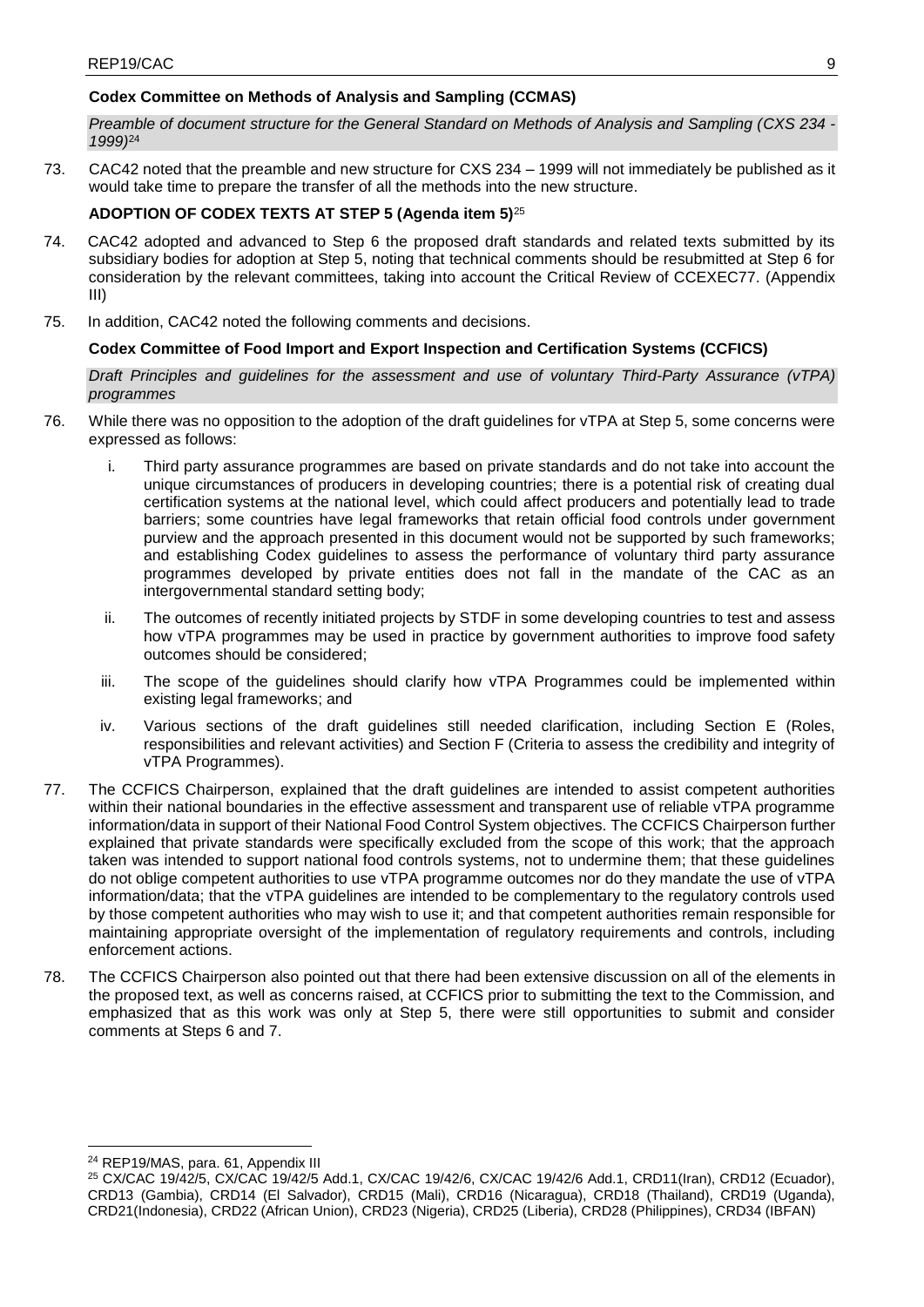## **Conclusion**

- 79. CAC42:
	- i. agreed to adopt the *Draft Principles and Guidelines for the Assessment and Use of voluntary Third-Party Assurance (vTPA)* at Step 5; and
	- ii. noted that all technical comments should be resubmitted at Step 6 for consideration by CCFICS.

## **Codex Committee on Food Hygiene (CCFH)**

*Proposed Draft Code of Practice on Food Allergen Management for Food Business Operators* 

80. CAC42 noted that CCFH should continue to liaise with CCFL on the issue of precautionary labelling to ensure consistency with the work of CCFL (see CX/CAC 19/42/8 Add.1).

## **Codex Committee on Nutrition and Foods for Special Dietary Uses (CCNFSDU)**

*Review of the Standard on Follow-up Formula (CXS 156-1987): Proposed draft Scope, Description and Labelling for follow-up formula for older infants*

- 81. A delegation could not support adoption of the text as there were unresolved issues on the scope and labelling, and requested that reference to the WHO International Code of Marketing of Breast-milk Substitutes, other relevant WHO documents and relevant WHA resolutions should be included in the scope similar to the *Standard on Infant Formula and Formulas for Special Medical Purposes Intended for Infants* (CXS 72 – 1981).
- 82. Other delegations supported adoption, while also noting that the issue of cross-promotion required further consideration in CCNFSDU, including from the perspective of determining if such a concept was fully consistent with the international trade rules established by WTO and WIPO. CAC42 noted that all technical comments, including those related to cross-promotion, should be resubmitted at Step 6 in reply to a Circular Letter, for consideration by the next session of CCNFSDU.
- 83. An observer stated that there was no need for follow-up formula and noted that because of marketing of these products, a provision on cross-promotion was needed<sup>26</sup>.

## **Conclusion**

- 84. CAC42:
	- i. adopted the proposed draft text (scope, definition and labelling as endorsed and amended by CCFL), and noted that the last part of section 9.6.4 on cross-promotion would be further considered by CCNFSDU; and
	- ii. noted that CCEXEC77 had recalled and reaffirmed the advice given by CCEXEC75 regarding use of references to WHO documents and WHA resolutions.

## **Codex Committee on Spices and Culinary Herbs (CCSCH)**

85. One delegation expressed concern that the five draft standards on spices and culinary herbs included parameters such as mammalian excreta, visible mould formation and insect fragments that were of public health concern. CAC42 noted that all technical comments should be resubmitted at Step 6 in reply to a Circular Letter, for consideration by the next session of CCSCH.

## *Proposed draft standard for dried oregano*

- 86. A delegation noted that the scope of the *Proposed Draft Standard for Oregano* was broad as it included *Lippia* spp., and that this breadth was not fully reflected in all provisions of the draft, e.g., the values for volatile oils should be lowered from 2 to 1.8% to give a better balance with the scope. For these reasons, the delegation expressed concern to adopt two sections of the draft standard at Step 5.
- 87. Another delegation reminded CAC that the inclusion of *Lippia* spp. was the subject of extensive discussion at the last two sessions of CCSCH, that at both of those sessions the Committee had agreed to include both species that are traded as oregano, consistent with current trade practices, and that this enabled the standard to advance to step 5.

## **Conclusion**

88. CAC42:

**.** 

i. agreed to adopt the *Proposed Draft Standard for Oregano* at Step 5; and

<sup>26</sup> CRD34 (IBFAN)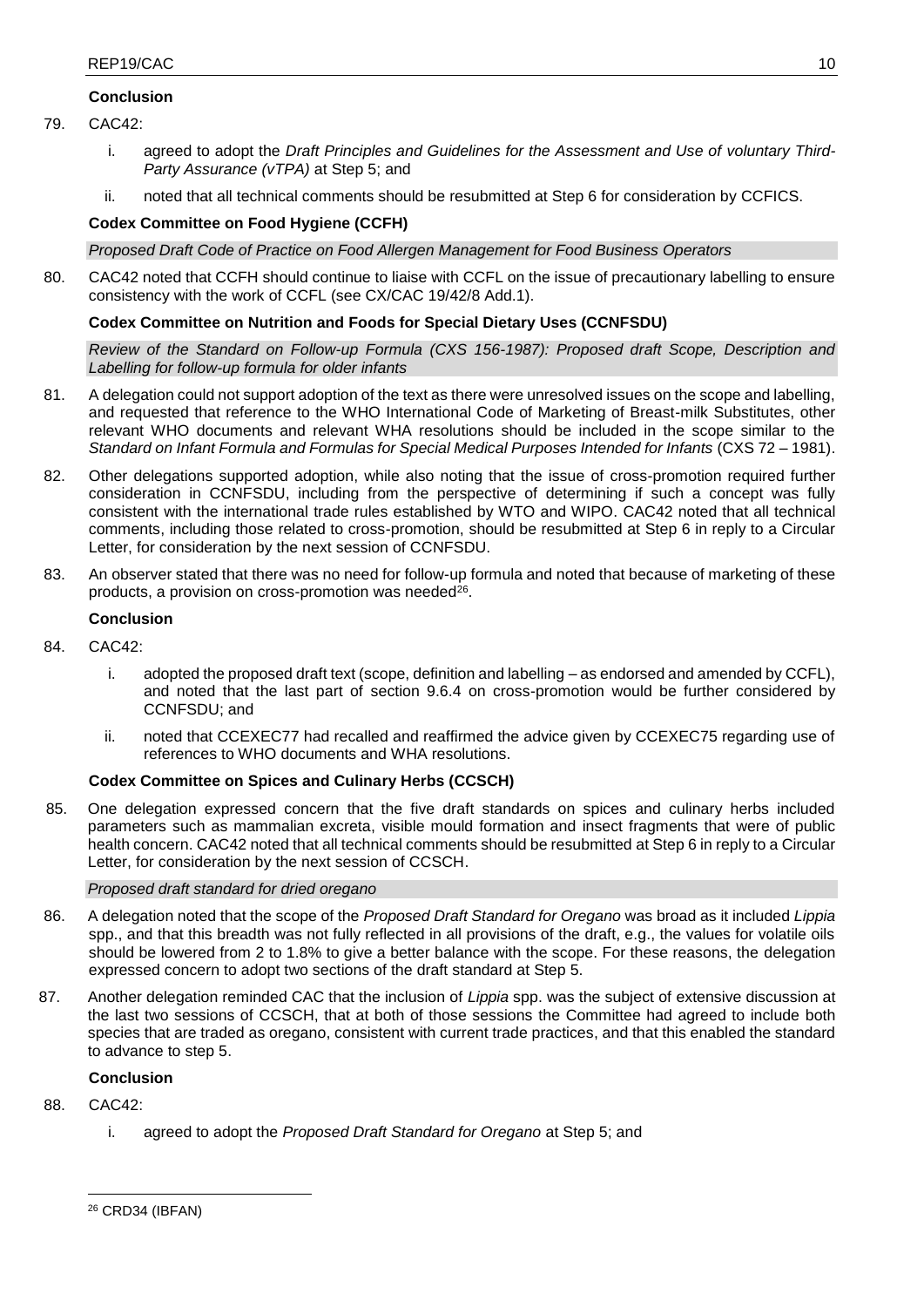ii. noted that all technical comments should be resubmitted at step 6, in reply to a circular letter, for consideration by the next session of CCSCH.

### *Proposed Draft standard for saffron*

- 89. Some delegations commented that the physical and chemical characteristics elaborated in the draft standard for saffron did not reflect current international trade practices which used classifications/grades according to physical and chemical properties including levels of picrocrocin, crocin and safranal. They also called for broad harmonisation with ISO Standards (e.g., ISO 3632-1), which also used classifications/grades.
- 90. Another delegation suggested that classifications/grades should be optional and that the minimum requirements in the draft standard should be those of the lowest class/grade if classified.
- 91. Members were encouraged to participate in the EWG on saffron to discuss these technical issues.

## **Conclusion**

- 92. CAC42:
	- i. agreed to adopt the *Proposed Draft Standard for Saffron* at Step 5; and
	- iii. noted that all technical comments should be resubmitted at Step 6, in reply to a circular letter, for consideration by the next session of CCSCH.

## **Codex Committee on Food Labelling (CCFL)**

*Proposed draft guidance for the labelling of non-retail containers* 

93. One delegation expressed their concern that the document would be adopted at step 5 without having defined its nature; i.e. whether it would be a standard or a guideline.

### **Conclusion**

94. CAC42 agreed to adopt the proposed draft guidance for the labelling of non-retail containers at Step 5 and noted that all technical comments should be resubmitted at Step 6.

## **REVOCATION OF CODEX TEXTS (Agenda item 6)**<sup>27</sup>

95. CAC42 revoked the texts as presented in CX/CAC 19/42/7 (Appendix IV).

## **PROPOSALS FOR NEW WORK (Agenda item 7)**<sup>28</sup>

96. CAC42 approved the proposed new work on development of Codex standards and related texts as presented in CX/CAC 19/42/8 taking into account the Critical Review of CCEXEC77 (Appendix V).

### **Additional comments**

## **Codex Committee on Food Hygiene (CCFH)**

*Project document for new work on development of guidelines for the control of Shiga toxin-producing Escherichia coli (STEC) in beef meat, leafy greens, raw milk and cheese produced from raw milk, and sprouts*

97. CAC42 noted the proposal from one Member to expand the scope of the work to include beef meet products and other products made from raw milk. It was clarified that the scope could not be changed at this stage as this was also based on the outcome of the work of Joint FAO/WHO Expert Meetings on Microbiological Risk Assessment (JEMRA). It was further noted that managing the risk in raw commodities contributed to reducing the risks in all subsequent processed products. As a step-wise approach was foreseen, there was the possibility to include other food categories at a later stage.

## **Codex Committee on Food Labelling (CCFL)**

### *Proposed draft guidance on internet sales/e-commerce*

98. CAC42 noted the proposal from one Member that CCFL collaborate with CCFICS on the work with a view to developing guidance to assist in the control and inspection of food products sold online.

**<sup>.</sup>** <sup>27</sup> CX/CAC 19/42/7; CRD 2 (Ghana); CRD15 (Mali); CRD21 (Indonesia), CRD25 (Liberia)

<sup>28</sup> CX/CAC 19/42/8; CX/CAC 19/42/8 Add.1; CRD3 (Ghana, India, Senegal, Tanzania), CRD12 (Ecuador), CRD13 (Gambia), CRD14 (El Salvador), CRD15 (Mali), CRD16 (Nicaragua), CRD18 (Thailand), CRD19 (Uganda),CRD20 (Peru), CRD21 (Indonesia), CRD22 (African Union), CRD23 (Nigeria), CRD25 (Liberia), CRD28 (Philippines)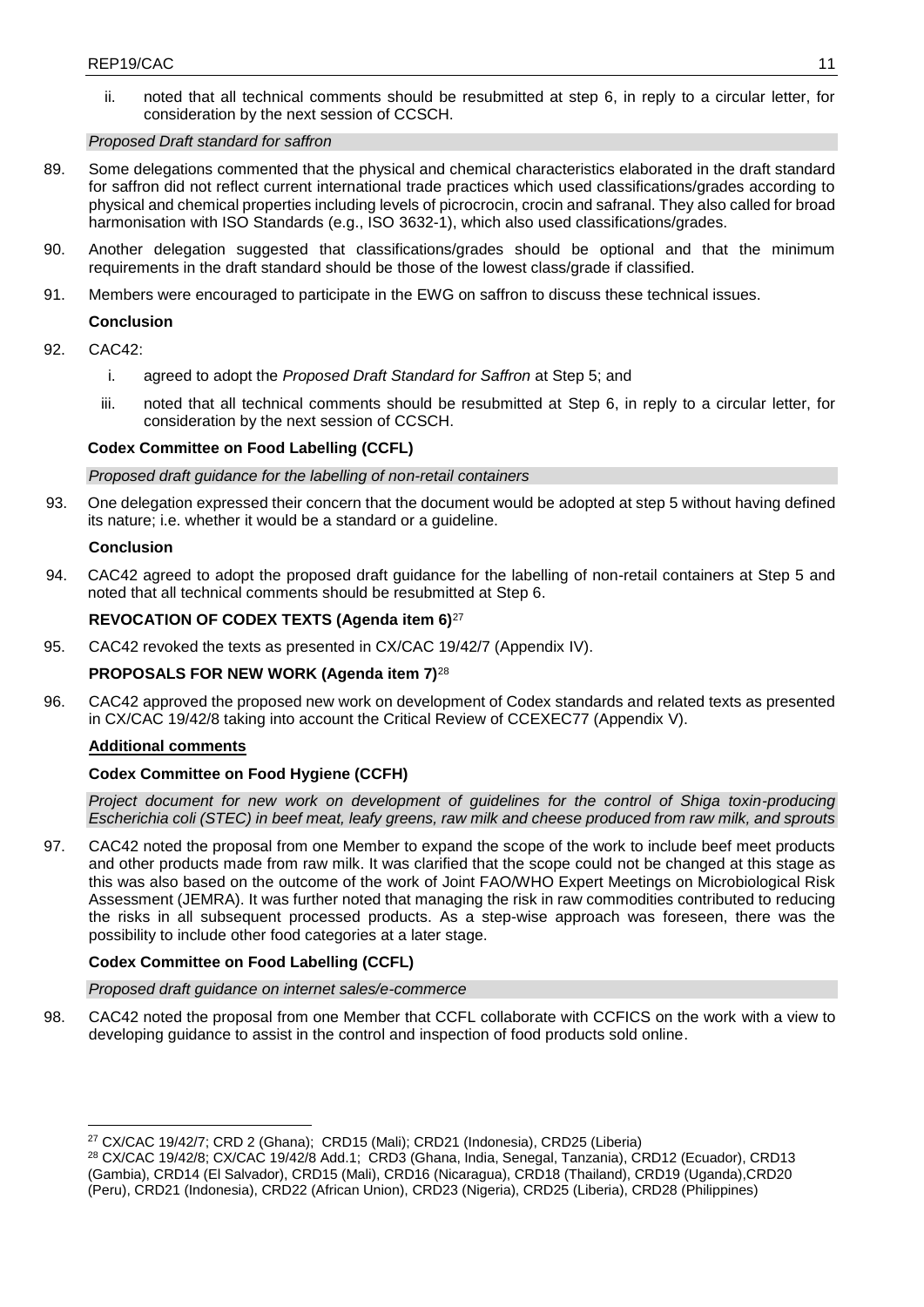*Proposal for new work on allergen labelling: Revision to the General Standard for the Labelling of Prepackaged Foods: allergen labelling, and guidance on precautionary allergen or advisory labelling*

99. CAC42 noted that this work is linked to the work of CCFH on allergen management and therefore close collaboration between CCFL and CCFH on this issue was important to ensure consistency between the two texts.

## **DISCONTINUATION OF WORK (Agenda item 8)**<sup>29</sup>

100. CAC42 approved discontinuation of the work on items as presented in CX/CAC 19/42/9 (Appendix VI).

## **Additional comments**

## **CCNFSDU**

*NRV-NCD for EPA and DHA long chain omega-3 fatty acids (CXG 2-1985)*

101. In response to a question from one delegation regarding possible further work on this topic by FAO/WHO, the representative from WHO described the information provided at CCNFSDU40 regarding the outcomes of the robust systematic reviews undertaken as part of the WHO guideline development process through NUGAG, as well as additional analyses done through inclusion of three large trials which recently became available and reiterated that given these results and from the ongoing monitoring of available studies, there was currently no evidence to support continuation of this specific work.

## **AMENDMENTS TO CODEX STANDARDS AND RELATED TEXTS (Agenda item 9)**<sup>30</sup>

102. CAC42 adopted the amendments to the standards and related texts as presented in CX/CAC 19/42/10-Rev.1 (Appendix VII).

## **MATTERS REFERRED TO THE COMMISSION BY CODEX COMMITTEES (Agenda item 10)<sup>31</sup>**

- 103. CAC42 noted the matters for information from CCFICS24, CCFH50, CCFO26, CCFA51 and CCMAS40 in the document CX/CAC 19/42/11 Add.1 taking into account the recommendations contained in the Critical Review by CCEXEC77.
- 104. One delegation underlined the importance of CCFICS's work on food fraud and the need to expedite this work as had already been highlighted by CCEXEC77<sup>32</sup>.
- 105. CAC42 noted a concern expressed by the observer from the International Olive Oil Council (IOC), regarding a proposal by CCFO to delete the category Ordinary Virgin Olive Oil from the *Standard on Olive Oils and Olive Pomace Oils* (CXS 33-1981)<sup>33</sup>. This concern was also shared by two other delegations, who further expressed that this proposal be reconsidered by CCFO and the EWG, in line with their reservation made at CCFO26.

## **Codex Committee on Processed Fruits and Vegetables (CCPFV)**

- 106. One delegation noted its preference for a physical meeting in the first half of 2020 to facilitate the progression of standards to Step 5 at CAC43.
- 107. The United States of America, speaking on behalf of the CCPFV Chairperson, stated that a physical meeting would be considered "at an appropriate time" as concluded by CAC41 and would be based on the progress of the work.

## **Conclusion**

- 108. CAC42 agreed with the proposals of the Chairperson of CCPFV to
	- i. ask CCPFV to continue its work by correspondence; and
	- ii. assess whether a physical meeting in 2020 would be appropriate.

## **Codex Committee on Sugars (CCS)**

109. CAC42 noted the discussions at CCEXEC77, that the timeline for completion of the work on the development of a standard for non-centrifuged dehydrated sugar cane juice had been postponed several times and no progress had been made, and that CCEXEC77 had reiterated the conclusion of CCEXEC75 to recommend discontinuation of this work and had further noted that, if the current work was to be discontinued, the

<sup>31</sup> CX/CAC 19/42/11, CX/CAC 19/42/11 Add.1 and CX/CAC 19/42/11 Add.2., CRD5 (India, Senegal, Tanzania), CRD18 (Thailand), CRD21(Indonesia), CRD25 (Liberia), CRD29 (IOC)

<sup>32</sup> REP18/EXEC2, para 7

**<sup>.</sup>** <sup>29</sup> CX/CAC 19/42/9; CRD4 (Ghana), CRD15 (Mali), CRD21(Indonesia), CRD23 (Nigeria), CRD25 (Liberia)

<sup>30</sup> CX/CAC 19/42/10-Rev.1

<sup>33</sup> CRD29 (from the International Olive Oil Council (IOC))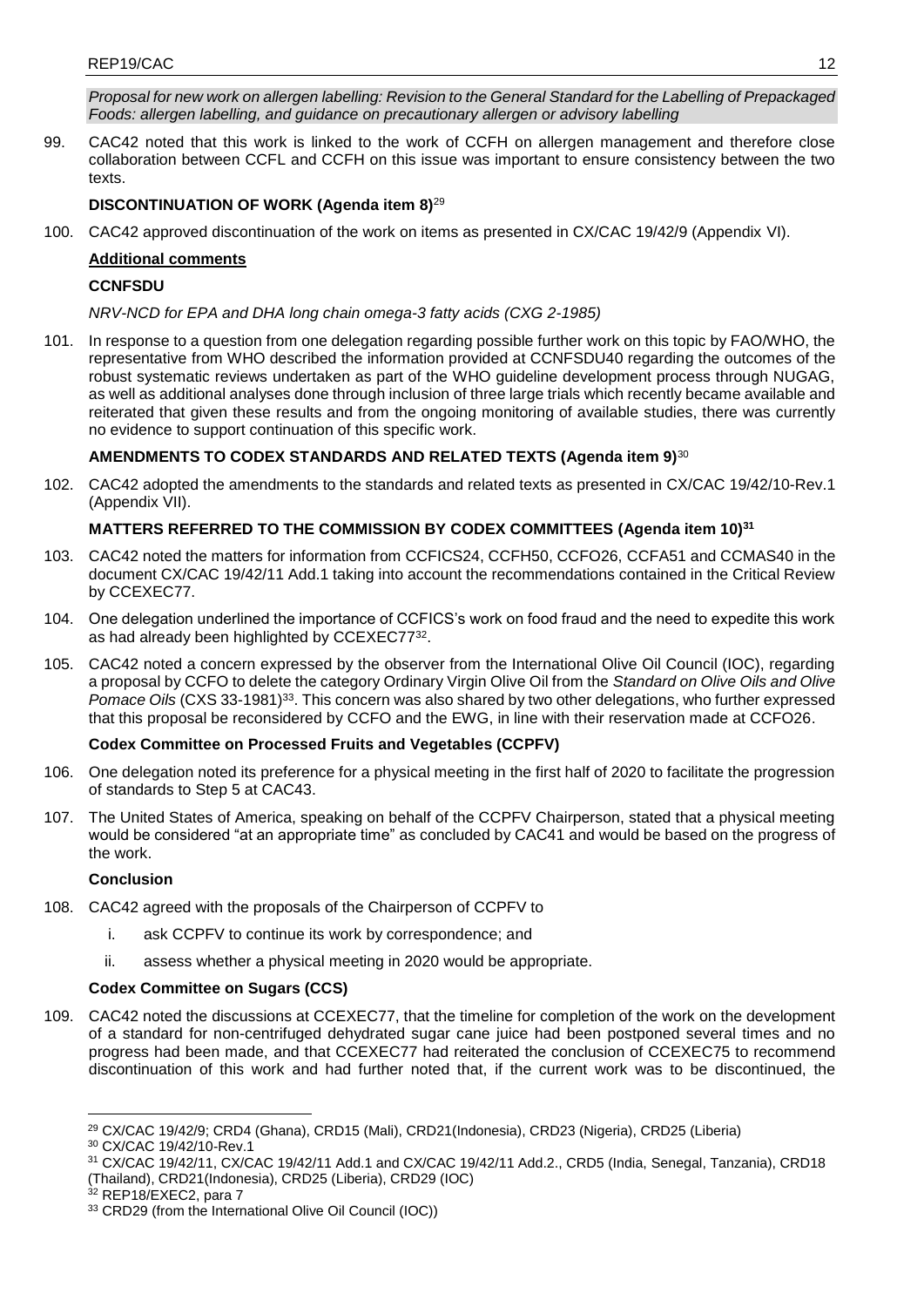Commission could consider future work in this area should there be sufficient interest on the part of members and a new work proposal presented.

110. Colombia as the host country of CCS accepted CCEXEC's recommendation to discontinue the work and expressed its willingness to work with other interested members in developing a proposal for new work on this topic.

## **Conclusion**

- 111. CAC42:
	- i. agreed with the recommendation of CCEXEC77 to discontinue the work on the development of a standard for non-centrifuged dehydrated sugar cane juice and noted that as consequence the CCS would be adjourned *sine die* (see also Agenda Item 18); and
	- ii. acknowledged the interest of Colombia to work with other Members to develop a proposal for new work on this topic that would be subject to Critical Review by CCEXEC prior to further consideration and possible approval by the Commission.

## **CODEX STRATEGIC PLAN 2020-2025 (Agenda item 11)**<sup>34</sup>

- 112. The Chairperson of the strategic planning sub-committee of the CCEXEC introduced the item drawing the attention of CAC42 to the revised draft of the Codex Strategic Plan 2020-2025 presented in Appendix 2 of the report of CCEXEC77 and proposed that discussions focus on this document.
- 113. The Chairperson provided an overview of the process that had been undertaken since CAC41 to ensure broad engagement and thorough discussion during the development of the draft and recalled the Commission's earlier comments, welcoming the approach as a model for ensuring transparency and inclusiveness with two circular letters and informal consultations in the margins of CCGP. Expressing appreciation for the contributions from Members and Observers, the Chairperson noted that CCEXEC77 had thoroughly discussed the draft, reconciled all outstanding issues and recommended adoption as revised by CCEXEC77. The Chairperson further noted that the rationale for all changes and decisions was included in the report of CCEXEC77, as well as the terms of reference for a further strategic planning sub-committee to lead the development of a workplan for implementation.
- 114. Delegations expressed their appreciation for the excellent work of the sub-committee and the CCEXEC and the exemplary process in transparency and inclusiveness, in line with the core values of Codex.
- 115. Delegations noted that the draft, while not incorporating all proposed changes that had been submitted, represented a well-balanced compromise; included all the essential elements; could be considered as a very good blueprint for Codex work for 2020-2025; and widely supported its adoption as recommended by CCEXEC77.
- 116. Delegations also expressed the following general comments on the draft:
	- i. The real work lies ahead in terms of developing and implementing the workplan for achievement of the strategic goals which will also provide opportunities for new and constructive ways of working.
	- ii. The importance, when developing activities, of clarity of the process for monitoring against the indicators and identification of potential risks that could impact achievement of the strategic goals and appropriate mitigations.
	- iii. The importance of the work of Codex in assisting countries in meeting their SDG objectives, which highlights that Codex work is responding to global needs and facilitates the promotion of Codex work.
	- iv. Many lessons have been learned from the Codex Strategic Plan 2014-2019 and considered in the development of the draft, in particular with regards to having fewer but stronger indicators in the new strategic plan.
	- v. Strategic Goal 3 on the use and impact of Codex standards presents some particular challenges, but it is important to include this goal.
	- vi. The importance of Strategic Goal 2, which encompasses the science-based nature of Codex work, and the need to not only promote sufficient and sustainable funding for scientific advice, but also evaluate the impact of promotion activities.
	- vii. The criticality of Strategic Goal 4 especially for developing countries and the need for new thinking and innovation to support its achievement.

<sup>1</sup> <sup>34</sup> CX/CAC 19/42/12; REP19/EXEC2 (Appendix II, III); CRD6 (India and Dominican Republic); CRD12 (Ecuador); CRD18 (Thailand); CRD21 (Indonesia)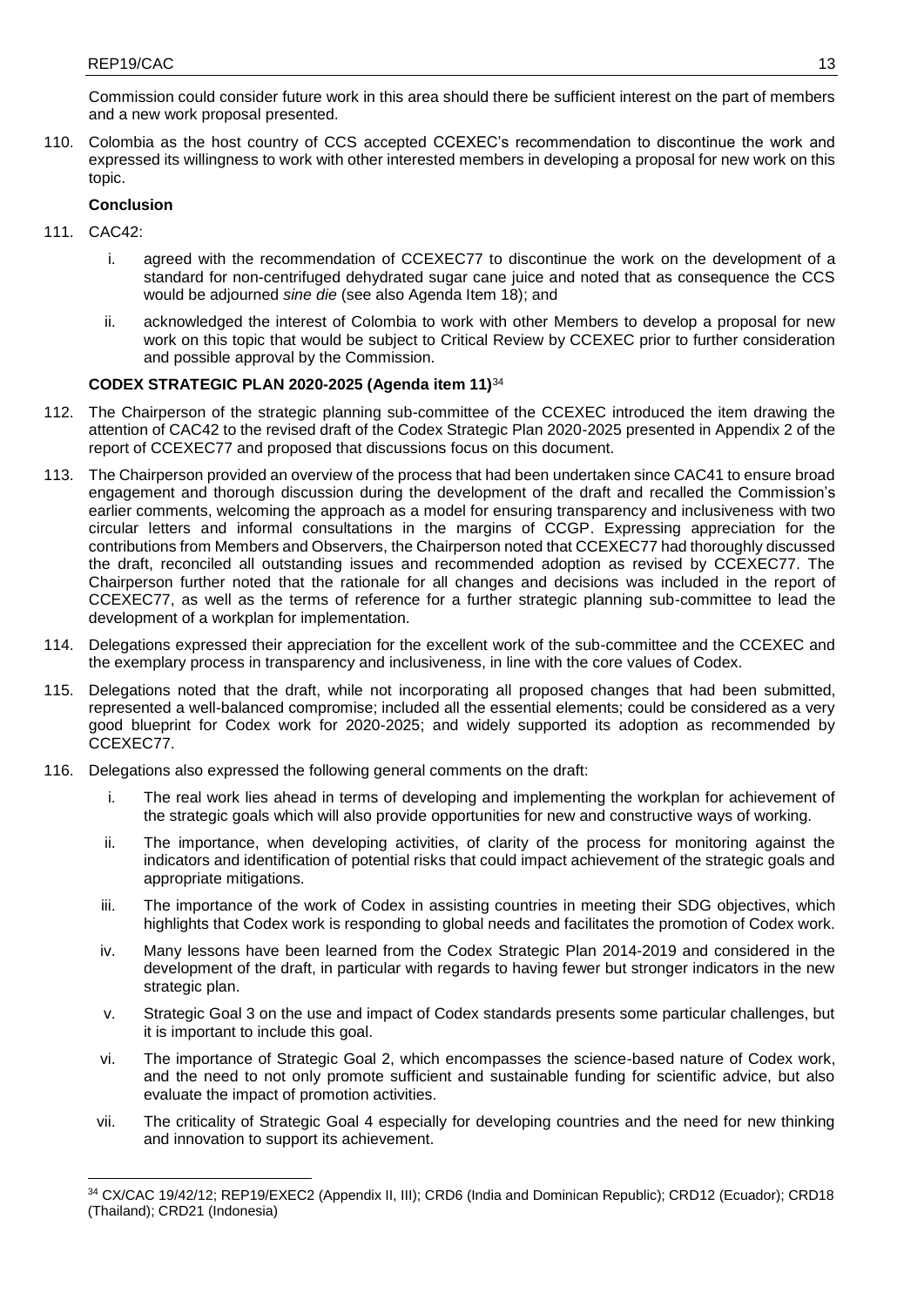- viii. The importance of the strategic plan also at national level as a policy support tool.
- ix. The proposed review every two years was an important addition to ensure the strategic plan remains relevant and on track and is a living document.
- x. The importance of a strong dialogue on implementation starting with engagement with Members through the next round of the FAO/WHO Coordinating Committee meetings.
- 117. One delegation noted its concern regarding the inclusion of consumer concerns as a driver for change, noting that this could lead to issues being raised that are not within the Codex mandate. The Chairperson indicated that in recognition of this concern, CCEXEC77 had proposed qualifying this term to refer specifically to consumer concerns related to food safety and quality.
- 118. Considering the importance of science to Codex work, some delegations indicated a preference for this to be included in the core values. The Chairperson noted that this issue had been extensively discussed by CCEXEC77, which concluded that the importance of science was clearly indicated in the mission statement which was a key statement underpinning the strategic plan.
- 119. There was general agreement with the Terms of Reference for the sub-committee of the CCEXEC established to lead the development of a work plan for implementation of the strategic plan, and Regional Coordinators and Members expressed their strong willingness to support the next steps. The Chairperson indicated that, in line with the proposed Terms of Reference, CCEXEC would consolidate all proposals received into a single coherent work plan for implementation and present it to CAC43 for its review. An overall evaluation of the Strategic Plan 2014-2019 would also be available at that time.
- 120. The Representative of WHO welcomed the draft new strategic plan and expressed appreciation for its overall direction. The Representative welcomed the inclusion of paragraph 1.4 and indicated that WHO firmly believed that as FAO, WHO, and the Codex Alimentarius, as a joint programme of FAO and WHO, all operate in the UN family, there should be alignment and coherence between the Codex standards and related texts and the policies and the guidelines of the parent organizations so that Member States received consistent and coherent guidance messages.
- 121. The Observer from OIE expressed appreciation of the specific reference to the OIE in section 1.4 of the draft strategic plan, which acknowledged the importance of the relationship between the OIE and Codex, at both international and national levels, and that one cannot deal with food safety without considering the health of food-producing animals when developing and implementing international standards. The Observer also noted that OIE was in the process of developing its  $7<sup>th</sup>$  strategic plan for 2020-2025 and would continue to ensure inclusion of the importance of collaboration with Codex.

## **Conclusions**

- 122. CAC42
	- i. adopted the Strategic Plan 2020-2025 (Appendix IX) as proposed by CCEXEC77; and
	- ii. encouraged all Members to participate in the development of the work plan for implementation through the upcoming discussions at the FAO/WHO Coordinating Committees and other fora as they arise; and
	- iii. requested CCEXEC79 to present the proposed work plan for implementation of the Strategic Plan 2020-2025 to CAC43.

## **CODEX BUDGETARY AND FINANCIAL MATTERS: PROGRESS REPORT 2018-2019 (Agenda item 12)<sup>35</sup>**

- 123. The Codex Secretariat presented the progress report for 2018-2019 and noted that underspending was unlikely this biennium, given the large number of subsidiary body meetings in 2019. The Codex Secretariat stressed that in addition to the regular contributions of the two parent organizations the Codex system also relied on additional contributions that are not part of the programme budget, ranging from FAO and WHO providing scientific advice and capacity development programmes to Codex Members hosting subsidiary bodies, providing seconded staff to the Codex Secretariat and operating their own Codex structures. The Codex Secretariat further noted that as the budget proposal for 2020-2021 had already been submitted, any new cost-intensive activities foreseen under the Codex Strategic Plan 2020 – 2025, would have to be accommodated under the budget for the biennium 2022 – 2023.
- 124. Responding to a comment on the importance of the Russian language for the European region, the Codex Secretariat indicated that this issue would be discussed at the upcoming FAO/WHO Coordinating Committee for Europe (CCEURO) meeting and encouraged Members concerned to try and to find a solution within the

**.** 

<sup>35</sup> CX/CAC 19/42/13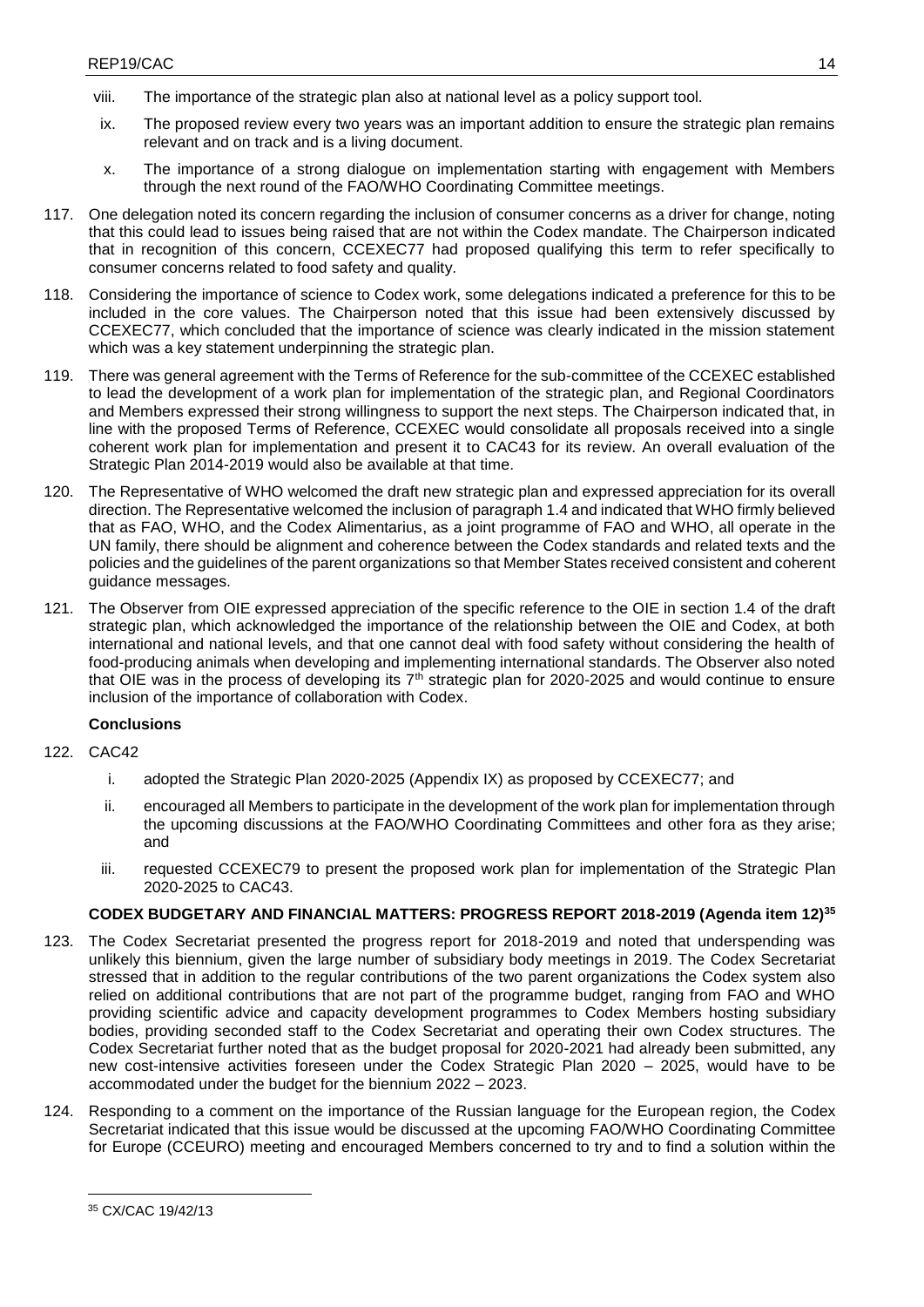existing rules, noting that the Codex budget usually only supported interpretation in three languages at the Coordinating Committees.

## **Conclusions**

- 125. CAC42:
	- i. acknowledged the progress made on the work plan and budget for 2018-2019;
	- ii. encouraged the Codex Secretariat to continue its close monitoring of expenditures and to consider additional resources needed to support the implementation of the Strategic Plan 2020-2025 in preparing the work plan and budget proposals for 2022-2023; and
	- iii. expressed its appreciation for contributions from host countries and in-kind contributions to the Codex Secretariat from Germany, Japan and the Republic of Korea.

## **FAO/WHO SCIENTIFIC SUPPORT TO CODEX: ACTIVITIES, BUDGETARY AND FINANCIAL MATTERS (Agenda Item 13)**<sup>36</sup>

- 126. The Representatives of FAO and WHO introduced the document acknowledging the voluntary contributions provided by Codex Members to FAO and WHO, which greatly facilitated the provision of scientific advice to Codex. Specific reference was made to recent meetings, including the JECFA meeting that took place in June 2019; the additional meetings convened in 2018-2019 addressing issues such as ciguatera toxin in fish and carryover of residues of veterinary drugs from feed to food; the efforts to update the risk assessment methodologies of the expert committees and meetings; upcoming meetings on issues such as enzymes and allergens; the first meeting of JEMNU, which will take place on 16-17 July 2019; and the NUGAG meetings which finalized the guideline recommendations on fatty acids, carbohydrates, non-sugar sweeteners and initiated the work on dietary patterns and policy actions for promoting healthy diets, such as nutrition labelling policies and policies to restrict marketing foods and non-alcoholic beverages to children. The attention of CAC42 was also brought to financial and budgetary aspects of the working document, in particular the ongoing resource constraints, the importance of voluntary contributions from Members and the need for Members to continue to raise the issue of sustainable funding for scientific advice at the governing bodies of WHO and FAO.
- 127. The EU Delegate introduced the discussion paper on sustainable funding of scientific advice highlighting the ongoing concerns on the issue as reiterated by Codex members at CAC41, and the need for action by WHO and FAO. The Delegate emphasized that the number of co-sponsors to this document was an indication of the importance of this issue to the Codex membership.
- 128. The Delegate highlighted the key recommendations of the paper which were as follows:
	- i. urge FAO and WHO to step up their efforts to ensure sufficient and sustainable funding for the joint FAO/WHO scientific advice programme from the respective regular budgets of the two organizations, taking due account of the guidance set out in the discussion paper;
	- ii. express appreciation for the outcome of recent discussions on this issue in the FAO governing bodies and encourage them to take those discussions forward;
	- iii. encourage WHO to have similar discussions and urge all members of the Codex Alimentarius Commission to invite their representatives in WHO governing bodies to highlight the importance of providing sufficient and sustainable funding for scientific advice from WHO's regular budget, with a view to promoting sound science-based international standards and achieving the common goals of all members of protecting consumer health and ensuring fair trade practices.
- 129. The Delegate further requested feedback from FAO and WHO on whether, in accordance with Rule X.3 of the Rules of Procedure of the Codex Alimentarius Commission, the Directors-General of FAO and WHO brought the recommendations of CAC41 to the attention of their respective governing bodies for appropriate action.
- 130. The Representative of FAO indicated that discussions had been ongoing in FAO in a number of governing body meetings including the Committee on Agriculture, the Programme Committee, the FAO Council and the FAO Conference and he expressed appreciation to all the Member Countries who continued to push for and support such discussions. The Representative further noted that a substantial part of the FAO budget for scientific advice was already covered by regular programme budget, which was important in terms of

**<sup>.</sup>** <sup>36</sup> CX/CAC 19/42/14; CX/CAC 19/42/14Add1, CRD7 (Dominican Republic); CRD8 (Guyana, India, Thailand), CRD16 (Nicaragua), CRD21(Indonesia)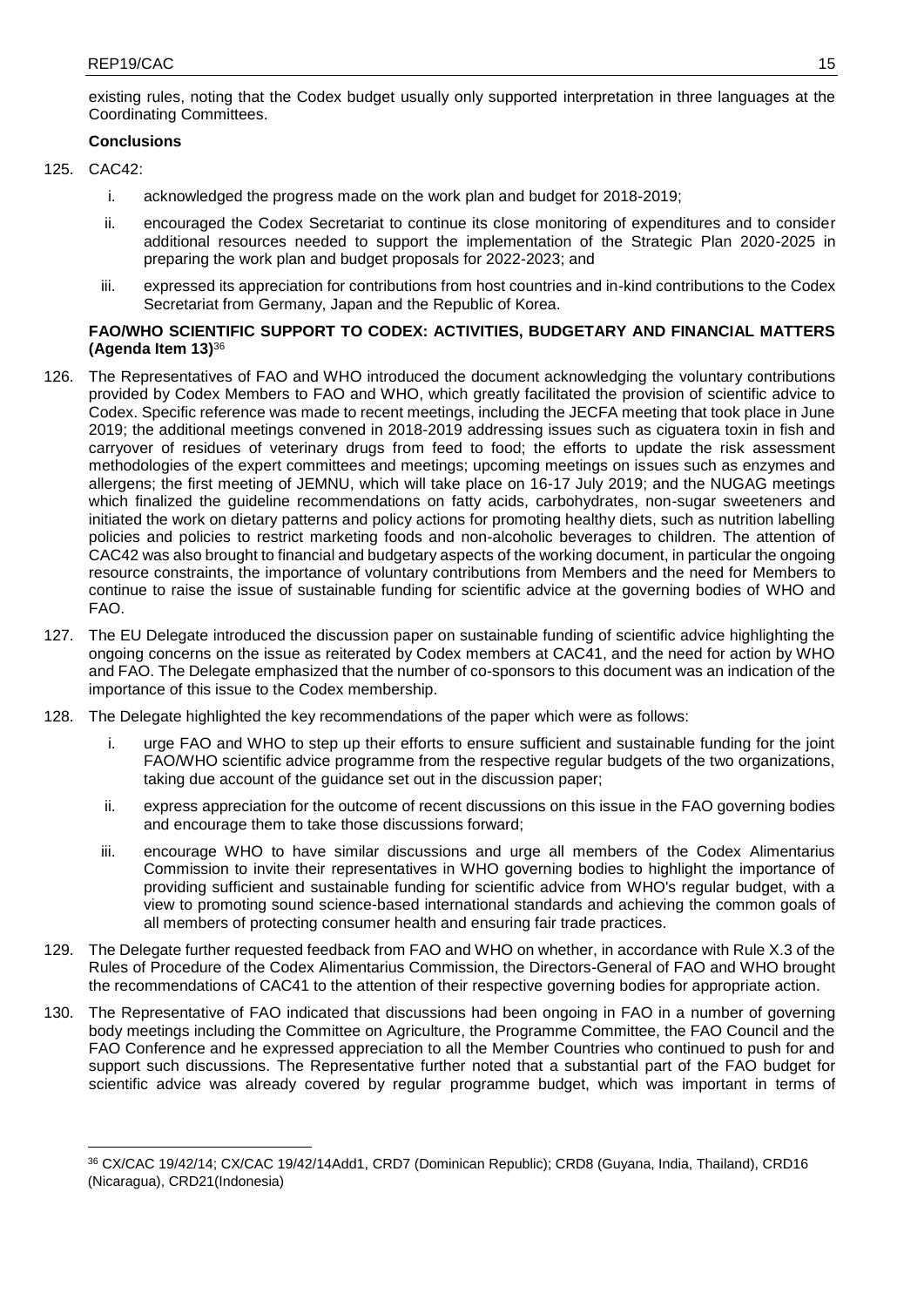predictability, but noted that as the organization was currently operating in a zero growth scenario, budget figures had changed very little.

- 131. The Representative of WHO highlighted the importance of scientific advice, expressed appreciation to all those Members who provided financial support to WHO and explained the current funding structure within WHO, where approximately only 25% of the overall revenue was covered by core funding. The Representative further noted that the World Health Assembly (WHA) had approved the next biennial budget 2020-2021 without any earmarking of core funding for scientific advice. The Representative recognized the importance of continuing the discussion with Member States, who determined the agenda of governing body meetings.
- 132. Delegations highlighted the importance of timely scientific advice for Codex work and indicated their support for the discussion paper. The need for a sufficient and sustainable sources of funding for scientific advice in the long term was strongly reiterated, with emphasis on the need to have substantive core funding from FAO and WHO. Delegations noted the ongoing discussions in FAO, expressed the hope that they would yield results and highlighted the need for further efforts to ensure this issue be on the agenda of WHO governing bodies. One Delegation also indicated that the current results based budgeting in WHO provided flexibility to allocate sufficient funding to scientific advice and that in the newly adopted Codex Strategic Plan, Strategic Goal 2, included an indicator that measures the level of core funding of the parent organizations allocated to scientific advice.
- 133. An observer highlighted the importance of protecting the independence and credibility of scientific advice to Codex especially from political and commercial influence.
- 134. CAC42 noted the broad support for the discussion paper; that it was important that the discussion led to action; that there was a focus on access to core funding; and that the onus for further action was not simply pushed back to Member countries.
- 135. The Representative of WHO recognized the concerns of Members and indicated that it was a shared responsibility and that the membership and the Secretariat should work together within the governance mechanisms of the Organizations.

## **Conclusions**

- 136. CAC42:
	- i. acknowledged all the valuable scientific advice work carried out by FAO and WHO;
	- ii. underlined the high importance of the provision of scientific advice by FAO and WHO to Codex;
	- iii. noted the updates in respect of the recommendation of CAC41, in accordance with Rule X.3 of the Rules of Procedure of the Codex Alimentarius Commission, which bound the Directors-General of FAO and WHO to bring the Commissions' recommendations having policy, programme or financial implications for FAO and WHO to the attention of their respective governing bodies for appropriate action;
	- iv. thanked the European Union and its co-drafters for the discussion paper which contributed to the Commissions' deliberations;
	- v. supported the recommendations to FAO and WHO included in the discussion paper for the development of a new strategy for sustainable funding from regular budgets for scientific advice in support of Codex activities; and
	- vi. encouraged Codex members to urge their representatives in the FAO and WHO governing bodies to highlight the importance of providing sufficient and sustainable funding for scientific advice to Codex.

## **MATTERS ARISING FROM FAO AND WHO (Agenda Item 14)**<sup>37</sup>

- 137. The Representatives of WHO and FAO introduced the item highlighting the following issues:
	- i. the First International Food Safety Conference in Addis Ababa, Ethiopia on 12-13 February 2019, and the International Forum on Food Safety and Trade in Geneva, Switzerland on 23-24 April 2019;
	- ii. the celebration of the first World Food Safety Day, noting that FAO and WHO, as facilitators of the Day, will alternate on hosting the annual observance event;
	- iii. the transformation process in WHO including the creation of a new Division on Science, which should support and facilitate the work on scientific advice and the greater emphasis on providing support to and having an impact at country level;

**.** 

<sup>37</sup> CX/CAC 19/42/15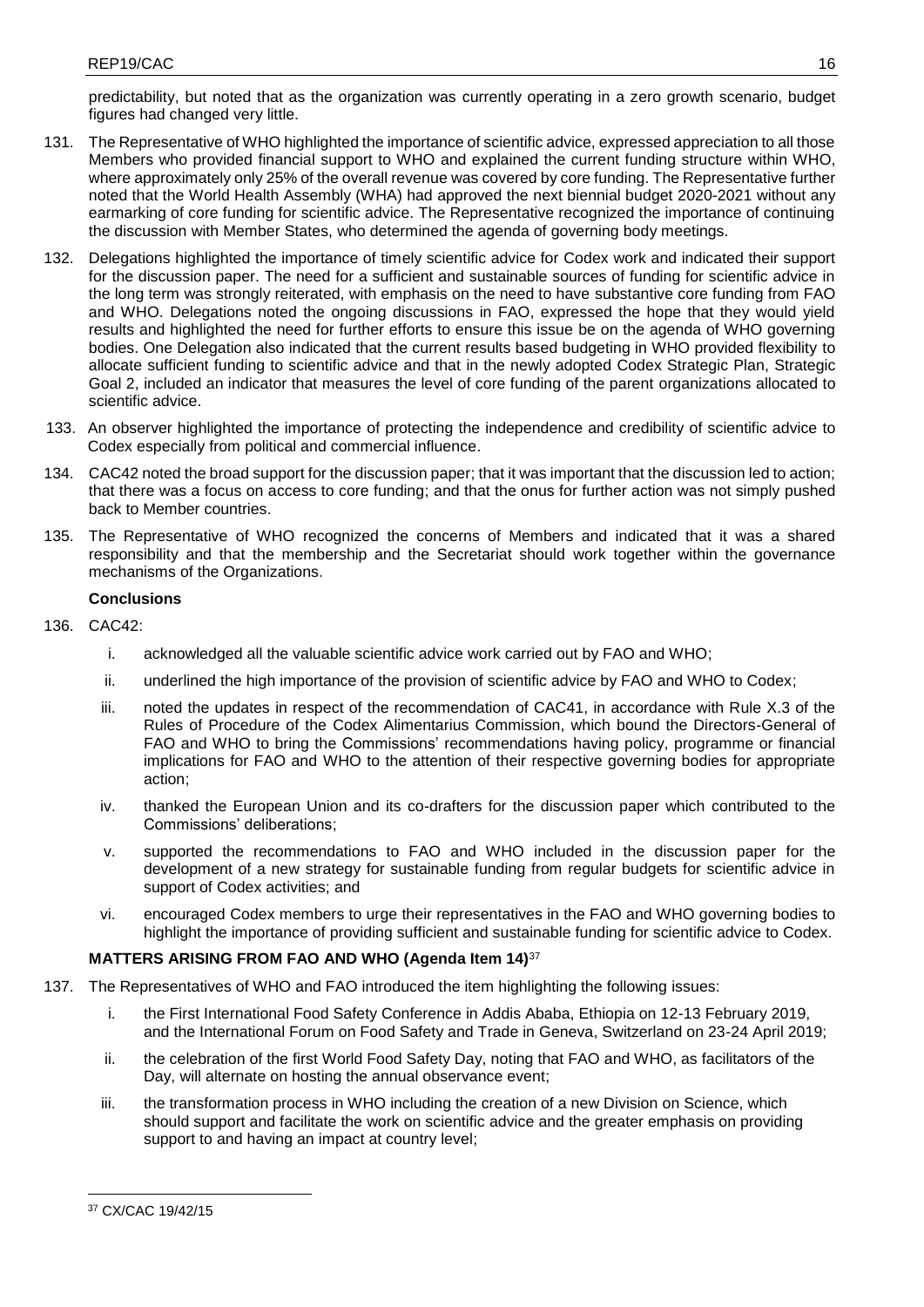- iv. the holding of an FAO/WHO International consultation in FAO Headquarters on 1-3 July 2019 on sustainable, healthy diets, from which a number of background papers will be forthcoming;
- v. the WHO work on updating the nutrient requirements for children aged 0-36 months, which will be implemented in a stepwise manner, with preparatory scoping work on the first three priority nutrients being completed by the end of 2019;
- vi. the acceleration of work towards the elimination of industrially produced *trans*-fatty acids from the global food supply by 2023, which is a priority target of the WHO's 13th General Programme of Work;
- vii. the results of the recent meetings of the FAO Governing bodies including discussions related to sustainable funding for scientific advice; and
- viii. the range of ongoing activities related to antimicrobial resistance.
- 138. The contribution of the Commission and Costa Rica to the establishment of the World Food Safety Day was acknowledged and appreciated. Members also expressed appreciation for the International Food Safety Conference and the International Forum on Food Safety and Trade, highlighting the importance of ensuring that there was follow-up to these two important events.

## **Conclusions**

- 139. CAC42:
	- i. noted the information presented;
	- ii. congratulated FAO, WHO, Codex Members and Observers and the Codex Secretariat for the successful observance of the first World Food Safety Day and recommended Codex Member countries to make 7 June a yearly celebration to raise food safety awareness and the profile of Codex Alimentarius work; and
	- iii. recognized the efforts of FAO and WHO on the implementation of the two food safety events, in Addis Ababa and Geneva, respectively, and encouraged countries to engage in discussions on the followup to these events in the up-coming FAO/WHO Coordinating Committees.

## **REPORT OF THE SIDE EVENT ON FAO AND WHO CAPACITY DEVELOPMENT ACTIVITIES (Agenda Item 15)**<sup>38</sup>

140. The representatives of FAO and WHO summarized the key points from the background paper and the side event, highlighting the range of tools developed to support countries in strengthening their national food control systems, in particular the Joint FAO/WHO Food Control System Assessment Tool, the work on genome sequencing and its relevance to the future of food safety, and the upcoming second global meeting of INFOSAN members to be held in Abu Dhabi, United Arab Emirates in December 2019. The Representatives noted the appreciation expressed by countries as well as their concerns on the limited amount of resources available to support capacity development at country level.

## **Conclusions**

- 141. CAC42:
	- i. noted the information provided by FAO and WHO and thanked the organizations for the continued support to develop national capacities in food safety; and
	- ii. expressed appreciation for the recently concluded Joint FAO/WHO Food Control System Assessment Tool and all of the high-quality publications and tools produced by FAO and WHO, and urged the organizations to make their publications available in all the official UN languages to promote their use by all Codex Members.

## **REPORT OF THE SIDE EVENT ON THE CODEX TRUST FUND (CTF2) (Agenda item 16)***<sup>39</sup>*

142. The Codex Trust Fund (CTF) Administrator summarized the information provided in the working documents, highlighting that CTF2 was now providing support to 27 countries whose applications had been accepted for support in the first three rounds. The Administrator reminded countries that Round 4 of the Call for Applications would open on 15 August 2019 and close on 30 November 2019 and called attention to the information, experience, advice and tips that had been shared between panellists and participants in the interactive side event on CTF. The Administrator acknowledged the offer from Senegal to help other countries, which may

**<sup>.</sup>** <sup>38</sup> CX/CAC 19/42/16; CRD30 (Report of the side event on FAO/WHO capacity development activities)

<sup>39</sup> CX/CAC 19/42/17, CX/CAC 19/42/17 Add.1, CX/CAC 19/42/17 Add. 2 ; CRD27 (Report on the Codex Trust Fund side event)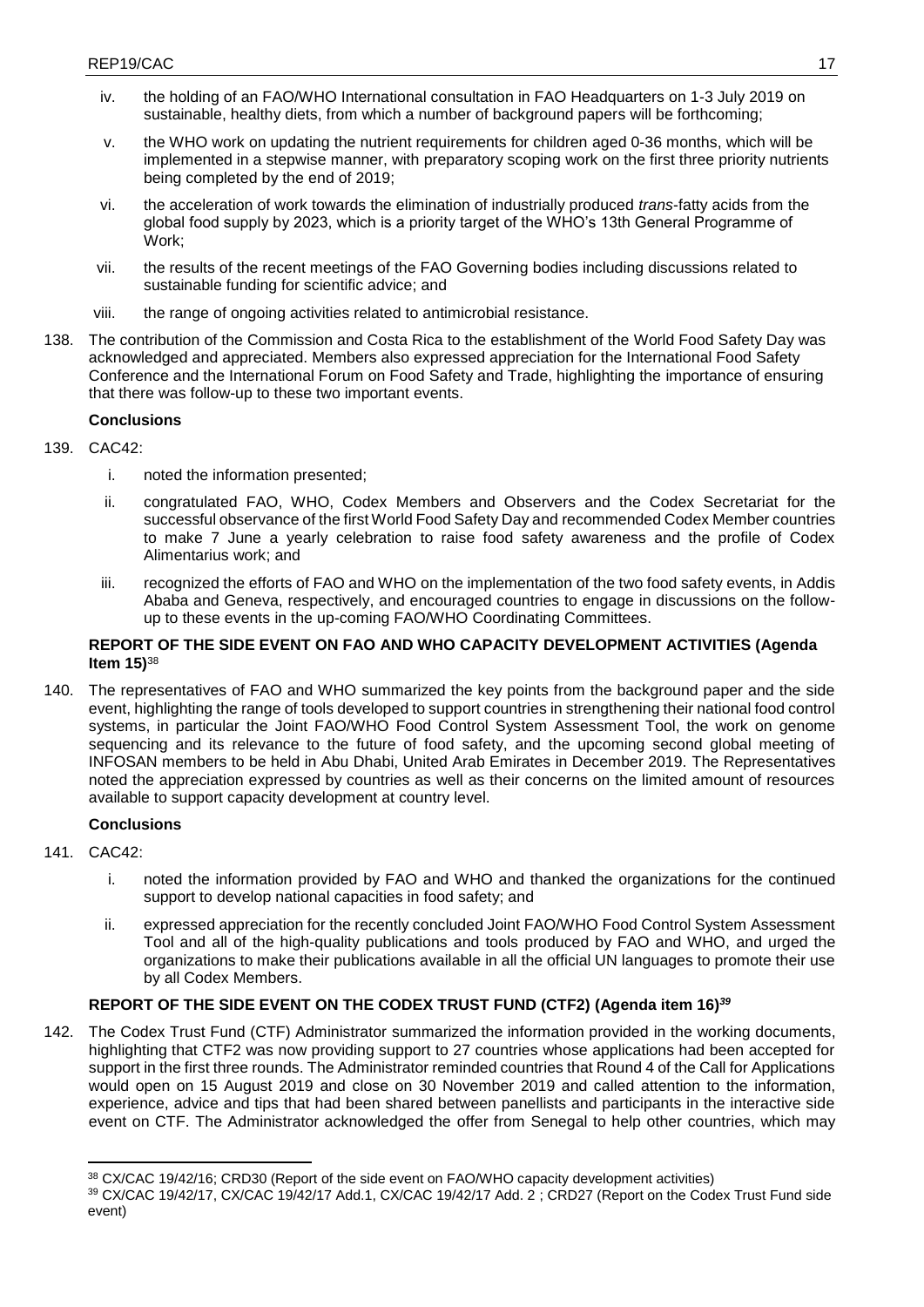wish to benefit from CTF support and noted the offer of the United States of America to support the CTF in further developing the metrics to measure CTF impact.

143. Donor countries highlighted the essential role of the CTF in building increased and effective participation in Codex meetings as well as strengthening national Codex structures, and encouraged other countries to support the CTF. Recipient countries extended their appreciation for the support provided by FAO and WHO, with recent beneficiaries confirming their commitment to make optimal use of resources and past beneficiaries offering to provide support to other countries. The Regional Coordinator for the NASWP region noted that countries in that region had yet to benefit from the CTF.

## **Conclusion**

144. CAC42 noted the information provided on the CTF and expressed its appreciation for the work done to support increased and more effective participation in Codex with the support of the Codex Trust Fund.

### **ELECTION OF THE CHAIRPERSON AND VICE-CHAIRPERSONS AND MEMBERS OF THE EXECUTIVE COMMITTEE ELECTED ON A GEOGRAPHICAL BASIS (Agenda item 17)**<sup>40</sup>

145. CAC42 elected the following persons to hold office from the end of its present Session to the end of the next regular (43rd) Session of the Commission:

### **Chairperson**:

Mr Guilherme Antonio da Costa Jr. (Brazil)

## **Vice-Chairpersons**:

Ms Mariam Eid (Lebanon)

- Mr Purwiyatno Hariyadi (Indonesia)
- Mr Steve Wearne (United Kingdom)

## **Members of the Executive Committee elected on a geographic basis**

146. The Commission elected/re-elected the following members of the Executive Committee on a geographical basis for the period from the end of the current Session (42nd) to the end of the second succeeding regular Session of the Commission, (CAC44, currently scheduled for 2021):

**Africa**: United Republic of Tanzania (elected)

**Asia**: Japan (elected)

**Europe**: Germany (elected)

**Latin America and the Caribbean**: Uruguay (elected)

**Near East**: Egypt (re-elected)

**North America**: United States of America (re-elected)

**South-West Pacific**: Australia (re-elected)

## **Regional Coordinators**

147. The Commission also noted that as the sessions of the six FAO/WHO Coordinating Committees had been postponed by one year to the second half of 2019, the present Coordinators would remain in office until the end of CAC43 (2020). The new Regional Coordinators would be nominated at the upcoming sessions of the Coordinating Committees, be appointed by CAC43, and hold office from the end of that session.

## **DESIGNATION OF COUNTRIES RESPONSIBLE FOR APPOINTING THE CHAIRPERSONS OF CODEX SUBSIDIARY BODIES (Agenda item 18)<sup>41</sup>**

- 148. The Commission confirmed the designation of the Host Governments (Appendix VIII) as listed in CX/CAC 19/42/19 and agreed to adjourn *sine die* the Codex Committee on Sugars (CSS).
- 149. The Commission also thanked the following former Chairpersons for their dedicated work for Codex over many years: Ms Noraini Mohd Othman (CCFO), Mr Alberto Ulises Esteban Marina (CCFFV), Ms Lyzette Lamondin (CCFL), Mr Marót Hibbey (CCMAS) and Ms Maria Leonisa Ortiz Bolivar (CCS).

<sup>1</sup> <sup>40</sup> CX/CAC 19/42/18 ; CRD12 (Ecuador)

<sup>41</sup> CX/CAC 19/42/19 ; CRD9 (Dominican Republic)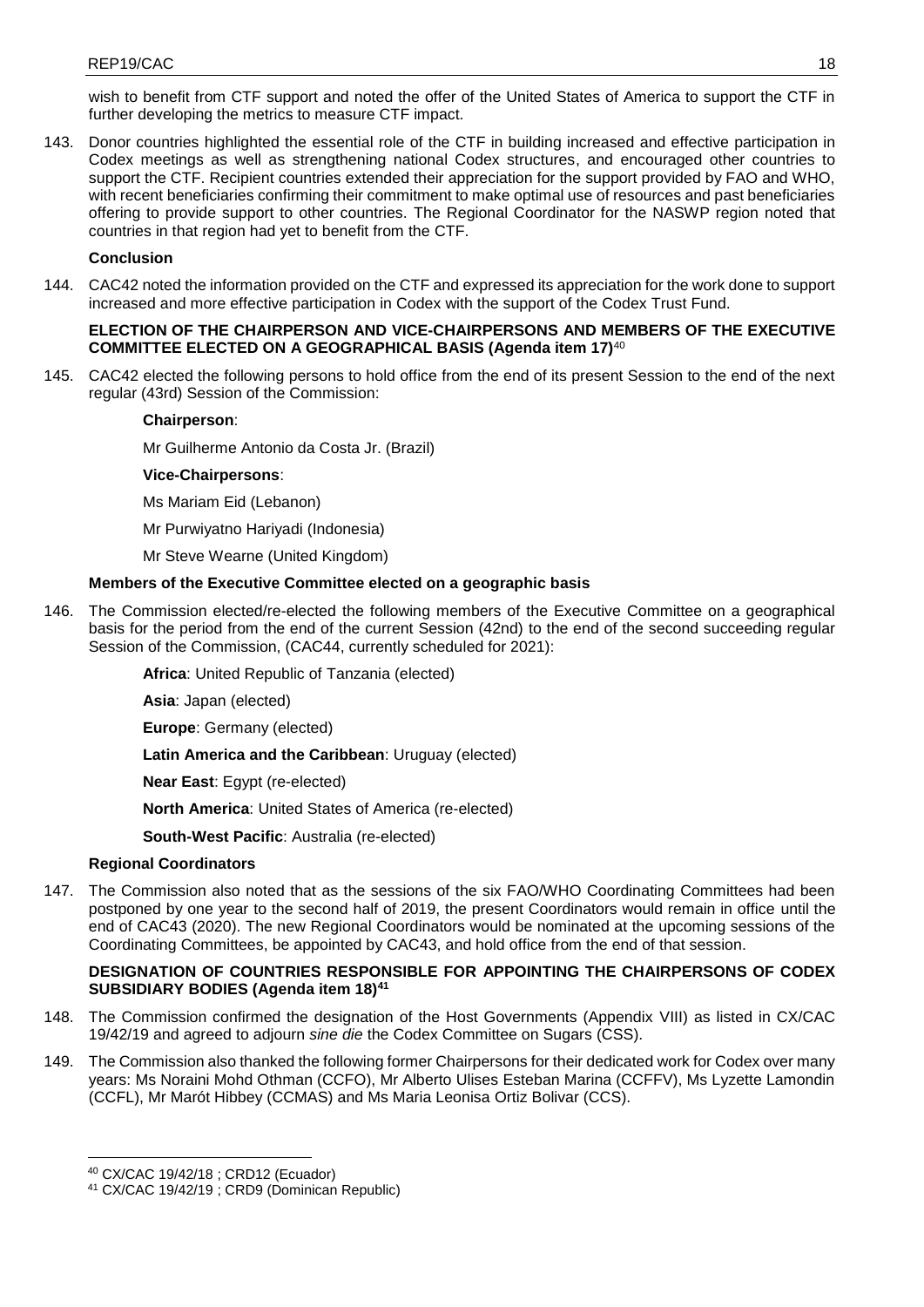## **ANY OTHER BUSINESS (Agenda item 19)**

## **Cooperation between the OIV and the Codex Alimentarius Commission<sup>42</sup>**

- 150. The Observer from OIV, referring to CRD10, recalled that Codex Alimentarius is a key player in ensuring the safety of all foods and recognized the importance of having international standards to facilitate fair practices in food trade. The Observer pointed out that by applying the same principles of accession and equivalent standardization principles as those of the Codex Alimentarius Commission, the OIV fulfilled the definitions of the WTO SPS and TBT Agreements concerning the use of international standards. The Observer requested the Commission to consider modalities to facilitate closer cooperation between Codex and OIV.
- 151. Several delegations expressed appreciation for the information presented by OIV and supported strengthening the cooperation between Codex and OIV.
- 152. Other delegations, while also welcoming the information provided, noted that proposals for closer cooperation or joint standards between Codex and other IGOs had been made previously in other contexts and had not been accepted by the Commission. The difference in size of membership (188 vs 47 Member Countries) between Codex and OIV was also noted. These delegations felt that the current mechanisms and rules for cooperation with other IGOs contained in the Codex Procedural Manual worked well and that it was in the interest of Codex to remain independent, operating within its mandate while cooperating with others.
- 153. CAC42:
	- i. thanked OIV for the information provided and the proposal as presented in CRD10;
	- ii. acknowledged the interventions made by the Members; and
	- iii. concluded that existing mechanisms for collaboration with IGOs are sufficient and should be fully utilized.

### **Importance of Codex standards for the promotion of public health and the achievement of the Sustainable Development Goals (SDGs)<sup>43</sup>**

154. CAC42 noted the issue raised by the delegation of Saudi Arabia relating to the importance of Codex standards for the promotion of public health and the achievement of the Sustainable Development Goals (SDGs) as provided in CRD31.

## **Support for the use of Basic Methacrylate Copolymer (BMC, INS 1205) in food fortification programmes 44**

- 155. The delegation of Senegal invited the Commission to support the adoption of the Basic Methacrylate Copolymer (BMC, INS 1205) in the *General Standard for Food Additives* (GSFA), noting that this substance was used in food fortification programmes to prevent malnutrition and improve public health in developing countries.
- 156. The Codex Secretariat noted that BMC, which is used as a glazing agent and carrier, had been discussed at CCFA51 and was currently at Step 3 in the GSFA. The Secretariat further clarified that the pertinent foodadditive provisions would be considered at the Commission at the appropriate time.

**.** 

<sup>43</sup> CRD31 (Saudi Arabia)

<sup>44</sup> CRD33 (Senegal)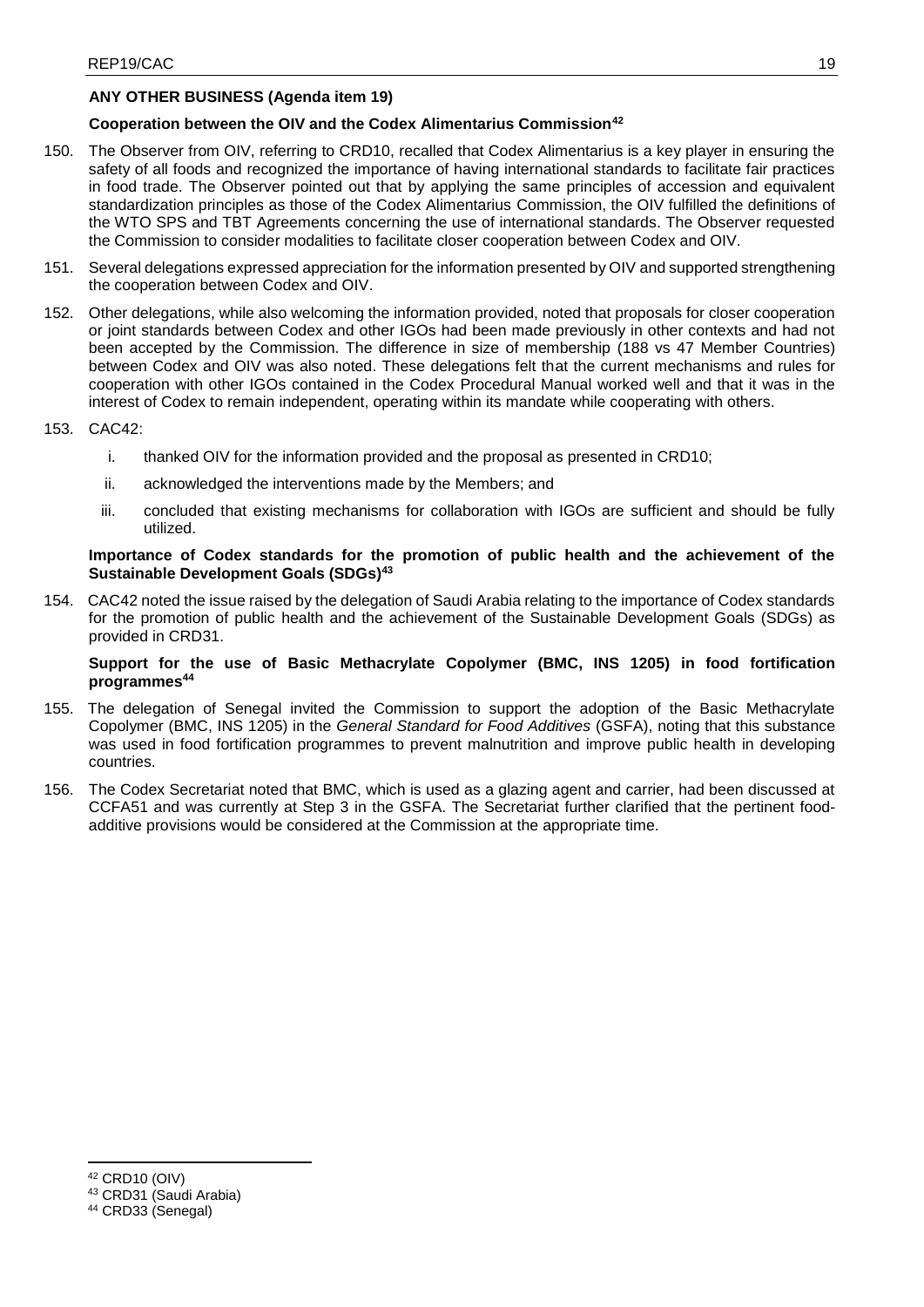#### **Appendix I**

## **LIST OF PARTICIPANTS LISTE DES PARTICIPANTS LISTA DE PARTICIPANTES**

## **CHAIRPERSON - PRÉSIDENT - PRESIDENTE**

Mr Guilherme Antonio Da Costa Food Safety Expert Ministry of Agriculture, Livestock and Food Supply Brazilia Brazil

## **VICE-CHAIRPERSONS – VICE-PRÉSIDENTS – VICEPRESIDENTES**

Prof Purwiyatno Hariyadi Professor Agricultural University Southeast Asian Food and Agricultural Science and Technology (SEAFAST) Center Bogor Indonesia

Ms Mariam Eid Head Agro-Industries Department Ministry of Agriculture Beirut Lebanon

Mr Steve Wearne Director of Science Food Standards Agency London United Kingdom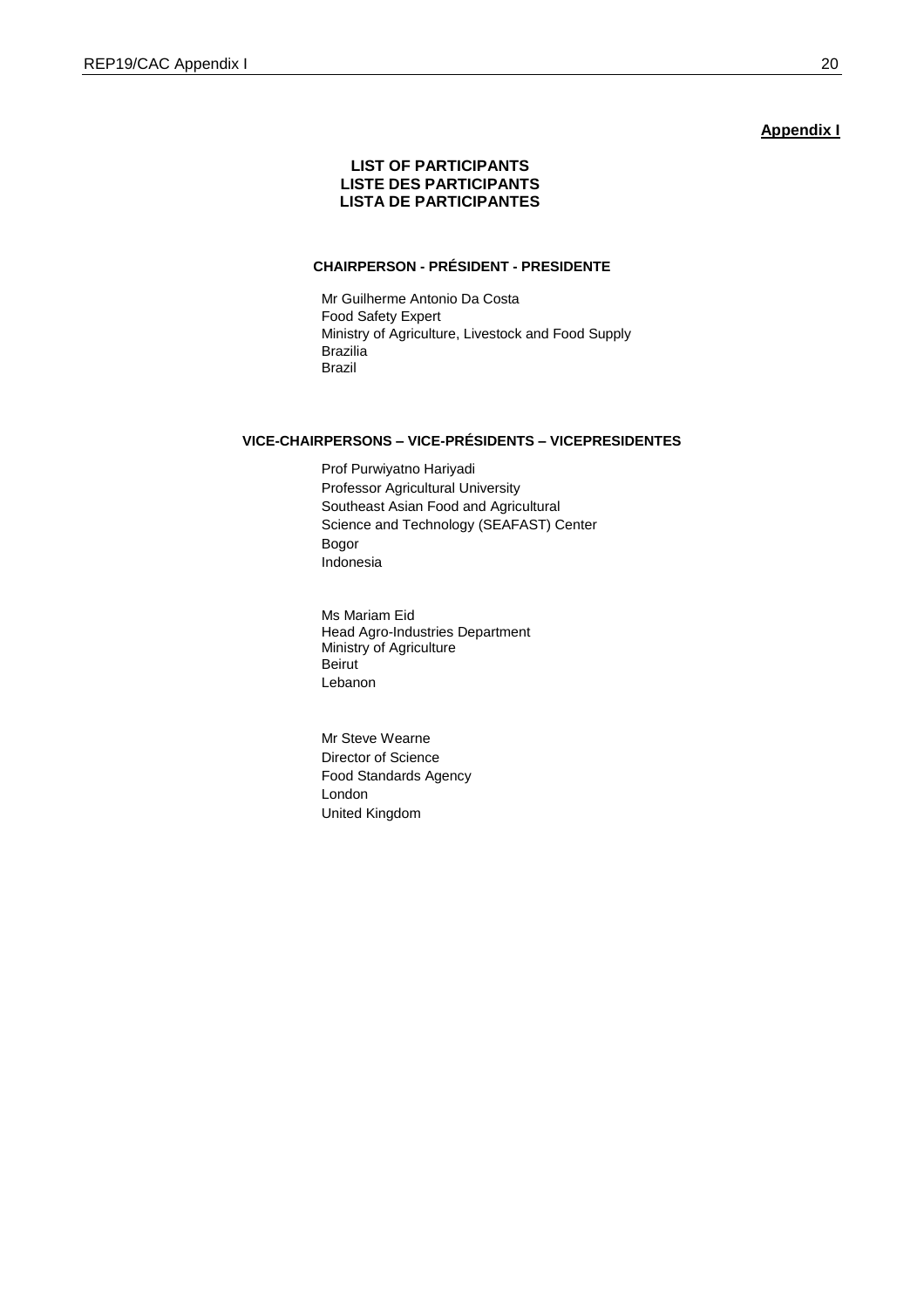## **MEMBERS NATIONS AND MEMBER ORGANIZATIONS ÉTATS MEMBRES ET ORGANISATIONS MEMBRES ESTADOS MIEMBROS Y ORGANIZACIONES MIEMBROS**

## **ARGENTINA - ARGENTINE**

Ms. Emilce Analía Castellani Presidente Departamento Técnico Centro de la Industria Lechera Buenos Aires

Sra. Gabriela Alejandra Catalani Coordinador Secretaría de Gobierno de Agroindustria Caba

Mr. Claudio Magno INAL Caba

## **AUSTRALIA - AUSTRALIE**

Mr. Scott Crerar General Manager Food Standards Australia New Zealand Majura

Ms. Fran Freeman First Assistant Secretary Department of Agriculture and Water Resources Canberra

Ms. Usha Sriram-Prasad Director Department of Agriculture and Water Resources Canberra

#### **AUSTRIA - AUTRICHE**

Ms. Bettina Brandtner Ministry for Sustainability and Tourism Vienna

Ms. Lisa-Maria Urban Deputy Head of Department Federal Ministry of Labour Social Affairs Health and Consumer Protection Vienna

## **AZERBAIJAN - AZERBAÏDJAN - AZERBAIYÁN**

Mr. Javid Guliyev Chief Adviser at Food Safety Department Food Safety Agency of the Republic of Azerbaijan Baku

Mr. Fuad Mardiyev Food Safety Agency of the Republic of Azerbaijan Baku

## **BELGIUM - BELGIQUE - BÉLGICA**

Mr. Carl Berthot Head of office - General Advisor FPS public health Brussels

Mr. Johan Hallaert Directeur Politique Alimentaire FEVIA Bruxelles

Mr. Luc Ogiers **Director** FPS Economie Brussels

### **BENIN - BÉNIN**

M. Egnon Jacques Hougbenou Houngla **Directeur** Direction de l'Alimentation et de la Nutrition Appliquée au Ministère de l'Agriculture de l'Elevage et de la Pêche Porto-Novo

M. Innocent Togla SGA/MAEP Bénin MAEP Cotonou

## **BHUTAN – BHOUTAN - BUTÁN**

Mr. Namgay Wangchuk Director General BAFRA MoAF Thimphu

## **BOLIVIA (PLURINATIONAL STATE OF) – BOLIVIE (ÉTAT PLURINATIONAL DE) – BOLIVIA (ESTADO PLURINACIONAL DE)**

Mr. Fernando Escobar First Secretary Misión Permanente de Bolivia ante Naciones Unidas Ginebra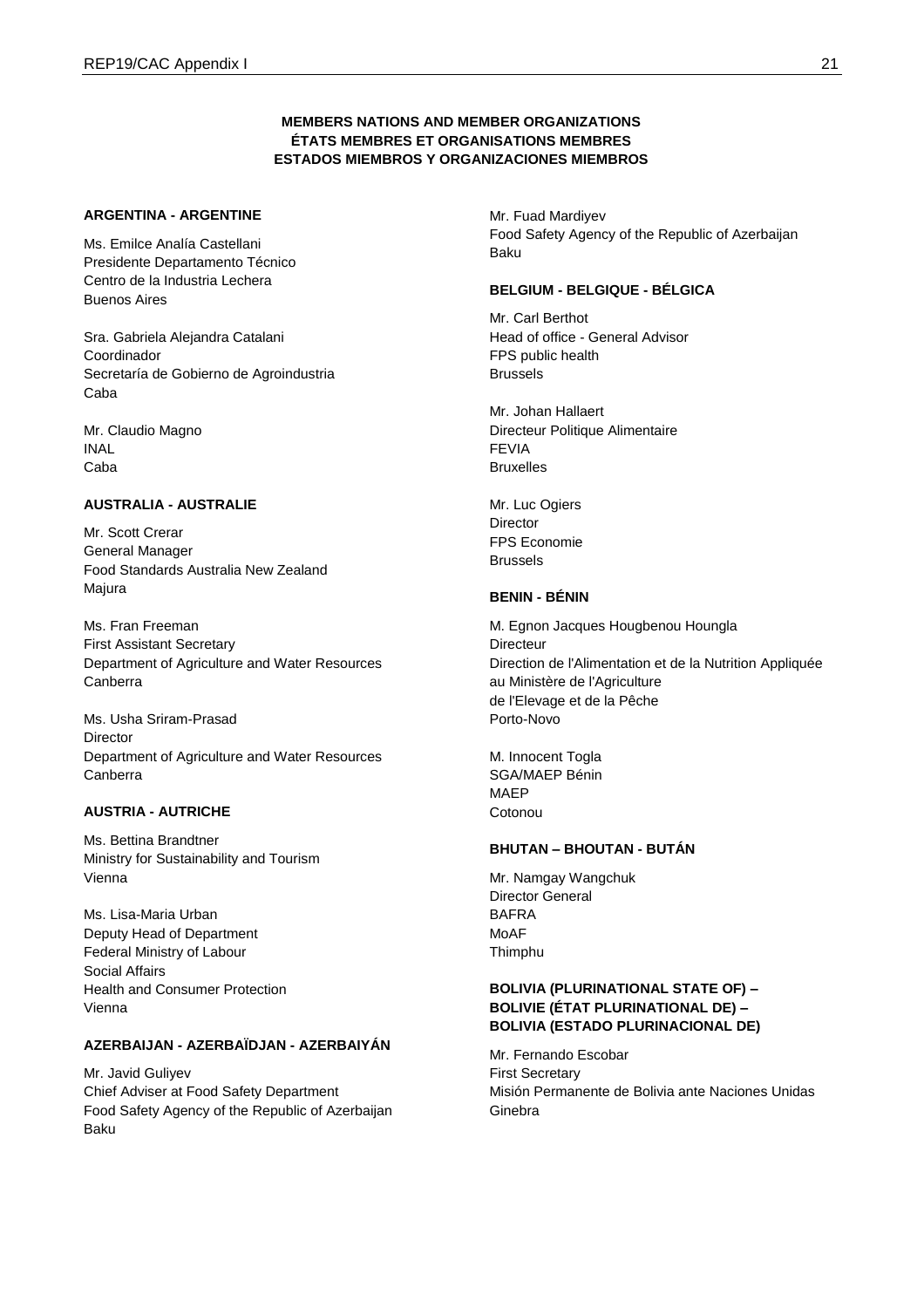Mr. Ruddy J. Flores Monterrey Deputy Permanent Representative Charge d'affaires a.i. Misión Permanente de Bolivia ante Naciones Unidas Geneva

Sra. Mariana Narvaez Vargas Second Secretary Misión Permanente de Bolivia Geneva

## **BRAZIL - BRÉSIL - BRASIL**

Mr. Igor Barbosa First-Secretary Geneva

Sra. Antônia Maria De Aquino Health Regulation Expert Brazilian Health Regulatory Agency Anvisa Brasília

Sra. Naiana Santiago **Coordinator** MAPA Brasília

Mr. Andre Santos Chair of the Brazilian Codex Alimentarius Committee National Institute of Metrology Quality and Technology Rio de Janeiro

Mr. Diogo Soares ANVISA Brasilia

#### **BULGARIA - BULGARIE**

Mr. Rayko Raytchev Ambassador Permanent Mission of Bulgaria to UN Geneva

#### **BURKINA FASO**

Mr. Sansan Cyrille Regis Kambire Point de Contact National du Codex Ministère de l'agriculture et des aménagements hydroagricoles Ouagadougou

#### **BURUNDI**

Mr. Philippe Minani 2 ème conseiller Mission Permanente du Burundi Genève

#### **CAMBODIA**

Mr. Theng Dim Deputy Director General Ministry of Commerce Phnom Penh

### **CAMEROON - CAMEROUN - CAMERÚN**

M. Yves Laret Indongo Directeur Qualité Ministère des Mines de l'Industrie et du Développement Technologique Yaoundé

M. Awal Mohamadou Deputy Director ANOR Yaoundé

Mr. Pouedogo Pouedogo Attaché Prime Minister's Office Yaoundé

Mme. Colette Wolimoum Booto à Ngon ANOR Yaoundé

## **CANADA - CANADÁ**

Ms. Reem Barakat Acting Director Trade Agreements Division Canadian Food Inspection Agency **Ottawa** 

Ms. Lauren Donihee Agriculture and Agri-Food Canada **Ottawa** 

Ms. Nancy Ing Government of Canada - Health Canada **Ottawa** 

Ms. Mae Johnson Health Canada **Ottawa** 

Ms. Kathleen Twardek Canadian Food Inspection Agency **Ottawa** 

Ms. Alison Wereley Canadian Food Inspection Agency **Ottawa**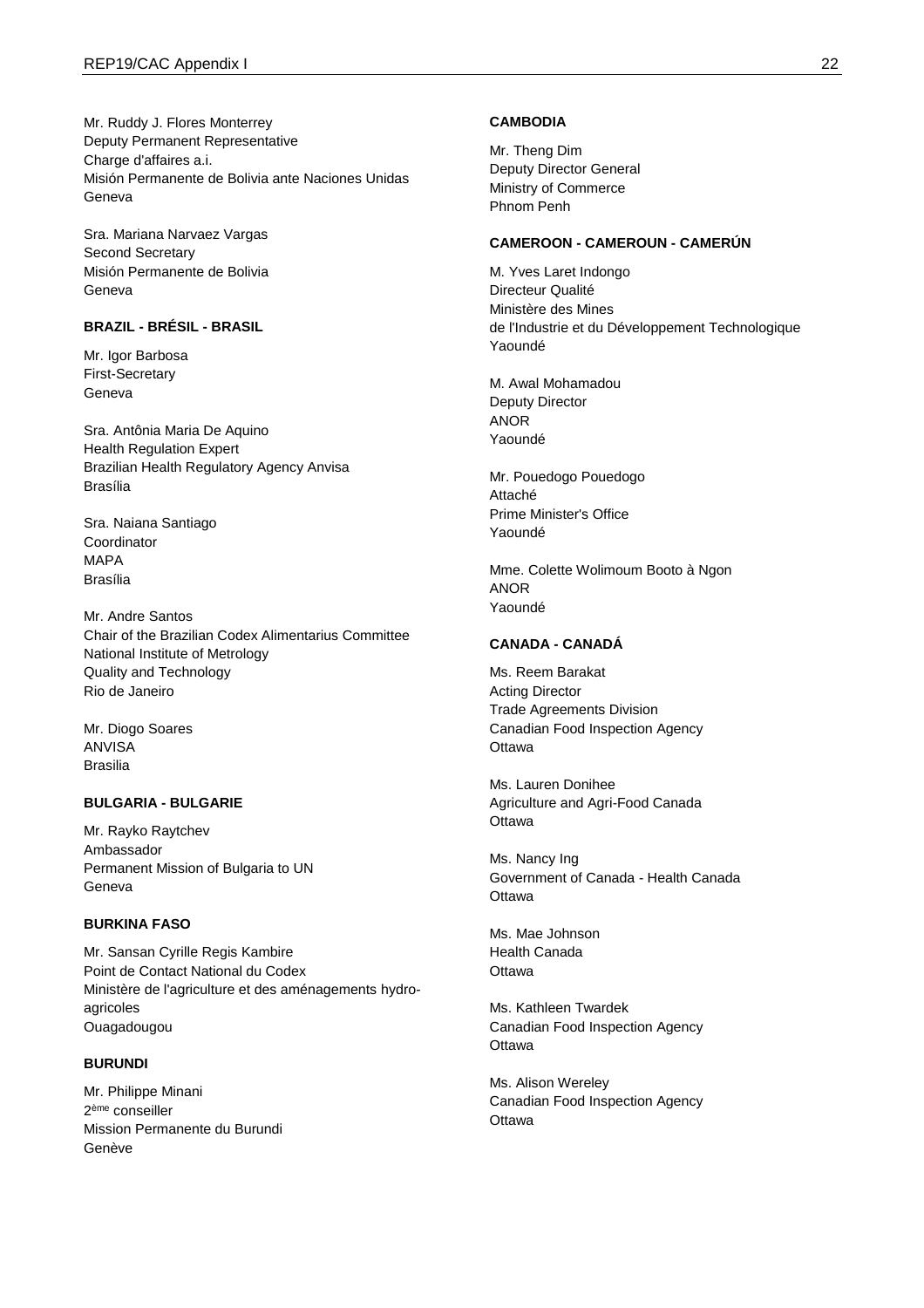#### **CHILE - CHILI**

Sr. Claudio Nuñez Contardo Coordinador Nacional CCRVDF Servicio Agrícola y Ganadero / Ministerio de Agricultura Santiago

Mr. Diego Varela Coordinador Agencia Chilena para la Inocuidad y Calidad ACHIPIA Santiago

## **CHINA - CHINE**

Ms. Fang Xiao Director General Department of Agro-product Quality and Safety MARA Beijing

Ms. Wenjun Yu Deputy Director General Bureau of Import and Export Food Safety General Administration of Customs Beijing

Mr. Si Chen Deputy Division Director Department of Agro-product Quality and Safety MARA Beijing

Mr. Youlong Lu Division Director Center for Agro-Food Quality and Safety Ministry of Agriculture and Rural Affairs Beijing

Ms. Fang Gao Deputy Division Director Center for Agro-Food Quality & Safety Ministry of Agriculture and Rural Affairs Beijing

Mr. Xuewan Xu Deputy Division Director Development Center of Science and Technology Ministry of Agriculture and Rural Affairs Beijing

Mr. Guibiao Ye Professor/Director CCPR Secretariat Institute for the Control of Agrochemicals Ministry of Agriculture and Rural Affairs (ICAMA) Beijing

Mr. Gang Han Associate Professor Chinese Academy of Fishery Sciences Beijing

Ms. Lihua Hao Associate Professor China Institute of Veterinary Drug Control Beijing

Mr. Donghui Xu Professor Institute of Vegetables and Flowers Chinese Academy of Agriculture Sciences Beijing

Mr. Zonghui Yuan Professor Huazhong Agricultural University Wuhan

Mr. Bining Jiao Professor Southwest University Chongqing

Mr. Qiang Wang Director of the Institute Zhejiang Academy of Agricultural Sciences Hang Zhou

Mr. Guoqiang Gong Division Chief National Health Commission of the P.R.C. Beijing

Mr. Yongxiang Fan Researcher China National Center for Food Safety Risk Assessment Beijing

Ms. Jing Tian Associate Researcher Fellow China National Center for Food Safety Risk Assessment Beijing

Ms. Heyang Sun Senior Staff Member China National Center for Food Safety Risk Assessment Beijing

Mr. Gang Wang **Director** Bureau of Import and Export Food Safety General Administration of Customs of the P.R.C. Beijing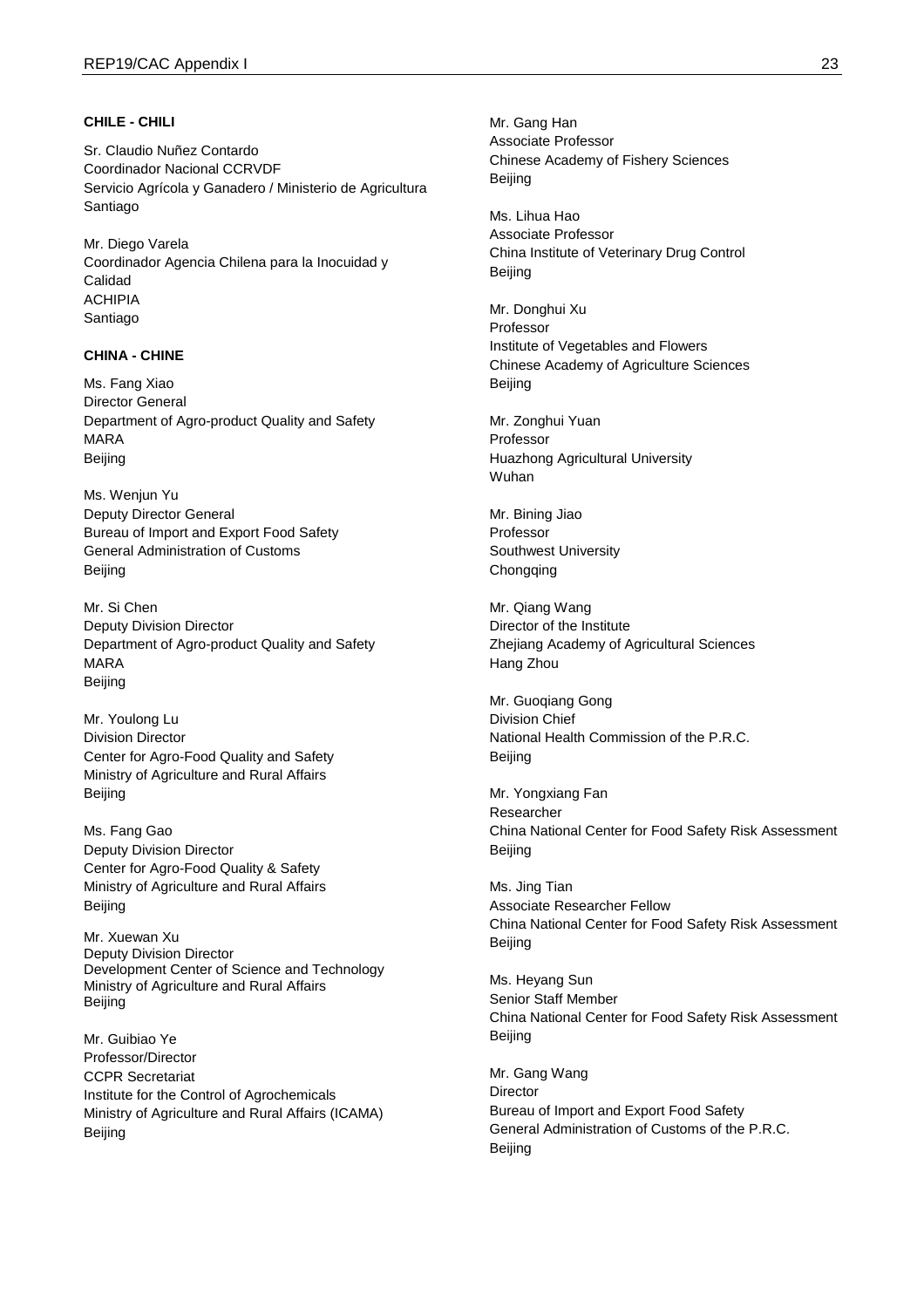Ms. Xiaoyan Wang Deputy Division Director Standardization Administration of the P.R.C. State Administration for Market Regulation Beijing

Mr. Fei Chen Engineer/0fficer State Administration for Market Regulation Beijing

Ms. Qun Wang Principal Staff Member State Administration for Market Regulation Beijing

Ms. Kam Yuk Christine Chow Senior Administrative Officer Food and Environment Hygiene Department HKSAR Government Hong Kong

Mr. Tze Kiu Samuel Yeung Consultant (Community Medicine) (Risk Assessment & Communication) Centre for Food Safety Food and Environment Hygiene Department HKSAR Government Hong Kong

Ms. Ka Ming Ma Scientific officer Centre for food safety Centre for Food Safety Food and Environmental Hygiene Department HKSAR Government Hong Kong

Ms. Hoi Chi Sou Head of Division Division of Risk Assessment Department of Food Safety IAM Macau

Ms. Lok Ian Lai Senior Technician Division of Risk Assessment Department of Food Safety IAM Macao

## **COLOMBIA - COLOMBIE**

Mr. Daniel Arboleda Counsellor Mission of Colombia to the WTO Geneva

Sra. María Claudia Jiménez Coordinadora grupo vigilancia de alimentos INVIMA Bogotá

Sra. Laura Otalora Representante de la ANDI Bogotá

Sr. Carlos Robles Director Alimentos y Bebidas INVIMA Bogotá

### **COSTA RICA**

Sra. Díaz Sánchez Luisa María Directora de Calidad Ministerio De Economía Industria y Comercio San José

## **CROATIA - CROATIE – CROACIA**

Ms. Marija Batinic Sermek Head of Service for food information and food quality Ministry of Agriculture Zagreb

Ms. Iva MraoviĆ Ministry of Agriculture Zagreb

## **CUBA**

Sra. Hortensia Nancy Fernández Rodríguez Presidenta del Comité Nacional del Codex y Jefa de Delegación NC Habana

Ms. Rocío Hernández Especialista Principal en Procesos Tecnológicos MINAL La Habana

Mr. Gabriel Lahens Espinosa Director of the Direction of Technical Regulation and **Quality** Ministry of ForeignTrade and Investments Havana

Sra. Mayra Martí Pérez Chief of the Department of Food Hygiene and Nutrition Ministry of Public Health La Havana

Sra. Mariana Perez Periche Jefa Departamento Independiente Gestión de Calidad Ministry of Public Health La Havana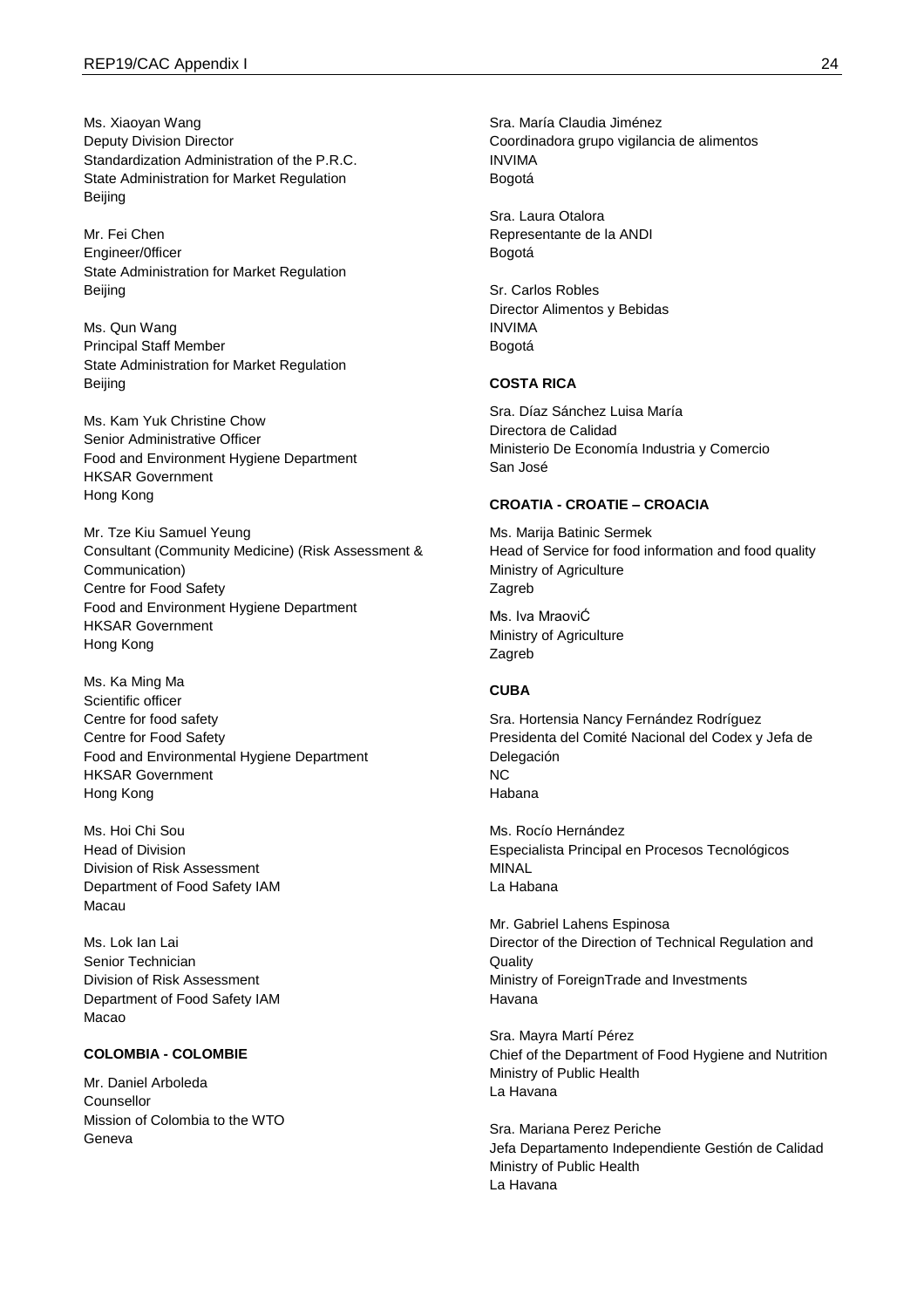Sr. Reinaldo Ruiz Guevara Director Producción Industrial Grupo Azucarero AZCUBA La Habana

### **CYPRUS - CHYPRE - CHIPRE**

Ms. Annoula Kouppari Senior agricultural officer Ministry of Agriculture Nicosia

### **CZECH REPUBLIC - RÉPUBLIQUE TCHÈQUE - REPÚBLICA CHECA**

Mr. Jindrich Fialka Deputy Minister Ministry of Agriculture of the Czech Republic Prague

## **CÔTE D'IVOIRE**

M. Bertin Anon Directeur des productions vivrières et de la sécurité alimentaire Point de contact du Codex Côte d'Ivoire Ministère de l'agriculture et du Développement Rural Abidjan

Mr. Ardjouma Dembele Président Comité Codex Côte d'Ivoire Abidjan

Mme. Mawa Kone Directrice des Essais et Analyses Laboratoire National d'Essais de Qualité de Métrologie et d'Analyses (LANEMA) Abidjan

Mme. Mienfoun Makoni Audrey Mene Née Goueu Chargé d'étude à la Direction des Productions Vivrières et de la Sécurité Alimentaire Assistant au Point de Contact du Codex Côte d'Ivoire Ministère de l'agriculture et du Développement Rural Abidjan

Mr. Stanisals Dewinther Tape Sous-Directeur de la Qualité et de la Formation / Responsable Qualité Laboratoire National d'Essais de Qualité de Métrologie et d'Analyses (LANEMA) Abidjan

#### **DENMARK - DANEMARK - DINAMARCA**

Mr. Jens Therkel Jensen Senior Adviser Danish Veterinary and Food Administration **Glostrup** 

Ms. Linda Margrethe Jensen Chief Advisor Danish Agriculture and Food Council Copenhagen

Mr. Knud Østergaard Head of Division Danish Veterinary and Food Administration **Glostrup** 

Mr. Jørgen Hald Christensen CEO Danish Dairy Board Aarhus N

#### **DJIBOUTI**

Mr. Mouharam Fouad Abdallah Ministère du Commerce Djibouti

## **DOMINICAN REPUBLIC - RÉPUBLIQUE DOMINICAINE - REPÚBLICA DOMINICANA**

Ms. Elsa Acosta Encargada Departamento de Alimentos en Dirección General Medicamentos Alimentos y Productos Sanitarios (DIGEMAPS) Ministerio de Salud Publica Santo Domingo

## **ECUADOR - ÉQUATEUR**

Mr. Rommel Betancourt Herrera Coordinador General de Inocuidad de Alimentos AGROCALIDAD Quito

#### **EGYPT - ÉGYPTE - EGIPTO**

Mr. Elshahat Abdelrahman Selim Eltoukhy Deputy General Manager for technical Affairs Chamber of Food Industries Cairo

Ms. Hanan Fouad Hamid Ibrahim Hashem Head of Food Standards Department Egyptian Organization for Standardization and Quality (EOS) Cairo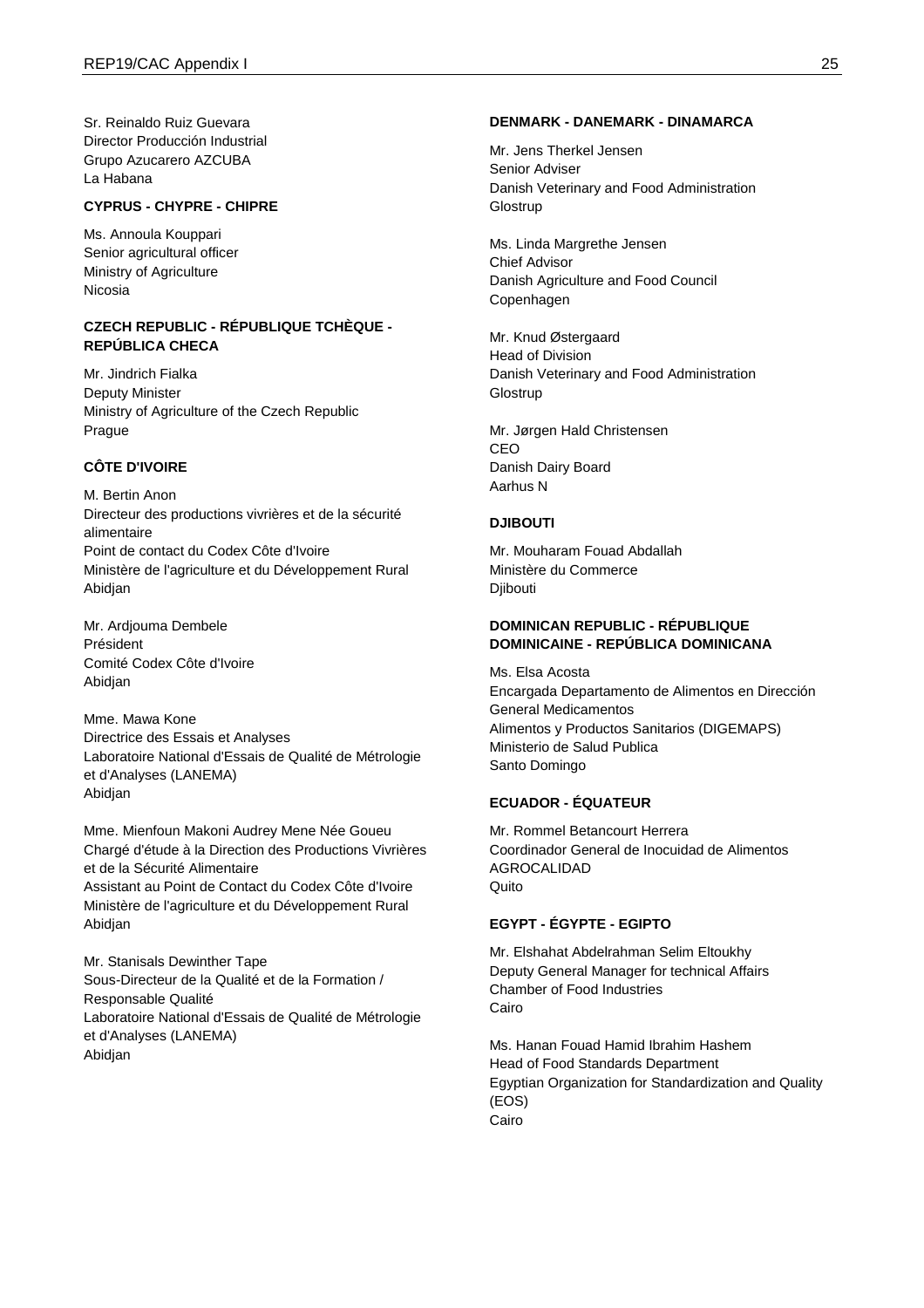Ms. Nermeen Ibahim Eldesokey Abdelfadeel Khalifa Scientific & Regulatory Affairs Senior Manager Atlantic Cairo

Ms. Mervat Ahmed Fouad Mohamed Fouad Nasr Consultant Emeritus Pharmacy National Nutrition Institute Giza

## **ESTONIA - ESTONIE**

Ms. Siret Surva Counselor of the Food Safety Bureau Ministry of Rural Affairs Tallinn

## **EUROPEAN UNION - UNION EUROPÉENNE - UNIÓN EUROPEA**

Mr. Marco Castellina Administrator European Commission Brussels

Mr. Sébastien Goux Administrator European Commission Brussels

Mr. Risto Holma Policy officer European Union Brussels

Ms. Bernadette Klink-Khachan Codex Contact Point European Union Brussels

Mr. Dirk Lange Head of Unit - Multilateral international relations European Commission Brussels

Ms. Barbara Moretti European Commission Brussels

Mr. Canice Nolan Minister Counsellor European Union Geneva

## **ETHIOPIA – ÉTHIOPIE - ETIOPÍA**

Mr. Endalew Mekonen Alemae Ethiopian Standards Agency (ESA) Addis Ababa

Mr. Tesfaye Yakob Melkamu Codex contact person Ethiopian Standards Agency (ESA) Addis Ababa

#### **FIJI - FIDJI**

Mr. David Kolitangane National Contact Point (Permanent Secretary of Agriculture) **Government** Suva

Ms. Sera Bose Baleinailaga Namata Chief Economist (Fiji Codex Secretariat) **Government** Suva City

#### **FINLAND - FINLANDE - FINLANDIA**

Mr. Robert Dautzenberg General Secretariat of the Council EU Brussels

Ms. Anne Haikonen Legislative Counsellor Ministry of Agriculture and Forestry Helsinki

Mr. Sebastian Hielm Food Safety Director Ministry of Agriculture and Forestry **Government** 

Mr. Alexander Rogge General Secretariat of the Council EU Brussels

#### **FRANCE - FRANCIA**

Mme. Delphine Babin Pelliard Conseillère agricole et sécurité alimentaire Ambassade (Représentation permanente de la France) Roma

M. Jean-Luc Angot Chair of CCGP Ministry Agriculture and Food Paris

Mme. Louise Dangy Secrétariat général des affaires européennes Paris

Mr. Thomas Longley MAA Direction Generale de l'alimentation Clermont Ferrand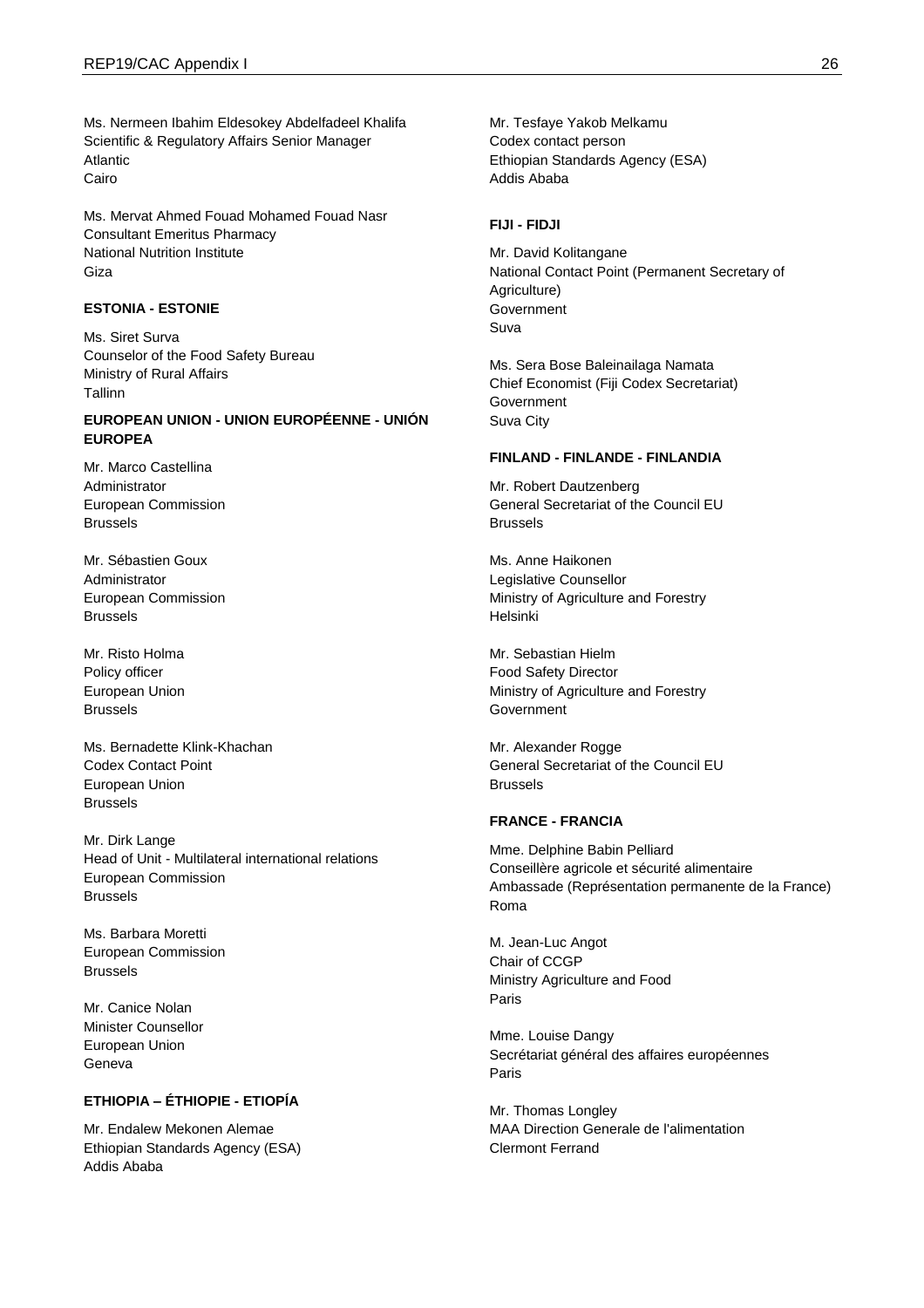M. Florian Simonneau MEF – DGCCRF Paris

### **The GAMBIA - GAMBIE**

Ms. Zainab Jallow Director General Food Safety and Quality Authority Serre Kunda

Mr. Bai Dodou Jallow Director of Scientific Affairs Food Safety and Quality Authority Serre Kunda

## **GERMANY - ALLEMAGNE - ALEMANIA**

Ms. Anja Brönstrup Bundesministerium für Ernährung und Landwirtschaft Bonn

Ms. Silke Fallah Global Regulatory Affairs Manager GNT Europa GmbH Aachen

Ms. Angelika Mrohs German Federation for Food Law and Food Science (BLL e.V.) Berlin

Mr. Niklas Schulze Icking Head of Division - International Food Safety Policy Federal Ministry of Food and Agriculture Berlin

Ms. Alina Steinert Bundesministerium für Ernährung und Landwirtschaft Bonn

Mr. Gerhard Stiens Federal Ministry of Food and Agriculture Berlin

Mrs. Maria Dubitsky Maria Dubitsky Consulting GmbH Munich

## **GHANA**

Mr. Sam Adu-Kumi Director/Chemicals Environmental Protection Agency Accra

Ms. Isabella Mansa Agra Deputy Chief Executive (Food) Food and Drugs Authority Accra

Mr. Benjamin Kwaku Asiam Ghana Permanent Mission-Geneva Geneva

Mr. Peter Atta-Boakye Deputy Managing Director Ghana Cocoa Board Accra

Ms. Samilia Atunah Ministry of Fisheries and Aquaculture Development Accra

Mr. William Azalekor Research Manager Ghana Cocoa Board Tema

Mr. Roderick Kwabena Daddey-Adjei Head Food Market Surveillance Department Food and Drugs Authority Accra

Mr. Alexander Nii Otoo Dodoo Director General Ghana Standards Authority Accra

Ms. Laila Heward-Mills Assistant director Ministry of Foreign Affairs and Regional Integration Accra

Mr. Andrew Amankwah Lartey Codex Contact Point Manager Ghana Standards Authority Accra

Mr. Samuel Duodu Manu Head Post-Harvest Unit Fisheries Commission Accra

Mr. Benjamin Nyakutsey Headpolicy coordination unit of the policy planning monitoring and evaluation directorate Ministry of Health Accra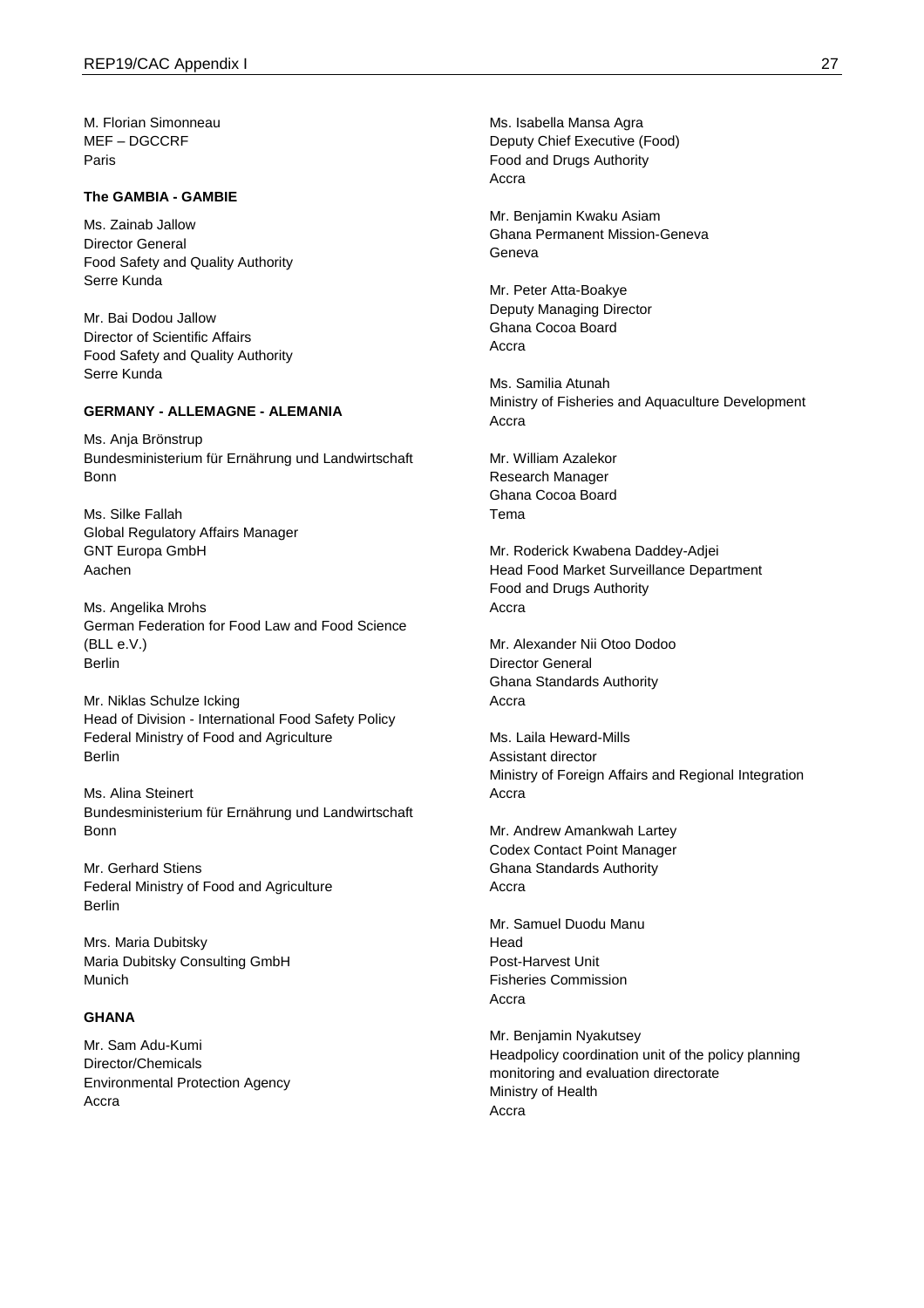Ms. Joyce Okoree Director Standards Directorate Ghana Standards Authority Accra

Ms. Elizabeth Afoley Quaye Minister for Fisheries and Aquaculture Development Ministry of Fisheries and Aquaculture Development Accra

Ms. Phyllis Sekyi-Djan Assistant Commissioner Ghana Revenue Authority-Customs Division Accra

Mr. Iddrisu Yakubu Ghana Permanent Mission in Geneva Geneva

### **GREECE - GRÈCE - GRECIA**

Ms. Dimitra Papadimitriou Head of the Department of Nutrition and Food **Standards** Hellenic Food Authority Athens

## **GUATEMALA**

Sr. Mario Alvarez Orellana Ministerio de Salud Guatemala

Sr. Humberto Donato Gonzalez Alvarado Delegado Codex Guatemala Ministerio de Agricultura Sacatepequez

Mr. Luis Erick Gudiel Pineda Permanent Mission of Guatemala Geneva

Mr. Otto Fernando Maldonado Food Safety Traceability Ministry of Agriculture Guatemala

Sr. Ruano García Nelson Antonio Contact Point, Codex Alimentarius Guatemala Ministerio de Agricultura Ganadería y Alimentación Guatemala

Mr. Josè Fernando Reyes Reyes Coordinador Ministerio de Salud Guatemala

#### **GUINEA - GUINÉE**

Mme. Mariama Barry Ministère du Commerce **Conakry** 

M. Djoume Sangare Directeur Général Institut Guinéen de Normalisation et de Métrologie Conakry

M. Aly Sylla Chef Division Normalisation Institut Guinéen de Normalisation et de Métrologie **Conakry** 

#### **HONDURAS**

Sr. Miguel Bonilla Consejero SDE Geneva

Ms. Mirian Bueno Servicio Nacional de Sanidad e Inocuidad Agroalimentaria (SENASA) **Tegucigalpa** 

### **HUNGARY - HONGRIE - HUNGRÍA**

Mr. Attila Nagy director Chair of CCMAS National Food Chain Safety Office Budapest

#### **INDIA - INDE**

Mr. Sunil Kumar Bakshi Head (Codex and Regulations) Food safety and Standards Authority of India New Delhi

Mr. Sathiyan Duraiswamy **Secretary** Spices Board of India Palarivattom Ernakulam Kerala

Mr. Ramesh Natarajan Scientist C Spices Board of India Palarivattom Ernakulam Kerala

Mr. Karthikeyan Perumal Deputy Director Food Safety and Standards Authority of India New Delhi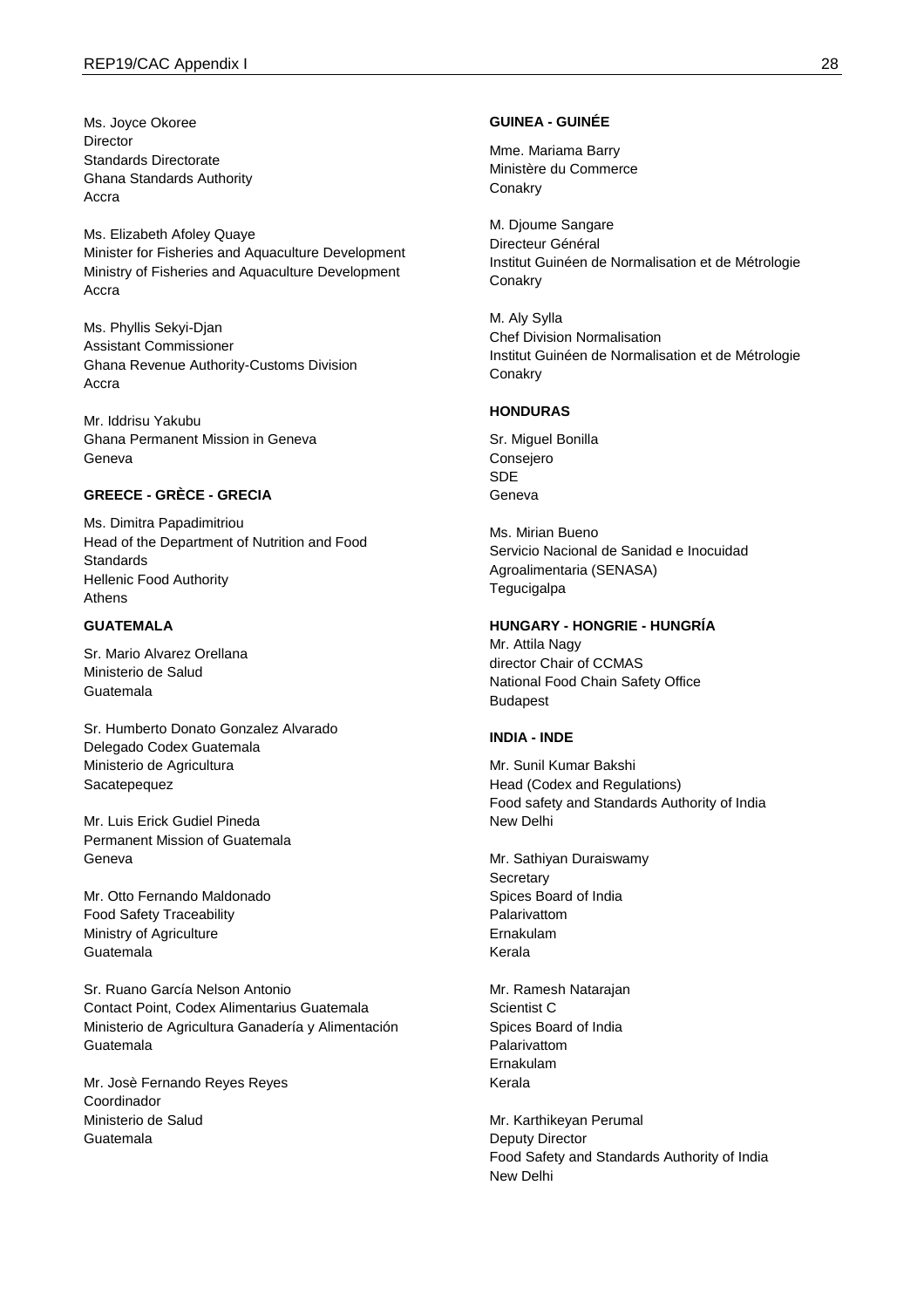Ms. Rita Teaotia Chairperson Food Safety and Standards Authority of India New Delhi

## **INDONESIA - INDONÉSIE**

Ms. Yuliva - Head of Food Consumption Division Ministry of Agriculture Jakarta

Ms. Yusra Egayanti Deputy Director for Certain Food Standardization Indonesia Food and Drug Authority Jakarta

Mr. Andreano Erwin Deputy Permanent Representative Indonesia Mission Geneva

Mr. Singgih Harjanto Codex Contact Point Secretariat National Standardization Agency of Indonesia Jakarta

Mr. Hasan Kleib Permanent Representative/ Ambassador Indonesia Mission Geneva

Mr. Adhi Lukman Chairman Indonesian Food and Beverages Association (GAPMMI) Jakarta

Ms. Simson Masengi Head of Sub Directorate Standardization Ministry of Marine Affairs and Fisheries Jakarta

Mr. Christian Pradipta Andrea Putra Diplomat Indonesia Mission Geneva

Ms. Innes Rahmania Director of Processing and Quality Development Ministry of Marine Affairs and Fisheries Jakarta

Mr. Kukuh S. Achmad Deputy Chairman for Accreditation National Standardization Agency of Indonesia Jakarta

Ms. Tri Agustin Satriani Director of Dietary Diversification and Food Safety Food Security Agency Ministry of Agriculture Jakarta

Ms. Mulia Sondari Head of Section for Africa and Middle East Region Cooperation Indonesia Food and Drug Authority Jakarta

Ms. Lynda Kurnia Wardhani Minister Counselor Indonesian Permanent Mission Geneva

## **IRAN (ISLAMIC REPUBLIC OF) – IRAN (RÉPUBLIQUE ISLAMIQUE D') – IRÁN (REPÚBLICA ISLÁMICA DEL)**

Mr. Mohammad Hossein Shojaee **Coordinator** Institute of Standards and Industrial Research (ISIRI) Tehran

Ms. Leila Zinatbakhsh Codex Contact Point Institute of Standards and Industrial Research (ISIRI) Tehran

## **IRELAND - IRLANDE - IRLANDA**

Ms. Pamela Byrne CEO Food Safety Authority of Ireland Dublin

Mr. Richard Howell Dublin Food and the Marine Dublin

### **ITALY - ITALIE - ITALIA**

Mr. Ciro Impagnatiello Ministry of Agricultural Food and Forestry Policies and of Tourism Rome

Ms. Silvia Nicoli Senior official Ministry of Agricultural Food and Forestry Policies and of Tourism Rome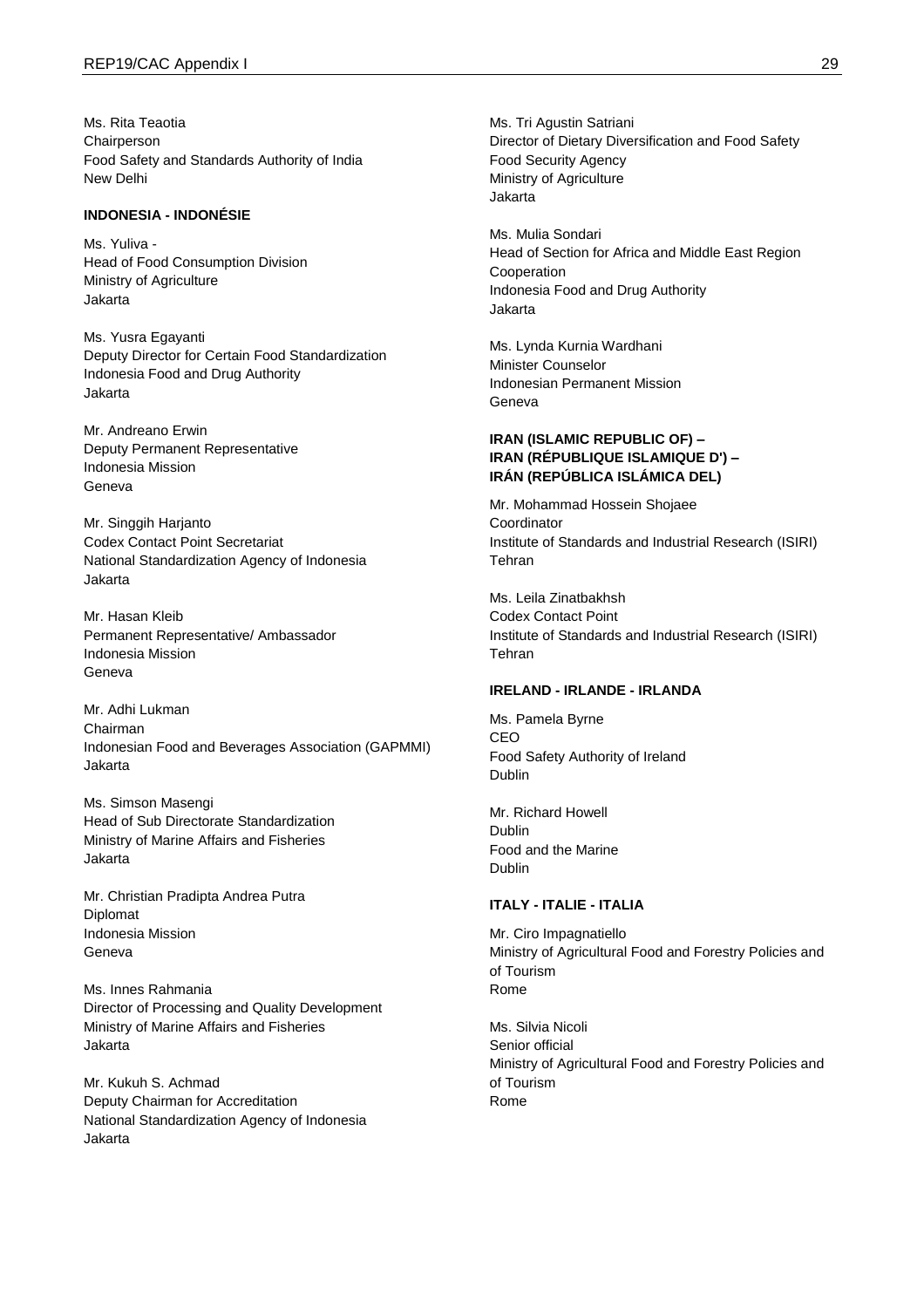#### **JAMAICA - JAMAÏQUE**

M. Suzan Mclennon-Miguel Senior Veterinary Specialist in Public Health Ministry of Industry **Commerce** Agriculture and Fisheries Kingston

### **JAPAN - JAPON - JAPÓN**

Ms. Yayoi Tsujiyama Acting Director for International Standards Office Food Safety and Consumer Affairs Bureau Ministry of Agriculture Forestry and Fisheries Tokyo

Mr. Koji Miura Adviser Pharmaceutical Safety and Environmental Health Bureau Ministry of Health Labour and Welfare Tokyo

Mr. Soichiro Nagamatsu Director Office of International Food Safety Pharmaceutical Safety and Environmental Health Bureau Ministry of Health Labour and Welfare Tokyo

Mr. Takeshi Nukui Deputy Director Office of International Food Safety Pharmaceutical Safety and Environmental Health Bureau Ministry of Health Labour and Welfare Tokyo

Ms. Aya Orito Nozawa Associate Director International Standards Office Food Safety and Consumer Affairs Bureau Ministry of Agriculture Forestry and Fisheries Tokyo

## **KAZAKHSTAN - KAZAJSTÁN**

Mr. Nurlybek Assylbekov Vice-chairman Ministry of Healthcare the Republic of Kazakhstan Astana

Ms. Nailya Karsybekova Coordinator for CCEURO Ministry of Healthcare Astana

Ms. Aigerm Sadubayeva Director of the department of the Control over technical regulations Ministry of Healthcare Astana

Ms. Assem Smagul Codex Contact Point/Assistant Coordinator Ministry of Healthcare Astana

Ms. Zhanar Tolysbayeva Expert on hygiene of nutrition Ministry of Healthcare Astana

Mr. Alisher Yermekbayev Ministry of Healthcare Astana

### **KENYA**

Mr. Nicholas Ayore Deputy Director DVS Nairobi

Mr. Allan Azegele Deputy Director Veterinary Services Ministry of Agriculture Livestock Fisheries and Irrigation Nairobi

Mr. David Chemayiek Personal assistant State Department for Livestock Nairobi

Mr. Harry Kachuwai Ps state department of livestock State Department for Livestock Nairobi

Ms. Julia Kiage-Otaya Scientific and Regulatory Affairs Manager - ECAF Coca-Cola CEWA Ltd Nairobi

Ms. Margaret Kibogy Managing director Kenya Dairy Board Nairobi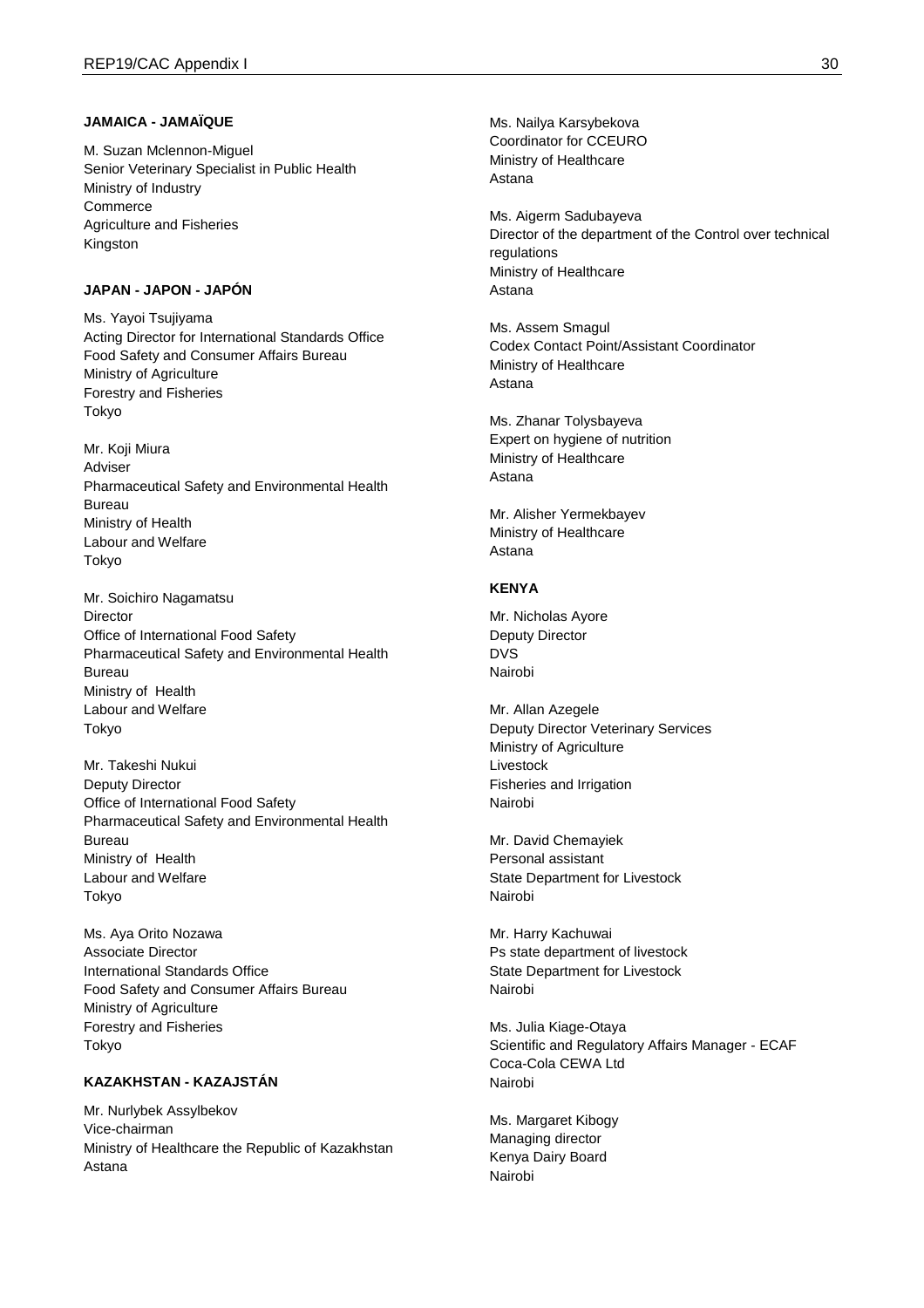Mr. Kimutai Maritim Coordinator CCAFRICA DVS Nairobi

Ms. Esther Ngari Director - Standards Development and International **Trade** Kenya Bureau of Standards Nairobi

Mr. Bernard Ondanje Agriculture and Food Authority Nairobi

Ms. Alice Onyango FAO/WHO CCAFRICA codex contact point Kenya Bureau of Standards Nairobi

Mr. Martin Maurice Onyango Ouma Project market access and trade officer Regional Pastoral Livelihood Resilience Project Nairobi

Ms. Josephine Simiyu Manager-Regulations and Compliance Agriculture and Food Authority Nairobi

Ms. Teresa Tumwet Agriculture attaché Kenya Embassy Rome

## **KYRGYZSTAN - KIRGHIZISTAN - KIRGUISTÁN**

Ms. Dinara Aitmurzaeva Head of Standardization Division Center for Standardization and Metrology under the Ministry of Economy Bishkek

Mr. Mukhamat Kaparov Center for Standardization and Metrology under the Ministry of Economy Bishkek

## **LAO PEOPLE'S DEMOCRATIC REPUBLIC - RÉPUBLIQUE DÉMOCRATIQUE POPULAIRE LAO - REPÚBLICA DEMOCRÁTICA POPULAR LAO**

Mr. Somthavy Changvisommid Director General of Food and Drug Department Ministry of Health Vientiane

Mr. Khamsone Sysanhouth National Programme Director Ministry of Agriculture and Forestry Vientiane Capital Ms. Viengxay Vansilalom Deputy Director General Ministry of Health Vientiane

#### **LITHUANIA - LITUANIE - LITUANIA**

Mr. Robertas Rosinas DPR Permanent Mission of Lithuania Geneva

#### **MADAGASCAR**

Mme. Henintsoa Harizafy Secrétaire Comité National du Codex Alimentarius Antananarivo

Mme. Dominique Lantomalala Raharinosy Service de la Qualité et du Conditionnement Antananarivo

## **MALAWI**

Mr. Fred Sikwese Director of Standards Development Malawi Bureau of Standards Blantyre

### **MALAYSIA - MALAISIE - MALASIA**

Ms. Norrani Eksan Deputy Director Food Safety and Quality Division Ministry of Health Malaysia Putrajaya

### **MALI - MALÍ**

M. Sekouba Keita Chef de la Division Appui Scientifique Technique à l'Élaboration de la Documentation/Documentation Agence Nationale de la Sécurité Sanitaire des Aliments Bamako

Mr. Ousmane Toure Président du Comité National du Codex Agence Nationale de la Sécurité Sanitaire des Aliments Bamako

#### **MAURITANIA - MAURITANIE**

Mme. Diamilatou Dia Mission de Mauritanie à Genève Geneve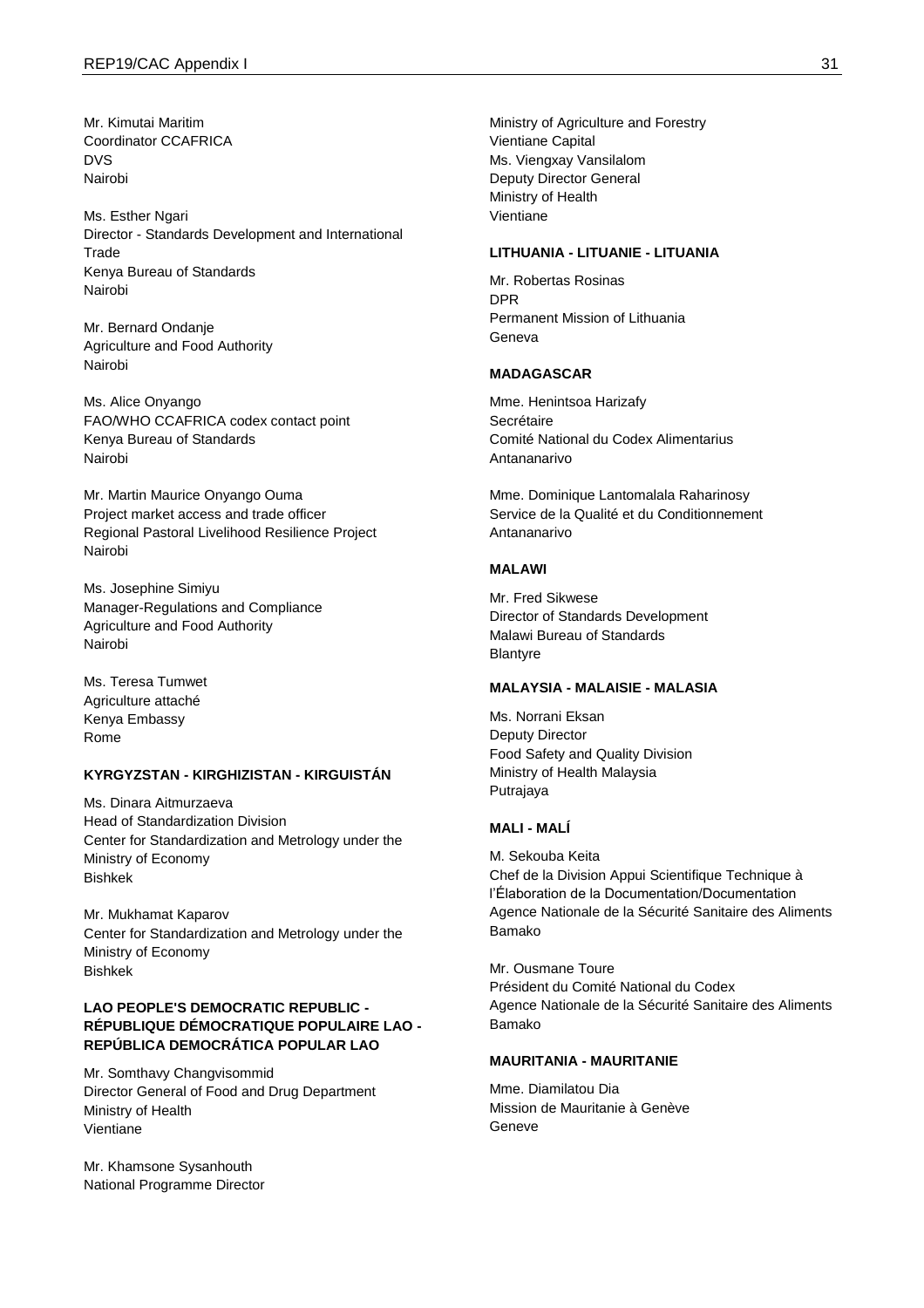Mr. Lekweiri Haiba Legrae Secrétariat du Comité National du Codex et Responsable Qualité au Laboratoire de contrôle qualité des aliments Institut National de Recherches en Santé Publique Nouakchott

## **MEXICO - MEXIQUE - MÉXICO**

Ms. Elisa Olmeda Counsellor Mexican Mission to the WTO Geneva

Sr. Cesar Orozco Arce Ministry of Economy Mexico City

Mr. Felipe Pietrini Sánchez First Secretary Ministry of Economy Geneva

## **MONTENEGRO - MONTÉNÉGRO**

Ms. Maja Schmidt-Gutzat First Counsellor Permanent Mission of Montenegro to the UN Geneva

## **MOROCCO - MAROC - MARRUECOS**

Mr. Rachid Aboutayeb Institut National de la Recherche Agronomique (INRA) Casablanca

Mr. Mohamed El Amine El Amrani Ministère de l'Agriculture Rabat

Mme. Bouchra El Aychi Directrice Qualité Totale Koutoubia Holding Mohammedia

Mme. Khadija Kadiri Chef du service de la normalisation et du Codex **Alimentarius ONSSA** Rabat

Mr. Brahim Karfal Médecin vétérinaire-Chef de Service de la Réglementation et des Autorisations Agence Nationale pour le développement de l'aquaculture Rabat

Mr. Lhoussaine Saad **Directeur** LOARC Casablanca

Mr. Rachid Tadili Head of Departement EACCE Casablanca

#### **NETHERLANDS - PAYS-BAS - PAÍSES BAJOS**

Ms. Astrid Bulder National Institute for Public Health and the Environment **Bilthoven** 

Ms. Marie-Ange Delen Ministry of Agriculture Nature and Food Quality The Hague

Ms. Ana Isabel Viloria Alebesque Senior Policy Officer Ministry of Health The Hague

## **NEW ZEALAND - NOUVELLE-ZÉLANDE – NUEVA ZELANDIA**

Mr. Steve Hathaway **Director** Ministry for Primary Industries Wellington

Mr. Raj Rajasekar Senior Programme Manager Ministry for Primary Industries **Wellington** 

### **NICARAGUA**

Ms. Miriam Carolina Canda Toledo Punto de Contacto del Codex Ministerio de Fomento Industria y Comercio Managua

### **NIGERIA - NIGÉRIA**

Mme. Mojisola Adeyeye Director General NAFDAC Abuja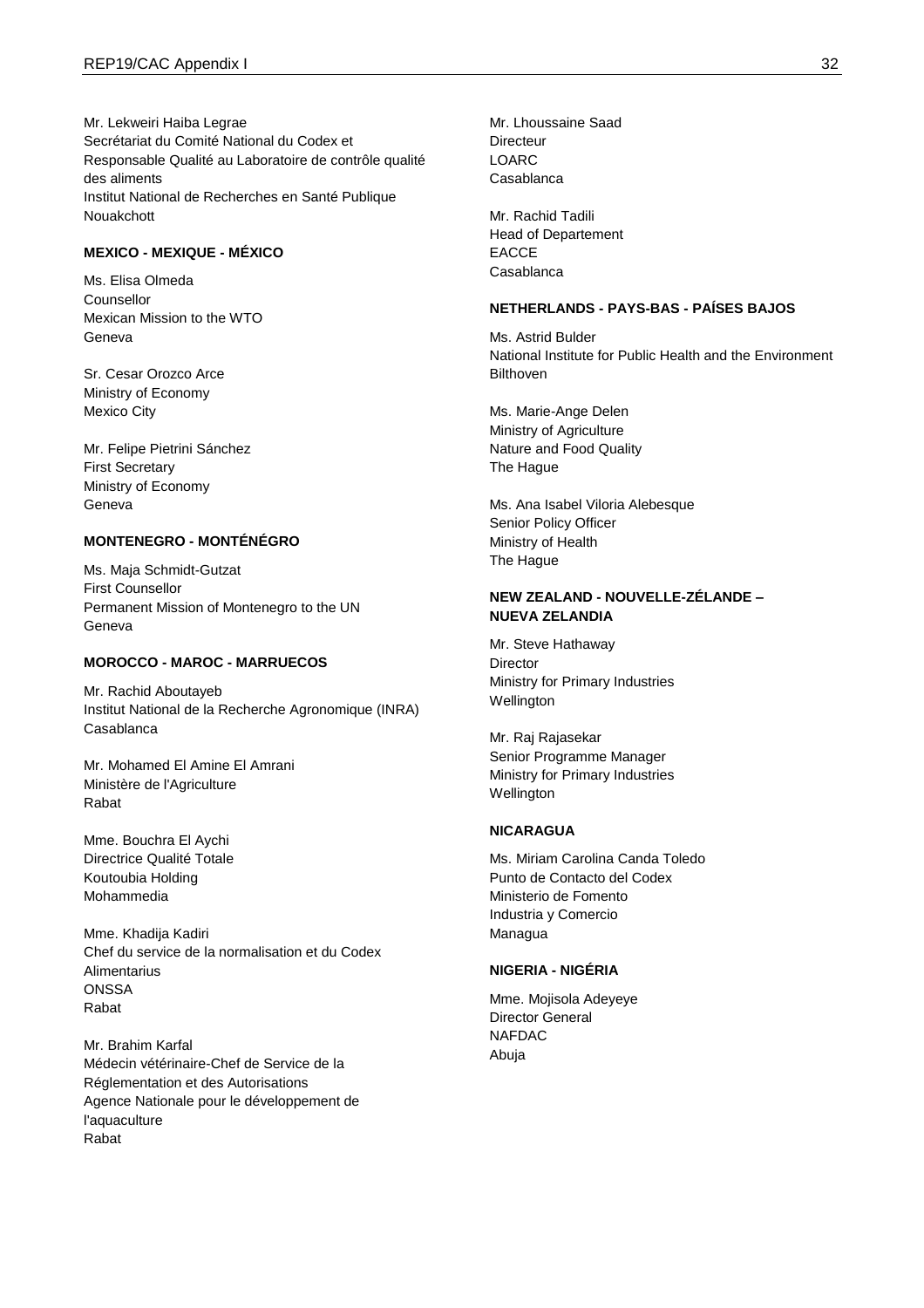Ms. Eva Edwards Deputy Director /Head Food Safety/CODEX/Regulations National Agency for Food and Drug Administration and Control (NAFDAC) Lagos

Mme. Talatu Ethan Deputy Director Standards Organisation of Nigeria Lagos

Mr. Charles Emeka Nwagbara Deputy Director/Head Codex Contact Point Nigeria Standards Organisation Abuja

Mr. Sherif Olagunju Director Food safety and applied nutrition National Agency for Food and Drug Administration and Control NAFDAC Lagos

Mr. Ibrahim Yahaya Senior Standards Officer/Codex Contact Point Standards Organisation of Nigeria Abuja

## **NORTH MACEDONIA - MACÉDOINE DU NORD - MACEDONIA DEL NORTE**

Ms. Katerina Jonovska Associate Department for EU and International cooperation Food and Veterinary Agency Resen

### **NORWAY - NORVÈGE - NORUEGA**

Ms. Bodil Blaker Special Director Ministry of Health and Care Services Oslo

Ms. Vigdis Synnoeve Veum Moellersen Senior Advisor/Codex Contact Point Norway Norwegian Food Safety Authority **Brumunddal** 

Ms. Jorunn Vormeland Senior Adviser Ministry of Trade Industry and Fisheries Oslo

#### **PANAMA - PANAMÁ**

Sr. Joseph Gallardo Food Engineer - Codex Point of Contact Ministerio de Comercio e Industrias Panama

Mr. Gilberto Jaén Ing. del Departamento de Metrología ACODECO (Autoridad de protección al consumidor y defensa de la competencia) Panamá

#### **PARAGUAY**

Sra. Patricia Echeverría Asesora Técnica del Ministerio de Industria y Comercio (MIC) Asunción

Sr. José Eduardo Giménez Duarte Jefe - Departamento de Trazabilidad Vegetal Servicio Nacional de Calidad y Sanidad Vegetal y de Semillas (SENAVE) Asunción

Ms. Maria Inés Ibarra Colman Secretaria Ejecutiva del Comité Nacional del Codex - Capitulo Paraguay Instituto Nacional de Tecnología Normalización y Metrología (INTN) Asunción

Mr. Raimundo Sanchez Arguello Punto de Contacto del Codex Instituto Nacional de Tecnología Normalización y Metrología (INTN) Asunción

Sra. Ana Maria Viedma Ayala Directora de Comercio Exterior Servicio Nacional de Calidad y Salud Animal (SENACSA) San Lorenzo

### **PERU - PÉROU - PERÚ**

Sra. Gloria Castillo Especialista Instituto Nacional de Calidad Lima

Mr. Ernesto Davila Technical Consultant Sociedad Nacional de Industrias Lima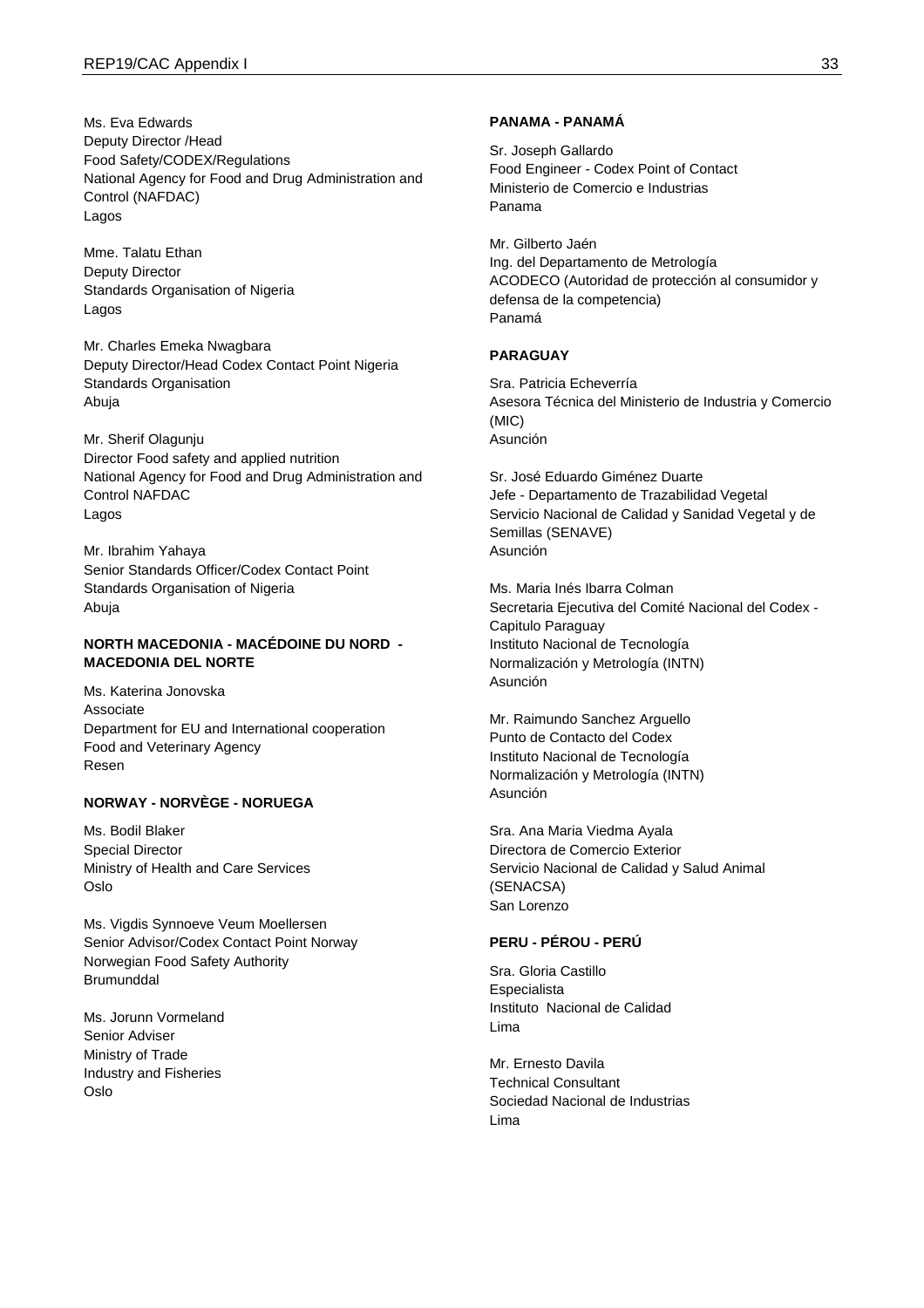Mr. Juan Carlos Pomareda Muñoz Third Secretary Permanent Mission of Peru Geneve

Mr. Ethel Humberto Reyes Cervantes **SENASA** Lima

#### **PHILIPPINES - FILIPINAS**

Mr. Hansel Didulo Assistant Secretary Department of Agriculture Quezon City

Ms. Leonisa Manipon Development Management Officer III and CCP Task Force Officer Department of Agriculture Quezon City

Ms. Christmasita Oblepias Food -Drug Regulation Officer IV Food and Drug Administration Muntinlupa

#### **POLAND - POLOGNE - POLONIA**

Ms. Magdalena Kowalska Main Expert in the International Cooperation Department Agricultural and Food Quality Inspection Warsaw

## **QATAR**

Mr. Saud Al -Henzab Qatar General Organization for Standardization (QS) Doha

Mr. Mohammed Al -Mesallam President Qatar General Organization for Standardization (QS) Doha

Ms. Muna Al -Olan Public Health Department Doha

#### **REPUBLIC OF KOREA - RÉPUBLIQUE DE CORÉE - REPÚBLICA DE COREA**

Mr. Yun Dong Lee Director General Ministry of Food and Drug Safety Cheongju

Ms. Hyun Jung Kim **Director** Ministry of Food and Drug Safety Cheongju

Mr. Yong Mu Kim Deputy Director Ministry of Food and Drug Safety Cheongju

Mr. Min Ki Shin Scientific Officer Ministry of Food and Drug Safety Cheongju

Ms. Yeonkyu Lee Researcher Ministry of Food and Drug Safety Cheongju

Mr. Yong Ho Park Chair of TFMAR College of Veterinary Medicine Seoul National University Seoul

Mr. Jaewoo Park Deputy Director Ministry of Food and Drug Safety Cheongju

Ms. Young -Jae Yang Researcher Ministry of Food and Drug Safety Cheongju

Ms. Serin Shin Deputy Director Ministry of Agriculture Sejong

Ms. Jaehyun Choi Assistant Officer Ministry of Agriculture Food and Rural Affairs Gimcheon

Mr. You Shin Shim Principal Researcher Korea Food Research Institute Wanju

Mr. Jin Woo Kim Research Scientist Korea Food Research Institute Wanju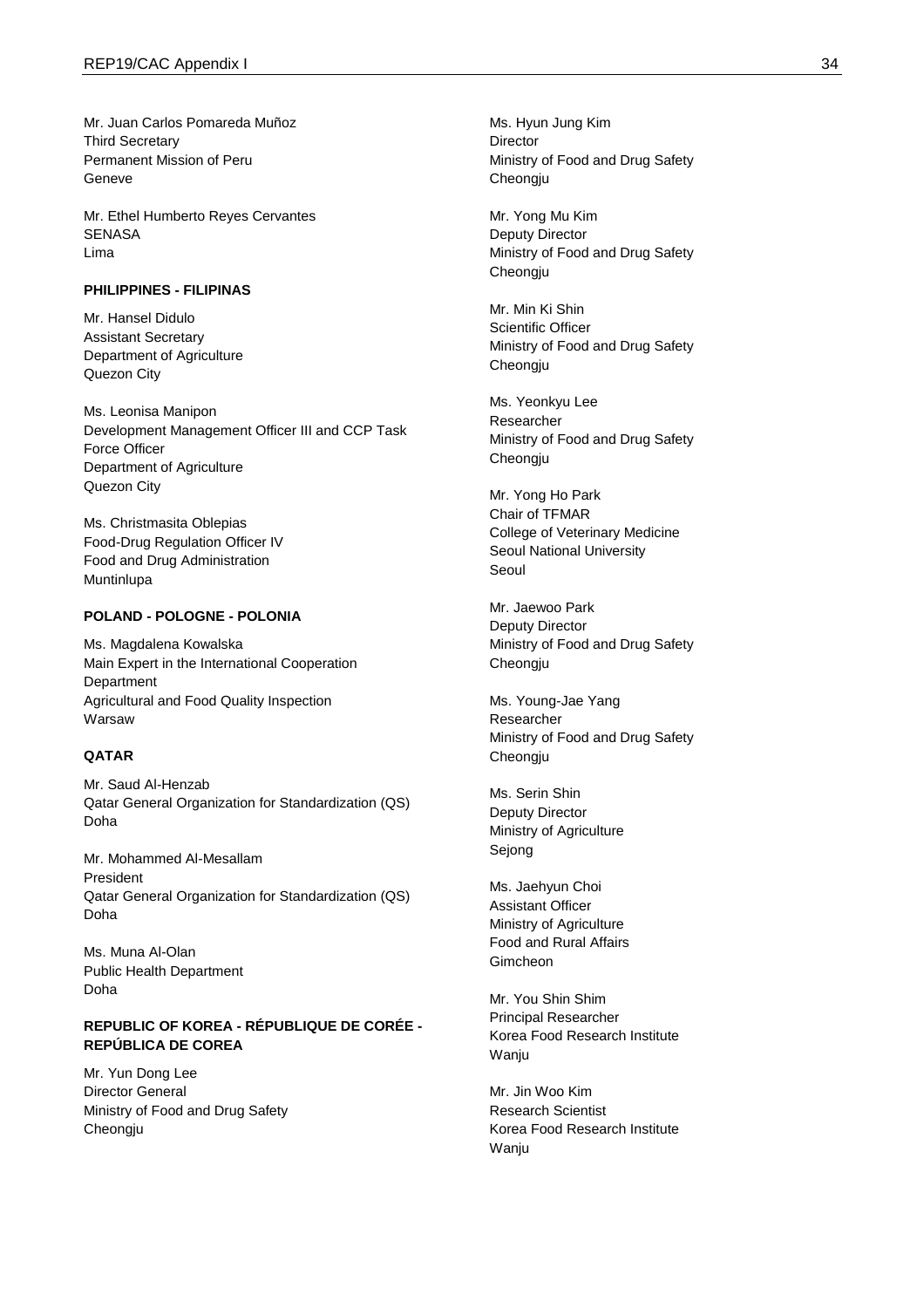## **RUSSIAN FEDERATION – FÉDÉRATION DE RUSSIE – FEDERACIÓN DE RUSIA**

Ms. Olga Barannikova General Director Consumer Market Participants Union Moscow

Ms. Natalia Dobreva Head of Chemical Toxicology Research Department of Testing Laboratory for Products Safe and Quality Assessment FSI Centre of Grain Quality Assurance Moscow

Ms. Anna Koroleva Consultant of division – Department of Science and International Cooperation Federal Service for Surveillance on Consumer Rights Protection and Human Well-being (Rospotrebnadzor) Moscow

Mr. Nikita Lazutkin Chief Specialist of Expert Department FSI Centre for Grain Quality Assurance Moscow

Ms. Anna Mishina Deputy Director of Department of Science and International Cooperation Federal Service for Surveillance on Consumer Rights Protection and Human Wellbeing (Rospotrebnadzor) Moscow

Mr. Alexey Novozhilov Second Secretary Permanent Mission of the Russian Federation Geneva

Mr. Alexey Petrenko Expert Consumer Market Participants Union Moscow

Mr. Viktor Tutelian Head of Science of Research Centre Federal Research Centre of Nutrition Biotechnology and Food Safety Moscow

## **SAINT VINCENT AND THE GRENADINES – SAINT-VINCENT-ET-LES GRENADINES – SAN VICENTE Y LAS GRANADINAS**

Ms. Jennifer Douglas-Bullock Standards Officer St. Vincent and the Grenadines Bureau of Standards Kingstown

## **SAUDI ARABIA - ARABIE SAOUDITE – ARABIA SAUDITA**

Mr. Faisal Alaskar Head of protocol SFDA Riyadh

Mr. Abdulaziz Albader ALMARAI Riyadh

Mr. Ayman Alghamdi General Manager of Organic Production Department Ministry of Environment, Water And Agriculture Riyadh

Mr. Hisham Aljadhey **CEO** Saudi Food and Drug Authority Riyadh

Mr. Meshal Almotairi Standadrs department Manager Saudi FDA Riyadh

Mr. Sami Alnokhilan Senior Food Standards Specialist Saudi Food and Drug Authority Riyadh

Mr. Abdulaziz Alrashoudi Saudi Customs Riyadh

Mr. Abdulaziz Alshuwaish Executive Director for Standards & Food Product Evaluation Saudi Food and Drug Authority Riyadh

Mr. Abdullah Alsubaie Ministry of Agriculture Riyadh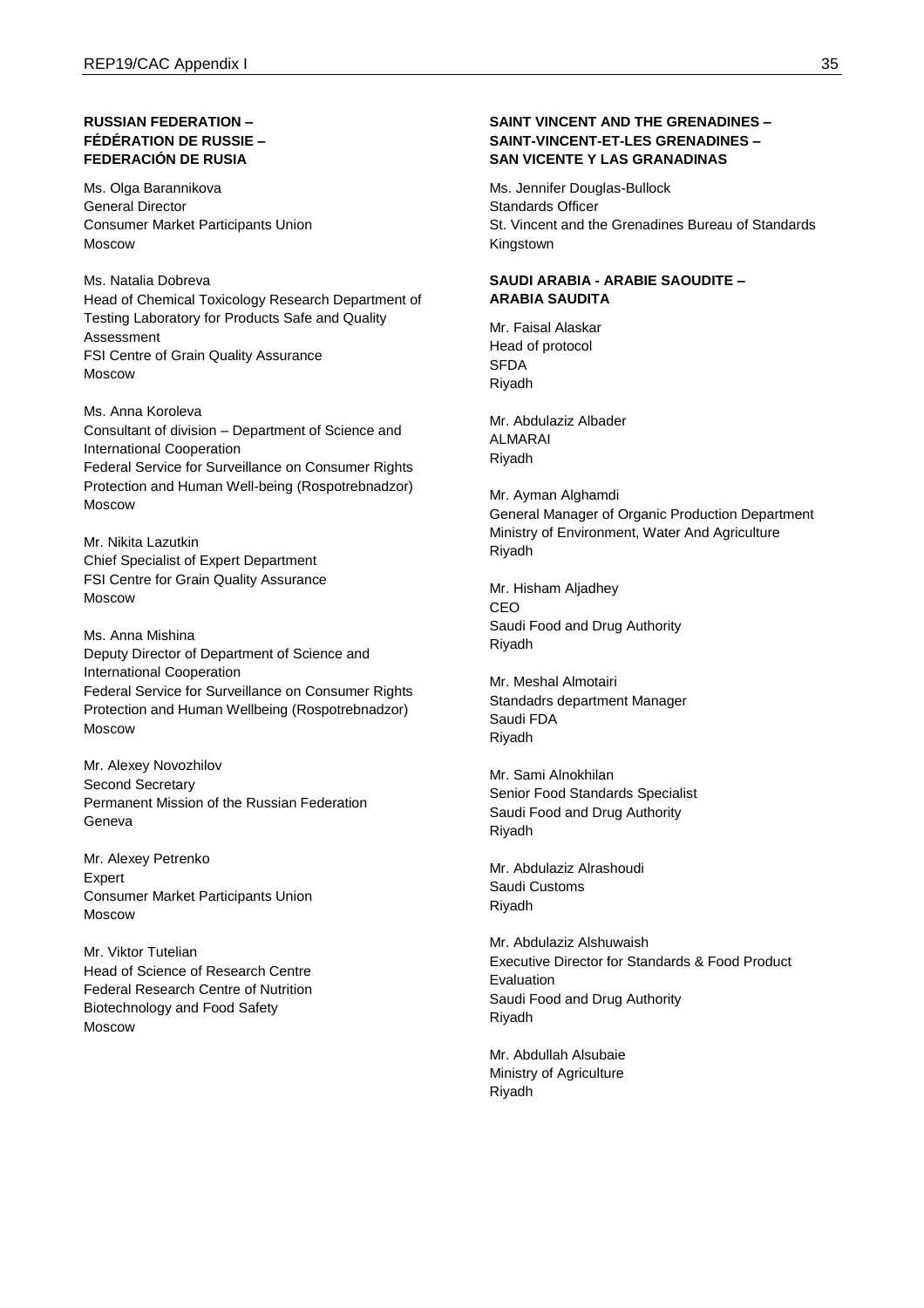Mr. Khalil Alswelem Section Head of General Food Standards Saudi Food and Drug Authority Riyadh

Ms. Suzanne Baaghil Scientific and Regulatory Affairs Manager PepsiCo Inc. Dubai

Mr. Yazeed Binslamah Snr Regulatory & Scientific Affairs Nestlé Riyadh

Ms. Ghandorah Ghandorah SFDA Riyadh

Ms. Alaa Sendi Head of Joint Committees and Agreements SFDA Riyadh

## **SENEGAL - SÉNÉGAL**

M. Raphael Coly Expert en Sécurité Sanitaire Des Aliments - Codex Sénégal Comité National Codex Sénégal Dakar

M. Nar Diene Master en Toxicologie Ministère de la Santé Dakar

M. Francois Michel Moundor Diene Mission permanente du Sénégal auprès des Nations Unies à Genève Dakar

M. Amadou Diouf Président Comité National Codex Ministère de la Santé et de l'action sociale Dakar

Mme. Mame Diarra Faye Direction Générale Sante Dakar

M. Moustapha Kane Chef de la Division Education à l'Hygiène Service national de l'hygiène Dakar

Mme. Alassane Mbengue Secrétaire Général Etat Ministère de la Santé et de l'Action sociale Dakar

M. Diene Ndiaye **Directeur** Direction Industries de Transformation de la Pêche (DITP) Ministère des Pêches et de l'Economie maritime Dakar

M. Diouma Thiaw Chef Bureau Normalisation Direction des Industrie/Ministère de la Pêche Dakar

Mr. Abdoulaye Diawara Chef du Bureau de l'Hygiène alimentaire Direction des Services vétérinaires Ministère de l'Elevage et des Productions animales Diamniadio

#### **SINGAPORE - SINGAPOUR - SINGAPUR**

Ms. Peik Ching Seah Singapore Food Agency Singapore Ms. Lee Kim Tan Singapore Food Agency Singapore

Ms. Astrid Yeo Senior Director Food Regulatory Management Division Singapore Food Agency Singapore

#### **SLOVAKIA - SLOVAQUIE - ESLOVAQUIA**

Ms. Katarína Janeková Ministry of Agriculture and Rural Development of the Slovak Republic Bratislava

## **SLOVENIA - SLOVÉNIE - ESLOVENIA**

Ms. Blaža Nahtigal Codex Contact Point Ministry of Agriculture Forestry and Food: Administration for Food Safety Veterinary Sector and Plant Protection Ljubljana

### **SOUTH AFRICA - AFRIQUE DU SUD - SUDÁFRICA**

Ms. Meisie Katz General Manager: Food and Associated Industries National Regulator for Compulsory Specifications Cape Town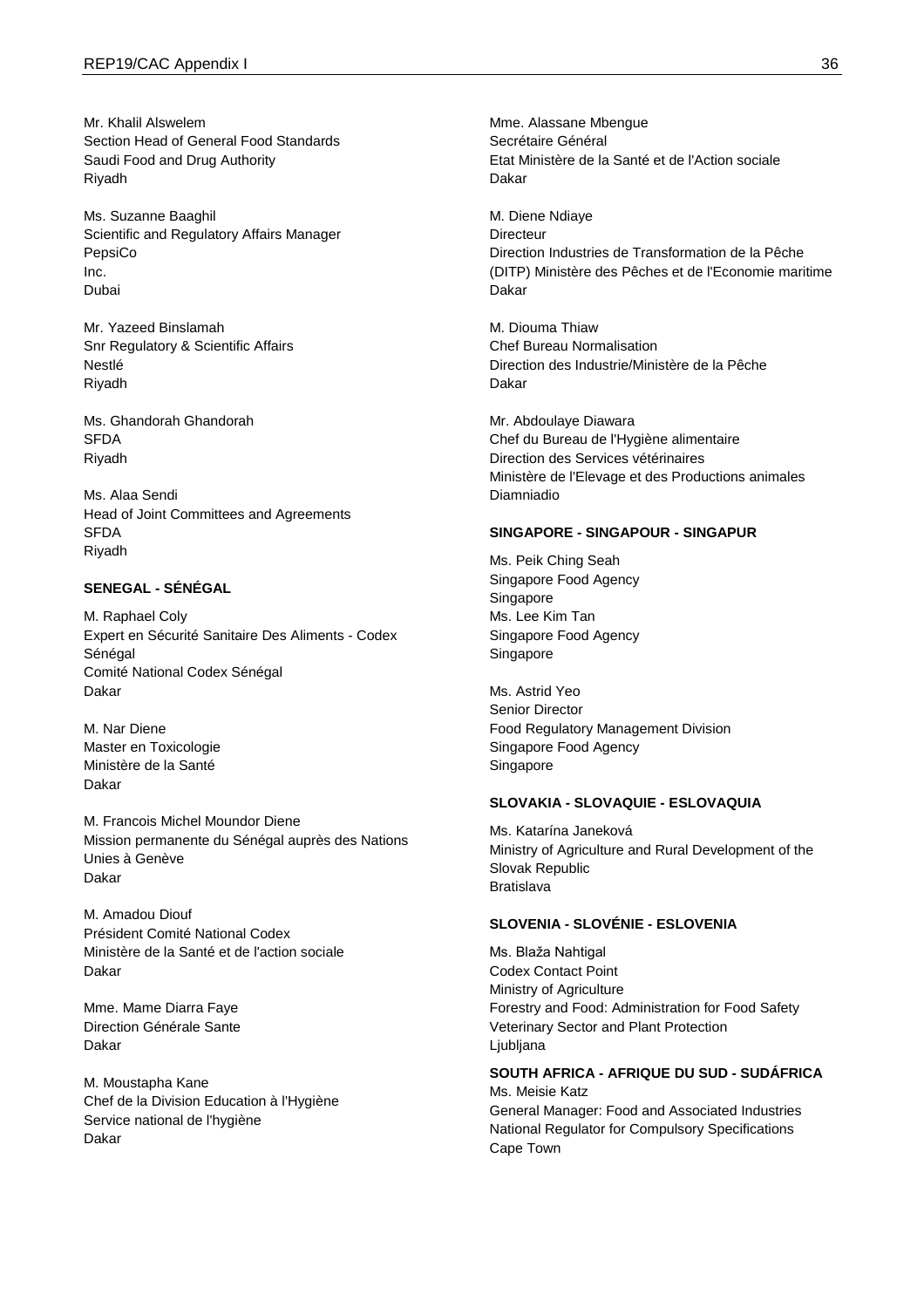Mr. Boitshoko Ntshabele Minister Counsellor Agriculture South African Embassy Brussels

### **SPAIN - ESPAGNE - ESPAÑA**

Mr. Victorio Teruel Deputy Director of Food Safety AESAN Food safety and Nutrition Agency Madrid

Mr. Cesar Casado Head of Food Chemical Risk management unit AESAN Food safety and Nutrition Agency Madrid

Mr. Eduard Grau Noguer Collaborator Permanent Mission of Spain to the UN Geneva

### **SRI LANKA**

Ms. Dulmini Dahanayake Permanent Mission of Sri Lanka to the UN Colombo

Mr. Anil Jasinghe Director General of Health Services Ministry of Health Nutrition & Indigenous Medicine Colombo

## **SWEDEN - SUÈDE - SUECIA**

Ms. Carmina Ionescu Codex Coordinator National Food Agency Vatra Dornei

Mr. Anders Wannberg Senior Administrative Officer Ministry of Enterprise Stockholm

#### **SWITZERLAND - SUISSE - SUIZA**

Mr. Michael Beer Head Food and Nutrition Federal Food Safety and Veterinary Office FSVO Bern

Mr. Himanshu Gupta Regulatory & Scientific Affairs Nestec Ltd Vevey

Mr. Sebastian Klotz Research Fellow University of Bern Bern

Mr. Martin Müller Swiss Codex Contact Point Federal Food Safety and Veterinary Office FSVO Bern

Ms. Awilo Ochieng Pernet Former Chairperson Codex Alimentarius Commission Federal Food Safety and Veterinary FSVO Bern

Mr. Dominique Taeymans FoodREG Consult Brent

Ms. Ursula Trüeb Representative Swiss Consumer Organizations Magden

Ms. Ludovica Verzegnassi Regulatory & Scientific Affairs Nestec Ltd Vevey

Mr. Hans Wyss Director General Federal Food Safety and Veterinary Office FSVO Bern

Mr. Paul Zwiker Representative Swiss Consumer Organizations Bischofszell

#### **THAILAND - THAÏLANDE - TAILANDIA**

Ms. Namaporn Attaviroj Standard Officer National Bureau of Agricultural Commodity and Food **Standards** Bangkok

Mr. Poonlarp Chantavichitwong Deputy Secretary-General Thai Food and Drud Administration **Nonthaburi** 

Mr. Pichet Itkor Vice Chair Food Processing Club Federation of Thai Industries Bangkok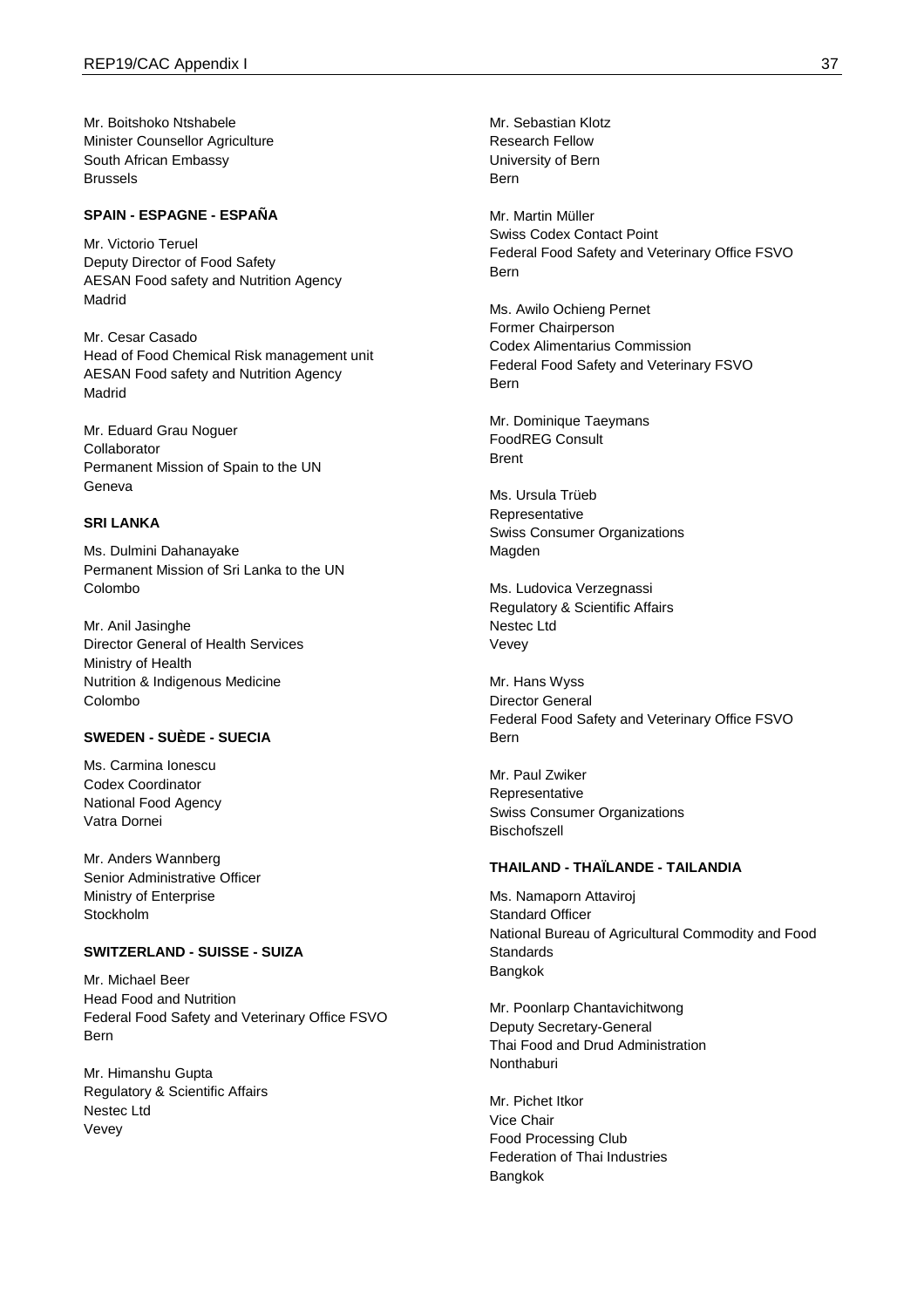Mr. Panisuan Jamnarnwej President Emeritus Thai Frozen Foods Association Bangkok

Mr. Charoen Kaowsuksai Vice Chairman Food Processing Industry Club The Federation of Thai Industries Food Processing Industry Club Bangkok

Ms. Yupa Laojindapun Director Office of Standard Development National Bureau of Agricultural Commodity and Food **Standards** Bangkok

Mr. Visit Limlurcha President of Thai Food Processors' Association Thai Food Processors' Association Bangkok

Ms. Dawisa Paiboonsiri Standards Officer National Bureau of Agricultural Commodity and Food **Standards** Bangkok

Ms. Juadee Pongmaneerat Secretary General of National Bureau of Agricultural Commodity and Food Standards National Bureau of Agricultural Commodity and Food **Standards** Bangkok

Ms. Wanwipa Suwannarak Director Fish Inspection and Quality Control Division Department of Fisheries Bangkok

Ms. Chanikan Thanupitak Trade and Technical Manager of Fisheries Products Thai Food Processors' Association Bangkok

Ms. Jiraratana Thesasilpa Food and Drug Technical Officer Thai Food and Drug Administration **Nonthaburi** 

Ms. Panada Tungsawas Food and Drug Technical Officer Thai Food and Drug Administration Nonthaburi

#### **TURKEY - TURQUIE - TURQUÍA**

Mr. Ilhami Sahin Coordinator for food codex Ministry of Agriculture and Forestry General Directorate of Food and Control Food Establishments and Codex **Department** Ankara

Ms. Betul Vazgecer Ministry of Agriculture and Forestry Ankara

### **UGANDA - OUGANDA**

Mr. Medard Bitekyerezo National Drug Authority Kampala

Ms. Diana Kabuzire Senior Legal Officer National Drug Authority Kampala

Mr. Kepher Kuchana Kateu **Director** Directorate of Government Analytical Laboratory Kampala

Mr. Ben Manyindo Executive director Uganda National Bureau of Standards Kampala

Mr. Hakim Mufumbiro Ag. Manager Standards Department Uganda National Bureau of Standards Kampala

Mr. Henry Mwebesa Ag. Director General Health Services Ministry of Health Kampala

Ms. Irene Wanyenya Mwesigwa Principal Food Safety Officer National Drug Authority Kampala

## **UNITED ARAB EMIRATES – ÉMIRATS ARABES UNIS – EMIRATOS ARABES UNIDOS**

Mr. Khalaf Khalaf Director of Standards Department ESMA Dubai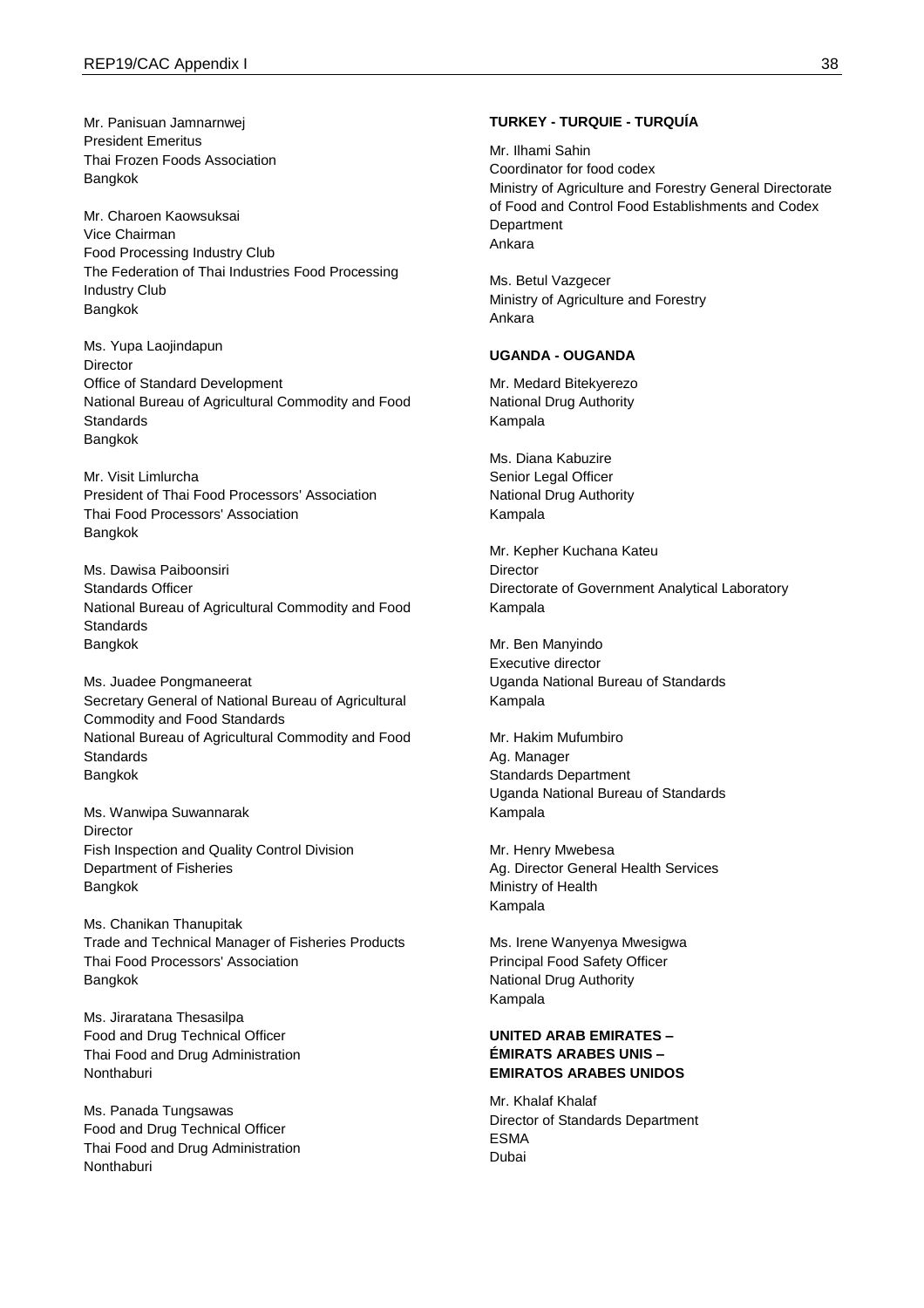#### **UNITED KINGDOM – ROYAUME-UNI – REINO UNIDO**

Ms. Lauren Haney-Wilcox Senior Trade Attachée - Agriculture FCO Coppet

Mr. Lee Hinds DEFRA London

Mr. Nick Khosla Global Trade Programme Lead Foreign and commonwealth Office London

Ms. Gillian Laishley Head of Food Standards & Consumers DEFRA London

Ms. Pendi Najran Team Leader for Codex Food and Rural Affairs DEFRA London

Mr. Mike O'neill Head of Codex Policy and Strategy Food Standards Agency London

Mr. Alex Read Policy Advisor DEFRA London

Ms. Iulia Turiac Policy Advisor Food and Rural Affairs DEFRA London

## **UNITED REPUBLIC OF TANZANIA – RÉPUBLIQUE-UNIE DE TANZANIE – REPÚBLICA UNIDA DE TANZANÍA**

Mr. Lawrence Chenge Standards Officer Dar Es Salaam

Mr. Lazaro Henry Msasalaga Director of Quality Management Dar Es Salaam

#### **UNITED STATES OF AMERICA – ÉTATS-UNIS D'AMÉRIQUE – ESTADOS UNIDOS DE AMÉRICA**

Mr. Richard Boyd Department of Agriculture Washington

Mr. Kyd Brenner Kyd D Brenner LLC Washington DC

Ms. Camille Brewer Director International Affairs Staff U.S. Food and Drug Administration College Park

Ms. Julie Callahan **USTR** Washington DC

Ms. Marsha Echols Echols Law Washington DC

Mr. Emilio Esteban USDA District of Columbia

Ms. Mallory Gaines Manager Market Access and Trade Policy American Feed Industry Association **Arlington** 

Mr. Nicholas Gardner U.S. Dairy Export Council Arlington

Mr. Kevin Greenlees Senior Advisor for Science and Policy US Food and Drug Administration Frederick

Mr. Joseph Hain Senior Trade Advisor U.S. Department of Agriculture Washington DC

Ms. Karen Hulebak Principal ResolutionStrategy LLC Louisa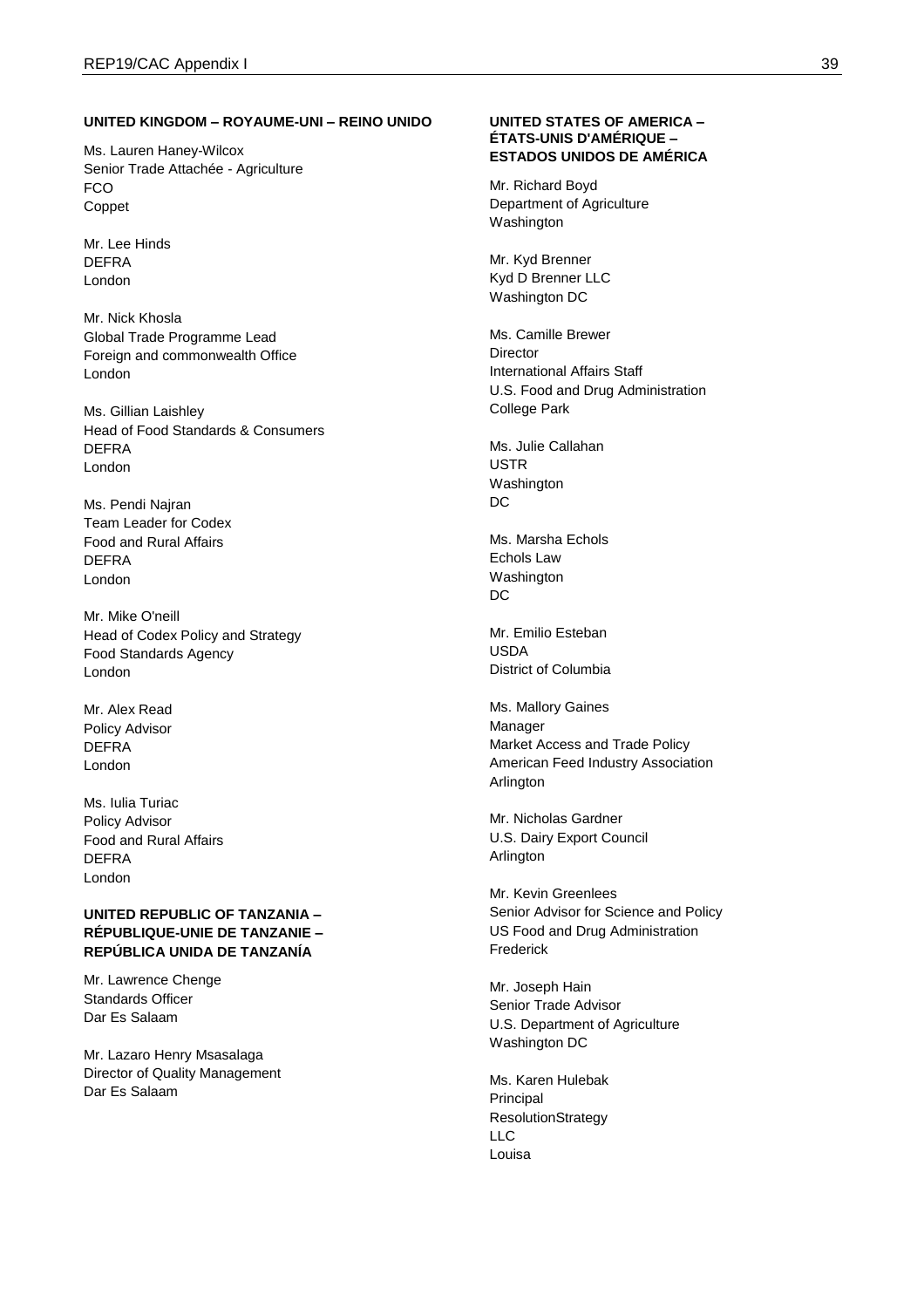Ms. Mary Frances Lowe U.S. Codex Manager Department of Agriculture District of Columbia

Mr. Kenneth Lowery Senior International Issues Analyst U.S. Codex Office Washington DC

Ms. Marie Maratos International Issues Analyst US Department of Agriculture Washington DC

Mr. Ted Mckinney US Department of Agriculture Washington DC Ms. Kathryn Simmons Chief Veterinarian National Cattlemen's Beef Association Washington DC

Mr. Eric Stevens International Policy Analyst United States Food and Drug Administration College Park

Ms. Karen Stuck KDS Associates Washington DC

Mr. Vito Su U.S. Department of State Washington DC

Mr. Richard White **Consultant** US Delegation Bradenton

### **URUGUAY**

Mr. Jose Heijo Director Dirección Nacional de Industrias Ministerio de Industria Energía y Minería Montevideo

Mr. Marcos Da Rosa Ministerio de Relaciones Exteriores Montevideo

Mr. Pedro Friedrich Punto de Contacto Codex para Uruguay Laboratorio Tecnológico del Uruguay Montevideo

#### **VANUATU**

Mr. Esra Tekon Timothy Tumukon Regional Coordinator Vanuatu Government Port Vila

Mme. Emily Tumukon Vanuatu Government Port Vila

## **VENEZUELA (BOLIVARIAN REPUBLIC OF) - VENEZUELA (RÉPUBLIQUE BOLIVARIENNE DU) - VENEZUELA (REPÚBLICA BOLIVARIANA DE)**

Ms. Violeta Fonseca Ocampos Mission of Venezuela Geneva

#### **VIET NAM**

Mr. Phuong Bac Tran **Official** Vietnam Codex Office Ho Chi Minh

### **ZIMBABWE**

Mr. Fredy Chinyavanhu Deputy Director-Food Control Ministry of Health and Child Care Harare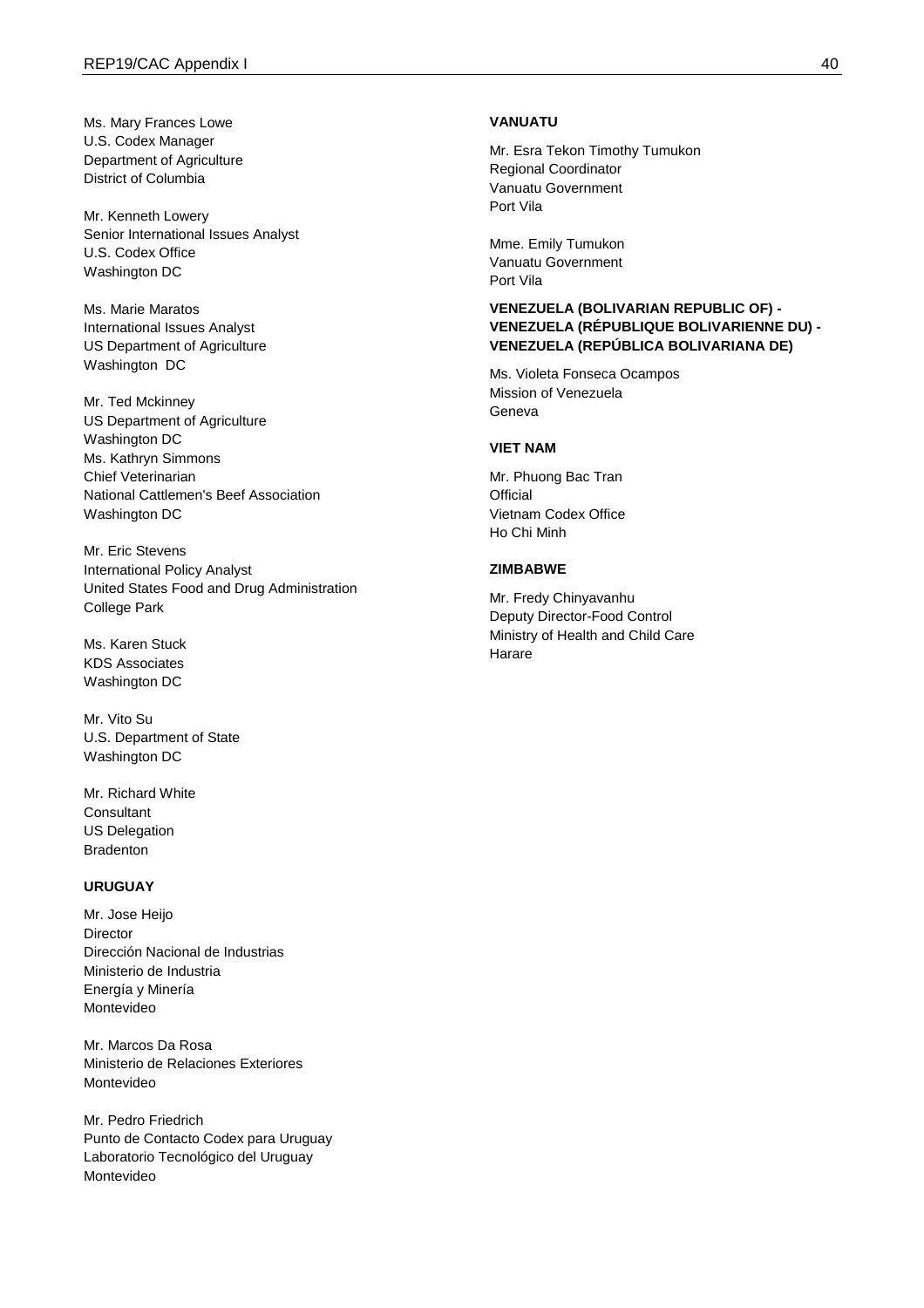#### **OBSERVERS OBSERVATEURS OBSERVADORES**

#### **UNITED NATIONS AND OTHER RELATED ORGANIZATIONS NATIONS UNIES ET AUTRES ORGANISATIONS APPARENTÉES NACIONES UNIDAS Y OTRAS ORGANIZACIONES AFINES**

#### **INTERNATIONAL ATOMIC ENERGY AGENCY (IAEA)**

Mr. Zhihua Ye Head of the Food and Environmental Protection Vienna

## **INTERNATIONAL GOVERNMENTAL ORGANIZATIONS ORGANISATIONS GOUVERNEMENTALES INTERNATIONALES ORGANIZACIONES GUBERNAMENTALES INTERNACIONALES**

### **ARAB ORGANIZATION FOR AGRICULTURAL DEVELOPMENT (AOAD)**

Mr. Salaheldin Hussein Sayed Ahmed Abouraia Professor Faculty of Agriculture - Cairo University Arab Organization for Agricultural Development Giza Egypt

#### **AFRICAN UNION (AU)**

Mr. Ahmed Abdou Ali Ali Elsawalhi **Director** AU-IBAR Nairobi Kenya

Mr. John Oppong-Otoo Food Safety Officer Nairobi Kenya

## **CARIBBEAN AGRICULTURAL HEALTH AND FOOD SAFETY AGENCY (CAHFSA)**

Mr. Gavin Peters Animal Health Specialist Caribbean Agricultural Health and Food Safety Agency (CAHFSA) Paramaribo Guyana

### **EAST AFRICAN COMMUNITY (EAC)**

Ms. Estella Aryada East African Community Secretariat Arusha United Republic of Tanzania

#### **ECONOMIC COMMUNITY OF WEST AFRICAN STATES (ECOWAS)**

Mr. Gbemenou Joselin Benoit Gnonlonfin Senior Sanitary and Phytosanitary Standards (SPS) Adivser Abuja Nigeria

#### **EURASIAN ECONOMIC COMMISSION (EEC)**

Ms. Saliia Karymbaeva Eurasian Economic Commission Moscow Russia

#### **INTERNATIONAL DAIRY FEDERATION (IDF/FIL)**

Mr. Piercristiano Brazzale International Dairy Federation Bruxelles Belgium

### **STANDARDIZATION ORGANIZATION FOR G.C.C. (GSO)**

Mr. Abduullah Alhadlaq Head of technical committees section GCC Standardization Organization (GSO) Riyadh Saudi Arabia

## **INTER-AMERICAN INSTITUTE FOR COOPERATION ON AGRICULTURE (IICA)**

Mr. Robert Ahern Instituto Interamericano de Cooperación para la **Agricultura** San José Costa Rica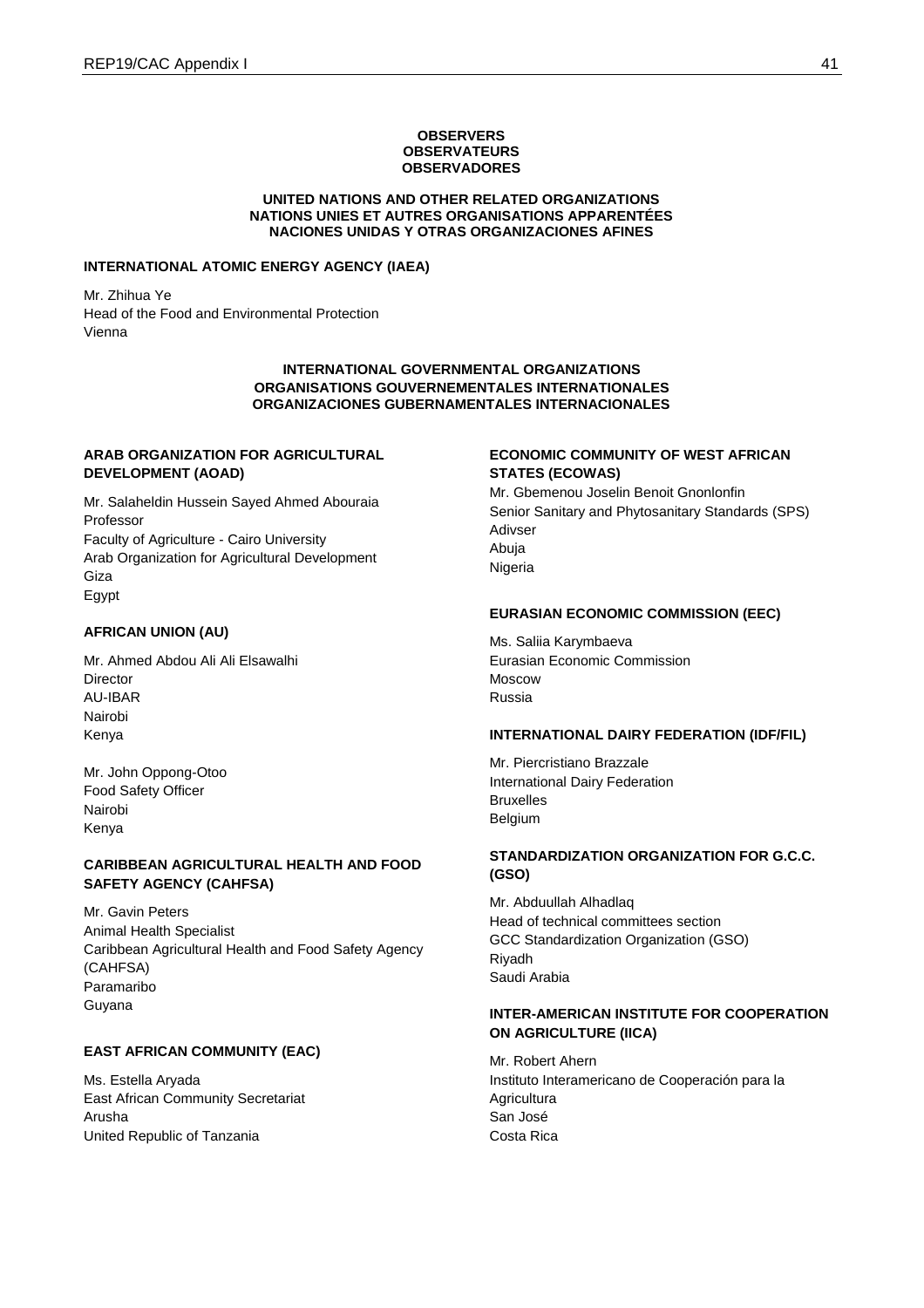Mr. Eric Bolaños Ledezma Especialista SAIA Instituto Interamericano de Cooperación para la **Agricultura** San José Costa Rica

Mr. Lloyd Day Deputy Director General Instituto Interamericano de Cooperación para la **Agricultura** San Isidro Coronado Costa Rica

## **INTERNATIONAL OLIVE OIL COUNCIL (IOOC)**

Ms. Mercedes Fernández Standardisation and Research Unit Madrid Spain

## **ORGANISATION MONDIALE DE LA SANTÉ ANIMALE (OIE)**

Ms. Gillian Mylrea Head Standards Department Organisation Mondiale de la Santé Animale Paris France

## **ORGANISATION INTERNATIONALE DE LA VIGNE ET DU VIN (OIV)**

Mr. Pau Roca Director General Organisation internationale de la vigne et du vin Paris France

Mr. Jean-Claude Ruf Organisation internationale de la vigne et du vin Paris France

#### **WORLD CUSTOMS ORGANIZATION (WCO)**

Ms. Ozlem Soysanli Technical Officer World Customs Organization Brussels Belgium

#### **WORLD TRADE ORGANIZATION (WTO)**

Ms. Christiane Wolff Counsellor World Trade Organization Geneva Switzerland

## **NON GOVERNMENTAL ORGANIZATIONS ORGANISATIONS NON GOUVERNEMENTALES ORGANIZACIONES NO GUBERNAMENTALES**

## **AEDA/EFLA**

Mme. Nicole Coutrelis EFLA Vice-President European Food Law Association Brussels Belgium

Ms. Joanna Jaskolska Manager European Food Law Association Brussels Belgium

## **ASOCIACIÓN LATINOAMERICANA DE AVICULTURA (ALA)**

Sr. Hebert Trenchi Coordinador Comité Técnico Científico Asociación Latinoamericana de avicultura Montevideo Uruguay

## **ASSOCIATION OF EUROPEAN COELIAC SOCIETIES (AOECS)**

Ms. Hertha Deutsch Codex and Regulatory Affairs Association of European Coeliac Societies Vienna Austria

#### **THE CONSUMER GOODS FORUM (CGF)**

Ms. Anne Gerardi GFSI senior manager GFSI - The Consumer Goods Forum Issy-Les-Moulineaux France

Ms. Marie-Claude Quentin GFSI - The Consumer Goods Forum Issy Les Moulineaux France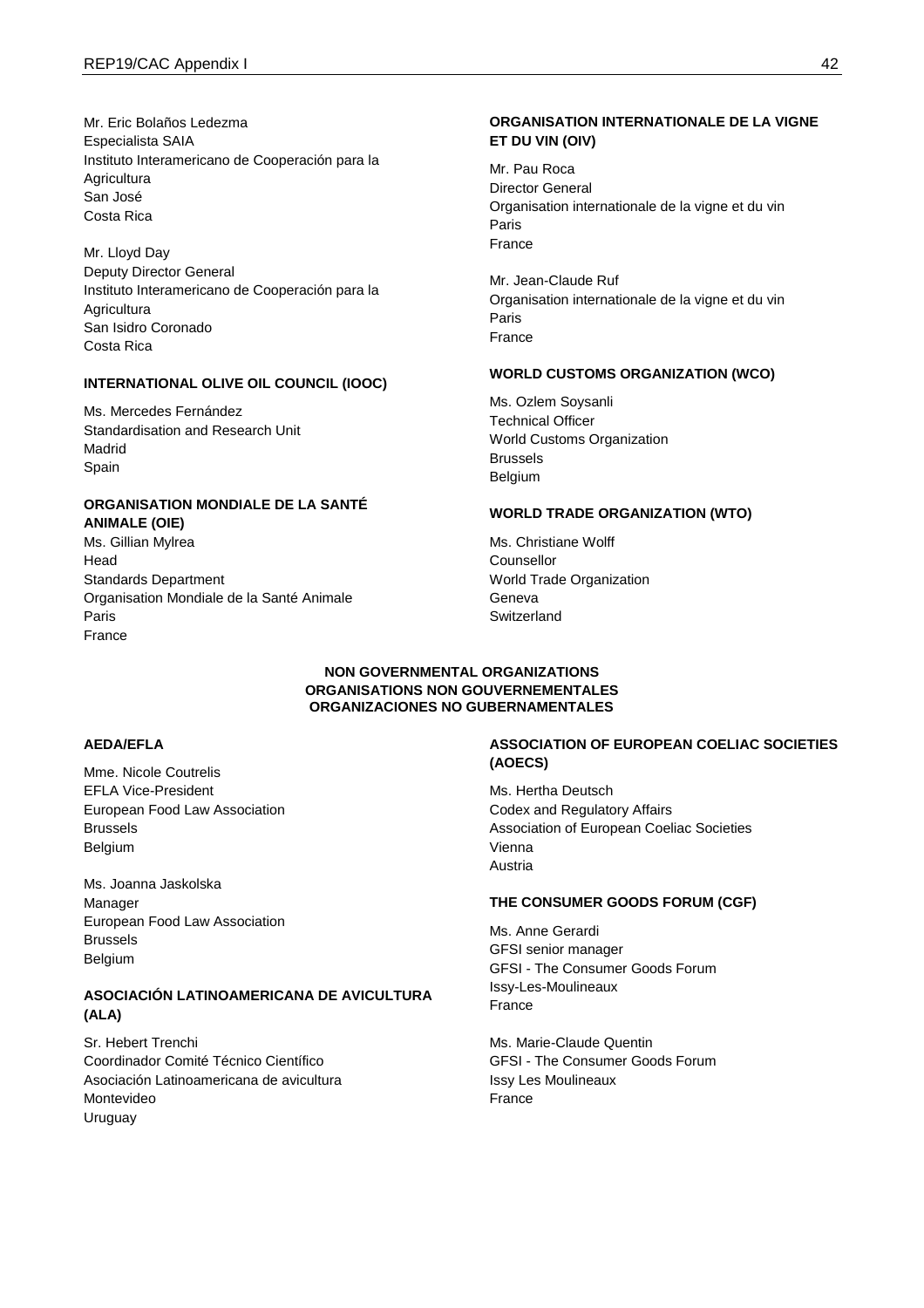## **COMITÉ DU COMMERCE DES CÉRÉALES, ALIMENTS DU BÉTAIL, OLÉAGINEUX, HUILES ET GRAISSES ET AGROFOURNITURES DE L'UNION EUROPÉENNE (COCERAL)**

Mr. Corrado Finardi Comité du commerce des céréales, aliments du bétail, oléagineux, huiles et graisses et agrofournitures de l'Union Européenne Modena Italy

## **COUNCIL FOR RESPONSIBLE NUTRITION (CRN)**

Mr. James Griffiths Sr VP International & Scientific Affairs Council Responsible Nutrition Washington DC United States of America

### **CROPLIFE INTERNATIONAL**

Mr. Michael Kaethner CropLife International Monheim Germany

## **EUROPEAN ASSOCIATION OF POLYOL PRODUCERS (EPA)**

Ms. Cécile Duprez-Naudy Member European Association of Polyol Producers Brussels Belgium

### **EU SPECIALTY FOOD INGREDIENTS**

Mr. Dirk Cremer EU Specialty Food Ingredients Basel **Switzerland** 

### **FEDERACIÓN PANAMERICANA DE LECHERÍA (FEPALE)**

Mr. Ariel Londinsky Secretary General Federación Panamericana de Lechería Montevideo Uruguay

### **FOOD INDUSTRY ASIA (FIA)**

Ms. Nicola Bonnefoy-Claudet Food Safety Manager Food Industry Asia **Commugny Switzerland** 

### **FÉDÉRATION INTERNATIONALE DES VINS ET SPIRITUEUX (FIVS)**

Ms. Elisabetta Romeo-Vareille Fédération internationale des vins et spiritueux Rome Italy

Mr. Timothy Ryan Senior Director Regulatory Affairs and Compliance Fédération internationale des vins et spiritueux Modesto United States of America

#### **FoodDrinkEurope**

Mr. Neil Buck Nyon France Mme. Annie Loch Paris France

Mr. Alejandro Rodarte Manager Food Policy Science and R&D Brussels Belgium

### **HEALTH FOR ANIMALS (HEALTHFORANIMALS)**

Mr. Jesse Sevcik **HealthForAnimals** Washington United States of America

Mr. Alexander Boettner Executive Director Global Regulatory Affairs **HealthForAnimals** Schwabenheim Germany

Ms. Rachel Cumberbatch Director of International and Regulatory Affairs **HealthForAnimals** Washington DC United States of America

Mr. Carel Du Marchie Sarvaas **HealthForAnimals** Brussels Belgium

Mr. Olivier Espeisse **HealthForAnimals** Paris France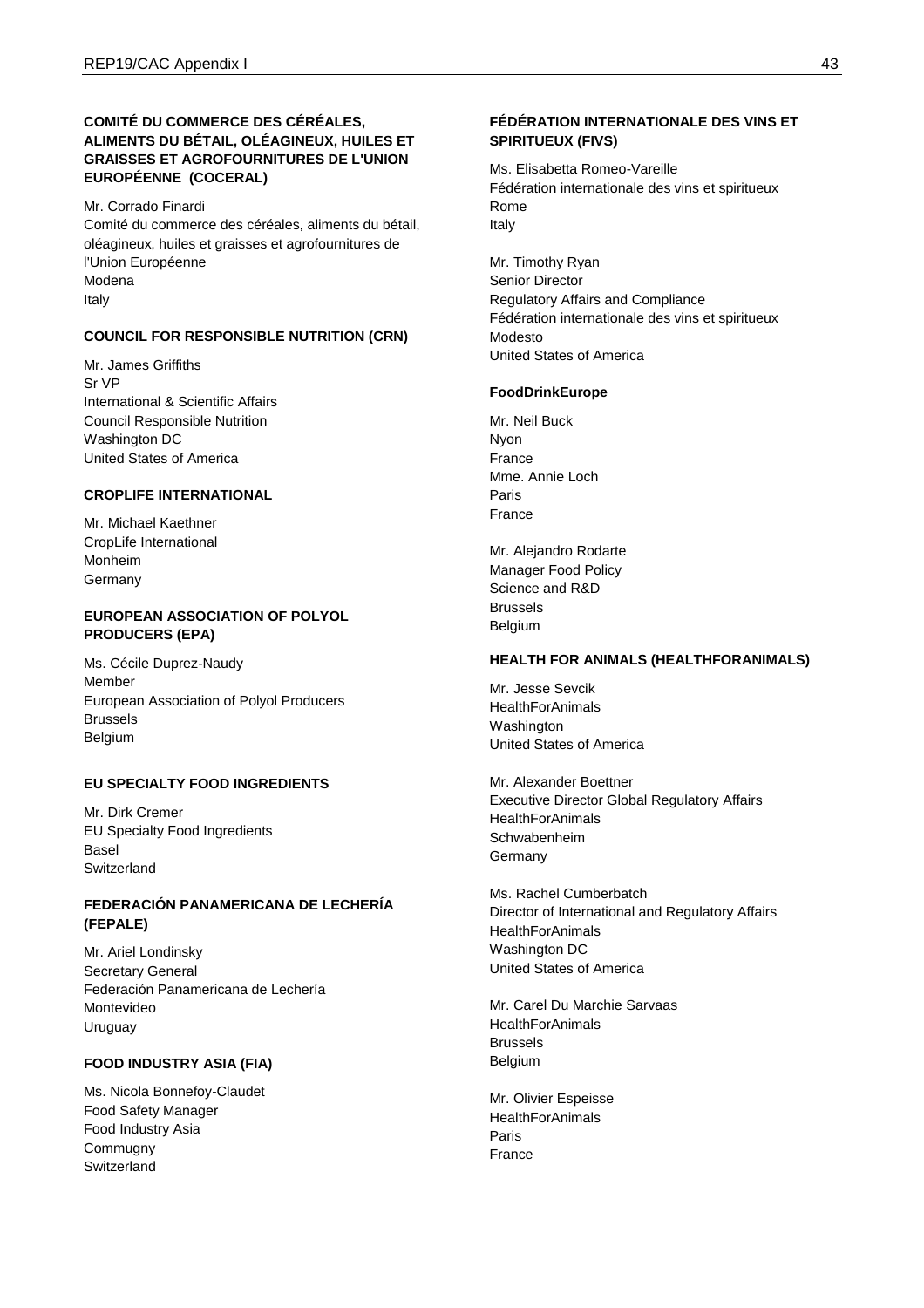Ms. Liezl Kock **HealthForAnimals** Ballito South Africa

### **INTERNATIONAL ALLIANCE OF DIETARY/FOOD SUPPLEMENT ASSOCIATIONS (IADSA)**

Ms. Cynthia Rousselot International Alliance of Dietary/Food Supplement Associations London United Kingdom

## **INTERNATIONAL BABY FOOD ACTION NETWORK (IBFAN)**

Ms. Patti Rundall Policy Director Baby Milk Action IBFAN UK Cambridge United Kingdom

#### **INTERNATIONAL CO-OPERATIVE ALLIANCE (ICA)**

Mr. Kazuo Onitake Head of delegation International Co-operative Alliance (ICA) Tokyo Japan

### **INTERNATIONAL COUNCIL OF BEVERAGES ASSOCIATIONS (ICBA)**

Mr. Sunil Adsule International Council of Beverages Associations Atlanta United States of America Ms. Paivi Julkunen ICBA Codex Policy Advisor International Council of Beverages Associations Washington DC United States of America

### **INTERNATIONAL CHEWING GUM ASSOCIATION (ICGA)**

Mr. Christophe Leprêtre Executive Director Regulatory and Scientific Affairs International Chewing Gum Association Brussels

### **INTERNATIONAL COUNCIL OF GROCERY MANUFACTURERS ASSOCIATIONS (ICGMA)**

Ms. Michi Furuya Chang Food and Consumer Products of Canada International Council of Grocery Manufacturers Associations Mississauga Canada

### **INTERNATIONAL DIABETES FEDERATION (IDF/FID)**

Mr. John Allan International Dairy Foods Association Washington DC United States of America

#### **INTERNATIONAL DAIRY FEDERATION (IDF/FIL)**

Ms. Caroline Emond Director General International Dairy Federation Brussels Belgium

Ms. Laurence Rycken International Dairy Federation Brussels Belgium

## **INTERNATIONAL FOOD ADDITIVES COUNCIL (IFAC)**

Ms. Kathryn Davis Senior Manager Regulatory Affairs Apeel Sciences Goleta United States of America

Ms. Jenny Du Apeel Sciences Santa Barbara United States of America

## **INTERNATIONAL FEED INDUSTRY FEDERATION (IFIF)**

Ms. Alexandra De Athayde Executive Director International Feed Industry Federation Wiehl **Germany**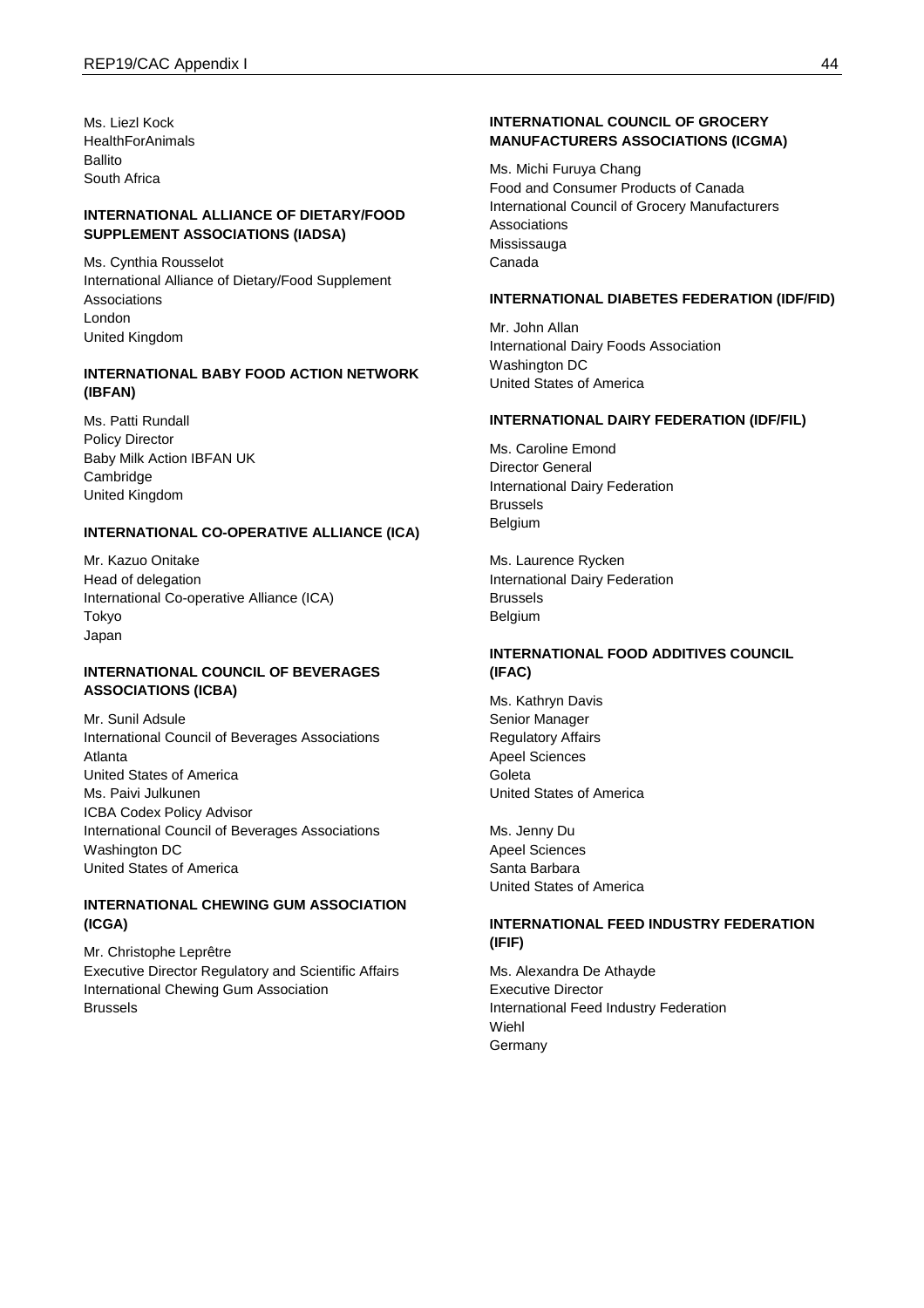### **INTERNATIONAL FOOD POLICY RESEARCH INSTITUTE (IFPRI)**

Ms. Anne Mackenzie **HarvestPlus** International Food Policy Research Institute Halifax Canada

## **INSTITUTE OF FOOD TECHNOLOGISTS (IFT)**

Ms. Rosetta Newsome **Director Science** Policy & Scientific and Regulatory Affairs Institute of Food Technologists Chicago, Illinois United States of America

## **INTERNATIONAL FRUIT AND VEGETABLE JUICE ASSOCIATION (IFU)**

Mr. John Collins Executive Director International Fruit and Vegetable Juice Association Weston-Super-Mare United Kingdom

## **INTERNATIONAL MEAT SECRETARIAT (IMS)**

Ms. Trachelle Carr International Meat Secretariat Paris France

#### **INTERNATIONAL ORGANIZATION OF THE FLAVOR INDUSTRY (IOFI)**

Mr. Thierry Cachet Regulatory and Advocacy Director International Organization of the Flavor Industry Brussels Belgium

## **INTERNATIONAL PROBIOTICS ASSOCIATION (IPA)**

Mr. George Paraskevakos Executive Director International Probiotics Association QC Canada

Ms. Rosanna Pecere International Probiotics Association Brussels Belgium

Mr. David Pineda Ereno International Probiotics Association Brussels Belgium

### **INTERNATIONAL SPECIAL DIETARY FOODS INDUSTRIES (ISDI)**

Mr. Marian Brestovansky Regulatory Affairs Officer International Special Dietary Foods Industries Brussels Belgium

Mr. Kaushik Janakiraman International Special Dietary Foods Industries Nijmegen **Netherlands** 

Mr. Jean Christophe Kremer Secretary General International Special Dietary Foods Industries Brussels Belgium

Mr. Xavier Lavigne International Special Dietary Foods Industries Bruxelles Belgium

Mr. Milan Pazicky International Special Dietary Foods Industries Brussels Belgium

Mme. Sandrine Alloncle International Special Dietary Foods Industries Evian Les Bains France

Ms. Sabine Seggelke Global Public Affairs Director, Danone ELN Amsterdam **Netherlands** 

## **INTERNATIONAL ORGANIZATION FOR STANDARDIZATION (ISO)**

Sra. Andrea Barrios Villarreal Programme Manager DSG International Organization for Standardization Geneva Switzerland

Ms. Sandrine Espeillac Head of food team / Secretary of ISO/TC 34 Food products International Organization for Standardization La Plaine Stade de France France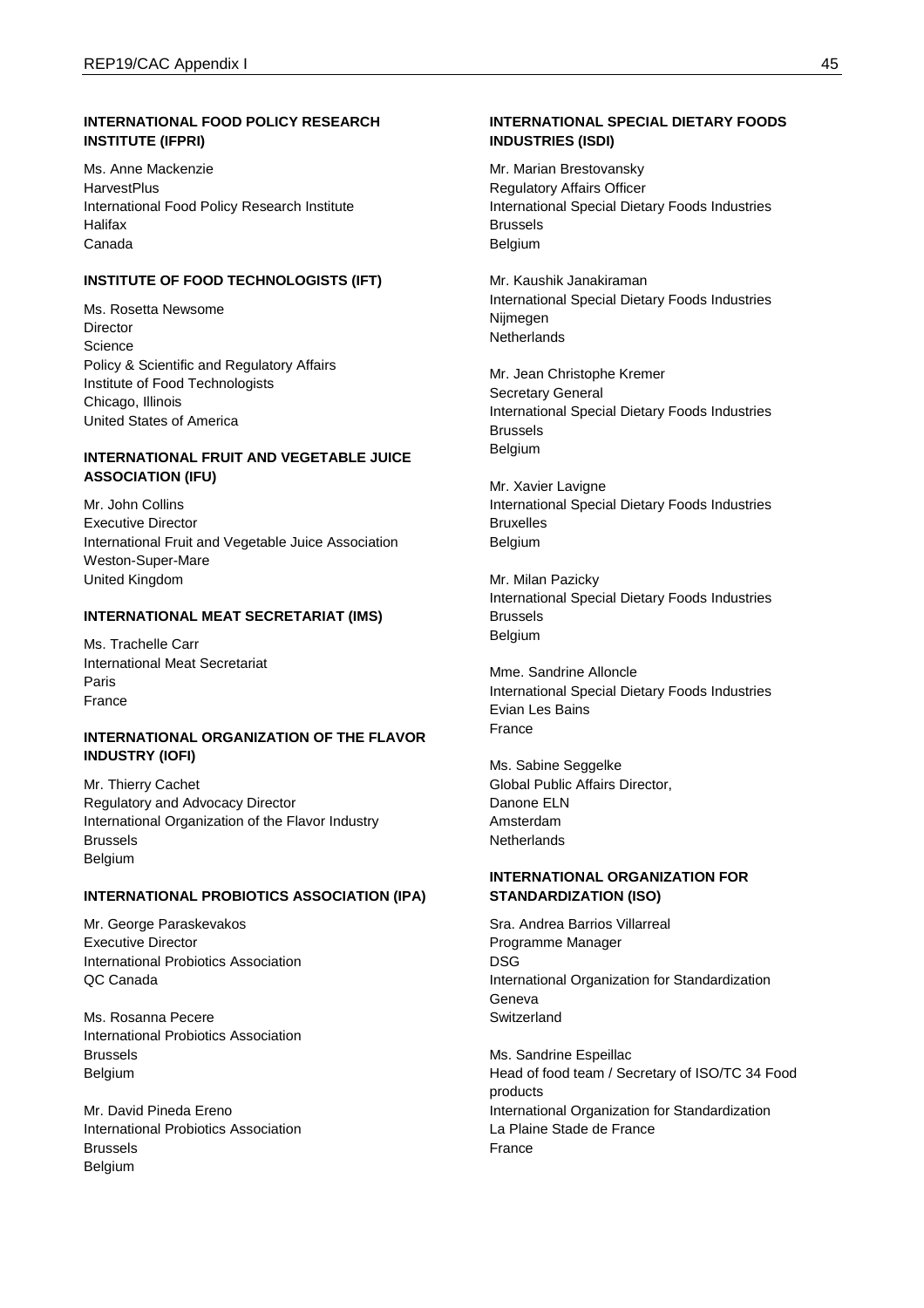## **INTERNATIONAL UNION OF FOOD SCIENCE AND TECHNOLOGY (IUFoST)**

Mr. Gerald Moy Director International Union of Food Science and Technology Vandoeuvres Switzerland

## **NATIONAL HEALTH FEDERATION (NHF)**

Mr. Scott Tips National Health Federation Monrovia United States of America

#### **SSAFE**

Mme. Cristina Avalos Vevey Switzerland

Mr. Mitha Mian Vevey Switzerland

Ms. Queen Zuma Vevey Switzerland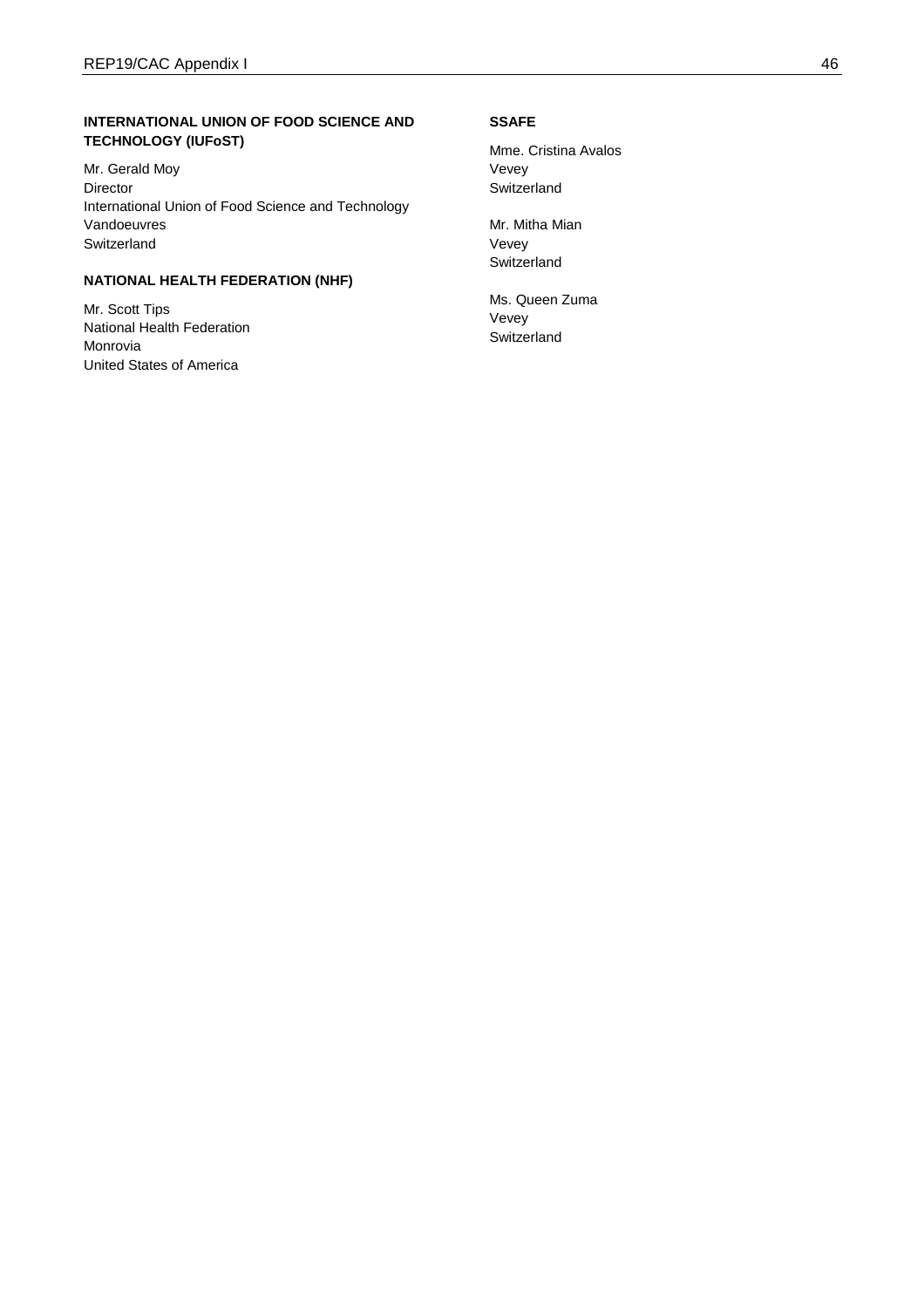### **FAO PERSONNEL PERSONNEL DE LA FAO PERSONAL DE LA FAO**

Mr. Bukar Tijani Assistant Director-General Agriculture and Consumer Protection Department (AG) Rome

Ms. Carolyn Rodrigues Birkett **Director** FAO Liaison Office in Geneva Geneva

Mr. Markus Lipp Senior Food Safety and Quality Officer Rome

Mr. Blaise Ouattara Food Safety and Quality Officer Accra

Dr. Naoko Yamamoto Assistant Director-General UHC/Healthier Populations Geneva

Dr. Kazuaki Miyagishima **Director** Department of Food Safety and Zoonoses Geneva

Dr. Francesco Branca Director Department of Nutrition for Health and Development Geneva

Dr. Chizuru Nishida Coordinator Nutrition Policy and Scientific Advice Unit Department of Nutrition for Health and Development Geneva

Dr. Peter K. Ben Embarek Coordinator a.i. Risk Assessment and Management Unit Department of Food Safety and Zoonoses Geneva

Dr. Amina Benyahia Coordinator a.i. Foodborne and Zoonotic Diseases Unit Department of Food Safety and Zoonoses Geneva

Mr. Dirk Schulz Food Safety Assessment Officer Rome

Ms. Eleonora Dupouy Food Safety and Quality Officer Rome

Mr. Jeffrey Lejeune Food Safety and Quality Officer Rome

Ms. Maria Xipsiti Nutrition Officer Rome

### **WHO PERSONNEL PERSONNEL DE L'OMS PERSONAL DE LA OMS**

Mr. Adam Bradshaw Technical officer Department of Food Safety and Zoonoses Geneva

Dr. Katrin Engelhardt **Scientist** Nutrition Policy and Scientific Advice Unit Department of Nutrition for Health and Development Geneva

Ms. Egle Granziera Senior Legal Officer Office of the Legal Counsel Geneva

Mr. Peter Sousa Hoejskov Technical Officer - Food Safety Regional Office for the Western Pacific Manila

Mr. Sol Kim **Scientist** Department of Food Safety and Zoonoses Geneva

Mr. Cheng Liang Department of Food Safety and Zoonoses Geneva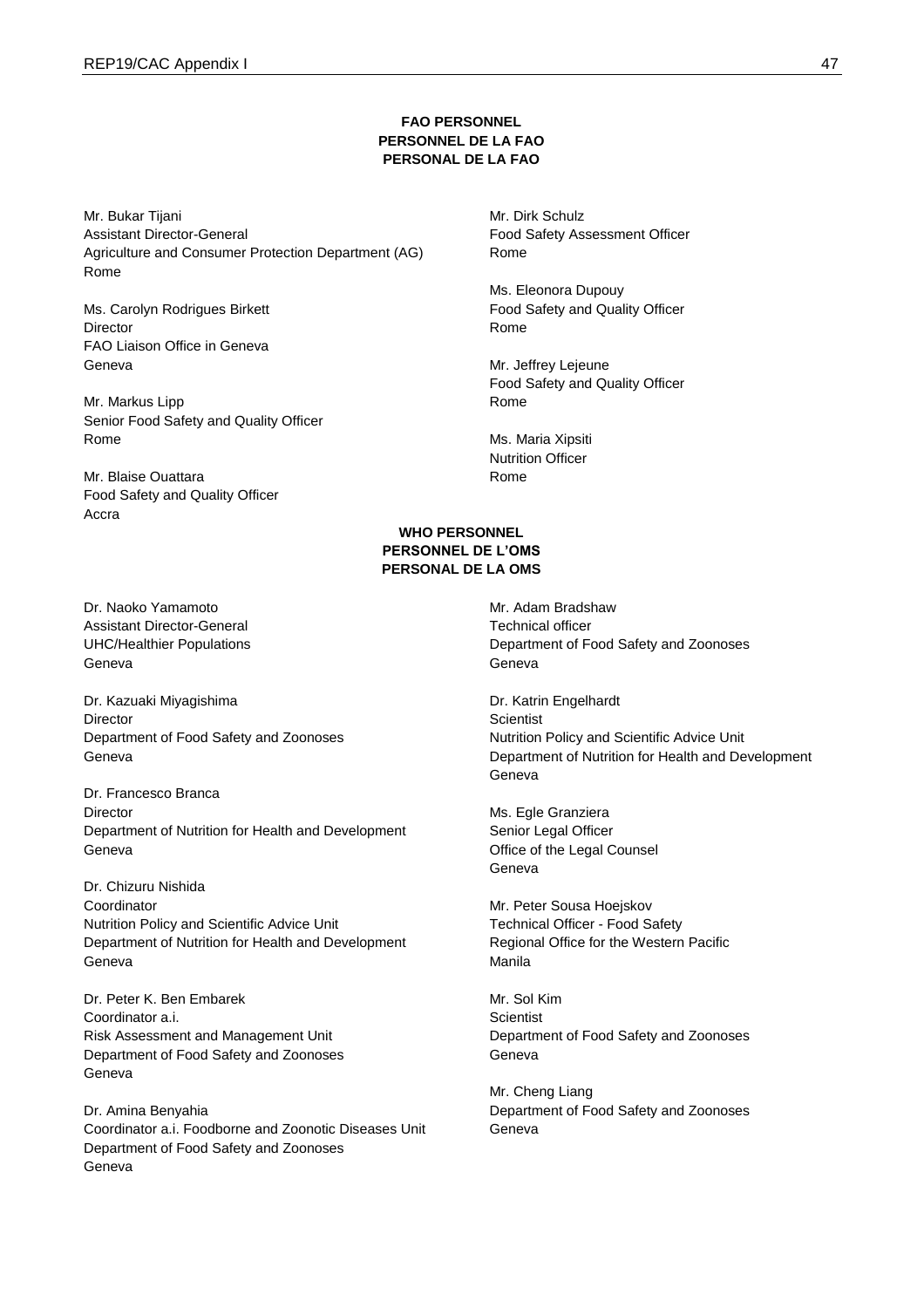Mr. Søren Madsen Technical officer Department of Food Safety and Zoonoses Geneva

Mme. Yuki Minato Project Officer Department of Food Safety and Zoonoses Geneva

Mme. Catherine Mulholland Technical officer Department of Food Safety and Zoonoses Geneva

Ms. Satoko Murakami Technical officer Department of Food Safety and Zoonoses Geneva

Mr. Kim Peterson **Scientist** Department of Food Safety and Zoonoses Geneva

Dr. Dina Pfeifer Medical Officer Europe Regional office Copenhagen

Mr. Jakob Quirin Legal officer Office of the Legal Counsel Geneva

Mr. Carmen Savelli Technical officer Department of Food Safety and Zoonoses Geneva

Ms. Lisa Scheuermann Technical Officer Department of Food Safety and Zoonoses Geneva

Mr. Sebastien Tefy Department of Food Safety and Zoonoses Geneva

Dr. Tomoyuki Yamaguchi **Consultant** Department of Food Safety and Zoonoses Geneva

Dr. Rain Yamamoto **Scientist** Nutrition Policy and Scientific Advice Unit Department of Nutrition for Health and Development Geneva

Ms. Noha Yunis Assistant Department of Food Safety and Zoonoses Geneva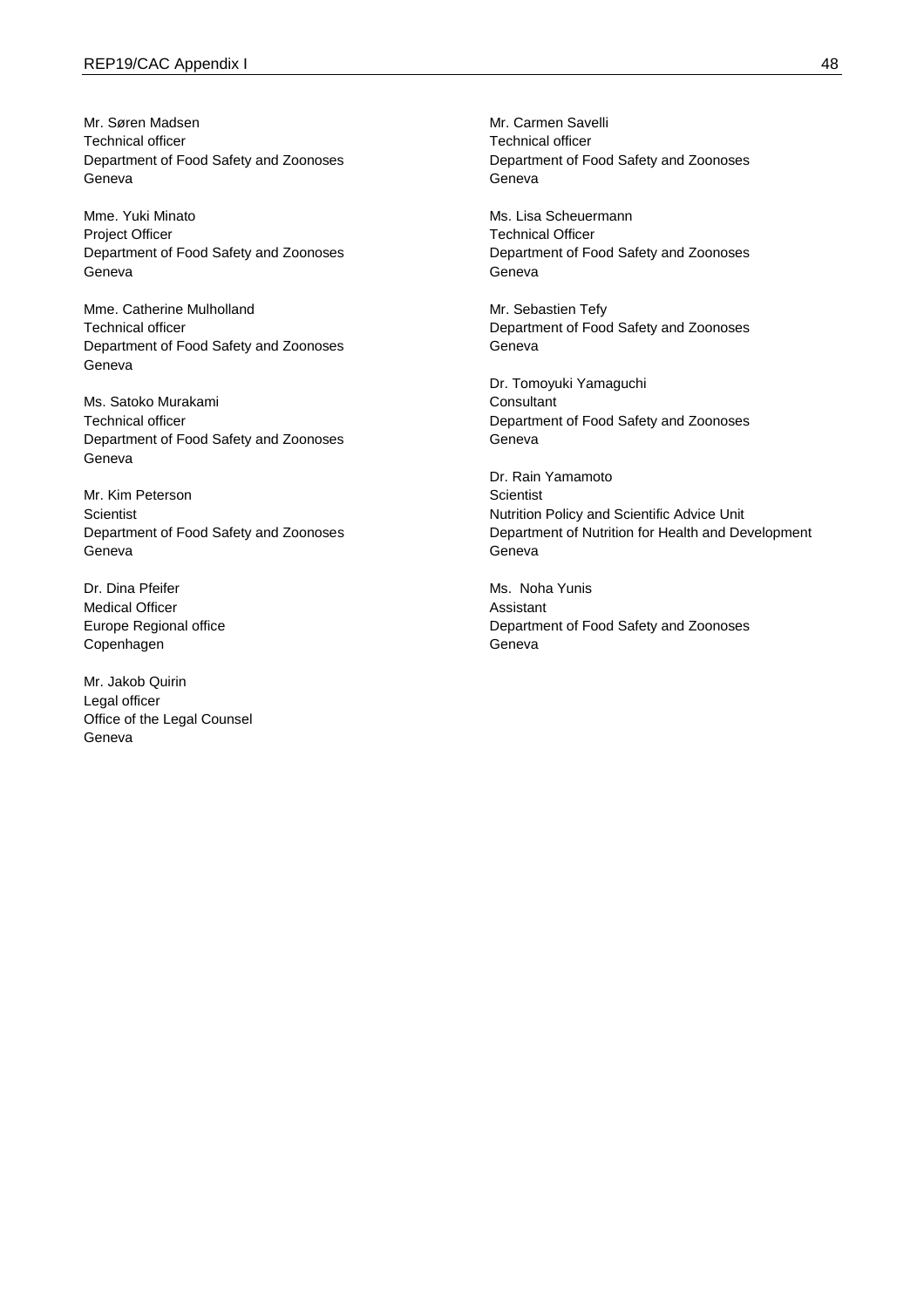## **CODEX SECRETARIAT SECRÉTARIAT DU CODEX SECRETARÍA DEL CODEX**

Mr. Tom Heilandt Secretary of the Codex Alimentarius Commission Rome

Ms. Sarah Cahill Senior Food Standards Officer Rome

Ms. Hilde Kruse Senior Food Standards Officer Rome

Ms. Verna Carolissen Food Standards Officer Rome

Mr. Patrick Sekitoleko Food Standards Officer Rome Ms. Lingping Zhang Food Standards Officer Rome

Ms. Myoengsin Choi Food Standards Officer Rome

Mr. David Massey Special Advisor Codex Partnership Programme Rome

Mr. Roberto Sciotti Programme Specialist Rome

Mr. Giuseppe Di Chiera Programme Specialist Rome

Ms. Jocelyne Farruggia Office Assistant Rome

Ms. Ilaria Tarquinio Programme Assistant Rome

Mme. Florence Martin De Martino Clerk Rome

Mr. Peter Di Tommaso Clerk Rome

Mr. Fabrizio Ortuso Intern Rome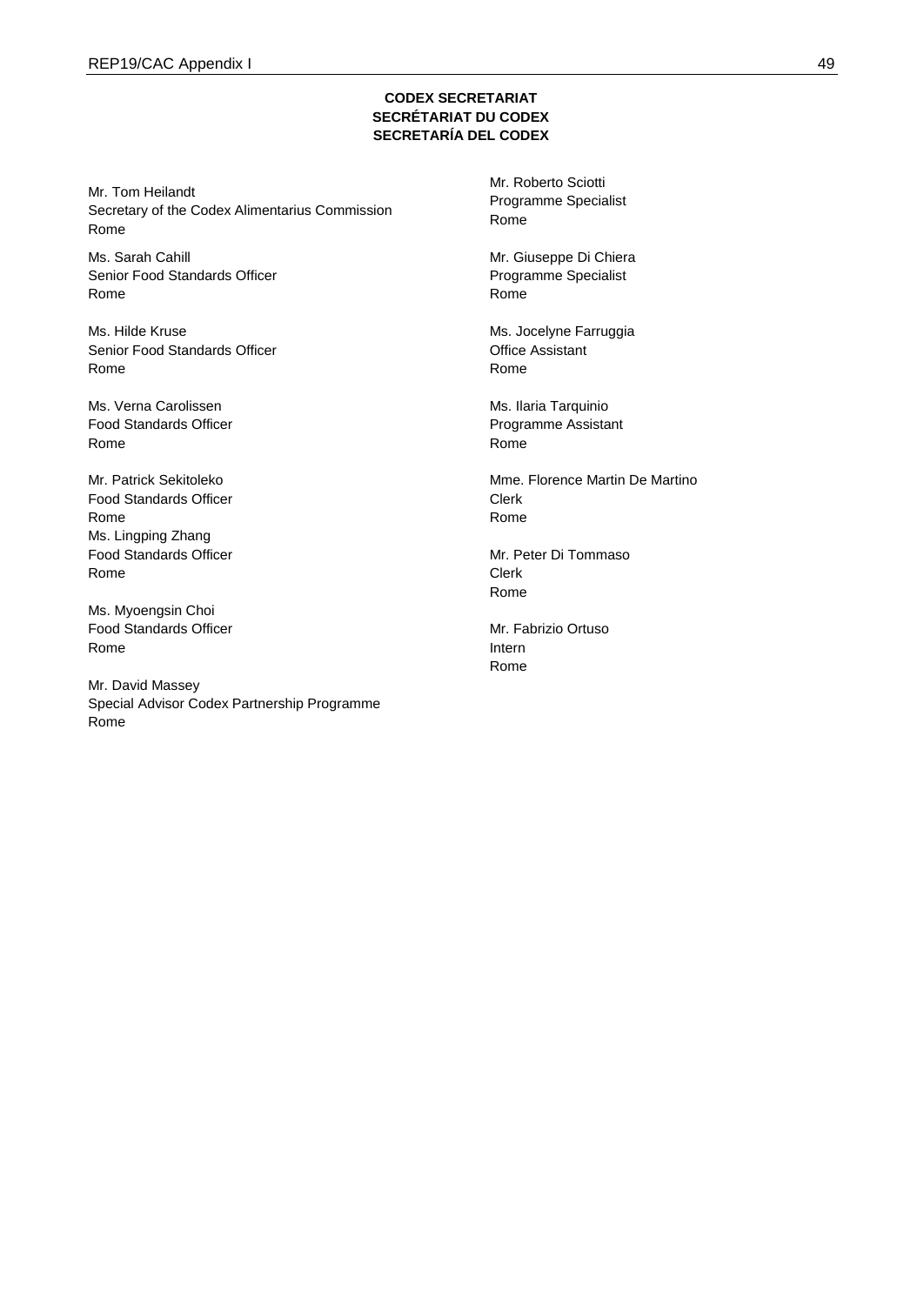## **Appendix II**

# **LIST OF ADOPTED STANDARDS AND RELATED TEXTS**

| <b>Standards and Related Texts</b>                                                                                                                                                                                                                                                           | <b>Reference</b>                                                  | Job No.                   | <b>Status</b> |
|----------------------------------------------------------------------------------------------------------------------------------------------------------------------------------------------------------------------------------------------------------------------------------------------|-------------------------------------------------------------------|---------------------------|---------------|
| Alignment of the Code of Practice for Fish and Fishery<br>Products (CXC 52-2003) with Histamine Control<br>Guidance                                                                                                                                                                          | REP19/FH<br>Para. 38,<br>Appendix II                              |                           | Adopted       |
| Proposed draft standard for dried or dehydrated garlic                                                                                                                                                                                                                                       | REP19/SCH<br>Para. 47                                             | N04-2017                  | Adopted       |
| Proposed draft revision to the Standard for Named                                                                                                                                                                                                                                            | REP19/FO                                                          |                           |               |
| Vegetable Oils (CXS 210-1999): Addition of Palm Oil<br>with a higher content of Oleic Acid (OXG)                                                                                                                                                                                             | Para. 21,<br>Appendix II Part B-<br>1                             | N <sub>10</sub> -<br>2015 | Adopted       |
| Proposed draft revision to the Standard for Named                                                                                                                                                                                                                                            | REP19/FO                                                          |                           |               |
| Vegetable Oils (CXS 210-1999): Replacement of acid<br>value with Free Fatty Acid for Virgin Palm Oil and<br>Inclusion of Free Fatty Acid for Crude Palm Kernel Oil                                                                                                                           | Para. 67,<br>Appendix II Part<br>$C-1$                            | N11-2015 Adopted          |               |
| Proposed draft revision to the Standard for Named<br>Vegetable Oils (CXS 210-1999): Inclusion of Almond<br>oil, Flaxseed (linseed) oil; Hazelnut oil; Pistachio oil;<br>and Walnut oil                                                                                                       | REP19/FO<br>Para. 88,<br>Appendix II Part<br>$C-2$                | N12-2017 Adopted          |               |
| Proposed draft revision to the Standard for Named<br>Vegetable Oils (CXS 210-1999): Amendment to the<br>values of the Refractive Index and Apparent Density of<br>Palm Superolein at 40°C                                                                                                    | REP19/FO<br>Para. 60,<br>Appendix<br>II Part A-1                  |                           | Adopted       |
| Proposed draft revision to the Standard for Named<br>Vegetable Oils (CXS 210-1999): Applicability of the<br>fatty acid composition of other oils listed in Table 1 in<br>relation to their corresponding crude form and<br>consequential deletion of an equivalent note for rice<br>bran oil | REP19/FO<br>Para. 137,<br>Appendix<br>II Part A-2                 |                           | Adopted       |
| Proposed draft revision to the Standard for Named<br>Vegetable Oils (CXS 210-1999): Inclusion of Free Fatty<br>acids as quality characteristic criteria for refined rice<br>bran oil                                                                                                         | REP19/FO<br>Para. 140,<br>Appendix<br>II Part A-3                 |                           | Adopted       |
| Amendment to the sections of food additives provisions<br>to: CXS 19-1981 (Section 3.3, 3.4 & 3.5); CXS 210-<br>1999 (Section 4.2 & 4.3); and CXS 211- 1999 (Section<br>4.2 & 4.4); CXS 256-2007 (Section 4.1 & 4.7)                                                                         | REP19/FO<br>Para. 113 (a) (i)<br>(ii),<br>Appendix III Part<br>AВ |                           | Adopted       |
|                                                                                                                                                                                                                                                                                              | REP19/FA                                                          |                           |               |
|                                                                                                                                                                                                                                                                                              | Para. 26,<br>Appendix III Part A                                  | Ongoing                   | Adopted       |
| Proposed draft Specifications for the Identity and Purity                                                                                                                                                                                                                                    | REP19/FA                                                          |                           |               |
| of Food Additives arising from the 86th JECFA meeting                                                                                                                                                                                                                                        | Paras.26(ii),<br>146(ii)<br>Appendix III Part<br>B, Appendix IX   | Ongoing                   | Adopted       |
|                                                                                                                                                                                                                                                                                              | Part B                                                            |                           |               |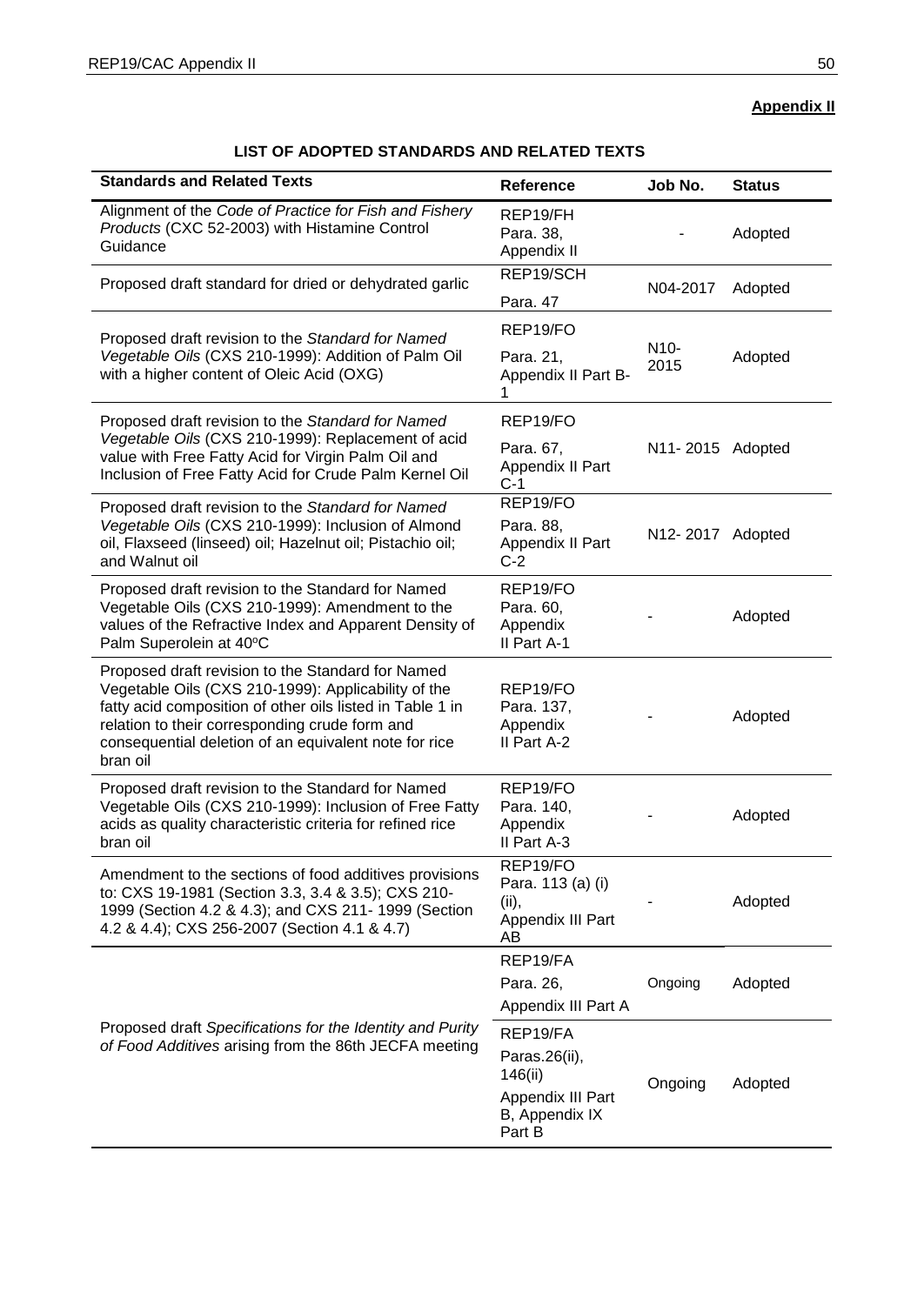| <b>Standards and Related Texts</b>                                                                                                                                                                                                                                                                                                                                                                                                                                                   | <b>Reference</b>                                                  | Job No. | <b>Status</b>                                     |
|--------------------------------------------------------------------------------------------------------------------------------------------------------------------------------------------------------------------------------------------------------------------------------------------------------------------------------------------------------------------------------------------------------------------------------------------------------------------------------------|-------------------------------------------------------------------|---------|---------------------------------------------------|
| Draft and proposed draft food additive provisions of the<br>General Standard for Food Additives (GSFA) (CXS<br>192-1995)                                                                                                                                                                                                                                                                                                                                                             | REP19/FA<br>Para. 137 (i),<br>Appendix VI Part<br>A               | Ongoing | Adopted<br>with<br>amendment<br>(see para.<br>28) |
| Revision of the Class Names and the International<br>Numbering System for Food Additives (CXG 36-1989)                                                                                                                                                                                                                                                                                                                                                                               | REP19/FA<br>Para. 149 (i)<br>Appendix IX, part<br>A               | Ongoing | Adopted                                           |
| Revised food additive provisions of the GSFA in<br>relation to the alignment of the thirteen standards for<br>milk and milk products (ripened cheese), two standards<br>for sugars, two standards for natural mineral waters,<br>three standards for cereals, pulses and legumes and<br>three standards for vegetable proteins                                                                                                                                                       | REP19/FA<br>Para. 57(ii) a,<br>Appendix VI, part<br><b>B1-B3</b>  | Ongoing | Adopted                                           |
| Revised food additive provisions of the GSFA in<br>relation to the alignment of provisions for ASCORBYL<br>ESTERS (ascorbyl palmitate (INS 304) and ascorbyl<br>stearate (INS 305)) and the Standards for Infant<br>Formula and Formula for Special Dietary Purposes<br>Intended for Infants (CXS 72-1981) and Follow-up<br>Formula (CXS 156-1987)                                                                                                                                   | REP19/FA<br>Para. 57 (ii) b,<br>Appendix VI Part<br>B4            | Ongoing | Adopted                                           |
| Revised food additive provisions of the GSFA in<br>relation to the replacement notes to Note 161                                                                                                                                                                                                                                                                                                                                                                                     | REP19/FA<br>Para. 119 (i),<br>Appendix VI Part<br>С               |         | Adopted                                           |
| Insertion of a footnote to the table entitled "References<br>to Commodity Standards for GSFA Table 3 Additives"                                                                                                                                                                                                                                                                                                                                                                      | REP19/FA<br>Para. 57 (iii),<br>Appendix VI Part<br>B <sub>5</sub> |         | Adopted                                           |
| Revised food additive sections of the thirteen standards<br>for milk and milk products (ripened cheese), i.e.<br>Standards for Cheddar (CXS 263- 1966); Danbo (CXS<br>264-1966); Edam (CXS 265- 1966); Gouda (CXS 266-<br>1966); Havarti (CXS 267- 1966); Samsø (CXS 268-<br>1966); Emmental (CXS 269-1967); Tilsiter (CXS 270-<br>1968); Saint-Paulin (CXS 271-1968); Provolone (CXS<br>272-1968); Coulommiers (CXS 274-1969); Camembert<br>(CXS 276-1973); and Brie (CXS 277-1973) | REP19/FA<br>Para. 57 (i)a,<br>Appendix V Part A                   | ongoing | Adopted                                           |
| Revised food additive sections of the two standards for<br>sugars and two standards for natural mineral waters,<br>i.e. Standards for Honey (CXS 12-1981); and Sugars<br>(CXS 212-1999) and Standards for Natural mineral<br>waters (CXS 108-1981); and Bottled/packaged<br>drinking waters (other than natural mineral waters)<br>(CXS 227-2001)                                                                                                                                    | REP19/FA<br>Para. 57 (i)b,<br>Appendix V Part B                   | ongoing | Adopted                                           |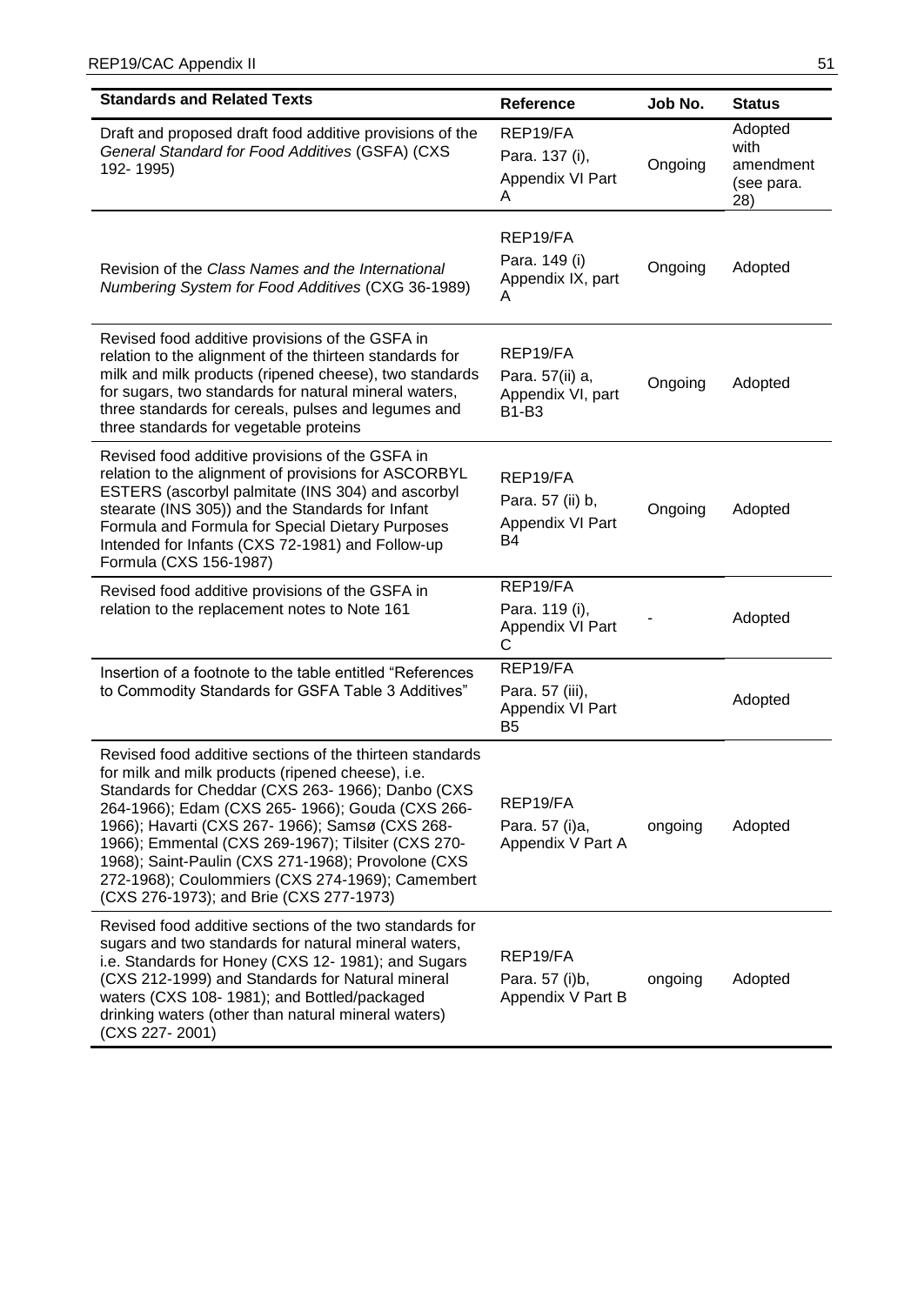| <b>Standards and Related Texts</b>                                                                                                                                                                                                                                                                                                                                                                                             | <b>Reference</b>                                | Job No.              | <b>Status</b>                                     |
|--------------------------------------------------------------------------------------------------------------------------------------------------------------------------------------------------------------------------------------------------------------------------------------------------------------------------------------------------------------------------------------------------------------------------------|-------------------------------------------------|----------------------|---------------------------------------------------|
| Revised food additive sections of the three standards<br>for cereals, pulses and legumes and three standards<br>for vegetable proteins, i.e. Standards for Wheat flour<br>(CXS 152-1985); Couscous (CXS 202-1995); and<br>Instant noodles (CXS 249-2006); and Wheat protein<br>products including wheat gluten (CXS 163-1987);<br>Vegetable protein products (VPP) (CXS 174- 1989);<br>and Soy protein products (CXS 175-1989) | REP19/FA<br>Para. 57 (i)c,<br>Appendix V Part C | ongoing              | Adopted                                           |
| The revised table on "Justified use" in food additive<br>section in the Standard for Mozzarella (CXS 262- 2006)                                                                                                                                                                                                                                                                                                                | REP19/FA<br>Para. 69                            |                      | Adopted                                           |
| The draft section on moisture in the standard for quinoa                                                                                                                                                                                                                                                                                                                                                                       | CL 2019/42-CPL<br>Annex <sub>2</sub>            | N17-2015             | Adopted<br>with<br>amendment<br>(see para.<br>43) |
| MRLs for different combinations of<br>pesticide/commodity(ies) for food and feed proposed by<br>adoption by CCPR51                                                                                                                                                                                                                                                                                                             | REP19/PR Para.<br>145, Appendix II              | ongoing              | Adopted<br>with<br>amendment<br>(see para.<br>49) |
| Revision of the Classification of Food and Feed (CX/M<br>4-1989): Miscellaneous commodities not meeting the<br>criteria for crop grouping                                                                                                                                                                                                                                                                                      | REP19/PR Para.<br>156, Appendix VII             | N11-2004<br>N09-2006 | Adopted                                           |
| Proposed draft revised MLs for lead in selected<br>commodities in the General Standard for Contaminants<br>and Toxins in Food and Feed (CXS 193-1995)                                                                                                                                                                                                                                                                          | REP19/CF Para.<br>44, Appendix II               | N04-2014             | Adopted                                           |
| Draft Code of practice for the reduction of 3-<br>monochloropropane1,2-diol esters (3- MCPDEs) and<br>glycidyl esters (GEs) in refined oils and food products<br>made with refined oils                                                                                                                                                                                                                                        | REP19/CF Para.<br>79, Appendix IV               | N23-2017             | Adopted                                           |
| Draft Guidelines for rapid risk analysis following<br>instances of detection of contaminants in food where<br>there is no regulatory level                                                                                                                                                                                                                                                                                     | REP19/CF Para.<br>87, Appendix V                | N24-2017             | Adopted                                           |
| Methods of analysis / performance criteria for<br>provisions in Codex standards                                                                                                                                                                                                                                                                                                                                                | REP19/MAS<br>Para. 9, Appendix<br>II, Part 1    | Ongoing              | Adopted                                           |
| Preamble and document structure for the General<br>Standard on Methods of Analysis and Sampling (CXS<br>234-1999)                                                                                                                                                                                                                                                                                                              | REP19/MAS<br>Para. 61,<br>Appendix III          | Ongoing              | Adopted                                           |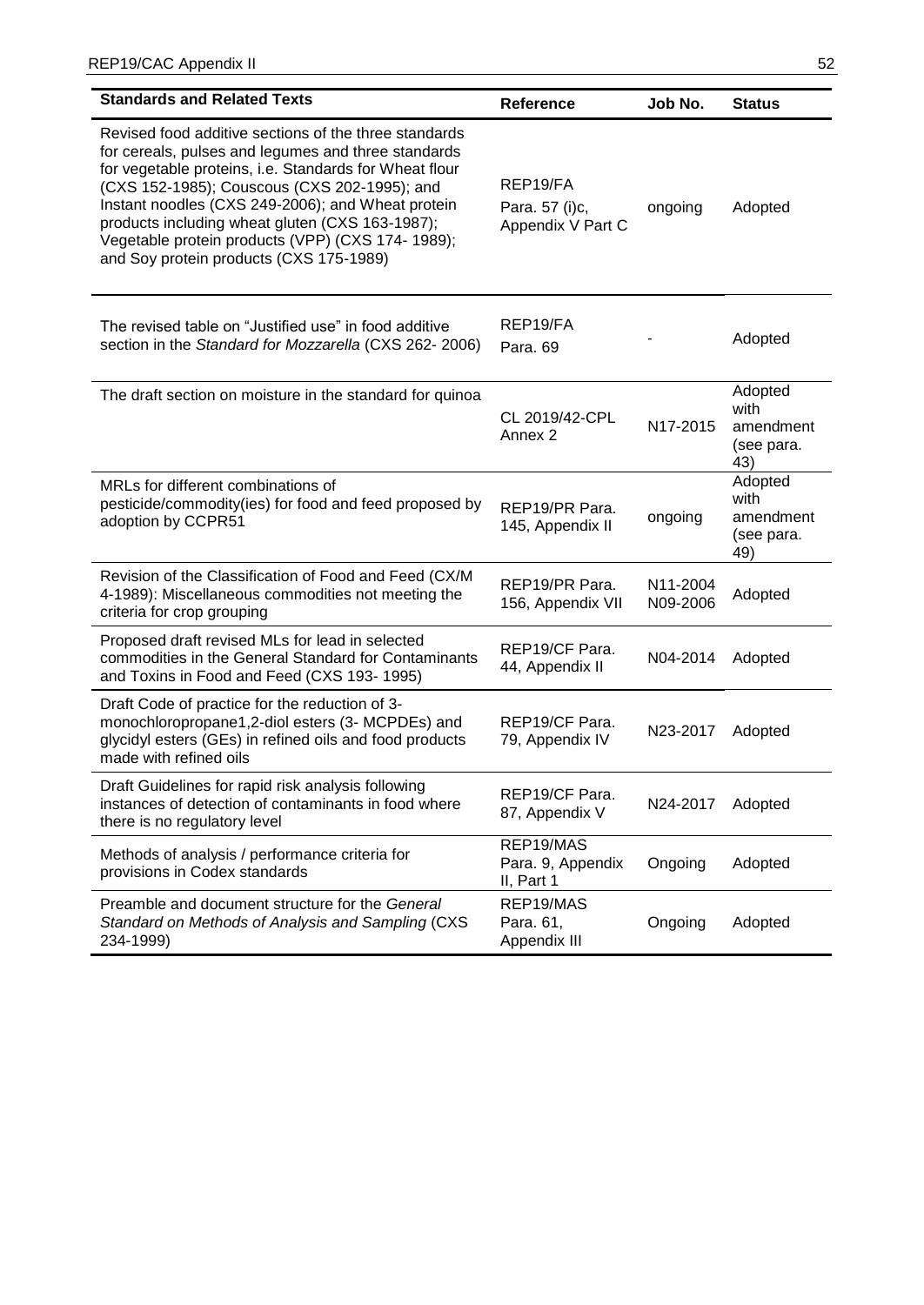# **Appendix III**

| <b>Standards and Related Texts</b>                                                                                                                            | Reference                                                       | Job No.               | <b>Status</b> |
|---------------------------------------------------------------------------------------------------------------------------------------------------------------|-----------------------------------------------------------------|-----------------------|---------------|
| Draft Principles and guidelines for the                                                                                                                       | REP19/FICS                                                      |                       |               |
| assessment and use of voluntary Third-<br>Party Assurance (vTPA) programmes                                                                                   | Para. 53,<br>Appendix III                                       | N27-2017              | Adopted       |
| Proposed Draft Code of Practice on<br>Food Allergen Management for Food<br><b>Business Operators</b>                                                          | REP19/FH<br>Para. 56,<br>Appendix III                           | N05-2018              | Adopted       |
| Review of the Standard for Follow-up<br>Formula (CXS 156-1987): Proposed<br>draft Scope, Description and Labelling<br>for follow-up formula for older infants | REP19/NFSDU<br>Para. 57,<br>Appendix III<br>REP19/FL Para<br>28 | N07-2013              | Adopted       |
| Proposed draft standard for dried<br>oregano                                                                                                                  | REP19/SCH<br>Para. 30 (i)                                       | N06-2014              | Adopted       |
| Proposed draft standard for dried roots,<br>rhizomes and bulbs - dried or<br>dehydrated ginger                                                                | REP19/SCH<br>Para. 39 (i)                                       | N02-2017              | Adopted       |
| Proposed draft standard for dried basil                                                                                                                       | REP19/SCH<br>Para. 66 (i)                                       | N05-2017              | Adopted       |
| Proposed draft standard for dried floral<br>parts - dried cloves                                                                                              | REP19/SCH<br>Para. 88 (i)                                       | N08-2017              | Adopted       |
| Proposed draft standard for saffron                                                                                                                           | REP19/SCH<br>Para. 95 (i)                                       | N06-2017              | Adopted       |
| Proposed draft ML for cadmium for<br>chocolates containing or declaring<br><30% total cocoa solids on a dry matter<br>basis                                   | REP19/CF<br>Para. 56,<br>Appendix III                           | N <sub>15</sub> -2014 | Adopted       |
| Proposed draft guidance for the<br>labelling of non-retail containers                                                                                         | REP19/FL<br>Para. 64,<br>Appendix II                            | N06-2016              | Adopted       |
| Proposed draft Revised Guidelines on<br>Measurement Uncertainty (CXG 54-<br>2004)                                                                             | REP19/MAS<br>Para. 66,<br>Appendix IV                           | N07-2018              | Adopted       |

# **LIST OF DRAFT STANDARDS AND RELATED TEXTS ADOPTED AT STEP 5**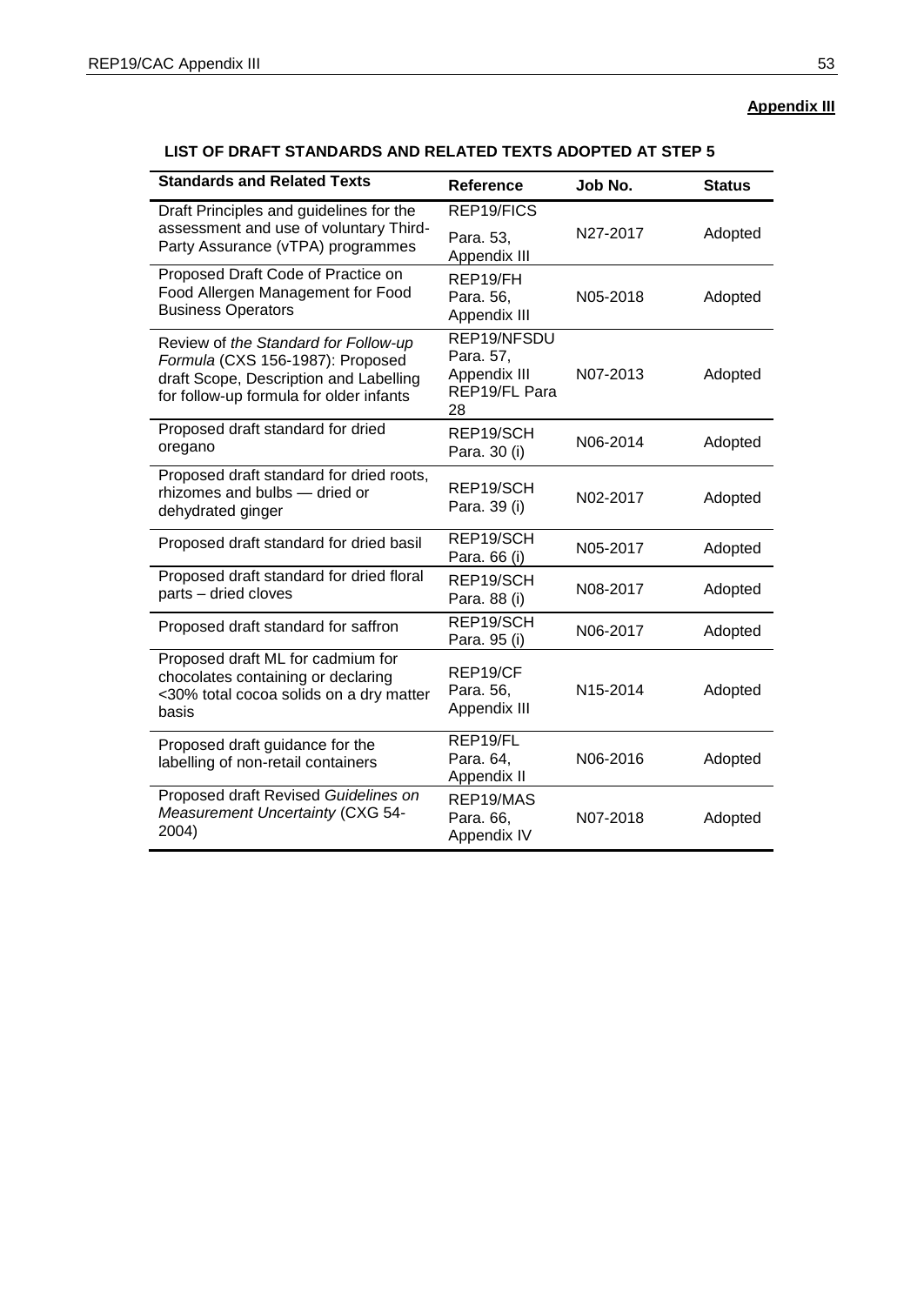# **Appendix IV**

# **LIST OF REVOKED STANDARDS AND RELATED TEXTS**

| <b>Standards and Related Texts</b>                                                                                                                                                                                               | Reference                                              |
|----------------------------------------------------------------------------------------------------------------------------------------------------------------------------------------------------------------------------------|--------------------------------------------------------|
| Provisions for monosodium tartrate (INS 335(i)), monopotassium tartrate (INS<br>336(i)) and dipotassium tartrate (INS 336(ii)) in the Standard for Processed Cereal-<br>Based Foods for Infants and Young Children (CXS 74-1981) | REP19/NFSDU<br>Para, 10                                |
| Provisions for monosodium tartrate (INS 335(i)) monopotassium tartrate (INS<br>336(i)), dipotassium tartrate (INS 336(ii)) and sodium sorbate (INS 201) in the<br>Standard for Fat Spreads and Blended Spreads (CXS 256-2007)    | REP19/FO Para.<br>113 (a) (ii) Appendix<br>III, Part B |
| CXLs for different combinations of pesticide/commodity(ies) for food and feed                                                                                                                                                    | REP19/PR Para.<br>145, Appendix III                    |
| MLs for lead in selected commodities in the GSCTFF                                                                                                                                                                               | REP19/CF Para. 44,<br>Appendix II                      |
| Methods of analysis for provisions in Codex standards - CXS 234 - 1999                                                                                                                                                           | REP19/MAS Para.<br>9, Appendix II, Part<br>2           |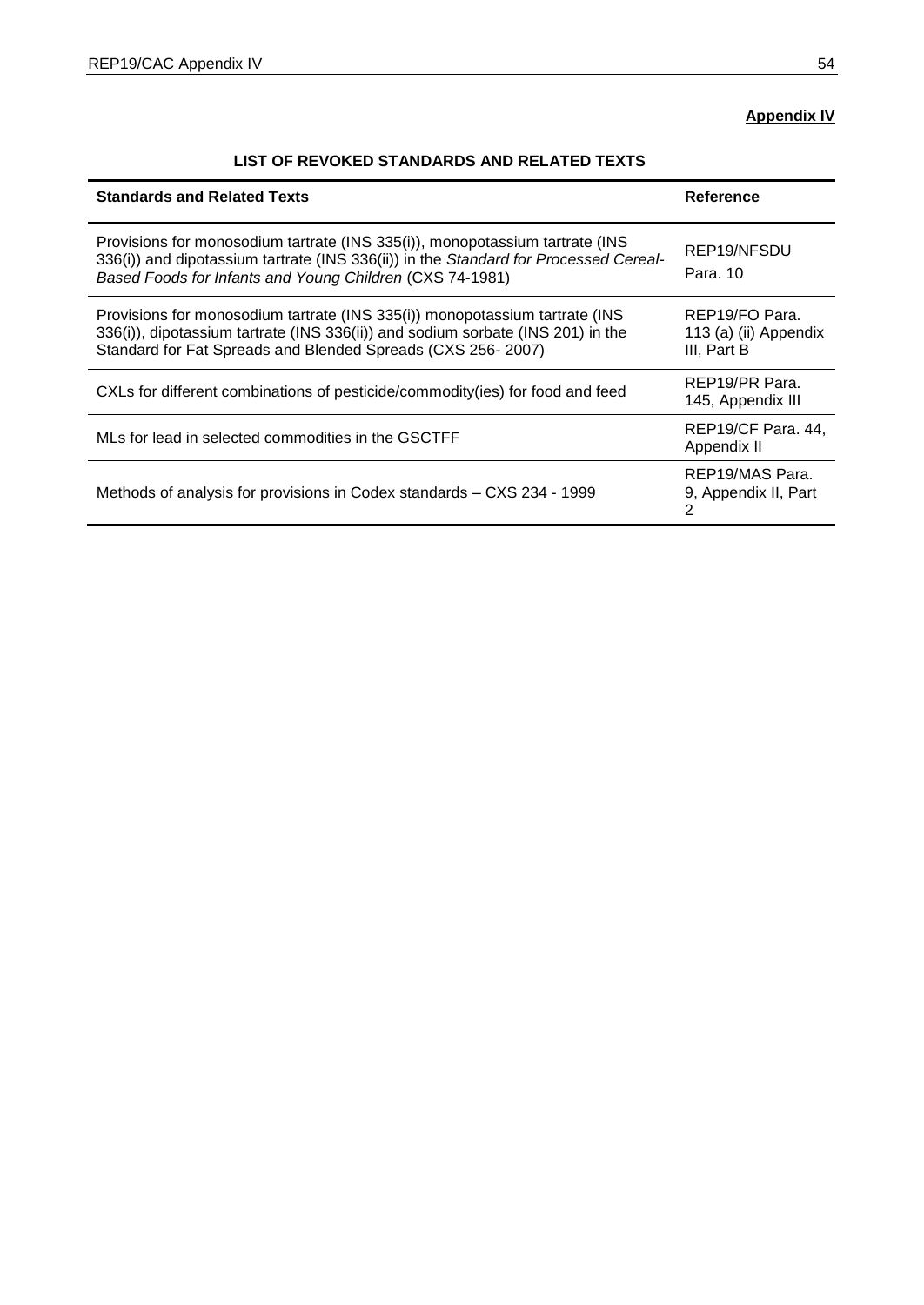# **Appendix V**

## **LIST OF APPROVED NEW WORK**

| <b>Codex Body</b> | <b>Text</b>                                                                                                                                                                                                                                       | <b>Reference and</b><br>project document                 | Job No.  |
|-------------------|---------------------------------------------------------------------------------------------------------------------------------------------------------------------------------------------------------------------------------------------------|----------------------------------------------------------|----------|
| <b>CCFICS</b>     | The project document for new work on the<br>consolidation of Codex Guidelines related<br>to equivalence                                                                                                                                           | REP19/FICS<br>Para 32 (ii) and (iii)<br>(b), Appendix II | N01-2019 |
| <b>CCFH</b>       | The project document for new work on<br>development of guidelines for the control<br>of Shiga toxin-producing Escherichia coli<br>(STEC) in beef, unpasteurized milk and<br>cheese produced from unpasteurized<br>milk, leafy greens, and sprouts | REP19/FH<br>Para 76<br>CAC19/42/8-<br>Annex II           | N02-2019 |
| <b>CCPR</b>       | Proposal for new work to develop<br>Guidelines for compounds of low public<br>health concern that could be exempted<br>from the establishment of CXLs                                                                                             | REP19/PR<br>Para. 206, Appendix<br>IX                    | N03-2019 |
|                   | Priority list of pesticides for evaluation by<br>the 2020 JMPR                                                                                                                                                                                    | REP19/PR<br>Para. 250, Appendix<br>X                     | N04-2019 |
| <b>CCCF</b>       | Establishment of MLs for lead in certain<br>food categories                                                                                                                                                                                       | REP19/CF<br>Para. 96, Appendix<br>VI                     | N05-2019 |
|                   | Revision of the Code of practice for the<br>prevention and reduction of lead<br>contamination in foods (CXC 56-2004)                                                                                                                              | REP19/CF<br>Para. 107, Appendix<br>VII                   | N06-2019 |
|                   | Development of a Code of practice for the<br>prevention and reduction of cadmium<br>contamination in cocoa beans                                                                                                                                  | REP19/CF<br>Para. 112, Appendix<br>VIII                  | N07-2019 |
|                   | Establishment of MLs for aflatoxins in<br>certain cereals and cereal-based products<br>including foods for infants and young<br>children                                                                                                          | REP19/CF<br>Para. 155, Appendix<br>IX.                   | N08-2019 |
|                   | Proposed draft guidance on internet<br>sales/e-commerce                                                                                                                                                                                           | REP19/FL<br>Para. 91 (a),<br>Appendix III                | N09-2019 |
| <b>CCFL</b>       | Proposal for new work on allergen<br>labelling: Revision to the General<br>Standard for the Labelling of Prepackaged<br>Foods: allergen labelling, and guidance on<br>precautionary allergen or advisory<br>labelling                             | REP19/FL<br>Para. 98 (a),<br>Appendix IV                 | N10-2019 |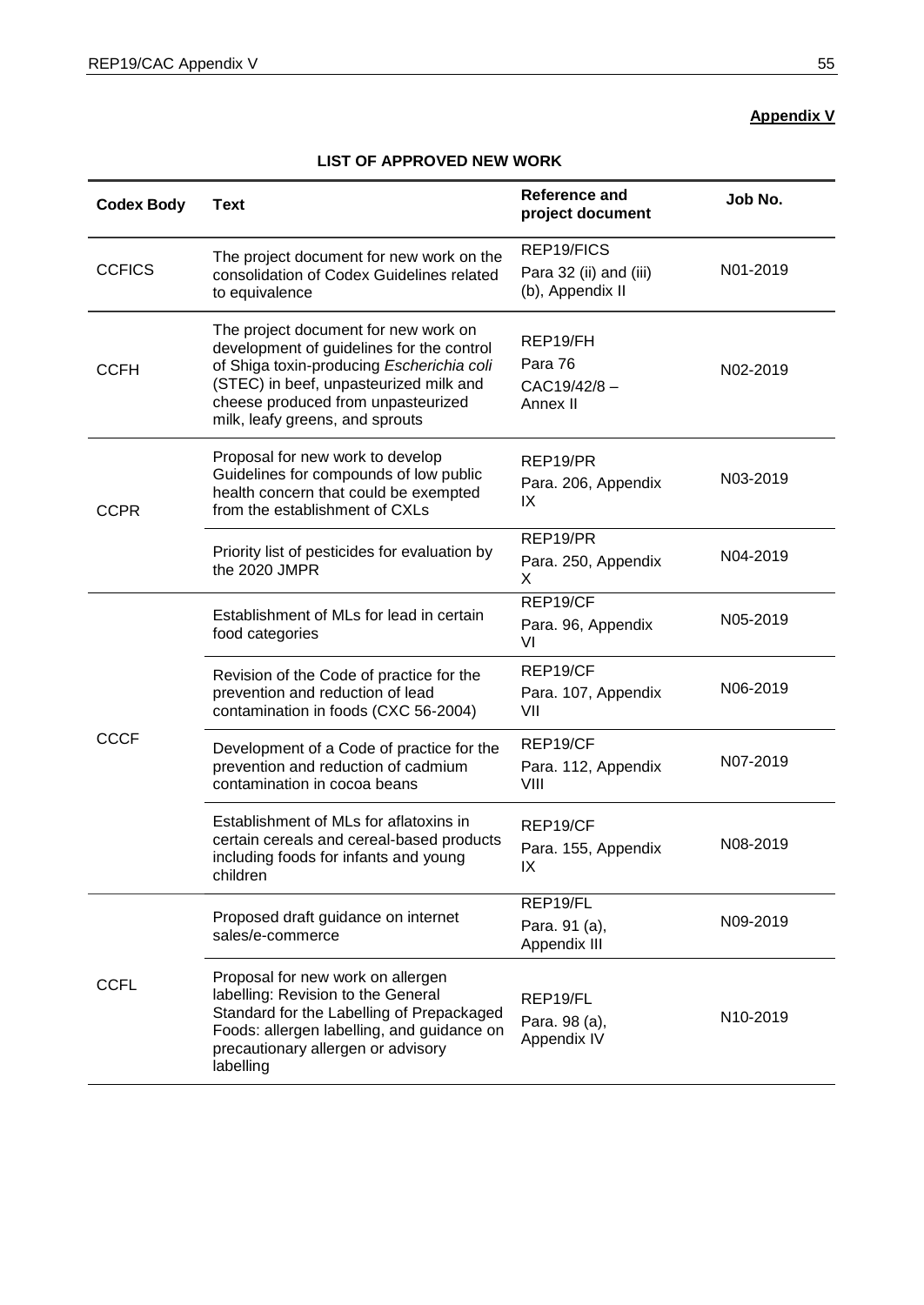# **Appendix VI**

| <b>Codex Body</b> | Text                                                                                                                | Reference                            |
|-------------------|---------------------------------------------------------------------------------------------------------------------|--------------------------------------|
| <b>CCNFSDU</b>    |                                                                                                                     | REP19/NFSDU                          |
|                   | NRV-NCD for EPA and DHA long chain omega-3 fatty acids                                                              | Para, 94                             |
| <b>CCFA</b>       | Draft and proposed draft food additive provisions of the<br>General Standard for Food Additives (GSFA) (CXS 192-    | REP19/FA                             |
|                   | 1995)                                                                                                               | Para. 137(iii), Appendix VIII        |
| <b>CCPR</b>       | MRLs for different combinations of pesticide/commodity(ies)                                                         | REP19/PR                             |
|                   | in the Step Procedure that were withdrawn (discontinued) by<br><b>CCPR</b>                                          | Para. 145, Appendix VI               |
| CCS               | Draft standard for panela and/or common or vernacular<br>name as known in each country (non -<br>centrifuged sugar) | CX/CAC 19/42/11 Add.2<br>Appendix II |

## **LIST OF DISCONTINUED WORK**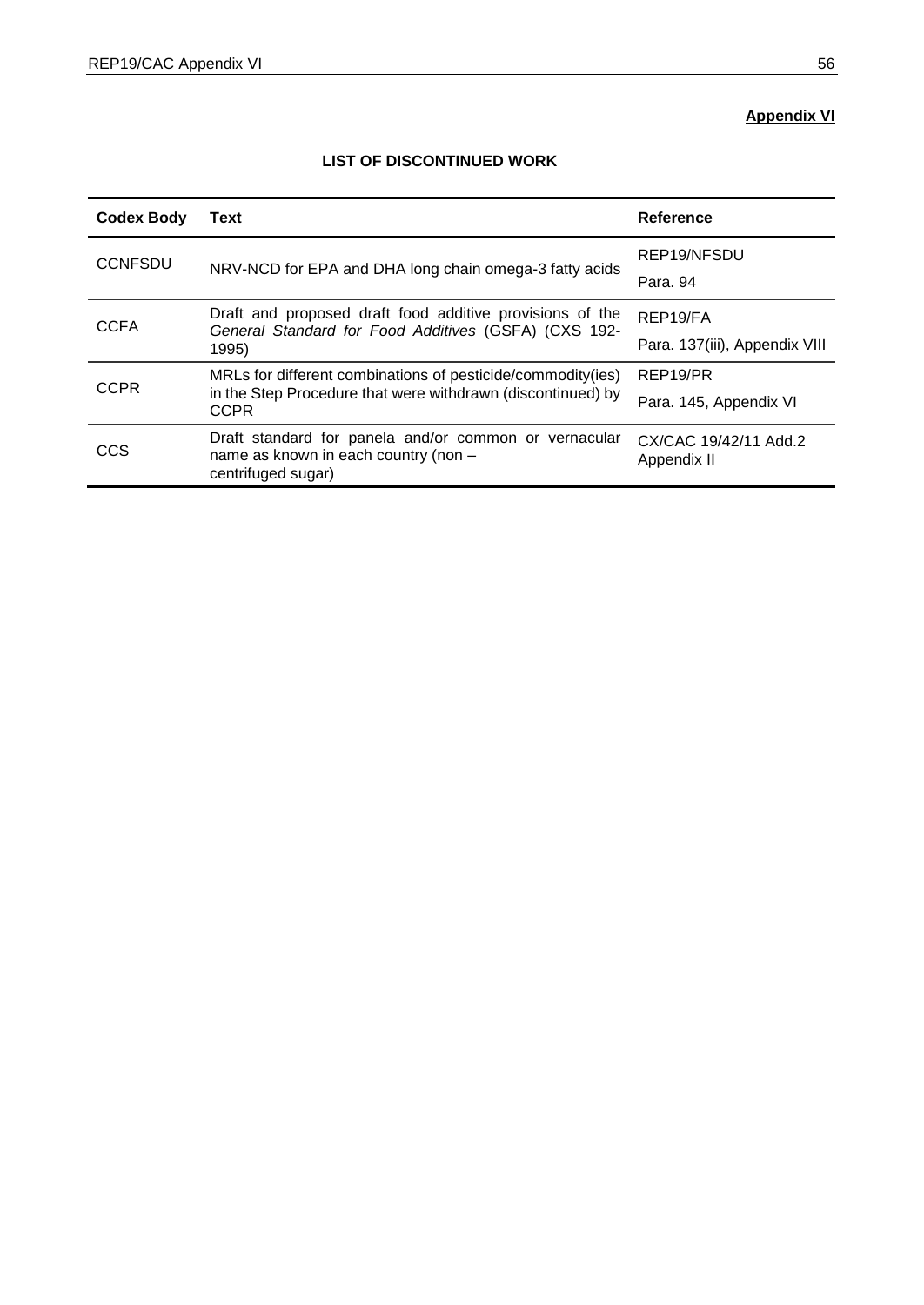## **Appendix VII**

| Codex body    | <b>Text</b>                                                                                                                                                                                                                                           | Reference                                      | <b>Status</b> |
|---------------|-------------------------------------------------------------------------------------------------------------------------------------------------------------------------------------------------------------------------------------------------------|------------------------------------------------|---------------|
| <b>CCCF</b>   | Amendment of the ML for wine                                                                                                                                                                                                                          | REP19/CF, para.<br>44, Appendix II             | Adopted       |
| <b>CCMAS</b>  | Editorial amendments of methods of analysis for<br>provisions in Codex Standards                                                                                                                                                                      | REP19/MAS, para.<br>16, Appendix II,<br>Part 3 | Adopted       |
| <b>CCCPL</b>  | Editorial amendments to Codex Standards                                                                                                                                                                                                               |                                                | Adopted       |
| <b>CCPMPP</b> | Editorial amendments in the scope of Standard for<br>luncheon meat (CXS 89-1981)                                                                                                                                                                      |                                                | Adopted       |
| CCVP          | Editorial amendments in annex "Codex Guidelines"<br>for testing safety and nutritional quality of vegetable<br>protein products" of the General Guidelines for the<br>utilization of the vegetable protein products (VPP) in<br>foods (CAC/GL 4-1989) |                                                | Adopted       |

## **AMENDMENTS TO CODEX STANDARDS AND RELATED TEXTS**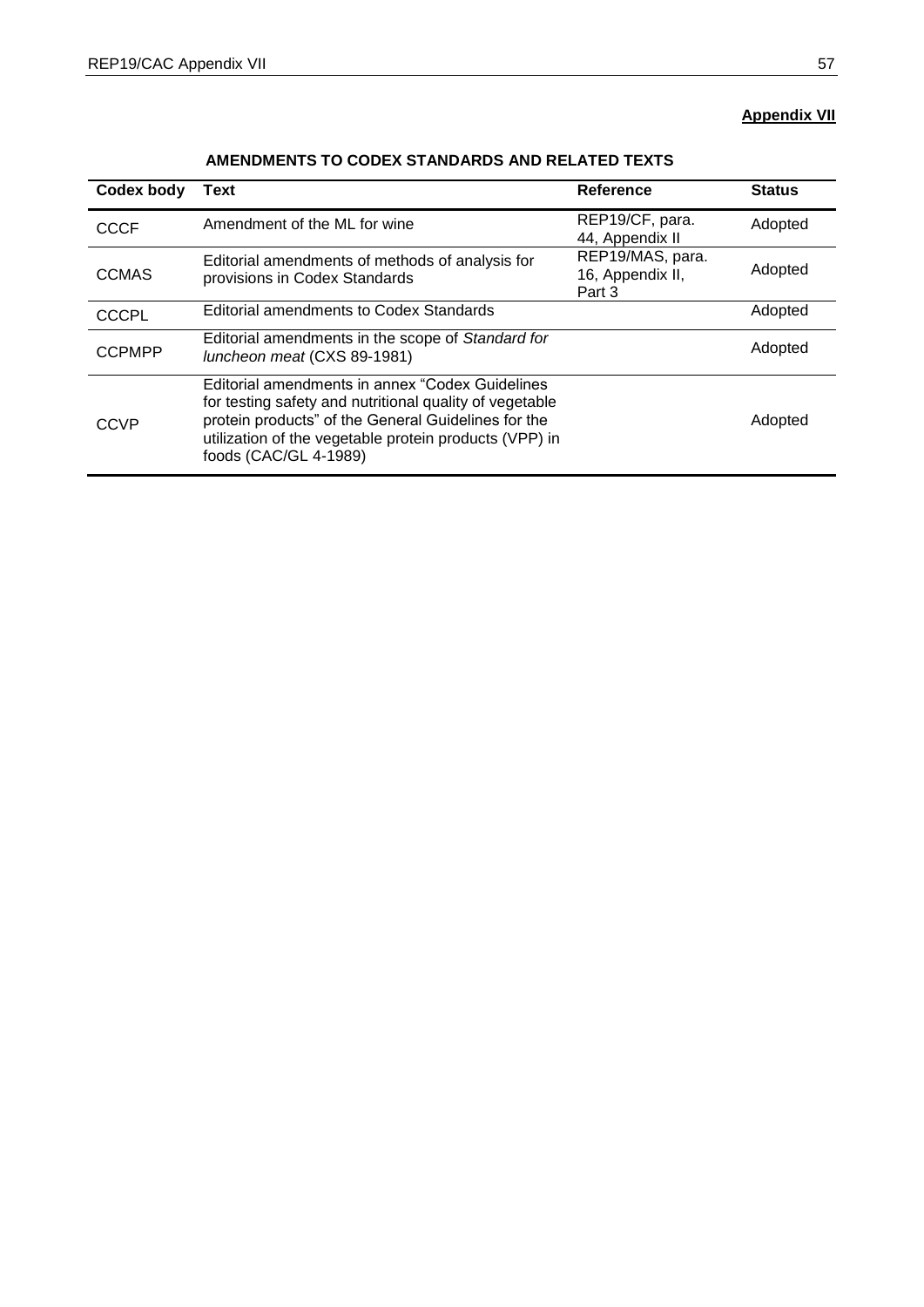**Appendix VIII**

# **CHAIRMANSHIP OF CODEX SUBSIDIARY BODIES Established under Rule XI.1(b)(i)**

| Code         | <b>Subsidiary Body</b>                                                            | <b>Member Responsible</b>       | <b>Status</b>       |
|--------------|-----------------------------------------------------------------------------------|---------------------------------|---------------------|
| CX 703       | Codex Committee on Milk and Milk Products                                         | New Zealand                     | Sine die            |
| CX 708       | Codex Committee on Cocoa Products and Chocolate                                   | Switzerland                     | Sine die            |
| CX 709       | Codex Committee on Fats and Oils                                                  | Malaysia                        | Active              |
| CX 710       | <b>Codex Committee on Sugars</b>                                                  | Colombia                        | Sine die            |
| CX 711       | Codex Committee on Food Additives                                                 | China                           | Active              |
| CX 712       | Codex Committee on Food Hygiene                                                   | United States of America        | Active              |
| CX 713       | Codex Committee on Processed Fruits and Vegetables United States of America       |                                 | Active <sup>1</sup> |
| CX 714       | Codex Committee on Food Labelling                                                 | Canada                          | Active              |
| CX 715       | Codex Committee on Methods of Analysis and<br>Sampling                            | Hungary                         | Active              |
| CX 716       | <b>Codex Committee on General Principles</b>                                      | France                          | Active              |
| CX 718       | <b>Codex Committee on Pesticide Residues</b>                                      | China                           | Active              |
| CX 719       | Codex Committee on Natural Mineral Waters                                         | Switzerland                     | Sine die            |
| <b>CX720</b> | Codex Committee on Nutrition and Foods for Special<br><b>Dietary Uses</b>         | Germany                         | Active              |
| CX 722       | Codex Committee on Fish and Fishery Products                                      | Norway                          | Sine die            |
| CX 723       | Codex Committee on Meat Hygiene                                                   | New Zealand                     | Sine die            |
| <b>CX728</b> | Codex Committee on Vegetable Proteins                                             | Canada                          | Sine die            |
| CX 729       | Codex Committee on Cereals, Pulses and Legumes                                    | <b>United States of America</b> | Active <sup>1</sup> |
| CX 730       | Codex Committee on Residues of Veterinary Drugs in<br>Foods                       | <b>United States of America</b> | Active              |
| CX 731       | Codex Committee on Fresh Fruits and Vegetables                                    | Mexico                          | Active              |
| CX 733       | Codex Committee on Food Import and Export<br>Certification and Inspection Systems | Australia                       | Active              |
| CX 735       | Codex Committee on Contaminants in Foods                                          | The Netherlands                 | Active              |
| CX 736       | Codex Committee on Spices and Culinary Herbs                                      | India                           | Active              |
| CX 804       | Ad hoc Codex Intergovernmental Task Force on<br>Antimicrobial Resistance          | Republic of Korea               | Active              |

**.**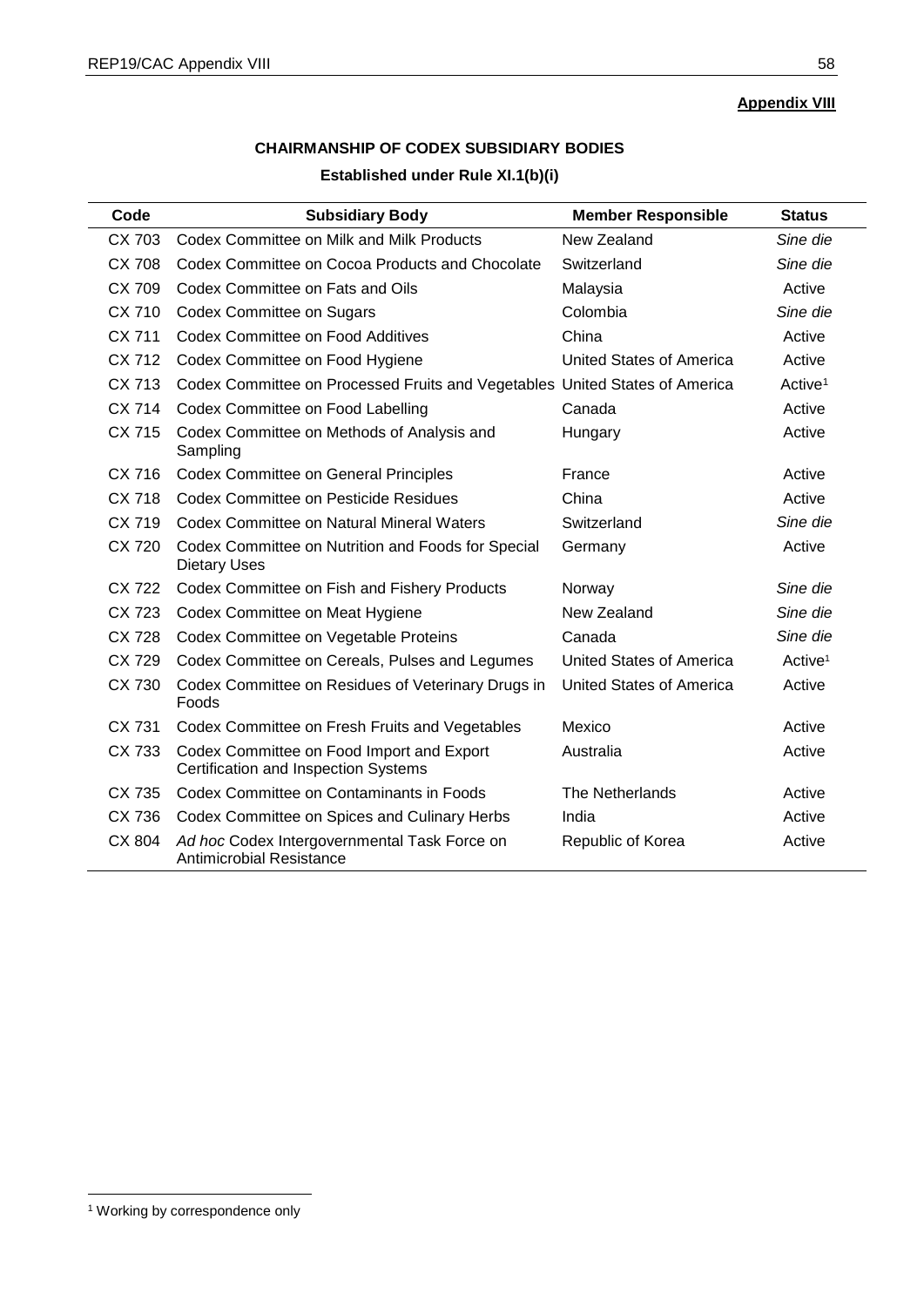## **CODEX STRATEGIC PLAN 2020 – 2025**

## **1. INTRODUCTION**

1.1. The Codex Alimentarius Commission (the Commission) was established by the Food and Agriculture Organization of the United Nations (FAO) and the World Health Organization (WHO) in 1963. Today, it has 188 Member Countries and 1 Member Organization. In addition, 229 inter-governmental and international nongovernmental organizations are accredited as observers.

1.2. The Commission's main work is the development of international food standards, guidelines, and codes of practice to protect the health of consumers and ensure fair practices in the food trade. The Commission also promotes the coordination of all food standards work undertaken by international governmental and nongovernmental organizations.

1.3. For food safety and nutrition matters, the Commission, as risk manager, establishes its standards (this generic term includes guidelines, codes of practice and other texts) which may be used by Member Countries or used by the food trade. The Commission establishes these standards using the principles of risk analysis and bases its work on the scientific advice provided by the joint FAO/WHO expert bodies and consultations, for which there needs to be sufficient and sustainable funding. Codex standards may also address issues related to food quality and labelling. With increased globalization and increases in the volumes of food traded internationally, the Commission must also be capable of responding in a timely manner to the impacts of emerging trends and challenges on consumer health protection or fair practices in food trade, and to the extent that steps to address those impacts are amenable to standardization.

1.4. In conducting its work, the Commission takes into account, where appropriate, the relevant policies, strategies and guidelines of FAO and WHO, and of other intergovernmental organizations such as the World Organization for Animal Health (OIE), consistent with fulfilling its unique mandate to protect the health of consumers and promote fair practices in the food trade through the development of international food standards.

1.5. International food safety standards established by the Commission are explicitly recognized in the World Trade Organization's Agreement on the Application of Sanitary and Phytosanitary Measures (WTO SPS Agreement). Codex standards also serve as references under the WTO Agreement on Technical Barriers to Trade (WTO TBT Agreement).

1.6. The purpose of this Strategic Plan is to advance the mandate of the Codex Alimentarius Commission during the period 2020-2025. This document does not supersede, extend, or contradict the interpretation of the Codex mandate, standards or provisions of the *Procedural Manual* adopted or approved by the Commission.

1.7. The 2020-2025 Strategic Plan:

- **•** Presents the mission, vision, goals, objectives and measurable indicators for the Commission.
- Underpins the high priority that continues to be placed on food safety and quality by FAO and WHO and guides the Commission in carrying out its responsibilities and unique mandate to protect consumer health and ensure fair practices in the food trade.
- Informs Members, inter-governmental and international non-governmental organizations, and other stakeholders of how the Commission intends to fulfil its mandate and to meet the needs, including emerging issues, and expectations of its Members during the period 2020-2025.

1.8. This Strategic Plan will be supported by a more detailed work plan that includes activities and milestones that permit tracking of progress toward accomplishment of the goals. The relevant elements of the work plan will be developed and maintained by the responsible parties identified for each of the objectives. The Strategic Plan and its supporting work plan will be reviewed by the Commission in 2020 and then every two years subsequently through its six-year timespan, in accordance with the relevant provisions of the *Procedural Manual*.

1.9. This plan incorporates a new focus on promoting the relevance and use of Codex standards by governments and others to protect the health of consumers and as a reference for ensuring fair practices in the food trade, recognizing the extent to which Codex standards play a fundamental role in trade facilitation.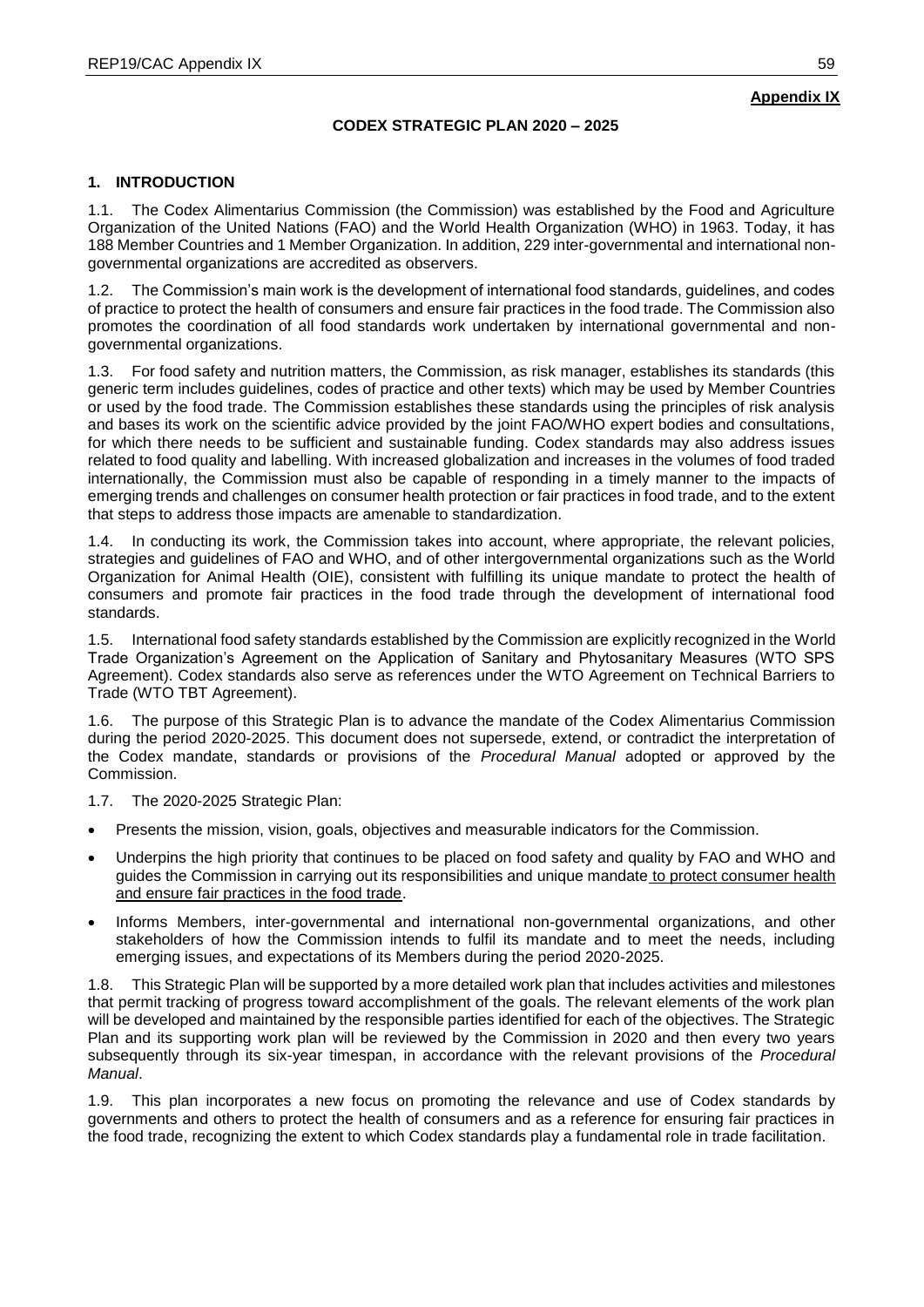## **2. DRIVERS OF CHANGE**

2.1. The dynamics of the standard-setting activities undertaken by the Commission have changed dramatically since it was established. Not only has the number of Members increased significantly, Codex has also seen more active participation by its Members, in particular by developing countries<sup>1</sup> engaged in the international food standard-setting process. Sitting alongside programmes for technical cooperation, broader inter- and intra-regional cooperation and the activities of regional economic communities, the FAO/WHO Codex Trust Fund (CTF1&2) is a key initiative in this regard. It supports Codex Members in building robust and sustainable national capacity to engage in Codex with the ultimate vision of all countries engaging fully and effectively in Codex and benefitting fully from Codex standards.

2.2. The focus and needs of Codex Members are also evolving, for example, as they consider the voluntary United Nations' Sustainable Development Goals (SDGs) adopted by world leaders in September 2015<sup>2</sup>. Codex standards can assist Members in their implementation efforts with respect to the SDGs that are directly related to food safety and fair practices in the food trade. In particular, adoption of Codex standards can support the achievement of the following SDGs.

| SDG <sup>3</sup>                                                                                                                                                                                               | <b>SDG TARGET3</b>                                                                                                                                                                                                                                                                          | <b>CONTRIBUTION OF CODEX</b>                                                                                                                                                                                                                                                                                                                                                                              |
|----------------------------------------------------------------------------------------------------------------------------------------------------------------------------------------------------------------|---------------------------------------------------------------------------------------------------------------------------------------------------------------------------------------------------------------------------------------------------------------------------------------------|-----------------------------------------------------------------------------------------------------------------------------------------------------------------------------------------------------------------------------------------------------------------------------------------------------------------------------------------------------------------------------------------------------------|
| SDG 2 - ending hunger, achieving<br>food security and improved<br>nutrition, and promoting<br>sustainable agriculture                                                                                          | Ensuring sustainable food production<br>systems and implementing resilient<br>agricultural practices                                                                                                                                                                                        | Promoting access to knowledge of<br>good practices and new methods and<br>technologies in agriculture, through<br>Codex standards.                                                                                                                                                                                                                                                                        |
| SDG 3 - ensuring healthy lives<br>and promoting well-being for all, at<br>all ages                                                                                                                             | Ensuring access by all people to<br>safe, nutritious and sufficient food.<br>Combatting communicable diseases                                                                                                                                                                               | The adoption of food safety<br>standards helps reduce risk of death<br>and illness from food that may<br>otherwise contain chemical or<br>(micro)biological agents at levels<br>higher than those provided for in the                                                                                                                                                                                     |
| Reducing by one third premature<br>mortality from non-communicable<br>diseases through prevention and<br>treatment<br>Substantially reducing the number of<br>deaths and illnesses from hazardous<br>chemicals | standards.<br>Codex also provides guidance on<br>nutritional issues, including the<br>development of Nutrient Reference<br>Values (NRVs), product standards for<br>foods for special dietary uses, and<br>other technical information used in<br>the development of labelling<br>standards. |                                                                                                                                                                                                                                                                                                                                                                                                           |
|                                                                                                                                                                                                                | Strengthening the capacity of all<br>countries, in particular developing<br>countries, for early warning, risk<br>reduction and management of<br>national and global health risks.                                                                                                          | Developing countries are contributing<br>more actively to the international food<br>standard-setting process. CTF<br>supports countries to build strong,<br>solid and sustainable national<br>capacity to engage in Codex and<br>reap the benefits of Codex<br>standards. Codex texts also provide<br>guidelines for Member countries that<br>can be used to build national<br>capacity in risk analysis. |
| SDG 12 - ensuring sustainable<br>consumption and production<br>patterns                                                                                                                                        | Halving per capita global food waste<br>at retail and consumer levels and<br>reducing food losses along<br>production and supply chains,<br>including post-harvest losses                                                                                                                   | Codex standards support the safe<br>and effective production,<br>preservation, inspection, certification<br>and transport of food along the food<br>chain and its appropriate labelling.                                                                                                                                                                                                                  |

<sup>-</sup><sup>1</sup>Although there is no established convention for the designation of "developed" and "developing" countries or areas in the United Nations system, in 1996 this concept was introduced to the Standard country or area codes for statistical use (known as M49). From 2018, the M49 adopted the same definition as that used in the final report of the Millennium Development Goals (MDG). See the list of countries in developing regions at <https://unstats.un.org/unsd/methodology/m49/>

<sup>2</sup> See<http://www.un.org/sustainabledevelopment/development-agenda/>

<sup>&</sup>lt;sup>3</sup> A full description of the SDG goals and Targets is available at: [https://www.un.org/sustainabledevelopment/sustainable](https://www.un.org/sustainabledevelopment/sustainable-development-goals/)[development-goals/](https://www.un.org/sustainabledevelopment/sustainable-development-goals/)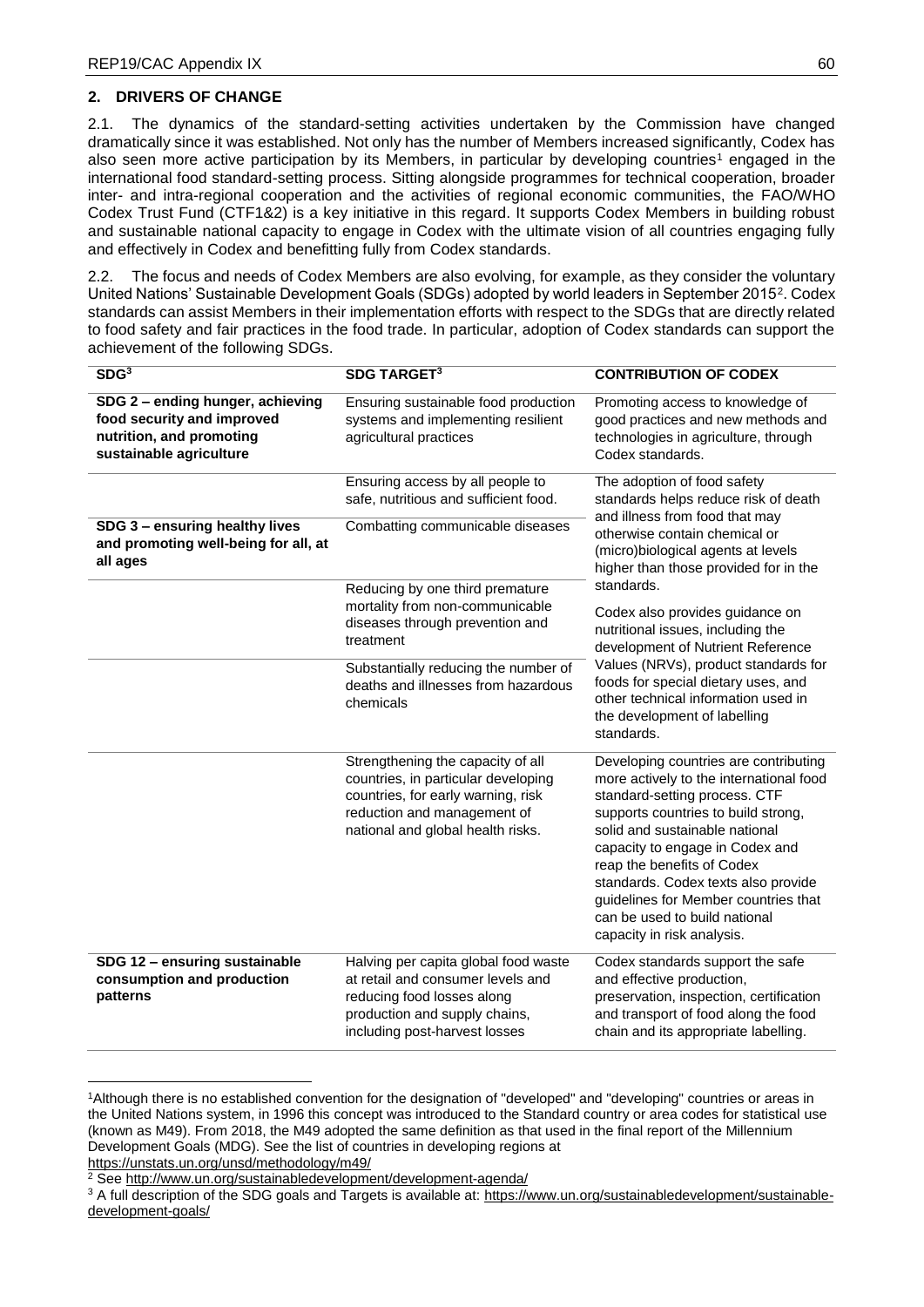| SDG <sup>3</sup>                                                               | <b>SDG TARGET3</b>                                                                                           | <b>CONTRIBUTION OF CODEX</b>                                                                                                                                                                                                                                                    |
|--------------------------------------------------------------------------------|--------------------------------------------------------------------------------------------------------------|---------------------------------------------------------------------------------------------------------------------------------------------------------------------------------------------------------------------------------------------------------------------------------|
| SDG 17 - revitalizing the global<br>partnership for sustainable<br>development | Promoting a universal, rules-based,<br>open, non-discriminatory and<br>equitable multilateral trading system | Codex standards also support fair<br>practices in the food trade, which in<br>turn supports food security and<br>economic growth. The standards are<br>considered by the WTO as the<br>international reference for the safety<br>and quality of food traded<br>internationally. |

2.3. The environment in which Codex operates continues to evolve. Food and food ingredients are among the most traded commodities internationally. Changes in the global feed and food supply chain system, resource optimization efforts, food security and safety concerns, innovations in food science and technology, climate change, water scarcity, and consumer concerns relating to food safety and quality<sup>4</sup> represent some of the drivers of change that may introduce new opportunities and challenges. The Commission must maintain a steady focus on its mandate. It must be sufficiently capable of being proactive, flexible and responding in a timely manner to emerging issues that impact on food safety and quality with the aim of protecting consumer health and ensuring fair practices in the food trade.

## **3. CODEX VISION AND MISSION**

## *Codex Vision Statement*

3.1. "Where the world comes together to create food safety and quality standards to protect everyone everywhere."

## *Codex Mission Statement*

3.2. "Protect consumer health and promote fair practices in the food trade by setting international, sciencebased food safety and quality standards."

## **4. CODEX CORE VALUES**

4.1. The Codex Alimentarius Commission re-commits itself to the following core values, which will guide its work to fulfil its strategic vision;

- Collaboration
- Inclusiveness
- Consensus building<sup>5</sup>
- Transparency

**.** 

## **5. GOALS AND OBJECTIVES**

5.1. The Codex Alimentarius Commission commits itself to work towards achievement of the following five goals:

- 1. Address current, emerging and critical issues in a timely manner
- 2. Develop standards based on science and Codex risk-analysis principles
- 3. Increase impact through the recognition and use of Codex standards
- 4. Facilitate the participation of all Codex members throughout the standard setting process
- 5. Enhance work management systems and practices that support the efficient and effective achievement of all strategic plan goals.

5.2. The objectives under each of the goals for the period 2020-2025, the parties responsible for achievement of the objectives, the expected outcomes and the indicators against which progress will be monitored are as follows:

<sup>4</sup> The consideration of other factors in the Codex standard setting process is governed by the *Statements of Principle Concerning the Role of Science in the Codex Decision-Making Process and the Extent to Which Other Factors are Taken into Account.*

<sup>5</sup> Consensus should be based on the *Measures to Facilitate Consensus* included in the Procedural Manual.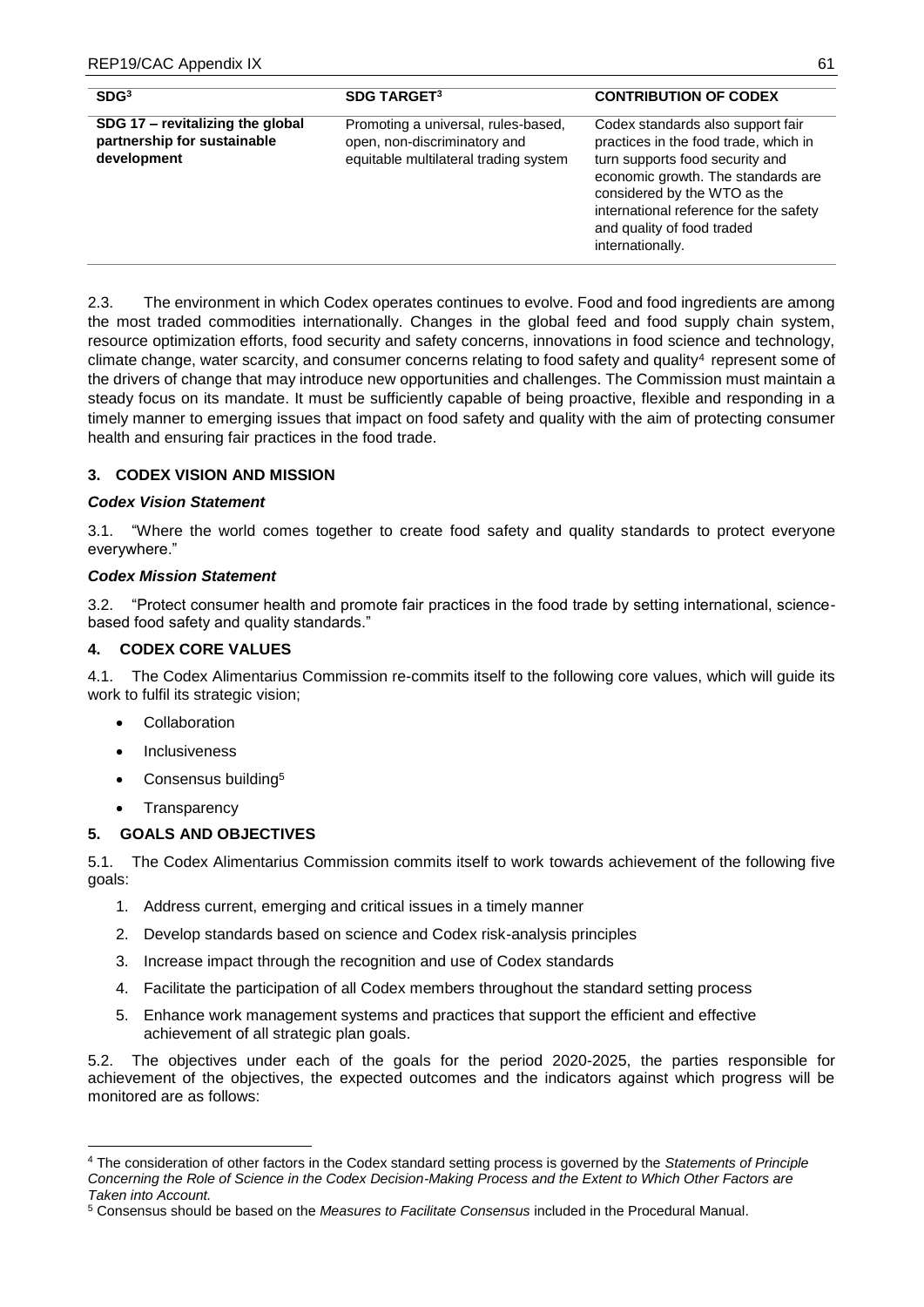## **Goal 1: Address current, emerging and critical issues in a timely manner**

*The focus and needs of Codex Members are evolving, as is the environment in which Codex operates. Codex will need to be proactive and flexible and to respond in a timely manner to the opportunities and challenges that result.*

## *Objectives*

1.1 Identify needs and emerging issues.

1.2 Prioritize needs and emerging issues.

5.3. The primary responsibility for achieving these objectives lies with Codex subsidiary bodies and the Executive Committee of the Codex Alimentarius Commission.

| Measuring progress towards and achievement of Goal 1 objectives for the period 2020-2025 |
|------------------------------------------------------------------------------------------|
|------------------------------------------------------------------------------------------|

| <b>Objective</b>                                | <b>Outcome</b>                                                                            | <b>Indicators</b>                                                                                                                                                                                                                                                          |
|-------------------------------------------------|-------------------------------------------------------------------------------------------|----------------------------------------------------------------------------------------------------------------------------------------------------------------------------------------------------------------------------------------------------------------------------|
| 1.1 Identify needs<br>and emerging<br>issues.   | Improved ability of Codex to<br>develop standards relevant to the<br>needs of its members | The number of emerging issues identified by subsidiary<br>bodies. ( <i>Meeting reports</i> <sup>6</sup> )                                                                                                                                                                  |
| 1.2 Prioritize needs<br>and emerging<br>issues. | Timely Codex response to<br>emerging issues and the needs<br>of members                   | Proportion of identified, prioritized emerging issues that lead<br>to proposals for new work ( <i>Meeting reports</i> )<br>Time taken from the identification of new issues to the<br>submission of proposals for new work to the Executive<br>Committee (Meeting reports) |
|                                                 |                                                                                           | Time taken for prioritized emerging issues to result in<br>revised or new Codex texts (Meeting reports)                                                                                                                                                                    |
|                                                 |                                                                                           | Committees documenting their approach to work<br>prioritization based on criteria for establishment of work<br>priorities in the Procedural Manual                                                                                                                         |

## **Goal 2: Develop standards based on science and Codex risk-analysis principles**

5.4. *. Members and those engaged in the food trade who use Codex standards value the strong scientific basis of Codex, which is currently threatened by unsustainable resourcing. Codex must prioritize the securing of independent, timely and high-quality scientific advice, identifying the steps that each actor – Members, the FAO, and WHO – can take to ensure, support and advocate for the delivery of timely scientific advice to Codex through a fully and sustainably funded program. Furthermore, globally representative data are needed for scientific advice to be comprehensive and for Codex standards to be relevant to the global food supply. This will require, among other things, capacity building in developing countries that is specific to robust data generation, scientific analysis, and overall increased capacity to conduct such work.*

## *Objectives*

2.1 Use scientific advice consistently in line with Codex risk-analysis principles.

2.2 Promote the submission and use of globally representative data in developing and reviewing Codex standards.

2.3 Promote sufficient and sustainable funding for expert bodies that deliver scientific advice.

5.5. The primary responsibility for achieving objective 2.1 lies with Codex Subsidiary bodies. The responsibility for objective 2.2 is shared between Codex Subsidiary bodies and Codex Member countries. The responsibility for objective 2.3 lies with the Codex Alimentarius Commission, the Executive Committee and Member countries.

| Measuring progress towards and achievement of goal 2 objectives for the period 2020-2025 |  |  |
|------------------------------------------------------------------------------------------|--|--|
|------------------------------------------------------------------------------------------|--|--|

| <b>Objective</b>    | Outcome                          | <b>Indicator</b>                                         |
|---------------------|----------------------------------|----------------------------------------------------------|
| 2.1 Use scientific  | Scientific advice is taken into  | Proportion of texts considered by CCEXEC, as part of its |
| advice consistently | account consistently and in line | work to monitor the progress of standards development,   |
| in line with Codex  | with Codex risk analysis         | for which reports by subsidiary body Chairs indicate how |

<sup>1</sup>  $6$  Potential data sources to facilitate measurement of progress against the indicators have been identified to the extent possible and are included in parenthesis after each of the indicators)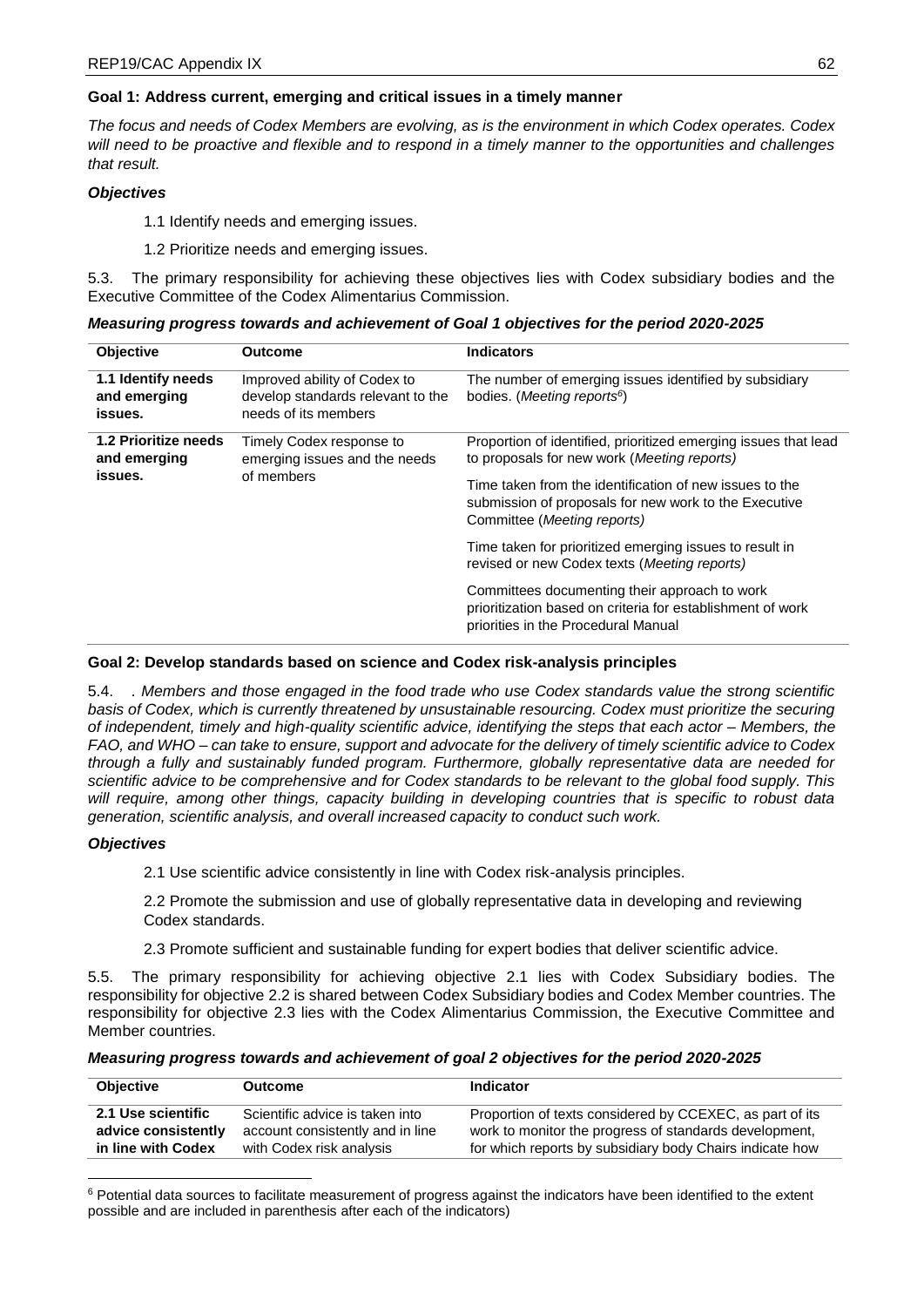| <b>Objective</b>                                                                                                                 | <b>Outcome</b>                                                                                                                                                                                                        | Indicator                                                                                                                                                                                                                                                                         |
|----------------------------------------------------------------------------------------------------------------------------------|-----------------------------------------------------------------------------------------------------------------------------------------------------------------------------------------------------------------------|-----------------------------------------------------------------------------------------------------------------------------------------------------------------------------------------------------------------------------------------------------------------------------------|
| risk analysis<br>principles                                                                                                      | principles by all relevant<br>committees during the standard<br>setting process                                                                                                                                       | scientific advice was used and any other legitimate factors<br>were considered in developing Codex texts. (Reports from<br>Chairs of subsidiary bodies to CCEXEC)                                                                                                                 |
| 2.2 Promote the<br>submission and<br>use of globally<br>representative data<br>in developing and<br>reviewing Codex<br>standards | Codex standards are developed<br>with reference to globally<br>representative data                                                                                                                                    | Proportion and regional distribution of Codex members<br>who contribute to calls for data from working groups and<br>Joint FAO/WHO Expert Committees/Meetings. (EWG<br>forums, reports of pWGs and data from the expert<br>committee secretariats)                                |
| 2.3 Promote<br>sufficient and<br>sustainable<br>funding for expert<br>bodies that deliver<br>scientific advice                   | FAO and WHO expert bodies are<br>providing scientific advice within<br>time frames agreed between<br>committees and FAO/WHO, and<br>these time frames allow standard<br>development to progress in a<br>timely manner | Extent of and any changes in sufficient core funding for<br>scientific advice within FAO and WHO (Reports on budget<br>from FAO and WHO<br>Proportion of scientific advice provided within established<br>timeframes (FAO/WHO papers on scientific advice and<br>meeting reports) |

## **Goal 3: Increase impact through the recognition and use of Codex standards**

5.6. *Communications that drive greater awareness, understanding, and recognition of available, harmonized standards are essential to the effectiveness of Codex. Even in the absence of adoption of Codex standards into national legislation, the greater use of Codex standards by the food trade and other actors can contribute to consumer health protection and ensuring fair practices in the food trade.*

#### *Objectives*

3.1 Raise the awareness of Codex standards.

3.2 Support initiatives to enable the understanding and implementation/application of Codex standards.

3.3. Recognise and promote the use and impact of Codex standards.

5.7. Raising awareness and promotion of the use of Codex standards is the responsibility of all Member countries and Observers of Codex. The Codex Secretariat also has responsibility to raise awareness and assess the impact of Codex standards.

| <b>Objective</b>                                                                                                  | <b>Outcome</b>                                                                                              | <b>Indicators</b>                                                                                                                                                                                                                                                        |
|-------------------------------------------------------------------------------------------------------------------|-------------------------------------------------------------------------------------------------------------|--------------------------------------------------------------------------------------------------------------------------------------------------------------------------------------------------------------------------------------------------------------------------|
| 3.1 Raise the awareness of<br>Codex standards                                                                     | Codex Members are<br>proactively promoting the<br>use of Codex standards                                    | Number of country contributions to the Codex regional<br>and observer webpages reflecting events/activities that<br>raise awareness on Codex standards (Codex regional<br>and observer webpages)                                                                         |
|                                                                                                                   |                                                                                                             | Number of activities in the Codex communications work<br>plan that explicitly address the visibility of Codex<br>standards and extent of implementation (Annual report to<br>CCEXEC <sub>)</sub>                                                                         |
| 3.2 Support initiatives to<br>enable the understanding<br>and<br>implementation/application<br>of Codex standards | Increased use of Codex<br>standards in the<br>development of national<br>food standards and<br>regulations. | Proportion of Member countries participating in national or<br>regional capacity development initiatives to encourage<br>and facilitate practical use of Codex standards have been<br>undertaken (Circular Letter or reports from Regional Co-<br>ordinating Committees) |
|                                                                                                                   | Increased use of Codex<br>standards by the food<br>trade                                                    | Proportion of specified Codex standards adopted or used<br>by Codex Members (Biennial regional survey on use of<br>specific Codex texts) Proportion of specified Codex<br>standards adopted or used by relevant Codex Observers<br>(Survey to observers)                 |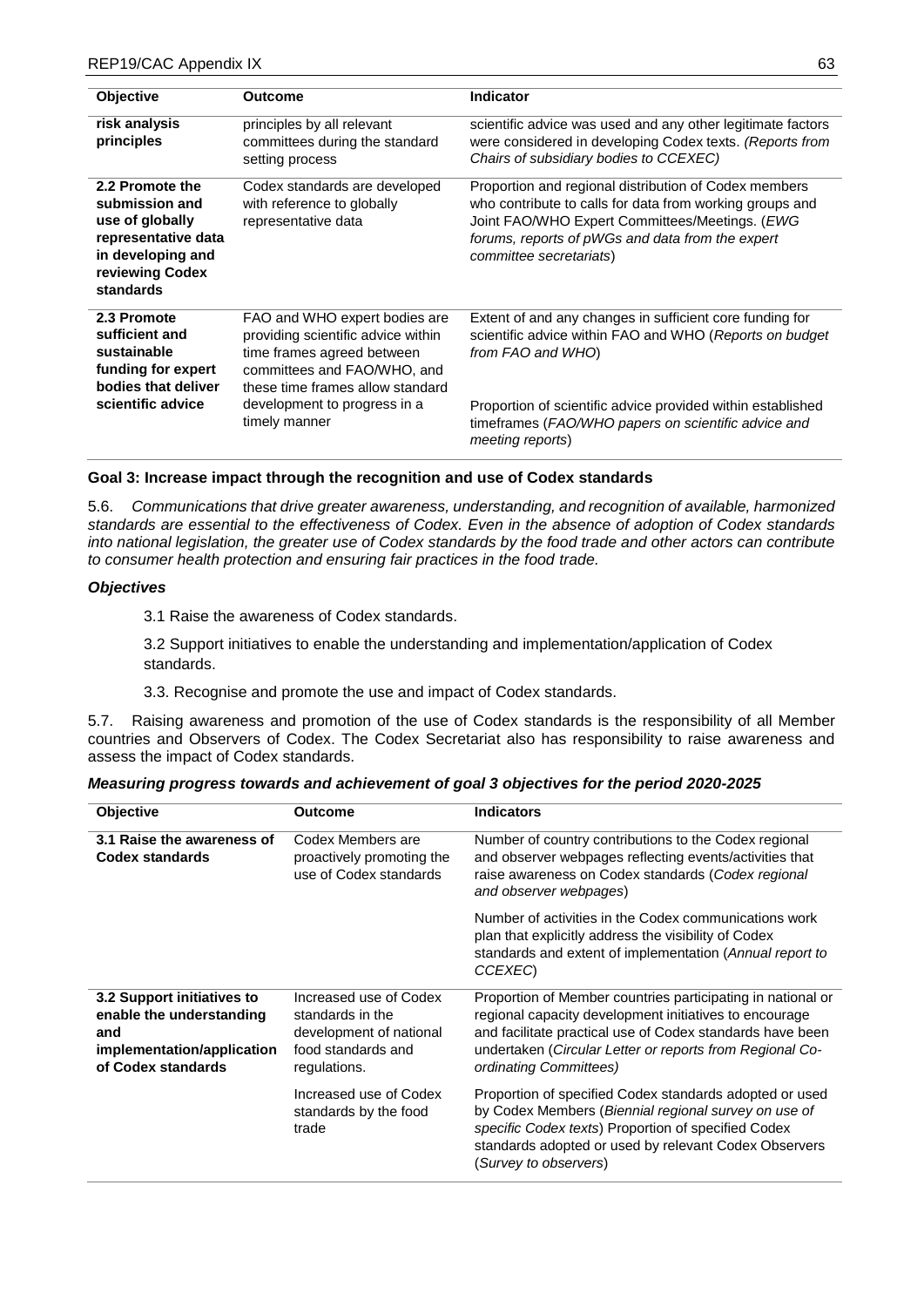| 3.3. Recognise and     | Having a mechanism/tool  |
|------------------------|--------------------------|
| promote the impact of  | to measure the impact of |
| <b>Codex standards</b> | Codex standards          |
|                        | developed and piloted    |

Progress on the development of a mechanism to measure impact of Codex standards (*Annual progress report)*

## **Goal 4: Facilitate the participation of all Codex members throughout the standard setting process**

5.8. *Members' abilities to participate actively in the development of Codex texts still varies widely and is dependent on the capacity and sustainability of national Codex systems. While the responsibility for these systems resides with Members, there is a role for support that will help to close gaps in capabilities as much as possible over the life of this Strategic Plan. Sources of funding and a broad range of formal and informal capacity building, partnering, and technical knowledge sharing activities will all play important roles in strengthening the capacity of Members for sustainable, active participation in Codex activities, supporting all Members in maintaining national systems and expanding the potential for co-hosting of committees, consistent with our value of inclusiveness.*

## **Objectives**

- 4.1 Enable sustainable national Codex structures in all Codex Member countries.
- 4.2 Increase sustainable and active participation of all Codex Members.
- 4.3 Reduce barriers to active participation by developing countries.

5.9. FAO and WHO also are responsible for providing support to developing countries and to facilitate their effective participation through the Codex Trust Fund and other funding sources. Member countries supplement this through their support for, and participation in, formal and informal capacity building, partnering, and knowledge sharing activities

| Measuring progress towards and achievement of goal 4 objectives for the period 2020-2025 |  |  |
|------------------------------------------------------------------------------------------|--|--|
|------------------------------------------------------------------------------------------|--|--|

| Objective                                                                                                                                                                                               | <b>Outcome</b>                                                                                                                            | <b>Indicators</b>                                                                                                                                                                                                       |
|---------------------------------------------------------------------------------------------------------------------------------------------------------------------------------------------------------|-------------------------------------------------------------------------------------------------------------------------------------------|-------------------------------------------------------------------------------------------------------------------------------------------------------------------------------------------------------------------------|
| 4.1. Enable                                                                                                                                                                                             | Participation by all Codex<br>Member countries in the work of<br>Codex Committees and working<br>groups                                   | Proportion of countries with effective capacity in their:                                                                                                                                                               |
| sustainable<br>national Codex<br>structures in all<br><b>Codex Member</b>                                                                                                                               |                                                                                                                                           | 1. Codex Contact Point, structure and processes                                                                                                                                                                         |
|                                                                                                                                                                                                         |                                                                                                                                           | 2. Consultation structures (e.g., national Codex<br>Committees) and processes                                                                                                                                           |
| countries                                                                                                                                                                                               |                                                                                                                                           | 3. Management of Codex work                                                                                                                                                                                             |
|                                                                                                                                                                                                         |                                                                                                                                           | (Results of application of the Codex diagnostic tool by<br>Members)                                                                                                                                                     |
|                                                                                                                                                                                                         |                                                                                                                                           | Sustainable resource allocation for the above, which may<br>be reflected in national legislation and/or organization<br>structures (Reports by Member countries)                                                        |
|                                                                                                                                                                                                         |                                                                                                                                           | Additional indicator for CTF recipient countries:                                                                                                                                                                       |
|                                                                                                                                                                                                         |                                                                                                                                           | Proportion of CTF2 recipient countries sustaining national<br>Codex systems and related activities once the funding<br>ends (EWG forum and OCS)                                                                         |
| 4.2 Increase                                                                                                                                                                                            | Sustained, active participation in                                                                                                        | Proportion of countries with a sustained or increased:                                                                                                                                                                  |
| sustainable and<br>the work of Codex Committees<br>active participation<br>and working groups<br>of all Codex<br>members                                                                                | <b>Contribution to EWGs</b><br>$\bullet$                                                                                                  |                                                                                                                                                                                                                         |
|                                                                                                                                                                                                         |                                                                                                                                           | Chairing of EWGs                                                                                                                                                                                                        |
|                                                                                                                                                                                                         |                                                                                                                                           | Response to Circular Letters                                                                                                                                                                                            |
|                                                                                                                                                                                                         |                                                                                                                                           | (EWG forum and OCS)                                                                                                                                                                                                     |
| <b>4.3 Reduce barriers</b><br>to active<br>knowledge sharing activities are<br>participation by<br>effective in building active<br>participation by developing<br>developing<br>countries.<br>countries | Capacity building, partnering, and                                                                                                        | Documented discussions from the regional coordinating<br>committees (RCC) or related meetings on barriers and<br>potential solutions to participation by developing countries<br>(Reports of RCCs and related meetings) |
|                                                                                                                                                                                                         | Increase in reports of mentorship and experience sharing<br>on Codex issues between countries (Reports by<br>members and/or RCC reports)/ |                                                                                                                                                                                                                         |